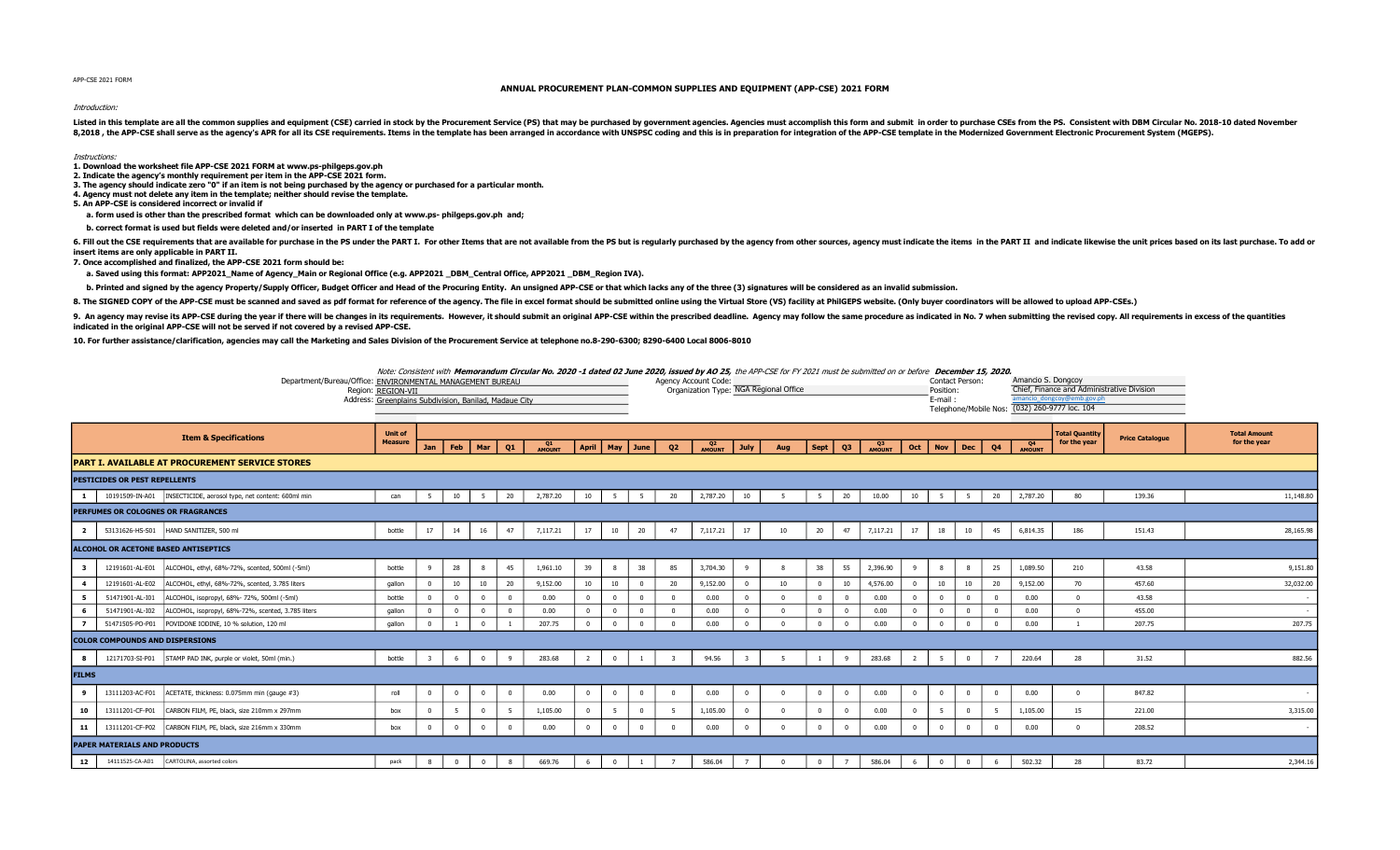| 13 | 14111506-CF-L11                     | CONTINUOUS FORM, 1 PLY, 280 x 241mm                | box    | $\overline{0}$ | $^{\circ}$              | $\mathbf 0$    | $\overline{0}$          | 0.00      | $\mathbf 0$    | $^{\circ}$      | $\Omega$        | $\mathbf{0}$   | 0.00      | $\overline{\mathbf{0}}$ | $\overline{0}$ | $\mathbf{0}$     | $\mathbf 0$             | 0.00      | $\mathbf 0$             | $\mathbf 0$    | $\overline{0}$          | $\bf{0}$       | 0.00      | $\Omega$       | 882.55  |           |
|----|-------------------------------------|----------------------------------------------------|--------|----------------|-------------------------|----------------|-------------------------|-----------|----------------|-----------------|-----------------|----------------|-----------|-------------------------|----------------|------------------|-------------------------|-----------|-------------------------|----------------|-------------------------|----------------|-----------|----------------|---------|-----------|
| 14 | 14111506-CF-L12                     | CONTINUOUS FORM, 1 PLY, 280 x 378mm                | box    | $\overline{0}$ | $^{\circ}$              | $\overline{0}$ | $\overline{0}$          | 0.00      | $\overline{0}$ | $\overline{0}$  | $\overline{0}$  | $\mathbf{0}$   | 0.00      | $\overline{0}$          | $\overline{0}$ | $\mathbf{0}$     | $\mathbf 0$             | 0.00      | $\overline{0}$          | $\overline{0}$ | $\overline{\mathbf{0}}$ | $\overline{0}$ | 0.00      | $\mathbf 0$    | 1029.60 |           |
| 15 | 14111506-CF-L22                     | CONTINUOUS FORM, 2 ply, 280 x 378mm, carbonless    | hox    | $\mathbf 0$    | $\Omega$                | $\Omega$       | $\overline{\mathbf{0}}$ | 0.00      | $\Omega$       | $\mathbf{0}$    | $\Omega$        | $\Omega$       | 0.00      | $\Omega$                | $\Omega$       | $\Omega$         | $\overline{0}$          | 0.00      | $\Omega$                | $\Omega$       | $\mathbf 0$             | $\overline{0}$ | 0.00      | $\Omega$       | 1528.80 |           |
| 16 | 14111506-CF-L21                     | CONTINUOUS FORM, 2 ply, 280mm x 241mm, carbonless  | box    | - 5            | 5                       | $\Omega$       | 10                      | 9,063.60  | $\mathbf{0}$   | 5               | 10 <sup>°</sup> | 15             | 13,595.40 | - 5                     | 5              | $\mathbf{0}$     | 10                      | 9,063.60  | - 5                     | 5              | $\overline{\mathbf{0}}$ | 10             | 9,063.60  | 45             | 906.36  | 40,786.20 |
| 17 | 14111506-CF-L31                     | CONTINUOUS FORM, 3 PLY, 280 x 241mm, carbonless    | box    | -5             | - 5                     | $\overline{0}$ | 10                      | 8,840.00  | $\bf{0}$       | 5               | -5              | 10             | 8,840.00  | 5                       | - 5            | $^{\circ}$       | 10                      | 8,840.00  | - 5                     | - 5            | 0                       | 10             | 8,840.00  | 40             | 884.00  | 35,360.00 |
| 18 | 14111506-CF-L32                     | CONTINUOUS FORM, 3 PLY, 280 x 378mm, carbonless    | hox    | $\overline{0}$ | $\overline{0}$          | $\Omega$       | $\overline{0}$          | 0.00      | $\Omega$       | $\mathbf{0}$    | $\Omega$        | $\Omega$       | 0.00      | $\Omega$                | $\Omega$       | $\Omega$         | $\overline{0}$          | 0.00      | $\Omega$                | $\Omega$       | $\overline{0}$          | $\overline{0}$ | 0.00      | $\Omega$       | 1508.00 |           |
| 19 | 14111609-LL-C01                     | LOOSELEAF COVER, made of chipboard, for legal      | bundle | $\bf{0}$       | $\overline{2}$          | $\overline{0}$ | $\overline{2}$          | 1,589.92  | $\overline{0}$ | $\overline{2}$  | $\overline{0}$  | $\overline{2}$ | 1,589.92  | $\overline{\mathbf{0}}$ | <sup>2</sup>   | $^{\circ}$       | $\overline{2}$          | 1,589.92  | $\overline{\mathbf{0}}$ | <sup>2</sup>   | $\overline{\mathbf{0}}$ | $\overline{2}$ | 1,589.92  | -8             | 794.96  | 6,359.68  |
| 20 | 14111514-NP-S02                     | NOTE PAD, stick on, 50mm x 76mm (2" x 3") min      | pad    | 42             | 16                      | -5             | 63                      | 2,334.78  | 12             | $\Omega$        | -5              | 17             | 630.02    | 42                      | 11             | 10               | 63                      | 2,334.78  | 17                      | 5              | 5                       | 27             | 1,000.62  | 170            | 37.06   | 6,300.20  |
| 21 | 14111514-NP-S04                     | NOTE PAD, stick on, 76mm x 100mm (3" x 4") min     | pad    | 22             | 10                      | -5             | 37                      | 2,193.36  | 12             | $\overline{0}$  | $\overline{5}$  | 17             | 1,007.76  | 22                      | - 5            | 10 <sub>10</sub> | 37                      | 2,193.36  | 17                      | 5 <sup>5</sup> | 5                       | 27             | 1,600.56  | 118            | 59.28   | 6,995.04  |
| 22 | 14111514-NP-S03                     | NOTE PAD, stick on, 76mm x 76mm (3" x 3") min      | pad    | 42             | 10                      | $11\,$         | 63                      | 3,006.99  | 42             | $5\overline{5}$ | 16              | 63             | 3,006.99  | 42                      | 5              | 16               | 63                      | 3,006.99  | 6                       | 16             | $\overline{0}$          | 22             | 1,050.06  | 211            | 47.73   | 10,071.03 |
| 23 | 14111514-NB-S01                     | NOTEBOOK, STENOGRAPHER, spiral, 40 leaves          | piece  | -6             | 6                       | $\overline{7}$ | 19                      | 228.76    | 6              | $\mathbf{0}$    | $\Omega$        | -6             | 72.24     | 6                       | -6             | $\Omega$         | 12                      | 144.48    | -6                      | $\Omega$       | $\overline{0}$          | -6             | 72.24     | 43             | 12.04   | 517.72    |
| 24 | 14111507-PP-M01                     | PAPER, MULTICOPY, 80gsm, size: 210mm x 297mm       | reams  | 65             | 50                      | 50             | 165                     | 28,142.40 | 50             | 50              | 15              | 115            | 19,614.40 | 28                      | 40             | 50               | 118                     | 20,126.08 | 65                      | 48             | 50                      | 163            | 27,801.28 | 561            | 170.56  | 95,684.16 |
| 25 | 14111507-PP-M02                     | PAPER, MULTICOPY, 80gsm, size: 216mm x 330mm       | reams  | 49             | 36                      | 31             | 116                     | 21,044.72 | 54             | 31              | 35              | 120            | 21,770.40 | 60                      | 50             | 40               | 150                     | 27,213.00 | 50                      | 40             | 50                      | 140            | 25,398.80 | 526            | 181.42  | 95,426.92 |
| 26 | 14111507-PP-C01                     | PAPER, Multi-Purpose (COPY) A4, 70 gsm             | reams  | 20             | 14                      | 20             | 54                      | 7,188.48  | 68             | 43              | 50              | 161            | 21,432.32 | 50                      | 25             | 40               | 115                     | 15,308.80 | 20                      | 20             | 10                      | 50             | 6,656.00  | 380            | 133.12  | 50,585.60 |
| 27 | 14111507-PP-C02                     | PAPER, Multi-Purpose (COPY) Legal, 70 gsm          | reams  | 20             | 18                      | 20             | 58                      | 8,060.26  | 24             | 18              | 10              | 52             | 7,226.44  | 20                      | -8             | 20               | 48                      | 6,670.56  | 20                      | 25             | $\overline{\mathbf{3}}$ | 48             | 6,670.56  | 206            | 138.97  | 28,627.82 |
| 28 | 14111531-PP-R01                     | PAPER, PAD, ruled, size: 216mm x 330mm (? 2mm)     | pad    | 6              | $\mathbf{0}$            | $\mathbf 0$    | 6                       | 184.08    | 6              | $^{\circ}$      | $\mathbf 0$     | 6              | 184.08    | 6                       | $\overline{0}$ | $\mathbf{0}$     | 6                       | 184.08    | 6                       | $\mathbf 0$    | $\overline{0}$          | 6              | 184.08    | 24             | 30.68   | 736.32    |
| 29 | 14111503-PA-P01                     | PAPER, PARCHMENT, size: 210 x 297mm, multi-purpose | box    | 5              | $^{\circ}$              | $\mathbf 0$    | 5                       | 490.25    | $\mathbf{0}$   | $\mathbf{0}$    | $\mathbf 0$     | $\mathbf{0}$   | 0.00      | $\overline{0}$          | $\overline{0}$ | $\mathbf{0}$     | $\overline{0}$          | 0.00      | $\overline{0}$          | $\mathbf 0$    | $\overline{0}$          | $\bf{0}$       | 0.00      | 5              | 98.05   | 490.25    |
| 30 | 14111818-TH-P02                     | PAPER, THERMAL, 55gsm, size: 216mm?1mm x 30m-0.3m  | roll   | $\mathbf 0$    | 5                       | $\Omega$       | 5                       | 278.20    | $\overline{0}$ | 5               | $\Omega$        | 5              | 278.20    | $\overline{0}$          | $\overline{5}$ | $\Omega$         | $5\overline{5}$         | 278.20    | $\overline{0}$          | $\Omega$       | 5                       | 5              | 278.20    | 20             | 55.64   | 1,112.80  |
| 31 | 14111531-RE-B01                     | RECORD BOOK, 300 PAGES, size: 214mm x 278mm min    | book   | - 6            | 26                      | $\overline{0}$ | 32                      | 2,263.04  | -6             | $^{\circ}$      | $\Omega$        | 6              | 424.32    | - 6                     | 15             | $^{\circ}$       | 21                      | 1,485.12  | 6                       | $\Omega$       | $\overline{\mathbf{0}}$ | - 6            | 424.32    | 65             | 70.72   | 4,596.80  |
| 32 | 14111531-RE-B02                     | RECORD BOOK, 500 PAGES, size: 214mm x 278mm min    | hook   | $\overline{4}$ | 30                      | $\Omega$       | 34                      | 3,465.28  | $\Omega$       | $\mathbf{0}$    | 10              | 10             | 1.019.20  | $\overline{0}$          | 15             | 10               | 25                      | 2,548.00  | $\overline{\mathbf{0}}$ | $\overline{0}$ | $\overline{0}$          | $\overline{0}$ | 0.00      | 69             | 101.92  | 7,032.48  |
| 33 | 14111704-TT-P02                     | TOILET TISSUE PAPER, 2-ply, 100% recycled          | pack   | 14             | 10                      | $\Omega$       | 24                      | 2,097.60  | 14             | $\mathbf{0}$    | 10              | 24             | 2,097.60  | 14                      | $\Omega$       | 10               | 24                      | 2,097.60  | 14                      | $\Omega$       | $\overline{0}$          | 14             | 1,223.60  | 86             | 87.40   | 7,516.40  |
| 34 | 14111704-IFPT01                     | TISSUE, interfolded paper towel                    | pack   | 12             | $\mathbf 0$             | $\Omega$       | 12                      | 418.08    | 12             | $\mathbf 0$     | $\Omega$        | 12             | 418.08    | 12                      | $\Omega$       | $\mathbf{0}$     | 12                      | 418.08    | 12                      | $\bf{0}$       | $\Omega$                | 12             | 418.08    | 48             | 34.84   | 1,672.32  |
|    | BATTERIES AND CELLS AND ACCESSORIES |                                                    |        |                |                         |                |                         |           |                |                 |                 |                |           |                         |                |                  |                         |           |                         |                |                         |                |           |                |         |           |
| 35 | 26111702-BT-A02                     | BATTERY, dry cell, AA, 2 pieces per blister pack   | pack   | 6              | 22                      |                | 35                      | 1,270.50  | 6              | 10              | $\mathbf{q}$    | 25             | 907.50    | 6                       | 10             | $\mathbf{Q}$     | 25                      | 907.50    | 6                       | 17             | $\overline{\mathbf{0}}$ | 23             | 834.90    | 108            | 36.30   | 3,920.4   |
| 36 | 26111702-BT-A01                     | BATTERY, dry cell, AAA, 2 pieces per blister pack  | pack   | 6              | 30                      | $\overline{7}$ | 43                      | 848.39    | 6              | $\mathbf{0}$    | 17              | 23             | 453.79    | 16                      | $\overline{0}$ | 17               | 33                      | 651.09    | 6                       | $\overline{7}$ | $\overline{\mathbf{0}}$ | 13             | 256.49    | 112            | 19.73   | 2,209.76  |
| 37 | 26111702-BT-A03                     | BATTERY, dry cell, D, 1.5 volts, alkaline          | pack   | $\mathbf 0$    | $\mathbf{0}$            | $\mathbf 0$    | $\overline{\mathbf{0}}$ | 0.00      | $\mathbf 0$    | $\mathbf{0}$    | $\Omega$        | $\mathbf{0}$   | 0.00      | $\overline{\mathbf{0}}$ | $\overline{0}$ | $\mathbf 0$      | $\overline{\mathbf{0}}$ | 0.00      | $\mathbf 0$             | $\Omega$       | $\mathbf 0$             | $\Omega$       | 0.00      | $\mathbf 0$    | 96.20   |           |
|    |                                     | <b>MANUFACTURING COMPONENTS AND SUPPLIES</b>       |        |                |                         |                |                         |           |                |                 |                 |                |           |                         |                |                  |                         |           |                         |                |                         |                |           |                |         |           |
| 38 | 31201610-GL-J01                     | GLUE, all purpose, gross weight: 200 grams min     | jar    | 39             | $\overline{7}$          | $\Omega$       | 46                      | 2,856.60  | 12             | 5               | $\overline{2}$  | 19             | 1,179.90  | 25                      | 5              | 2                | 32                      | 1,987.20  | 12                      | $\Omega$       | $\overline{\mathbf{0}}$ | 12             | 745.20    | 109            | 62.10   | 6,768.90  |
| 39 | 31151804-SW-H01                     | STAPLE WIRE, for heavy duty staplers, (23/13)      | box    | 11             | $\overline{0}$          | $\overline{4}$ | 15                      | 296.40    | 11             | $\overline{0}$  | $\bf{0}$        | 11             | 217.36    | 10                      | $\overline{0}$ | $\overline{0}$   | 10                      | 197.60    | -9                      | $\bf{0}$       | $\overline{0}$          | 9              | 177.84    | 45             | 19.76   | 889.20    |
| 40 | 31151804-SW-S01                     | STAPLE WIRE, STANDARD, (26/6)                      | box    | 57             | 9                       | 8              | 74                      | 1,560.66  | 8              | $^{\circ}$      | $\overline{2}$  | 10             | 210.90    | 56                      | 5              | $7^{\circ}$      | 68                      | 1,434.12  | 11                      | 5              | 5                       | 21             | 442.89    | 173            | 21.09   | 3,648.57  |
| 41 | 31201502-TA-E01                     | TAPE, ELECTRICAL, 18mm x 16M min                   | roll   | - 5            | $\overline{7}$          | $\Omega$       | 12                      | 224.04    | 5              | 5               | $\overline{z}$  | 12             | 224.04    | $\overline{0}$          | - 5            | $\mathbf{0}$     | 5                       | 93.35     | $\overline{0}$          | $\overline{5}$ | $\overline{\mathbf{0}}$ | - 5            | 93.35     | 34             | 18.67   | 634.78    |
| 42 | 31201503-TA-M01                     | TAPE, MASKING, width: 24mm (±1mm)                  | roll   | 51             | 20                      | 5              | 76                      | 4,149.60  | 31             | $^{\circ}$      | 10              | 41             | 2,238.60  | 50                      | 10             | 10               | 70                      | 3,822.00  | 25                      | 10             | $\overline{\mathbf{0}}$ | 35             | 1,911.00  | 222            | 54.60   | 12,121.20 |
| 43 | 31201503-TA-M02                     | TAPE, MASKING, width: 48mm (±1mm)                  | roll   | 87             | 15                      | $\mathbf 0$    | 102                     | 10,873.20 | 18             | $^{\circ}$      | -5              | 23             | 2,451.80  | 85                      | 10             | 5                | 100                     | 10,660.00 | 18                      | 10             | $\overline{0}$          | 28             | 2,984.80  | 253            | 106.60  | 26,969.80 |
| 44 | 31201517-TA-P01                     | TAPE, PACKAGING, width: 48mm (±1mm)                | roll   | 19             | $10\,$                  | $\Omega$       | 29                      | 579.13    | 12             | 10              | $\Omega$        | 22             | 439.34    | 12                      | 10             | $\Omega$         | 22                      | 439.34    | 12                      | 10             | $\overline{\mathbf{0}}$ | 22             | 439.34    | 95             | 19.97   | 1,897.15  |
| 45 | 31201512-TA-T01                     | TAPE, TRANSPARENT, width: 24mm (±1mm)              | roll   | 52             | $\overline{4}$          | 10             | 66                      | 665.94    | 15             | 10              | $\overline{4}$  | 29             | 292.61    | 14                      | 10             | $\overline{4}$   | 28                      | 282.52    | 14                      | 10             | 10                      | 34             | 343.06    | 157            | 10.09   | 1,584.13  |
| 46 | 31201512-TA-T02                     | TAPE, TRANSPARENT, width: 48mm (±1mm)              | roll   | 39             | 13                      | $\mathbf 0$    | 52                      | 1,038.44  | 12             | 10              | $\overline{2}$  | 24             | 479.28    | 12                      | 10             | $\overline{2}$   | 24                      | 479.28    | 12                      | 10             | $\mathbf{0}$            | 22             | 439.34    | 122            | 19.97   | 2,436.34  |
| 47 | 31151507-TW-P01                     | TWINE, plastic, one (1) kilo per roll              | roll   | 15             | $\overline{1}$          | $\Omega$       | 16                      | 931.84    | $\bf{0}$       | $\overline{1}$  | $\Omega$        | $\overline{1}$ | 58.24     | $\overline{0}$          | $\overline{1}$ | $\Omega$         | $\overline{1}$          | 58.24     | $\overline{\mathbf{0}}$ |                | $\overline{0}$          |                | 58.24     | 19             | 58.24   | 1,106.56  |
|    |                                     | HEATING AND VENTILATION AND AIR CIRCULATION        |        |                |                         |                |                         |           |                |                 |                 |                |           |                         |                |                  |                         |           |                         |                |                         |                |           |                |         |           |
| 48 | 40101604-EF-G01                     | ELECTRIC FAN, INDUSTRIAL, ground type, metal blade | unit   | $\bf{0}$       | $\overline{0}$          | $\overline{0}$ | $\overline{0}$          | 0.00      | $\bf{0}$       | $\mathbf{0}$    | $\overline{0}$  | $\overline{0}$ | 0.00      | $\overline{0}$          | $\overline{0}$ | $\overline{0}$   | $\overline{\mathbf{0}}$ | 0.00      | $\bf{0}$                | $\bf{0}$       | $\overline{\mathbf{0}}$ | $\overline{0}$ | 0.00      | $\overline{0}$ | 1109.68 |           |
| 49 | 40101604-EF-C01                     | ELECTRIC FAN, ORBIT type, ceiling, metal blade     | unit   | $\bf{0}$       | $^{\circ}$              | $\Omega$       | $\overline{0}$          | 0.00      | $\bf{0}$       | $\mathbf{0}$    | $\Omega$        | $\mathbf{0}$   | 0.00      | $\overline{0}$          | $\Omega$       | $\mathbf{0}$     | $\overline{0}$          | 0.00      | $\Omega$                | $\Omega$       | $\overline{0}$          | $\overline{0}$ | 0.00      | $\mathbf 0$    | 1369.68 |           |
| 50 | 40101604-EF-S01                     | ELECTRIC FAN, STAND type, plastic blade            | unit   | $\mathbf 0$    | $\overline{\mathbf{3}}$ | $\Omega$       | $\overline{3}$          | 2,570.58  | $\bf{0}$       | $\mathbf{0}$    | $\Omega$        | $^{\circ}$     | 0.00      | $\overline{\mathbf{0}}$ | $\Omega$       | $\Omega$         | $\overline{\mathbf{0}}$ | 0.00      | $\mathbf{0}$            | $\Omega$       | $\overline{0}$          | $\Omega$       | 0.00      | $\overline{3}$ | 856.86  | 2,570.58  |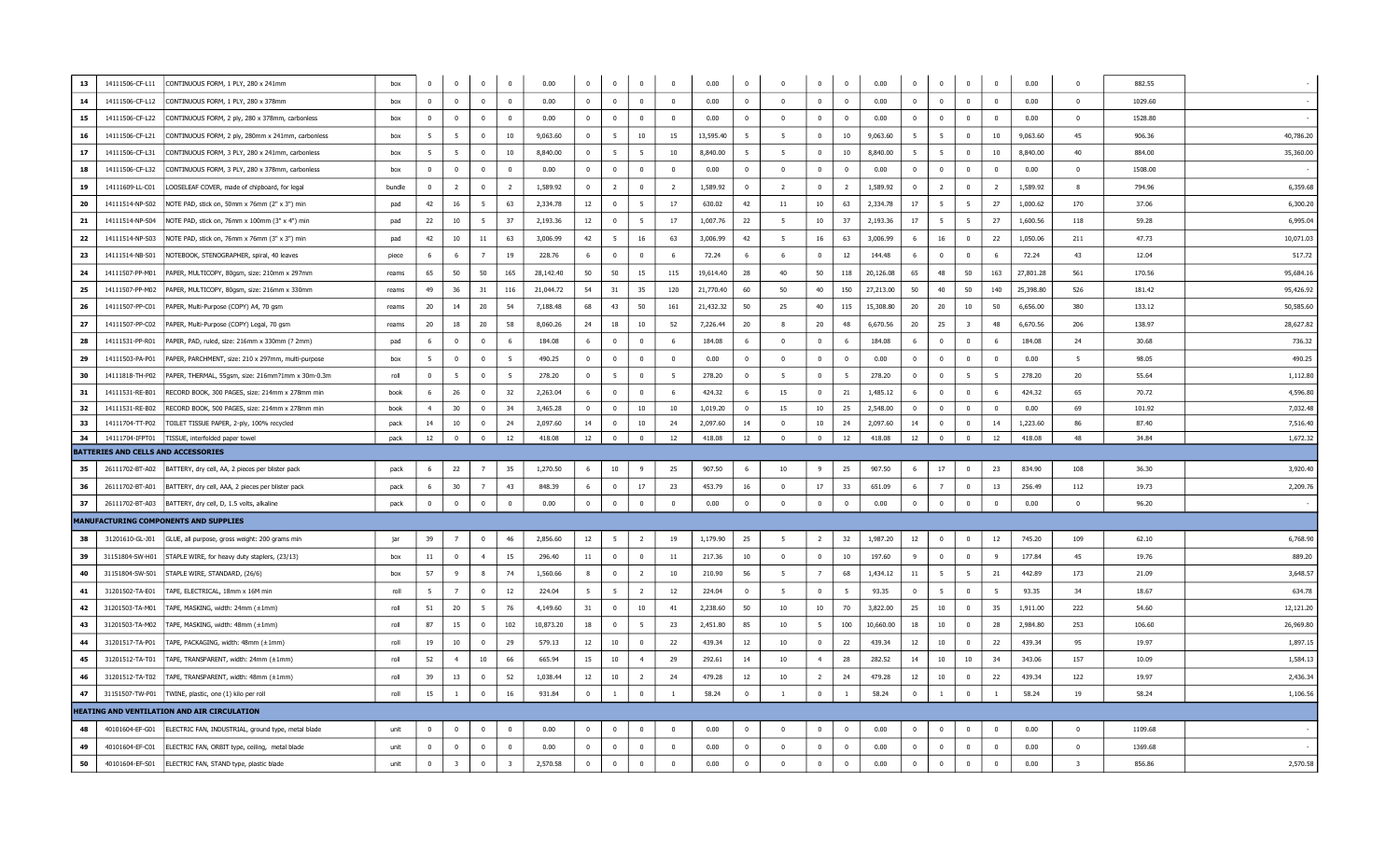| 51 |                                        | 40101604-EF-W01 ELECTRIC FAN, WALL type, plastic blade       | unit   | $\mathbf 0$    | $^{\circ}$     | $\mathbf 0$             | $\Omega$                | 0.00      | $\mathbf{0}$   | $\mathbf{0}$   | $\mathbf 0$             | $\overline{0}$ | 0.00      | $\bf{0}$                | $\Omega$                | $\mathbf{0}$   | $\mathbf{0}$   | 0.00      | $\Omega$         | $\overline{0}$ | $\overline{0}$ | $\overline{0}$          | 0.00      | $\Omega$       | 674.96  |           |
|----|----------------------------------------|--------------------------------------------------------------|--------|----------------|----------------|-------------------------|-------------------------|-----------|----------------|----------------|-------------------------|----------------|-----------|-------------------------|-------------------------|----------------|----------------|-----------|------------------|----------------|----------------|-------------------------|-----------|----------------|---------|-----------|
|    |                                        | MEDICAL THERMOMETERS AND ACCESSORIES                         |        |                |                |                         |                         |           |                |                |                         |                |           |                         |                         |                |                |           |                  |                |                |                         |           |                |         |           |
| 52 | 41112224-TG-T01   THERMOGUN            |                                                              | piece  | $\mathbf 0$    | $7^{\circ}$    | $\mathbf 0$             | $\overline{7}$          | 21,476.00 | $\mathbf{0}$   | $^{\circ}$     | $\mathbf 0$             | $\overline{0}$ | 0.00      | $\mathbf 0$             | $\overline{7}$          | $\mathbf{0}$   | $\overline{7}$ | 21,476.00 | $\Omega$         | $\overline{0}$ | $\mathbf{0}$   | $\mathbf 0$             | 0.00      | 14             | 3068.00 | 42,952.00 |
|    |                                        | LIGHTING AND FIXTURES AND ACCESSORIES                        |        |                |                |                         |                         |           |                |                |                         |                |           |                         |                         |                |                |           |                  |                |                |                         |           |                |         |           |
| 53 | 39101628-LT-L01                        | LED LINEAR TUBE, 18 WATTS FRO SERIES                         | piece  | $\mathbf 0$    | 100            | $\Omega$                | 100                     | 20,582.00 | $\mathbf{0}$   | $^{\circ}$     | 10                      | 10             | 2,058.20  | $\overline{\mathbf{0}}$ | 210                     | $\overline{0}$ | 100            | 20,582.00 |                  | $\overline{0}$ | $\overline{0}$ | $\overline{0}$          | 0.00      | 210            | 205.82  | 43,222.20 |
| 54 | 39101628-LB-L01                        | LIGHT BULB, Light Emitting Diode (LED), 6W                   | piece  | $\pmb{0}$      | 100            | $\mathbf 0$             | 100                     | 8,216.00  | $\overline{0}$ | $\mathbf 0$    | 10                      | $10\,$         | 821.60    | $\mathbf 0$             | 180                     | $\overline{0}$ | 100            | 8,216.00  | $\mathbf 0$      | $\mathbf 0$    | $\mathbf 0$    | $\overline{0}$          | 0.00      | 210            | 82.16   | 17,253.60 |
|    |                                        | MEASURING AND OBSERVING AND TESTING EQUIPMENT                |        |                |                |                         |                         |           |                |                |                         |                |           |                         |                         |                |                |           |                  |                |                |                         |           |                |         |           |
| 55 |                                        | 41111604-RU-P02 RULER, plastic, 450mm (18"), width: 38mm min | piece  | 30             | $10\,$         | 6                       | 46                      | 813.28    | $\overline{0}$ | $\mathbf 0$    | $\mathbf 0$             | $\overline{0}$ | 0.00      | 6                       | - 5                     | $\overline{0}$ | 11             | 194.48    | 6                | 5              | $\mathbf{0}$   | $11\,$                  | 194.48    | 68             | 17.68   | 1,202.24  |
|    | <b>CLEANING EQUIPMENT AND SUPPLIES</b> |                                                              |        |                |                |                         |                         |           |                |                |                         |                |           |                         |                         |                |                |           |                  |                |                |                         |           |                |         |           |
| 56 | 47131812-AF-A01                        | AIR FRESHENER, aerosol, 280ml/150g min                       | can    | 13             | 14             | - 5                     | 32                      | 2,887.04  | 13             | 10             | 9                       | 32             | 2,887.04  | 13                      | 10                      | 5              | 28             | 2,526.16  | 17               | 10             | $\bf{0}$       | 27                      | 2,435.94  | 119            | 90.22   | 10,736.18 |
| 57 | 47131604-BR-S01                        | BROOM, soft (tambo)                                          | piece  | $\overline{0}$ | 14             | $\overline{\mathbf{0}}$ | 14                      | 1,907.36  | $\overline{0}$ | 10             | $\overline{4}$          | 14             | 1,907.36  | $\overline{0}$          | 10                      | $\mathbf 0$    | 10             | 1,362.40  | $\mathbf{0}$     | 10             | $\mathbf{0}$   | 10                      | 1,362.40  | 48             | 136.24  | 6,539.52  |
| 58 | 47131604-BR-T01                        | BROOM, STICK (TING-TING), usable length: 760mm min           | piece  | $\overline{0}$ | 14             | $\overline{0}$          | 14                      | 254.80    | $\mathbf{0}$   | $\overline{0}$ | $\overline{4}$          | $\overline{4}$ | 72.80     | $\overline{0}$          | 10 <sup>10</sup>        | $\bf{0}$       | 10             | 182.00    | $^{\circ}$       | $10\,$         | $\overline{0}$ | 10                      | 182.00    | 38             | 18.20   | 691.60    |
| 59 | 47131829-TB-C01                        | CLEANER, TOILET BOWL AND URINAL, 900ml-1000ml cap            | bottle | 20             | 23             | 10                      | 53                      | 2,204.80  | 20             | 20             | 16                      | 56             | 2,329.60  | 20                      | 20                      | 10             | 50             | 2,080.00  | 23               | 20             | 10             | 53                      | 2,204.80  | 212            | 41.60   | 8,819.20  |
| 60 | 47131805-CL-P01                        | CLEANSER, SCOURING POWDER, 350q min./can                     | can    | $\Omega$       | $\overline{3}$ | $\overline{0}$          | $\overline{\mathbf{3}}$ | 71.76     | $\Omega$       | $\Omega$       | $\overline{\mathbf{3}}$ | $\overline{3}$ | 71.76     | $\Omega$                | $\overline{0}$          | $\Omega$       | $\overline{0}$ | 0.00      | $\Omega$         | $\overline{0}$ | $\overline{0}$ | $\overline{0}$          | 0.00      | -6             | 23.92   | 143.52    |
| 61 | 47131811-DE-B02                        | DETERGENT BAR, 140 grams as packed                           | piece  | $\mathbf 0$    | $^{\circ}$     | $\mathbf 0$             | $\bf{0}$                | 0.00      | $\overline{0}$ | $\overline{0}$ | $\mathbf 0$             | $\mathbf{0}$   | 0.00      | $\overline{0}$          | $\overline{0}$          | $\bf{0}$       | $\mathbf 0$    | 0.00      | $^{\circ}$       | $\mathbf 0$    | $\bf{0}$       | $\bf{0}$                | 0.00      | $\overline{0}$ | 9.03    |           |
| 62 | 47131811-DE-P02                        | DETERGENT POWDER, all purpose, 1kg                           | pack   | - 5            | 5              | $5^{\circ}$             | 15                      | 561.45    | 5              | 5              | 8                       | 18             | 673.74    | 5                       | 5                       | 5              | 15             | 561.45    | 8                | 5              | 5              | 18                      | 673.74    | 66             | 37.43   | 2,470.38  |
| 63 | 47131803-DS-A01                        | DISINFECTANT SPRAY, aerosol type, 400-550 grams              | can    | 11             | $12\,$         | $10\,$                  | 33                      | 4,255.68  | 11             | 5              | $\overline{7}$          | 23             | 2,966.08  | 11                      | 5                       | 5              | 21             | 2,708.16  | 13               | $\overline{5}$ | 5              | 23                      | 2,966.08  | 100            | 128.96  | 12,896.00 |
| 64 | 47131601-DU-P01                        | DUST PAN, non-rigid plastic, w/ detachable handle            | piece  | $\mathbf{0}$   | 9              | $\overline{\mathbf{0}}$ | 9                       | 223.47    | $\overline{0}$ | 5              | $\overline{\mathbf{0}}$ | 5              | 124.15    | $\overline{0}$          | 5                       | $\mathbf 0$    | 5              | 124.15    | $\overline{4}$   | 5              | $\overline{0}$ | $\overline{9}$          | 223.47    | 28             | 24.83   | 695.24    |
| 65 | 51241552-SH-S01                        | SODIUM HYPOCHLORITE, 3.785 liters                            | qallon | $\Omega$       | 3              | $\Omega$                | $\overline{\mathbf{3}}$ | 393.75    | -3             | $\Omega$       | $\overline{\mathbf{3}}$ | -6             | 787.50    | $\Omega$                | $\overline{0}$          | $\Omega$       | $\overline{0}$ | 0.00      | 3                | $\overline{0}$ | $\Omega$       | $\overline{\mathbf{3}}$ | 393.75    | 12             | 131.25  | 1,575.00  |
| 66 | 73101612-HS-L01                        | HAND SOAP, Liquid, 500ml                                     | bottle | - 6            | 9              | $\overline{\mathbf{0}}$ | 15                      | 1,544.40  | 6              | $\mathbf 0$    | 9                       | 15             | 1,544.40  | 6                       | $\overline{\mathbf{0}}$ | $\bf{0}$       | 6              | 617.76    | 15               | $\overline{0}$ | $\overline{0}$ | 15                      | 1,544.40  | 51             | 102.96  | 5,250.96  |
| 67 | 47131802-FW-P02                        | FLOOR WAX, PASTE, RED                                        | can    | $\overline{0}$ | $\Omega$       | $\overline{0}$          | $\bf{0}$                | 0.00      | $\mathbf{0}$   | $^{\circ}$     | $\overline{0}$          | $\Omega$       | 0.00      | $\overline{0}$          | $\overline{0}$          | $\mathbf 0$    | $\overline{0}$ | 0.00      | $\Omega$         | $\overline{0}$ | $\mathbf{0}$   | $\bf{0}$                | 0.00      | $\mathbf 0$    | 309.76  |           |
| 68 | 47131830-FC-A01                        | FURNITURE CLEANER, aerosol type, 300ml min per can           | can    | 10             | $10\,$         | $10\,$                  | 30                      | 3,465.90  | 10             | $10\,$         | $10\,$                  | 30             | 3,465.90  | 10                      | 10                      | 10             | 30             | 3,465.90  | 10 <sub>10</sub> | 10             | 10             | 30                      | 3,465.90  | 120            | 115.53  | 13,863.60 |
| 69 | 47121804-MP-B01                        | MOP BUCKET, heavy duty, hard plastic                         | unit   | $^{\circ}$     | $\overline{4}$ | $\mathbf 0$             | 4                       | 9,152.00  | $^{\circ}$     | $^{\circ}$     | $\mathbf 0$             | $\mathbf{0}$   | 0.00      | $\overline{0}$          | 5                       | $\mathbf 0$    | 5              | 11,440.00 | $^{\circ}$       | $\mathbf 0$    | $\mathbf{0}$   | $\overline{\mathbf{0}}$ | 0.00      | -9             | 2288.00 | 20,592.00 |
| 70 | 47131613-MP-H02                        | MOPHANDLE, heavy duty, aluminum, screw type                  | piece  | $\Omega$       | -5             | $\overline{0}$          | -5                      | 728.00    | $\Omega$       | $\Omega$       | $\overline{0}$          | $\Omega$       | 0.00      | $\overline{0}$          | - 5                     | $\mathbf 0$    | 5              | 728.00    | $\Omega$         | $\overline{0}$ | $\Omega$       | $\overline{0}$          | 0.00      | 10             | 145.60  | 1,456.00  |
| 71 | 47131619-MP-R01                        | MOPHEAD, made of rayon, weight: 400 grams min                | piece  | $\overline{0}$ | 5              | $\overline{0}$          | 5                       | 618.80    | $\overline{0}$ | $^{\circ}$     | $\overline{\mathbf{0}}$ | $\Omega$       | 0.00      | $\overline{0}$          | - 5                     | $\bf{0}$       | - 5            | 618.80    | $\mathbf{0}$     | $\overline{0}$ | $\overline{0}$ | $\overline{0}$          | 0.00      | 10             | 123.76  | 1,237.60  |
| 72 | 47131501-RG-C01                        | RAGS, all cotton, 32 pieces per kilogram min                 | bundle | $\overline{0}$ | 12             | $\mathbf 0$             | 12                      | 645.84    | $\mathbf{0}$   | $10\,$         | $\overline{2}$          | 12             | 645.84    | $\overline{0}$          | 10 <sup>10</sup>        | $\mathbf 0$    | 10             | 538.20    | $\overline{2}$   | 10             | $\mathbf{0}$   | 12                      | 645.84    | 46             | 53.82   | 2,475.72  |
| 73 | 47131602-SC-N01                        | SCOURING PAD, 5 pieces per pack                              | pack   | $\Omega$       | -6             | $\Omega$                | -6                      | 642.72    | $\mathbf{0}$   | $^{\circ}$     | $\overline{1}$          | $\overline{1}$ | 107.12    | $\overline{\mathbf{0}}$ | $\overline{1}$          | $\mathbf 0$    | <sup>1</sup>   | 107.12    | $\overline{1}$   | $\overline{1}$ | $\mathbf{0}$   | $\overline{2}$          | 214.24    | 10             | 107.12  | 1,071.20  |
| 74 | 47121701-TB-P04                        | TRASHBAG, GPP specs, black, 940mmx1016mm                     | pack   | 20             | 24             | 10                      | 54                      | 7,272.72  | 20             | 10             | 14                      | 44             | 5,925.92  | 20                      | 20                      | 20             | 60             | 8,080.80  | 14               | 10             | 10             | 34                      | 4,579.12  | 192            | 134.68  | 25,858.56 |
| 75 |                                        | 47121702-WB-P01   WASTEBASKET, non-rigid plastic             | piece  | $\mathbf 0$    | $\overline{0}$ | $\bf{0}$                | $\Omega$                | 0.00      | $\overline{0}$ | $\overline{0}$ | $\mathbf 0$             | $\mathbf{0}$   | 0.00      | $\mathbf 0$             | $\overline{0}$          | $\bf{0}$       | $\overline{0}$ | 0.00      | $\mathbf{0}$     | $\mathbf 0$    | $\overline{0}$ | $\mathbf 0$             | 0.00      | $\Omega$       | 27.96   |           |
|    | PERSONAL PROTECTIVE EQUIPMENT          |                                                              |        |                |                |                         |                         |           |                |                |                         |                |           |                         |                         |                |                |           |                  |                |                |                         |           |                |         |           |
| 76 | 46181503-CA-C01                        | COVERALL, non-sterile, protective, medical grade             | piece  | 8              | $^{\circ}$     | $^{\circ}$              | 8                       | 9,152.00  | 8              | $^{\circ}$     | $\mathbf 0$             | $\mathbf{R}$   | 9,152.00  | 8                       | $\overline{0}$          | $\mathbf{0}$   | 8              | 9,152.00  | 8                | $\mathbf{0}$   | $\mathbf{0}$   | 8                       | 9,152.00  | 32             | 1144.00 | 36,608.00 |
| 77 | 46181702-FSH01                         | FACE SHIELD, direct splash protection                        | piece  | 34             | 6              | $\overline{7}$          | 47                      | 5,865.60  | 34             | $\mathbf{0}$   | $\overline{0}$          | 34             | 4,243.20  | 34                      | $\overline{0}$          | $\mathbf{0}$   | 34             | 4,243.20  | 34               | $\overline{0}$ | $\mathbf{0}$   | 34                      | 4,243.20  | 149            | 124.80  | 18,595.20 |
| 78 | 46181804-GG-G01                        | PROTECTIVE SAFETY GOGGLES                                    | piece  | 20             | $^{\circ}$     | $\bf{0}$                | 20                      | 3,120.00  | 20             | $\overline{0}$ | $\bf{0}$                | 20             | 3,120.00  | 20                      | $\overline{0}$          | $\mathbf{0}$   | 20             | 3,120.00  | 20               | $\overline{0}$ | $\mathbf{0}$   | 20                      | 3,120.00  | 80             | 156.00  | 12,480.00 |
| 79 | 42131601-PA-A01                        | Polyethylene Apron (50g)                                     | piece  | $\overline{0}$ | $^{\circ}$     | $\mathbf 0$             | $\mathbf 0$             | 0.00      | $^{\circ}$     | $^{\circ}$     | $\overline{0}$          | $\overline{0}$ | 0.00      | $\overline{\mathbf{0}}$ | $\overline{0}$          | $\mathbf 0$    | $\overline{0}$ | 0.00      | $^{\circ}$       | $\overline{0}$ | $\mathbf{0}$   | $\overline{0}$          | 0.00      | $\overline{0}$ | 15.08   |           |
| 80 | 42131702-SG-01                         | SURGICAL GOWN                                                | piece  | $\Omega$       | $\Omega$       | $\Omega$                | $\overline{0}$          | 0.00      | $\overline{0}$ | $\Omega$       | $\Omega$                | $\Omega$       | 0.00      | $\Omega$                | $\Omega$                | $\overline{0}$ | $\overline{0}$ | 0.00      | $\Omega$         | $\overline{0}$ | $\overline{0}$ | $\overline{0}$          | 0.00      | $\overline{0}$ | 299.52  |           |
| 81 | 42131711-HC-H01                        | HEAD COVER, disposable                                       | piece  | 36             | $\overline{0}$ | $\overline{0}$          | 36                      | 93.60     | 36             | $\bf{0}$       | $\bf{0}$                | 36             | 93.60     | 36                      | $\overline{0}$          | $\overline{0}$ | 36             | 93.60     | 36               | $\overline{0}$ | $\overline{0}$ | 36                      | 93.60     | 144            | 2.60    | 374.40    |
| 82 | 42131609-SC-S01                        | SHOE COVER, disposable                                       | pair   | 72             | $\mathbf{0}$   | $\mathbf 0$             | 72                      | 599.04    | 72             | $^{\circ}$     | $\mathbf{0}$            | 72             | 599.04    | 72                      | $\overline{0}$          | $\mathbf 0$    | 72             | 599.04    | 72               | $\mathbf 0$    | $\mathbf{0}$   | 72                      | 599.04    | 288            | 8.32    | 2,396.16  |
| 83 | 42132203-MG-G01                        | NITRILE GLOVES                                               | piece  | 372            | 300            | 300                     | 972                     | 2,984.04  | 372            | 300            | 300                     | 972            | 2,984.04  | 372                     | 300                     | 300            | 972            | 2,984.04  | 372              | 300            | 300            | 972                     | 2,984.04  | 3888           | 3.07    | 11,936.16 |
| 84 | 42132203-MG-G02                        | PREMIUM LATEX GLOVES                                         | piece  | 372            | 300            | 300                     | 972                     | 4,879.44  | 372            | 300            | 300                     | 972            | 4,879.44  | 372                     | 300                     | 300            | 972            | 4,879.44  | 372              | 300            | 300            | 972                     | 4,879.44  | 3888           | 5.02    | 19,517.76 |
| 85 | 42131713-SM-M01                        | SURGICAL MASK, 3-ply                                         | niece  | 600            | 100            | 100                     | 800                     | 11,232.00 | 600            | 100            | 100                     | 800            | 11,232.00 | 600                     | 100                     | 100            | 800            | 11,232.00 | 600              | 100            | 50             | 750                     | 10,530.00 | 3150           | 14.04   | 44,226.00 |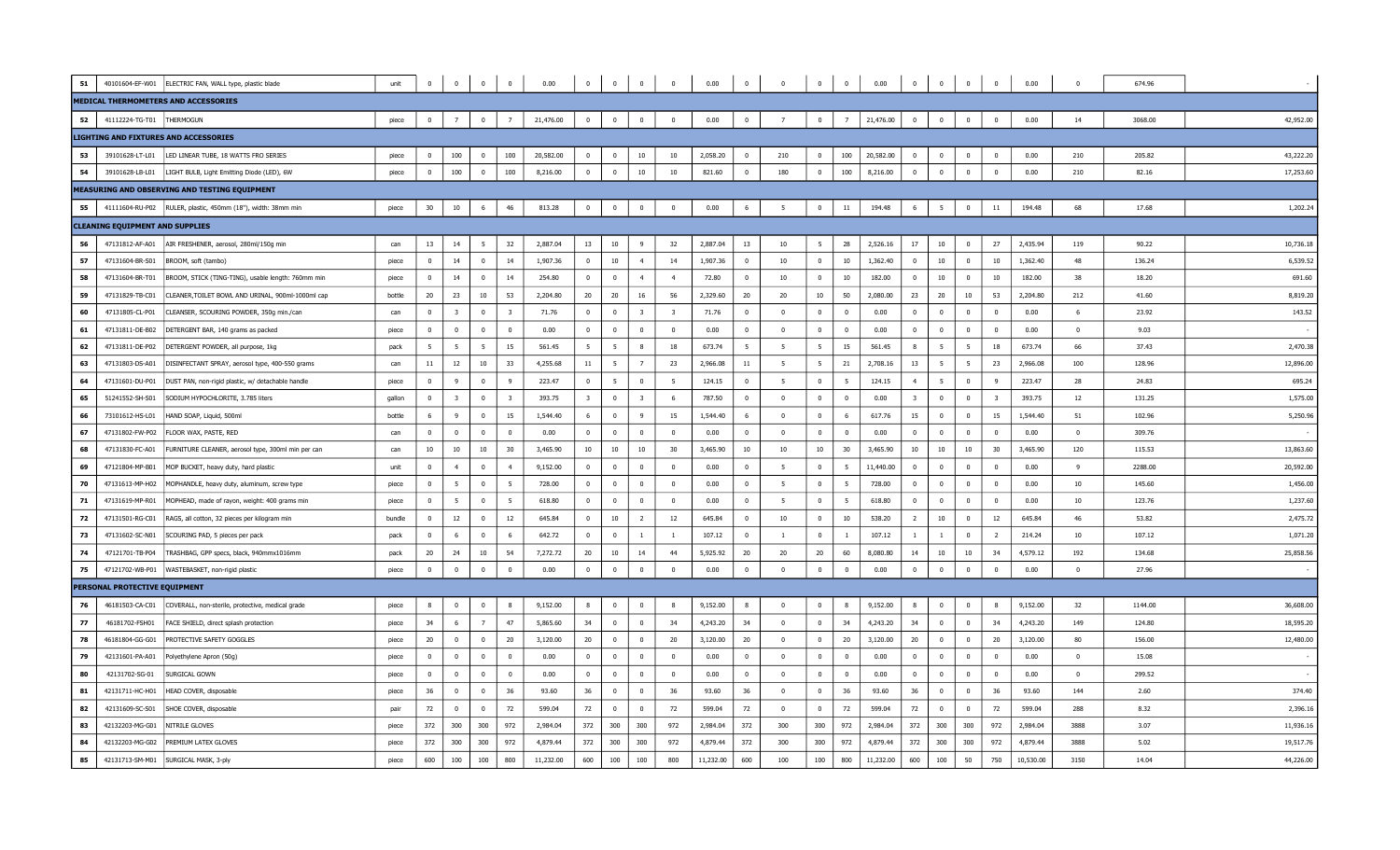| 86  | 46182008-KN-M01 | KN95 FACE MASK                                                                       | piece  | 108            | $\overline{0}$ | $\overline{0}$           | 108            | 11,232.00 | 108                     | $\overline{0}$          | $\overline{0}$           | 108                     | 11,232.00 108 |                | $\overline{\mathbf{0}}$ | $\overline{0}$          | 108             | 11,232.00 | 108            | $\overline{0}$          | $\mathbf{0}$   | 108                      | 11,232.00 | 432            | 104.00    | 44,928.00 |
|-----|-----------------|--------------------------------------------------------------------------------------|--------|----------------|----------------|--------------------------|----------------|-----------|-------------------------|-------------------------|--------------------------|-------------------------|---------------|----------------|-------------------------|-------------------------|-----------------|-----------|----------------|-------------------------|----------------|--------------------------|-----------|----------------|-----------|-----------|
|     |                 | INFORMATION AND COMMUNICATION TECHNOLOGY (ICT) EQUIPMENT AND DEVICES AND ACCESSORIES |        |                |                |                          |                |           |                         |                         |                          |                         |               |                |                         |                         |                 |           |                |                         |                |                          |           |                |           |           |
| 87  |                 | 43211507-DSK001 MITHI DESKTOP, basic                                                 | unit   | $\mathbf{0}$   | $\Omega$       | $\overline{0}$           | $\mathbf 0$    | 0.00      | $\mathbf{0}$            | $\Omega$                | $\overline{0}$           | $\Omega$                | 0.00          | $\mathbf{0}$   | $\Omega$                | $\overline{0}$          | $\mathbf{0}$    | 0.00      | $\mathbf{0}$   | $\mathbf 0$             | $\mathbf{0}$   | $\overline{0}$           | 0.00      | $\overline{0}$ | 24,793.60 |           |
| 88  | 43211507-DSK002 | MITHI DESKTOP, mid-range                                                             | unit   | $\mathbf{0}$   | $\mathbf{0}$   | $\overline{0}$           | $\overline{0}$ | 0.00      | $\overline{0}$          | $\mathbf{0}$            | $\mathbf 0$              | $\overline{0}$          | 0.00          | $\mathbf{0}$   | $\overline{0}$          | $\overline{0}$          | $\overline{0}$  | 0.00      | $\mathbf{0}$   | $\mathbf 0$             | $\mathbf{0}$   | $\overline{\mathbf{0}}$  | 0.00      | $\Omega$       | 42,390.40 |           |
| 89  | 43211503-LAP001 | MITHI LAPTOP, mid-range                                                              | unit   | $\overline{0}$ | $\Omega$       | $\overline{0}$           | $\overline{0}$ | 0.00      | $\overline{0}$          | $\overline{0}$          | $\overline{0}$           | $\Omega$                | 0.00          | $\mathbf{0}$   | $\overline{\mathbf{0}}$ | $\overline{0}$          | $\mathbf 0$     | 0.00      | $\overline{0}$ | $\bf{0}$                | $^{\circ}$     | $\overline{0}$           | 0.00      | $\overline{0}$ | 41,392.00 |           |
| 90  | 43201827-HD-X02 | EXTERNAL HARD DRIVE, 1TB, 2.5"HDD, USB 3.0                                           | piece  | $\overline{4}$ | 8              | $\overline{0}$           | 12             | 31,809.96 | $\mathbf{0}$            | $\mathbf{0}$            | $\overline{\mathbf{0}}$  | $\overline{0}$          | 0.00          | $\overline{0}$ | $\bf{0}$                | $\mathbf 0$             | $\mathbf{0}$    | 0.00      | $\mathbf{0}$   | $\overline{\mathbf{0}}$ | $\mathbf{0}$   | $\overline{\mathbf{0}}$  | 0.00      | 12             | 2650.83   | 31,809.96 |
| 91  | 43202010-FD-U01 | FLASH DRIVE, 16 GB capacity                                                          | piece  | $\Omega$       | 10             | $\overline{0}$           | 10             | 1,674.40  | $\mathbf{0}$            | $\Omega$                | $\overline{0}$           | $\Omega$                | 0.00          | $\mathbf{0}$   | $\mathbf 0$             | $\overline{0}$          | $\overline{0}$  | 0.00      | $\Omega$       | $\mathbf 0$             | $\Omega$       | $\overline{0}$           | 0.00      | 10             | 167.44    | 1,674.40  |
| 92  | 43211708-MO-O01 | MOUSE, OPTICAL, USB CONNECTION TYPE, 1 unit in ind                                   | unit   | $^{\circ}$     | $\mathbf{0}$   | $\overline{0}$           | $\overline{0}$ | 0.00      | $\mathbf{0}$            | $\overline{\mathbf{0}}$ | $\overline{\phantom{0}}$ | $\overline{0}$          | 0.00          | $^{\circ}$     | $\mathbf{0}$            | $\mathbf 0$             | $^{\circ}$      | 0.00      | $\overline{0}$ | $\mathbf 0$             | $^{\circ}$     | $\overline{\phantom{0}}$ | 0.00      | $\overline{0}$ | 111.30    |           |
| 93  | 43211708-MO-O02 | MOUSE, WIRELESS, USB                                                                 | unit   | -5             | $\mathbf{0}$   | $\overline{0}$           | - 5            | 770.00    | $\Omega$                | $-5$                    | $\overline{0}$           | - 5                     | 770.00        | $\Omega$       | 5                       | $\mathbf 0$             | 5               | 770.00    | $\Omega$       | $\overline{0}$          | $\Omega$       | $\overline{\mathbf{0}}$  | 0.00      | 15             | 154.00    | 2,310.00  |
| 94  | 43212102-PR-D02 | PRINTER, IMPACT DOT MATRIX, 24 pins, 136 column                                      | unit   | $\mathbf{0}$   | $\mathbf{0}$   | $\overline{0}$           | $\overline{0}$ | 0.00      | $\mathbf{0}$            | $\mathbf{0}$            | $\overline{0}$           | $\Omega$                | 0.00          | $\mathbf{0}$   | $\overline{0}$          | $\overline{0}$          | $\mathbf{0}$    | 0.00      | $\mathbf{0}$   | $\mathbf{0}$            | $\mathbf{0}$   | $\overline{\mathbf{0}}$  | 0.00      | $\overline{0}$ | 38100.97  |           |
| 95  | 43212102-PR-D01 | PRINTER, IMPACT DOT MATRIX, 9 pins, 80 columns                                       | unit   | $\overline{0}$ | $\mathbf{0}$   | $\mathbf 0$              | $\bf{0}$       | 0.00      | $\mathbf 0$             | $\overline{\mathbf{0}}$ | $\overline{\mathbf{0}}$  | $\overline{0}$          | 0.00          | $^{\circ}$     | $\mathbf{0}$            | $\mathbf{0}$            | $\mathbf 0$     | 0.00      | $\Omega$       | $\mathbf{0}$            | $^{\circ}$     | $\overline{\mathbf{0}}$  | 0.00      | $\overline{0}$ | 9191.52   |           |
| 96  | 43212105-PR-L01 | PRINTER, laser, monochrome                                                           | unit   | $^{\circ}$     | $\mathbf{0}$   | $\overline{\phantom{0}}$ | $\overline{0}$ | 0.00      | $\mathbf{0}$            | $\overline{0}$          | $\overline{\phantom{0}}$ | $\Omega$                | 0.00          | $\mathbf{0}$   | $\mathbf 0$             | $\overline{0}$          | $\mathbf{0}$    | 0.00      | $\overline{0}$ | $\mathbf 0$             | $^{\circ}$     | $\overline{\mathbf{0}}$  | 0.00      | $\overline{0}$ | 724.88    |           |
| 97  |                 | 43212105-PR-L02 PRINTER, laser, colored                                              | unit   | $\overline{0}$ | $\mathbf{0}$   | $\bf{0}$                 | $\bf{0}$       | 0.00      | $\overline{0}$          | $\mathbf{0}$            | $\overline{0}$           | $\mathbf 0$             | 0.00          | $\mathbf{0}$   | $\mathbf 0$             | $\bf{0}$                | $\mathbf{0}$    | 0.00      | $\mathbf{0}$   | $\overline{\mathbf{0}}$ | $\mathbf{0}$   | $\overline{0}$           | 0.00      | $\mathbf{0}$   | 7899.00   |           |
|     |                 | OFFICE EQUIPMENT AND ACCESSORIES AND SUPPLIES                                        |        |                |                |                          |                |           |                         |                         |                          |                         |               |                |                         |                         |                 |           |                |                         |                |                          |           |                |           |           |
| 98  | 44121710-CH-W01 | CHALK, molded, white, dustless, length: 78mm min                                     | box    | $\Omega$       | $\Omega$       | $\overline{0}$           | $\mathbf{0}$   | 0.00      | $\Omega$                | $\Omega$                | $\overline{\mathbf{0}}$  | $\Omega$                | 0.00          | $^{\circ}$     | $\Omega$                | $\mathbf{0}$            | $^{\circ}$      | 0.00      | $\Omega$       | $\mathbf 0$             | $\Omega$       | $\overline{0}$           | 0.00      | $\overline{0}$ | 29.64     |           |
| 99  | 44122105-BF-C01 | CLIP, BACKFOLD, all metal, clamping: 19mm (-1mm)                                     | box    | 36             | 5              | 5                        | 46             | 416.30    | 9                       | - 5                     | 5                        | 19                      | 171.95        | 40             | - 5                     | 5                       | 50              | 452.50    | 9              | - 5                     | 5              | 19                       | 171.95    | 134            | 9.05      | 1,212.70  |
| 100 | 44122105-BF-C02 | CLIP, BACKFOLD, all metal, clamping: 25mm (-1mm)                                     | hox    | 44             | 5              | 5                        | 54             | 824.58    | 12                      | $-5$                    | $5\overline{5}$          | 22                      | 335.94        | 43             | 5                       | 5                       | 53              | 809.31    | 12             | $-5$                    | -5             | 22                       | 335.94    | 151            | 15.27     | 2,305.77  |
| 101 | 44122105-BF-C03 | CLIP, BACKFOLD, all metal, clamping: 32mm (-1mm)                                     | box    | 45             | 5              | 5                        | 55             | 1,144.00  | 9                       | 5                       | $5^{\circ}$              | 19                      | 395.20        | 40             | 5                       | 5                       | 50              | 1,040.00  | 5              | 5                       | 5              | 15                       | 312.00    | 139            | 20.80     | 2,891.20  |
| 102 | 44122105-BF-C04 | CLIP, BACKFOLD, all metal, clamping: 50mm (-1mm)                                     | box    | 33             | -5             | $\mathbf 0$              | 38             | 1,817.92  | 12                      | -5                      | $\overline{0}$           | 17                      | 813.28        | 33             | - 5                     | $\overline{0}$          | 38              | 1,817.92  | -8             | 5                       | $\mathbf{0}$   | 13                       | 621.92    | 106            | 47.84     | 5,071.04  |
| 103 | 44121801-CT-R01 | CORRECTION TAPE, film base type, UL 6m min                                           | piece  | 63             | 16             | $\overline{0}$           | 79             | 1,107.58  | 16                      | 10                      | $\overline{\mathbf{0}}$  | 26                      | 364.52        | 59             | 10                      | $\overline{0}$          | 69              | 967.38    | 16             | 10                      | $\Omega$       | 26                       | 364.52    | 200            | 14.02     | 2,804.00  |
| 104 | 44111515-DF-B01 | DATA FILE BOX, made of chipboard, with closed ends                                   | piece  | 18             | 14             | $\overline{\mathbf{3}}$  | 35             | 2,702.00  | 11                      | $\overline{0}$          | 5                        | 16                      | 1,235.20      | 11             | $\mathbf{0}$            | $\overline{0}$          | 11              | 849.20    | 16             | $\overline{0}$          | $\mathbf{0}$   | 16                       | 1,235.20  | 78             | 77.20     | 6,021.60  |
| 105 | 44122011-DF-F01 | DATA FOLDER, made of chipboard, taglia lock                                          | piece  | 13             | $\Omega$       | $\overline{0}$           | 13             | 892.32    | 6                       | $\mathbf{0}$            | $\overline{0}$           | - 6                     | 411.84        | 6              | $\Omega$                | $\mathbf{0}$            | 6               | 411.84    | 6              | $\mathbf{0}$            | $\mathbf{0}$   | 6                        | 411.84    | 31             | 68.64     | 2,127.84  |
| 106 | 44121506-EN-D01 | ENVELOPE, DOCUMENTARY, for A4 size document                                          | box    | $\overline{3}$ | $\overline{2}$ | $\overline{0}$           | - 5            | 3,365.45  | $\overline{4}$          |                         | $\overline{\phantom{0}}$ | - 5                     | 3,365.45      | 5              | $\mathbf{1}$            | $\overline{0}$          | 6               | 4,038.54  | $\Omega$       | $\mathbf{0}$            | $\mathbf{0}$   | $\overline{\mathbf{0}}$  | 0.00      | 16             | 673.09    | 10,769.44 |
| 107 | 44121506-EN-D02 | ENVELOPE, DOCUMENTARY, for legal size document                                       | box    | - 5            | $\overline{2}$ | $\overline{\mathbf{0}}$  | $\overline{7}$ | 6,490.12  | $\overline{4}$          | $\overline{1}$          | $\overline{1}$           | 6                       | 5,562.96      | $\overline{4}$ | <sup>1</sup>            | $\mathbf 0$             | 5               | 4,635.80  | $\mathbf{0}$   | <sup>1</sup>            | $\mathbf 0$    | $\overline{1}$           | 927.16    | 19             | 927.16    | 17,616.04 |
| 108 | 44121506-EN-X01 | ENVELOPE, EXPANDING, KRAFTBOARD, for legal size doc                                  | box    | <sup>2</sup>   | $\overline{4}$ | $\overline{0}$           | 6              | 4,430.40  | $\overline{\mathbf{3}}$ | $\mathbf{1}$            | $\mathbf{1}$             | - 5                     | 3,692.00      | - 5            | <sup>1</sup>            | $\overline{\mathbf{0}}$ | 6               | 4,430.40  | $\mathbf{0}$   | $\mathbf{0}$            | $^{\circ}$     | $\overline{0}$           | 0.00      | 17             | 738.40    | 12,552.80 |
| 109 | 44121506-EN-X02 | ENVELOPE, EXPANDING, PLASTIC, 0.50mm thickness min                                   | piece  | 12             | 10             | $\overline{\mathbf{0}}$  | 22             | 670.78    | 12                      | $\overline{0}$          | 10                       | 22                      | 670.78        | 12             | $\overline{0}$          | $\bf{0}$                | 12              | 365.88    | 12             | $\overline{0}$          | $\mathbf{0}$   | 12                       | 365.88    | 68             | 30.49     | 2,073.32  |
| 110 | 44121506-EN-M02 | ENVELOPE, mailing, white, 70qsm                                                      | hox    | $\Omega$       | $\overline{2}$ | $\overline{0}$           | $\overline{2}$ | 756.40    | $\overline{4}$          | $\overline{2}$          | $\overline{0}$           | - 6                     | 2,269.20      | $\overline{4}$ | $\overline{2}$          | $\overline{0}$          | 6               | 2,269.20  |                | $\overline{2}$          | $\overline{0}$ | -6                       | 2,269.20  | 20             | 378.20    | 7,564.00  |
| 111 | 44121504-EN-W02 | ENVELOPE, mailing, white, with window                                                | box    | 6              | 5              | $5\overline{5}$          | 16             | 6,938.88  | -6                      | 5                       | 5                        | 16                      | 6,938.88      | 6              | 5                       | $5\overline{5}$         | 16              | 6,938.88  | $\overline{2}$ | $5\overline{5}$         | $\mathbf 0$    | $\overline{7}$           | 3,035.76  | 55             | 433.68    | 23,852.40 |
| 112 | 44111912-ER-B01 | ERASER, FELT, for blackboard/whiteboard                                              | piece  | 16             | $\mathbf{0}$   | $\mathbf 0$              | 16             | 164.80    | 5                       | $\mathbf{0}$            | $\overline{\mathbf{0}}$  | 5                       | 51.50         | 5              | $\overline{0}$          | $\overline{0}$          | 5               | 51.50     | <sup>1</sup>   | $\overline{0}$          | $\mathbf{0}$   | <sup>1</sup>             | 10.30     | 27             | 10.30     | 278.10    |
| 113 | 44122118-FA-P01 | FASTENER, METAL, 70mm between prongs                                                 | hox    | -5             | 10             | - 5                      | 20             | 1,668.20  |                         | 20                      | $\overline{0}$           | 20                      | 1,668.20      | $\overline{9}$ | 20                      | $\overline{0}$          | 29              | 2,418.89  | $\Omega$       | 10                      | $\Omega$       | 10                       | 834.10    | 79             | 83.41     | 6,589.39  |
| 114 | 44111515-FO-X01 | FILE ORGANIZER, expanding, plastic, 12 pockets                                       | piece  | 12             | $\Omega$       | $\overline{0}$           | 12             | 1,032.48  | 12                      | $\mathbf{0}$            | $\overline{\mathbf{0}}$  | 12                      | 1,032.48      | 12             | $\overline{\mathbf{0}}$ | $\overline{0}$          | 12              | 1,032.48  | 12             | $\overline{\mathbf{0}}$ | $\overline{0}$ | 12                       | 1,032.48  | 48             | 86.04     | 4,129.92  |
| 115 | 44122018-FT-D01 | FILE TAB DIVIDER, bristol board, for A4                                              | set    | 52             | $\mathbf{0}$   | $\overline{0}$           | 52             | 578.76    | 12                      | $\overline{\mathbf{0}}$ | $\overline{\mathbf{0}}$  | 12                      | 133.56        | 12             | $\mathbf{0}$            | $\mathbf{0}$            | 12              | 133.56    | 12             | $\overline{\mathbf{0}}$ | $^{\circ}$     | 12                       | 133.56    | 88             | 11.13     | 979.44    |
| 116 | 44122018-FT-D02 | FILE TAB DIVIDER, bristol board, for legal                                           | set    | 52             | $\Omega$       | $\overline{0}$           | 52             | 739.96    | 12                      | $\Omega$                | $\overline{0}$           | 12                      | 170.76        | 12             | $\Omega$                | $\overline{0}$          | 12              | 170.76    | 12             | $\mathbf 0$             | $\Omega$       | 12                       | 170.76    | 88             | 14.23     | 1,252.24  |
| 117 | 44122011-FO-F01 | FOLDER, FANCY, for A4 size documents                                                 | bundle | 12             | $\mathbf{0}$   | $\overline{0}$           | 12             | 3,244.80  | 12                      | $\mathbf{0}$            | $\overline{0}$           | 12                      | 3,244.80      | 12             | $\mathbf 0$             | $\overline{0}$          | 12              | 3,244.80  | 12             | $\overline{0}$          | $\mathbf 0$    | 12                       | 3,244.80  | 48             | 270.40    | 12,979.20 |
| 118 | 44122011-FO-F02 | FOLDER, FANCY, for legal size documents                                              | bundle | 12             | 5              | $\mathbf{0}$             | 17             | 5,301.96  | 12                      | $\overline{0}$          | 20                       | 32                      | 9,980.16      | 12             | $\Omega$                | $\mathbf 0$             | 12              | 3,742.56  | 12             | $\overline{0}$          | $\mathbf{0}$   | 12                       | 3,742.56  | 73             | 311.88    | 22,767.24 |
| 119 | 44122011-FO-L01 | FOLDER, L-TYPE, PLASTIC, for A4 size documents                                       | pack   | 8              | $\mathbf{0}$   | $\overline{\mathbf{0}}$  | 8              | 1,371.44  | 8                       | $\overline{\mathbf{0}}$ | $\overline{\mathbf{0}}$  | -8                      | 1,371.44      | $\overline{7}$ | $\mathbf{0}$            | $\mathbf 0$             | $\overline{7}$  | 1,200.01  | 6              | $\mathbf{0}$            | $^{\circ}$     | 6                        | 1,028.58  | 29             | 171.43    | 4,971.47  |
| 120 | 44122011-FO-L02 | FOLDER, L-TYPE, PLASTIC, for legal size documents                                    | pack   | 8              | $\mathbf{0}$   | $\overline{0}$           | 8              | 1,945.92  | 8                       | $\mathbf{0}$            | $\overline{0}$           | 8                       | 1,945.92      | $\overline{7}$ | $\overline{0}$          | $\overline{0}$          | $7\overline{ }$ | 1,702.68  | 6              | $\overline{\mathbf{0}}$ | $\mathbf{0}$   | 6                        | 1,459.44  | 29             | 243.24    | 7,053.96  |
| 121 | 44122027-FO-P01 | FOLDER, PRESSBOARD, size: 240mm x 370mm (-5mm)                                       | box    | $\Omega$       | $\Omega$       | 12                       | 12             | 11,431.68 | $\Omega$                | $\Omega$                | $\overline{0}$           | $\Omega$                | 0.00          | $\Omega$       | $\Omega$                | $\overline{0}$          | $\mathbf{0}$    | 0.00      | $\Omega$       | $\overline{0}$          | $\Omega$       | $\overline{0}$           | 0.00      | 12             | 952.64    | 11,431.68 |
| 122 | 44122011-FO-T03 | FOLDER, TAGBOARD, for A4 size documents                                              | pack   | 8              | $\overline{1}$ | 12                       | 21             | 5,859.00  | $\overline{0}$          | $\overline{\mathbf{0}}$ | $\overline{\phantom{0}}$ | $\overline{\mathbf{0}}$ | 0.00          | $^{\circ}$     | $\mathbf{1}$            | $\overline{\mathbf{0}}$ |                 | 279.00    | $\Omega$       | $\overline{\mathbf{0}}$ | $^{\circ}$     | $\overline{\mathbf{0}}$  | 0.00      | 22             | 279.00    | 6,138.00  |
| 123 | 44122011-FO-T04 | FOLDER, TAGBOARD, for legal size documents                                           | pack   | 10             | 5              | 24                       | 39             | 12,533.04 | $\overline{2}$          | $\mathbf{0}$            | $\overline{0}$           | $\overline{2}$          | 642.72        | $\overline{2}$ | - 5                     | $\overline{0}$          | $\overline{7}$  | 2,249.52  | $\overline{2}$ | 5                       | $\mathbf{0}$   | $\overline{7}$           | 2,249.52  | 55             | 321.36    | 17,674.80 |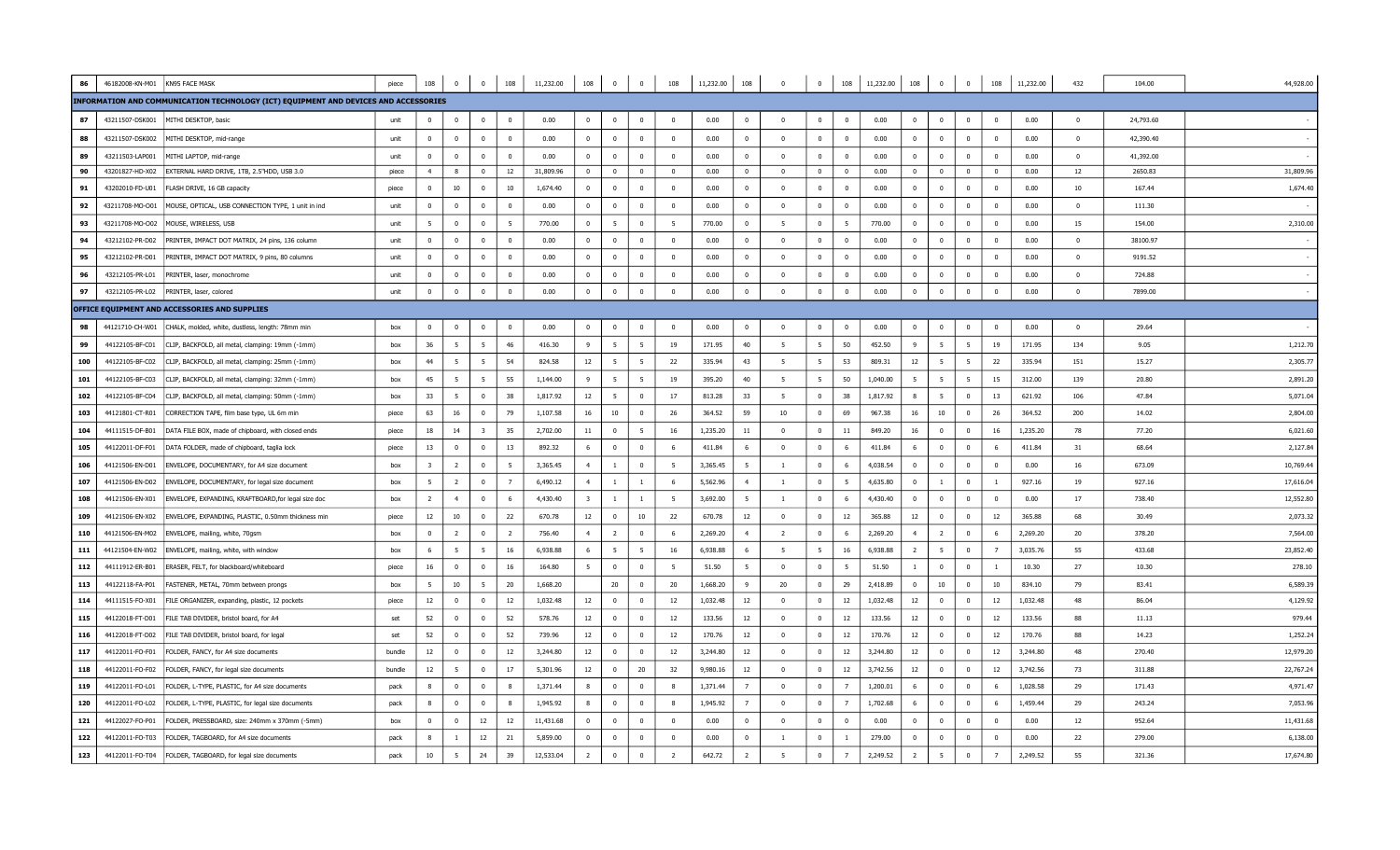| 124 | 44122008-IT-T01 | INDEX TAB, self-adhesive, transparent                | box    | 8                       | $\bf{0}$         | 24             | 32                      | 1,813.76  | $\mathbf 0$    | $\bf{0}$                | $\overline{0}$   | $^{\circ}$     | 0.00     | 8                       | $\mathbf{0}$            | $\mathbf{0}$     | 8              | 453.44   | $\overline{0}$          | $^{\circ}$     | $\bf{0}$                | $\overline{0}$ | 0.00   | 40                      | 56.68   | 2,267.20  |
|-----|-----------------|------------------------------------------------------|--------|-------------------------|------------------|----------------|-------------------------|-----------|----------------|-------------------------|------------------|----------------|----------|-------------------------|-------------------------|------------------|----------------|----------|-------------------------|----------------|-------------------------|----------------|--------|-------------------------|---------|-----------|
| 125 | 44111515-MF-B02 | MAGAZINE FILE BOX, LARGE size, made of chipboard     | piece  | $\mathbf 0$             | $\Omega$         | $\Omega$       | $\Omega$                | 0.00      | $\Omega$       | $\mathbf{0}$            | $\Omega$         | $\mathbf 0$    | 0.00     | $\overline{0}$          | $\Omega$                | $\mathbf{0}$     | $\overline{0}$ | 0.00     | $\Omega$                | $\Omega$       | $\Omega$                | $\Omega$       | 0.00   | $\Omega$                | 41.60   |           |
| 126 | 44121716-MA-F01 | MARKER, FLUORESCENT, 3 assorted colors per set       | set    | 31                      | - 5              | 24             | 60                      | 2,800.80  |                | $\overline{\mathbf{0}}$ | $\Omega$         | <sup>1</sup>   | 46.68    | 31                      | - 5                     | $\mathbf{0}$     | 36             | 1,680.48 | -1                      | $\Omega$       | $\overline{0}$          | $\overline{1}$ | 46.68  | 98                      | 46.68   | 4,574.64  |
| 127 | 44121708-MW-B01 | MARKER, whiteboard, black, felt tip, bullet type     | piece  | 34                      | 10               | $\Omega$       | 44                      | 588.72    | 17             | $\mathbf 0$             | $\Omega$         | 17             | 227.46   | 30                      | 10                      | $\mathbf{0}$     | 40             | 535.20   | 16                      | $\mathbf{0}$   | $\Omega$                | 16             | 214.08 | 117                     | 13.38   | 1,565.46  |
| 128 | 44121708-MW-B02 | MARKER, whiteboard, blue, felt tip, bullet type      | piece  | 28                      | 20               | $\mathbf{0}$   | 48                      | 642.24    | 14             | $\mathbf 0$             | $\overline{0}$   | 14             | 187.32   | 28                      | 10                      | $^{\circ}$       | 38             | 508.44   | 14                      | $\overline{0}$ | $\mathbf{0}$            | 14             | 187.32 | 114                     | 13.38   | 1,525.32  |
| 129 | 44121708-MW-B03 | MARKER, whiteboard, red, felt tip, bullet type       | piece  | 28                      | $\mathbf 0$      | $\mathbf{0}$   | 28                      | 374.64    | 14             | $\overline{0}$          | $\mathbf{0}$     | 14             | 187.32   | 28                      | $\mathbf{0}$            | $\mathbf{0}$     | 28             | 374.64   | 14                      | $^{\circ}$     | $\mathbf 0$             | 14             | 187.32 | 84                      | 13.38   | 1,123.92  |
| 130 | 44121708-MP-B01 | MARKER, PERMANENT, bullet type, black                | piece  | 65                      | 37               | $\Omega$       | 102                     | 915.96    | 26             | $\overline{0}$          | 15               | 41             | 368.18   | 64                      | 10                      | 15               | 89             | 799.22   | 40                      | $\Omega$       | $\Omega$                | 40             | 359.20 | 272                     | 8.98    | 2,442.56  |
| 131 | 44121708-MP-B02 | MARKER, PERMANENT, bullet type, blue                 | piece  | 35                      | 35               | $\overline{0}$ | 70                      | 628.60    | 16             | $\overline{0}$          | 15               | 31             | 278.38   | 34                      | 10                      | 15               | 59             | 529.82   | 30                      | $\mathbf{0}$   | $\overline{0}$          | 30             | 269.40 | 190                     | 8.98    | 1,706.20  |
| 132 | 44121708-MP-B03 | MARKER, PERMANENT, bullet type, red                  | piece  | 13                      | 10 <sup>10</sup> | $\Omega$       | 23                      | 206.54    | 13             | $\Omega$                | $\Omega$         | 13             | 116.74   | 13                      | 10                      | $\Omega$         | 23             | 206.54   | 13                      | $\Omega$       | $\Omega$                | 13             | 116.74 | 72                      | 8.98    | 646.56    |
| 133 | 44122104-PC-G01 | PAPER CLIP, vinyl/plastic coat, length: 32mm min     | box    | 40                      | 10               | $\mathbf{0}$   | 50                      | 388.00    | -6             | $\mathbf 0$             | 10               | 16             | 124.16   | 35                      | $^{\circ}$              | 10 <sub>10</sub> | 45             | 349.20   | 16                      | $^{\circ}$     | $\overline{0}$          | 16             | 124.16 | 127                     | 7.76    | 985.52    |
| 134 | 44122104-PC-J02 | PAPER CLIP, vinyl/plastic coat, length: 50mm min     | box    | 40                      | 15               | $\overline{0}$ | 55                      | 942.70    | 6              | $\overline{0}$          | 10 <sup>10</sup> | 16             | 274.24   | -35                     | - 5                     | 10               | 50             | 857.00   | 11                      | $\Omega$       | $\overline{0}$          | 11             | 188.54 | 132                     | 17.14   | 2,262.48  |
| 135 | 44121706-PE-L01 | PENCIL, lead, w/ eraser, wood cased, hardness: HB    | box    | 38                      | $\mathbf 0$      | $\overline{0}$ | 38                      | 790.02    | $\mathbf 0$    | $\overline{0}$          | $\mathbf{0}$     | $^{\circ}$     | 0.00     | -24                     | $\overline{0}$          | $\mathbf{0}$     | 24             | 498.96   | $\overline{0}$          | $\mathbf{0}$   | $\mathbf 0$             | $\overline{0}$ | 0.00   | 62                      | 20.79   | 1,288.98  |
| 136 | 44122037-RB-P10 | RING BINDER, plastic, 32mm, 84 rings                 | bundle | 24                      | 5                | $\Omega$       | 29                      | 6,953.91  | $\mathbf 0$    | 5                       | $\Omega$         | -5             | 1,198.95 | $\mathbf{0}$            | $\overline{0}$          | $\mathbf{0}$     | $\mathbf{0}$   | 0.00     | $\overline{0}$          | $\Omega$       | $\mathbf 0$             | $\mathbf 0$    | 0.00   | 34                      | 239.79  | 8,152.86  |
| 137 | 44122101-RU-B01 | RUBBER BAND, 70mm min lay flat length (#18)          | box    | 16                      | $\overline{3}$   | $\Omega$       | 19                      | 2,080.50  | $\Omega$       | $\overline{0}$          | $\Omega$         | $\Omega$       | 0.00     | $\mathbf{0}$            | $\overline{2}$          | $\Omega$         | $\overline{2}$ | 219.00   | $\overline{0}$          | $\Omega$       | $\Omega$                | $\Omega$       | 0.00   | 21                      | 109.50  | 2,299.50  |
| 138 | 44121905-SP-F01 | STAMP PAD, FELT, bed dimension: 60mm x 100mm min     | piece  | 13                      | $\overline{7}$   | $\Omega$       | 20                      | 699.00    | $\Omega$       | $\pmb{0}$               | $\Omega$         | $\Omega$       | 0.00     | 12                      | $\overline{\mathbf{3}}$ | $\overline{0}$   | 15             | 524.25   | $\overline{0}$          | $\Omega$       | $\overline{\mathbf{0}}$ | $\Omega$       | 0.00   | 35                      | 34.95   | 1,223.25  |
| 139 | 44121612-BL-H01 | CUTTER BLADE, for heavy duty cutter                  | piece  | 24                      | -1               | - 5            | 30                      | 444.60    | $\overline{0}$ | $\mathbf{0}$            | $\Omega$         | $^{\circ}$     | 0.00     | 24                      | $\Omega$                | $^{\circ}$       | 24             | 355.68   | $\overline{0}$          | $\overline{0}$ | $\overline{0}$          | $\overline{0}$ | 0.00   | 54                      | 14.82   | 800.28    |
| 140 | 44121612-CU-H01 | CUTTER KNIFE, for general purpose                    | piece  | 28                      | $\mathbf{0}$     | $\mathbf{0}$   | 28                      | 936.04    | $\mathbf{0}$   | $\mathbf 0$             | $\Omega$         | $\mathbf{0}$   | 0.00     | 12                      | $\overline{0}$          | $\mathbf{0}$     | 12             | 401.16   | $^{\circ}$              | $^{\circ}$     | $\mathbf{0}$            | $\overline{0}$ | 0.00   | 40                      | 33.43   | 1,337.20  |
| 141 | 44103202-DS-M01 | DATING AND STAMPING MACHINE, heavy duty              | piece  | $\mathbf{q}$            | $\Omega$         | $\Omega$       | $\overline{9}$          | 4,085.64  | $\Omega$       | $\overline{0}$          | $\Omega$         | $\Omega$       | 0.00     | - 6                     | $\Omega$                | $\Omega$         | 6              | 2,723.76 | $\Omega$                | $\Omega$       | $\Omega$                | $\Omega$       | 0.00   | 15                      | 453.96  | 6,809.40  |
| 142 | 44121619-PS-M01 | PENCIL SHARPENER, manual, single cutter head         | piece  | 6                       | 12               | $\overline{0}$ | 18                      | 3,650.40  | $\mathbf{0}$   | $\overline{0}$          | $\Omega$         | $\mathbf{0}$   | 0.00     | $\mathbf{0}$            | $\overline{0}$          | $\mathbf{0}$     | $\mathbf{0}$   | 0.00     | $\mathbf{0}$            | $\mathbf{0}$   | $\overline{0}$          | $\mathbf 0$    | 0.00   | 18                      | 202.80  | 3,650.40  |
| 143 | 44101602-PU-P01 | PUNCHER, paper, heavy duty, with two hole guide      | piece  | 8                       | $\mathbf{q}$     | 10             | 27                      | 3,562.92  | $\Omega$       | 5                       | $\overline{0}$   | -5             | 659.80   | $\mathbf{0}$            | $\Omega$                | $\Omega$         | $\mathbf{0}$   | 0.00     | $\Omega$                | $\overline{0}$ | $\overline{0}$          | $\overline{0}$ | 0.00   | 32                      | 131.96  | 4,222.72  |
| 144 | 44121618-SS-S01 | SCISSORS, symmetrical, blade length: 65mm min        | pair   | 21                      | 34               | $\mathbf{0}$   | 55                      | 2,230.80  | $^{\circ}$     | $\mathbf 0$             | $\overline{0}$   | $\mathbf 0$    | 0.00     | $\overline{0}$          | $^{\circ}$              | $\mathbf{0}$     | $\overline{0}$ | 0.00     | $\mathbf{0}$            | $\mathbf{0}$   | $\mathbf 0$             | $\overline{0}$ | 0.00   | 55                      | 40.56   | 2,230.80  |
| 145 | 44121615-ST-S01 | STAPLER, STANDARD TYPE, load cap: 200 staples min    | piece  | $\overline{2}$          | 26               | - 5            | 33                      | 5,834.40  | $\overline{0}$ | $\mathbf 0$             | $\Omega$         | $\mathbf{0}$   | 0.00     | $\mathbf{0}$            | 5                       | $\mathbf{0}$     | 5              | 884.00   | $\overline{0}$          | $\Omega$       | $\overline{0}$          | $\mathbf 0$    | 0.00   | 38                      | 176.80  | 6,718.40  |
| 146 | 44121615-ST-B01 | STAPLER, BINDER TYPE, heavy duty, desktop            | unit   | $\overline{1}$          | $\overline{4}$   | $\overline{4}$ | - 9                     | 8,227.44  | $\overline{0}$ | $\mathbf 0$             | $\Omega$         | $^{\circ}$     | 0.00     | $\mathbf{0}$            | $\Omega$                | $\mathbf{0}$     | $\overline{0}$ | 0.00     | $\overline{0}$          | $\mathbf{0}$   | $\overline{\mathbf{0}}$ | $\overline{0}$ | 0.00   | -9                      | 914.16  | 8,227.44  |
| 147 | 44121613-SR-P01 | STAPLE REMOVER, PLIER-TYPE                           | piece  | <sup>2</sup>            | 29               |                | 39                      | 971.10    |                | $\mathbf{0}$            |                  | $\mathbf 0$    | 0.00     | $\overline{\mathbf{0}}$ | $^{\circ}$              | $\mathbf{0}$     | $\overline{0}$ | 0.00     | $^{\circ}$              | $\Omega$       | $\mathbf 0$             | $\overline{0}$ | 0.00   | 39                      | 24.90   | 971.10    |
| 148 | 44121605-TD-T01 | TAPE DISPENSER, TABLE TOP, for 24mm width tape       | piece  | 6                       | 13               | $\Omega$       | 19                      | 1,219.80  | $\Omega$       | $\overline{0}$          | $\Omega$         | $\Omega$       | 0.00     | $\Omega$                | $\Omega$                | $\overline{0}$   | $\overline{0}$ | 0.00     | $\Omega$                | $\Omega$       | $\Omega$                | $\overline{0}$ | 0.00   | 19                      | 64.20   | 1,219.80  |
| 149 | 44101602-PB-M01 | BINDING AND PUNCHING MACHINE, binding cap: 50mm      | unit   | $\bf{0}$                | $\overline{0}$   | $\overline{0}$ | $\overline{0}$          | 0.00      | $\overline{0}$ | $\bf{0}$                | $\overline{0}$   | $\mathbf{0}$   | 0.00     | $\overline{0}$          | $^{\circ}$              | $\overline{0}$   | $\overline{0}$ | 0.00     | $\overline{0}$          | $\overline{0}$ | $\overline{0}$          | $\bf{0}$       | 0.00   | $\overline{0}$          | 9534.72 |           |
| 150 | 44101807-CA-C01 | CALCULATOR, compact, 12 digits                       | unit   | $\mathbf 0$             | $\overline{2}$   | $\mathbf{0}$   | $\overline{2}$          | 693.70    | $\mathbf{0}$   | $\mathbf{0}$            | $\mathbf{0}$     | $\mathbf 0$    | 0.00     | $\mathbf{0}$            | $\mathbf{0}$            | $\mathbf{0}$     | $\mathbf{0}$   | 0.00     | $\mathbf{0}$            | $\mathbf{0}$   | $\mathbf 0$             | $\mathbf 0$    | 0.00   | $\overline{2}$          | 346.85  | 693.70    |
| 151 | 44101714-FX-M01 | FACSIMILE MACHINE, uses thermal paper                | unit   | $\overline{\mathbf{0}}$ | 0                | $\overline{0}$ | $\mathbf{0}$            | 0.00      | $\mathbf{0}$   | $\mathbf 0$             | $\overline{0}$   | $\mathbf 0$    | 0.00     | $\overline{0}$          | $\mathbf{0}$            | $\mathbf{0}$     | $\overline{0}$ | 0.00     | $\overline{\mathbf{0}}$ | $\mathbf{0}$   | $\mathbf 0$             | $\mathbf 0$    | 0.00   | $\overline{0}$          | 5642.00 |           |
| 152 | 44101601-PT-M01 | PAPER TRIMMER/CUTTING MACHINE, max paper size: B4    | unit   | $\mathbf{1}$            | $\overline{2}$   | $\overline{0}$ | $\overline{\mathbf{3}}$ | 27,892.80 | $\mathbf 0$    | $\overline{0}$          | $\Omega$         | $\mathbf{0}$   | 0.00     | $\mathbf{0}$            | $\Omega$                | $\mathbf{0}$     | $\mathbf{0}$   | 0.00     | $\overline{0}$          | $\Omega$       | $\overline{0}$          | $\mathbf 0$    | 0.00   | $\overline{\mathbf{3}}$ | 9297.60 | 27,892.80 |
| 153 | 44101603-PS-M01 | PAPER SHREDDER, cutting width: 3mm-4mm (Entry Level) | unit   | $\bf{0}$                | $\pmb{0}$        | $\overline{0}$ | $\mathbf{0}$            | 0.00      | $\mathbf 0$    | $\pmb{0}$               | $\overline{0}$   | $\mathbf{0}$   | 0.00     | $\mathbf{0}$            | $^{\circ}$              | $\mathbf{0}$     | $\overline{0}$ | 0.00     | $\overline{0}$          | $\overline{0}$ | $\overline{\mathbf{0}}$ | $\overline{0}$ | 0.00   | $\mathbf{0}$            | 5699.20 |           |
|     |                 | PRINTER OR FACSIMILE OR PHOTOCOPIER SUPPLIES         |        |                         |                  |                |                         |           |                |                         |                  |                |          |                         |                         |                  |                |          |                         |                |                         |                |        |                         |         |           |
| 154 | 44103109-BR-D05 | DRUM CART, BROTHER DR-3455                           | Cart   | $\mathbf 0$             | $\mathbf 0$      | $\overline{0}$ | $\mathbf{0}$            | 0.00      | $\mathbf 0$    | $\overline{0}$          | $\Omega$         | $\mathbf 0$    | 0.00     | $\bf{0}$                | $\Omega$                | $\mathbf{0}$     | $\bf{0}$       | 0.00     | $\mathbf{0}$            | $\Omega$       | $\mathbf 0$             | $\overline{0}$ | 0.00   | $\mathbf{0}$            | 6947.20 |           |
| 155 | 44103105-BR-B04 | INK CART, BROTHER LC67B, Black                       | Cart   | $\overline{0}$          | $\mathbf 0$      | $\overline{0}$ | $\overline{0}$          | 0.00      | $\overline{0}$ | $\mathbf 0$             | $\Omega$         | $\overline{0}$ | 0.00     | $\bf{0}$                | $^{\circ}$              | $\mathbf{0}$     | $\bf{0}$       | 0.00     | $\overline{0}$          | $\Omega$       | $\overline{0}$          | $\overline{0}$ | 0.00   | $\overline{0}$          | 910.00  |           |
| 156 | 44103105-BR-B05 | INK CART, BROTHER LC67HYBK, Black                    | Cart   | $\Omega$                | $\mathbf{0}$     | $\overline{0}$ | $\Omega$                | 0.00      | $\mathbf 0$    | $\overline{0}$          | $\Omega$         | $\mathbf 0$    | 0.00     | $\Omega$                | $\overline{0}$          | $\mathbf{0}$     | $\mathbf{0}$   | 0.00     | $\overline{0}$          | $\Omega$       | $\mathbf{0}$            | $\mathbf 0$    | 0.00   | $\mathbf{0}$            | 1601.60 |           |
| 157 | 44103109-BR-D06 | TONER CART, BROTHER DR-451CL, high yield 3000 pag    | Cart   | $\Omega$                | $\mathbf 0$      | $\Omega$       | $\mathbf{0}$            | 0.00      | $\mathbf 0$    | $\overline{0}$          | $\Omega$         | $^{\circ}$     | 0.00     | $\mathbf{0}$            | $\Omega$                | $\mathbf{0}$     | $\overline{0}$ | 0.00     | $\overline{0}$          | $\mathbf{0}$   | $\mathbf 0$             | $\mathbf 0$    | 0.00   | $\mathbf{0}$            | 6760.00 |           |
| 158 | 44103103-BR-B16 | FONER CART, BROTHER TN-456 BLACK, high yield 6500    | Cart   | $\Omega$                | $\Omega$         | $\Omega$       | $\Omega$                | 0.00      | $\Omega$       | $\Omega$                | $\Omega$         | $\Omega$       | 0.00     | $\overline{0}$          | $\Omega$                | $\Omega$         | $\mathbf{0}$   | 0.00     | $\Omega$                | $\Omega$       | $\Omega$                | $\Omega$       | 0.00   | $\overline{0}$          | 5080.40 |           |
| 159 | 44103103-BR-C03 | TONER CART, BROTHER TN-456 CYAN, high yield 6500     | Cart   | $\Omega$                | $\mathbf 0$      | $\Omega$       | $\overline{\mathbf{0}}$ | 0.00      | $\overline{0}$ | $\mathbf 0$             | $\Omega$         | $^{\circ}$     | 0.00     | $\mathbf{0}$            | $\Omega$                | $\Omega$         | $\mathbf{0}$   | 0.00     | $\overline{0}$          | $\Omega$       | $\overline{0}$          | $\Omega$       | 0.00   | $\overline{0}$          | 8569.60 |           |
| 160 | 44103103-BR-M03 | TONER CART, BROTHER TN-456 MAGENTA, high yield 65    | Cart   | $\mathbf{0}$            | $\mathbf 0$      | $\mathbf{0}$   | $\mathbf{0}$            | 0.00      | $\mathbf{0}$   | $\mathbf 0$             | $\overline{0}$   | $\mathbf 0$    | 0.00     | $\overline{0}$          | $\mathbf{0}$            | $\bf{0}$         | $\overline{0}$ | 0.00     | $\overline{0}$          | $\mathbf{0}$   | $\overline{\mathbf{0}}$ | $\overline{0}$ | 0.00   | $\mathbf{0}$            | 8569.60 |           |
| 161 | 44103103-BR-Y03 | TONER CART, BROTHER TN-456 YELLOW, high yield 650    | Cart   | $\Omega$                | $\mathbf 0$      | $\Omega$       | $\mathbf 0$             | 0.00      | $\Omega$       | $\mathbf 0$             | $\Omega$         | $\Omega$       | 0.00     | $\mathbf{0}$            | $\Omega$                | $\mathbf{0}$     | $\mathbf{0}$   | 0.00     | $\Omega$                | $\Omega$       | $\mathbf 0$             | $\Omega$       | 0.00   | $\mathbf{0}$            | 8569.60 |           |
| 162 | 44103103-SA-B03 | TONER CART, SAMSUNG ML-D2850B, Black                 | Cart   | $\mathbf 0$             | $\mathbf 0$      | $\overline{0}$ | $\mathbf 0$             | 0.00      | $^{\circ}$     | $\mathbf{0}$            | $\Omega$         | $\mathbf{0}$   | 0.00     | $\mathbf{0}$            | $\Omega$                | $\mathbf{0}$     | $\overline{0}$ | 0.00     | $\mathbf 0$             | $\Omega$       | $\mathbf 0$             | $\Omega$       | 0.00   | $\Omega$                | 5116.80 |           |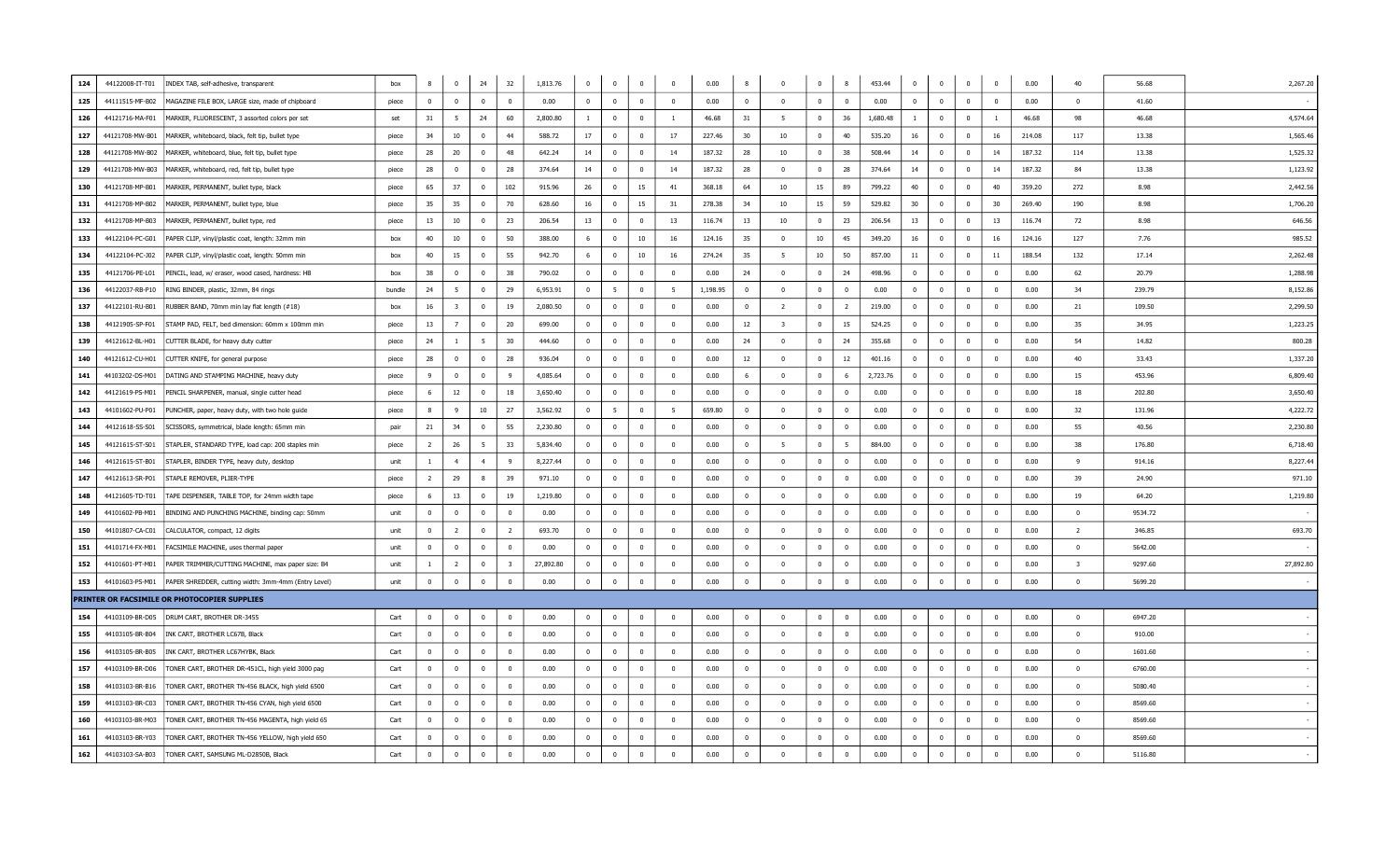| 163 | 44103105-CA-C04 | INK CART, CANON CL-741, Col.                      | cart | $\Omega$                | $\bf{0}$                | $\mathbf 0$    | $\mathbf{0}$            | 0.00     | $\mathbf{0}$            | $\bf{0}$       | $\mathbf 0$    | $\Omega$       | 0.00     | $\mathbf 0$             | $\overline{0}$          | $\overline{0}$ | $\overline{0}$          | 0.00     | $\Omega$       | $\overline{0}$          | $\mathbf{0}$   | $\mathbf 0$              | 0.00     | $\Omega$       | 989.04  |           |
|-----|-----------------|---------------------------------------------------|------|-------------------------|-------------------------|----------------|-------------------------|----------|-------------------------|----------------|----------------|----------------|----------|-------------------------|-------------------------|----------------|-------------------------|----------|----------------|-------------------------|----------------|--------------------------|----------|----------------|---------|-----------|
| 164 | 44103105-CA-C02 | INK CART, CANON CL-811, Colored                   | cart | $\overline{0}$          | $\Omega$                | $\bf{0}$       | $\overline{0}$          | 0.00     | $\mathbf{0}$            | $\mathbf{0}$   | $\mathbf 0$    | $\Omega$       | 0.00     | $\overline{0}$          | $\overline{0}$          | $\Omega$       | $\overline{\mathbf{0}}$ | 0.00     | $\Omega$       | $\overline{0}$          | $\Omega$       | $\overline{0}$           | 0.00     | $\Omega$       | 1029.60 |           |
| 165 | 44103105-CA-B04 | INK CART, CANON PG-740, Black                     | cart | $\overline{0}$          | $\mathbf{0}$            | $\bf{0}$       | $\overline{0}$          | 0.00     | $\mathbf{0}$            | $\bf{0}$       | $\bf{0}$       | $^{\circ}$     | 0.00     | 0                       | $\overline{\mathbf{0}}$ | $\overline{0}$ | $\mathbf{0}$            | 0.00     | $^{\circ}$     | $\overline{\mathbf{0}}$ | $\bf{0}$       | $\overline{0}$           | 0.00     | $\overline{0}$ | 754.00  |           |
| 166 | 44103105-CA-B02 | INK CART, CANON PG-810, Black                     | cart | $\overline{\mathbf{0}}$ | $\Omega$                | $\mathbf 0$    | $\Omega$                | 0.00     | $\mathbf{0}$            | $\bf{0}$       | $\mathbf 0$    | $\Omega$       | 0.00     | $\Omega$                | $\overline{0}$          | $\Omega$       | $\overline{\mathbf{0}}$ | 0.00     | $\Omega$       | $\overline{0}$          | $\mathbf{0}$   | $\overline{0}$           | 0.00     | $\Omega$       | 780.00  |           |
| 167 | 44103105-EP-B17 | INK CART, EPSON C13T664100 (T6641), Black         | cart | $\overline{0}$          | $\mathbf 0$             | $\mathbf{0}$   | $\mathbf{0}$            | 0.00     | $\overline{0}$          | $\bf{0}$       | $\overline{0}$ | $^{\circ}$     | 0.00     | $\overline{0}$          | $\overline{0}$          | $\mathbf 0$    | $\overline{0}$          | 0.00     | $\mathbf{0}$   | $\overline{\mathbf{0}}$ | $\overline{0}$ | $\overline{0}$           | 0.00     | $\mathbf 0$    | 249.60  |           |
| 168 | 44103105-EP-C17 | INK CART, EPSON C13T664200 (T6642), Cyan          | cart | $\overline{0}$          | $\Omega$                | $\mathbf 0$    | $\overline{0}$          | 0.00     | $\overline{0}$          | $\overline{0}$ | $\mathbf 0$    | $\Omega$       | 0.00     | $\mathbf{0}$            | $\overline{0}$          | $\Omega$       | $\Omega$                | 0.00     | $\Omega$       | $\overline{0}$          | $\overline{0}$ | $\overline{0}$           | 0.00     | $\Omega$       | 249.60  |           |
| 169 | 44103105-EP-M17 | INK CART, EPSON C13T664300 (T6643), Magenta       | cart | $\overline{0}$          | $\bf{0}$                | $\overline{0}$ | $\overline{0}$          | 0.00     | $\bf{0}$                | $\bf{0}$       | $\overline{0}$ | $^{\circ}$     | 0.00     | $\overline{\mathbf{0}}$ | $\overline{0}$          | $\overline{0}$ | $\overline{0}$          | 0.00     | $\mathbf{0}$   | $\overline{\mathbf{0}}$ | $\overline{0}$ | $\overline{0}$           | 0.00     | $\Omega$       | 249.60  |           |
| 170 | 44103105-EP-Y17 | INK CART, EPSON C13T664400 (T6644), Yellow        | cart | $\overline{0}$          | $\bf{0}$                | $\mathbf 0$    | $\mathbf{0}$            | 0.00     | $\mathbf 0$             | $\bf{0}$       | $\overline{0}$ | $\Omega$       | 0.00     | $\overline{0}$          | $\overline{\mathbf{0}}$ | $\mathbf 0$    | $\overline{0}$          | 0.00     | $\Omega$       | $\overline{\mathbf{0}}$ | $\mathbf{0}$   | $\overline{\mathbf{0}}$  | 0.00     | $\Omega$       | 249.60  |           |
| 171 | 44103105-HP-B40 | INK CART, HP C2P04AA (HP62) Black                 | cart | $\overline{0}$          | $\mathbf{0}$            | $\overline{0}$ | $\overline{0}$          | 0.00     | $\mathbf{0}$            | $\mathbf{0}$   | $\overline{0}$ | $\Omega$       | 0.00     | $\overline{0}$          | $\overline{0}$          | $\mathbf{0}$   | $\overline{0}$          | 0.00     | $^{\circ}$     | $\overline{\mathbf{0}}$ | $\bf{0}$       | $\overline{\mathbf{0}}$  | 0.00     | $\Omega$       | 773.76  |           |
| 172 | 44103105-HP-T40 | INK CART, HP C2P06AA (HP62) Tri-color             | cart | $\overline{\mathbf{0}}$ | $\mathbf 0$             | $\mathbf 0$    | $\mathbf{0}$            | 0.00     | $\mathbf 0$             | $\mathbf 0$    | $\mathbf 0$    | $\Omega$       | 0.00     | $\Omega$                | $\overline{0}$          | $\Omega$       | $\Omega$                | 0.00     | $\Omega$       | $\overline{0}$          | $\mathbf{0}$   | $\Omega$                 | 0.00     | $\Omega$       | 950.56  |           |
| 173 | 44103105-HP-B09 | INK CART, HP C9351AA, (HP21), Black               | cart | $\overline{0}$          | $\mathbf 0$             | $\mathbf 0$    | $\overline{0}$          | 0.00     | $\overline{\mathbf{0}}$ | $\bf{0}$       | $\mathbf 0$    | $\Omega$       | 0.00     | $\Omega$                | $\overline{0}$          | $\Omega$       | $\overline{0}$          | 0.00     | $\mathbf{0}$   | $\overline{0}$          | $\mathbf{0}$   | $\overline{0}$           | 0.00     | $\Omega$       | 795.60  |           |
| 174 | 44103105-HP-T10 | INK CART, HP C9352AA, (HP22), Tri-color           | cart | $\Omega$                | $\overline{0}$          | $\bf{0}$       | $\mathbf{0}$            | 0.00     | $\bf{0}$                | $\bf{0}$       | $\bf{0}$       | $\Omega$       | 0.00     | $\Omega$                | $\overline{0}$          | $\overline{0}$ | $\overline{0}$          | 0.00     | $\Omega$       | $\mathbf 0$             | $\bf{0}$       | $\Omega$                 | 0.00     | $\Omega$       | 920.40  |           |
| 175 | 44103105-HP-P48 | Ink Cartridge, HP C9397A (HP72) 69ml Photo Black  | cart | $\overline{\mathbf{0}}$ | $\mathbf{0}$            | $\mathbf 0$    | $\overline{0}$          | 0.00     | $\overline{0}$          | $\mathbf{0}$   | $\bf{0}$       | $\Omega$       | 0.00     | $\mathbf{0}$            | $\overline{0}$          | $\overline{0}$ | $\overline{0}$          | 0.00     | $\overline{0}$ | $\mathbf 0$             | $\bf{0}$       | $\overline{\mathbf{0}}$  | 0.00     | $\Omega$       | 1996.80 |           |
| 176 | 44103105-HP-C48 | Ink Cartridge, HP C9398A (HP72) 69ml Cyan         | cart | $\mathbf{0}$            | $\mathbf{0}$            | $\overline{0}$ | $\mathbf{0}$            | 0.00     | $\overline{0}$          | $\mathbf{0}$   | $\overline{0}$ | $^{\circ}$     | 0.00     | $\overline{0}$          | $\overline{0}$          | $\overline{0}$ | $\overline{0}$          | 0.00     | $^{\circ}$     | $\overline{\mathbf{0}}$ | $\mathbf{0}$   | $\mathbf 0$              | 0.00     | $\overline{0}$ | 1996.80 |           |
| 177 | 44103105-HP-M48 | Ink Cartridge, HP C9399A (HP72) 69ml Magenta      | cart | $\Omega$                | $\Omega$                | $\mathbf 0$    | $\Omega$                | 0.00     | $\mathbf{0}$            | $\Omega$       | $\mathbf 0$    | $\Omega$       | 0.00     | $\Omega$                | $\overline{0}$          | $\Omega$       | $\overline{0}$          | 0.00     | $\Omega$       | $\overline{0}$          | $\Omega$       | $\overline{0}$           | 0.00     | $\Omega$       | 1996.80 |           |
| 178 | 44103105-HP-Y48 | Ink Cartridge, HP C9400A (HP72) 69ml Yellow       | cart | $\overline{\mathbf{0}}$ | $\mathbf 0$             | $\mathbf{0}$   | $\mathbf{0}$            | 0.00     | $\overline{0}$          | $\mathbf 0$    | $\mathbf 0$    | $\Omega$       | 0.00     | $\overline{0}$          | $\overline{0}$          | $\mathbf 0$    | $\overline{0}$          | 0.00     | $\mathbf{0}$   | $\overline{0}$          | $\mathbf{0}$   | $\overline{0}$           | 0.00     | $\Omega$       | 1996.80 |           |
| 179 | 44103105-HP-G48 | Ink Cartridge, HP C9401A (HP72) 69ml Gray         | cart | $\overline{0}$          | $\Omega$                | $\overline{0}$ | $\overline{0}$          | 0.00     | $\overline{0}$          | $\overline{0}$ | $\overline{0}$ | $\Omega$       | 0.00     | $\Omega$                | $\overline{0}$          | $\Omega$       | $\Omega$                | 0.00     | $\Omega$       | $\overline{0}$          | $\overline{0}$ | $\overline{0}$           | 0.00     | $\overline{0}$ | 1996.80 |           |
| 180 | 44103105-HP-B48 | Ink Cartridge, HP C9403A (HP72) 130ml Matte Black | cart | $\mathbf 0$             | $\mathbf{0}$            | $\overline{0}$ | $\mathbf{0}$            | 0.00     | $\mathbf{0}$            | $\bf{0}$       | $\overline{0}$ | $\Omega$       | 0.00     | $\sqrt{ }$              | $\overline{\mathbf{0}}$ | $\Omega$       | $\overline{0}$          | 0.00     | $^{\circ}$     | $\mathbf 0$             | $\mathbf{0}$   | $\overline{0}$           | 0.00     | $\Omega$       | 3016.00 |           |
| 181 | 44103105-HP-B17 | INK CART, HP CC640WA, (HP60), Black               | cart | $\overline{0}$          | $\overline{2}$          | $\mathbf 0$    | $\overline{2}$          | 1,539.20 | $\mathbf{0}$            | $\mathbf 0$    | $\overline{2}$ | $\overline{2}$ | 1,539.20 | $\overline{0}$          | $\overline{\mathbf{0}}$ | $\mathbf 0$    | $\overline{0}$          | 0.00     | $\mathbf{0}$   | $\overline{0}$          | $\overline{0}$ | $\bf{0}$                 | 0.00     | $\overline{4}$ | 769.60  | 3,078.40  |
| 182 | 44103105-HP-T17 | INK CART, HP CC643WA, (HP60), Tri-color           | cart | $\overline{\mathbf{0}}$ | $\overline{2}$          | $\mathbf{0}$   | $\overline{2}$          | 1,830.40 | $\mathbf{0}$            | $\mathbf 0$    | $\overline{2}$ | $\overline{2}$ | 1,830.40 | $\overline{0}$          | $\overline{\mathbf{0}}$ | $\mathbf 0$    | $\overline{0}$          | 0.00     | $\mathbf{0}$   | $\overline{0}$          | $\mathbf{0}$   | $\overline{0}$           | 0.00     | $\overline{4}$ | 915.20  | 3,660.80  |
| 183 | 44103105-HP-B35 | INK CART, HP CD887AA, (HP703), Black              | cart | $\overline{0}$          | $\mathbf{0}$            | $\mathbf 0$    | $^{\circ}$              | 0.00     | $\mathbf{0}$            | $\mathbf{0}$   | $\mathbf 0$    | $\Omega$       | 0.00     | $\overline{0}$          | $\overline{0}$          | $\Omega$       | $\overline{0}$          | 0.00     | $\Omega$       | $\overline{0}$          | $\mathbf{0}$   | $\mathbf{0}$             | 0.00     | $\Omega$       | 366.08  |           |
| 184 | 44103105-HP-T35 | INK CART, HP CD888AA, (HP703), Tri-color          | cart | $\Omega$                | $\Omega$                | $\overline{0}$ | $\Omega$                | 0.00     | $\mathbf{0}$            | $\Omega$       | $\overline{0}$ | $\Omega$       | 0.00     | $\Omega$                | $\Omega$                | $\sqrt{2}$     | $\overline{0}$          | 0.00     | $\Omega$       | $\overline{0}$          | $\Omega$       | $\overline{0}$           | 0.00     | $\Omega$       | 366.08  |           |
| 185 | 44103105-HX-C40 | INK CART, HP CD972AA, (HP 920XL), Cyan            | cart | $\overline{\mathbf{0}}$ | $\mathbf 0$             | $\overline{0}$ | $\mathbf{0}$            | 0.00     | $\mathbf{0}$            | $\bf{0}$       | $\overline{0}$ | $^{\circ}$     | 0.00     | $\mathbf{0}$            | $\overline{\mathbf{0}}$ | $\overline{0}$ | $\mathbf{0}$            | 0.00     | $^{\circ}$     | $\overline{\mathbf{0}}$ | $\mathbf{0}$   | $\overline{0}$           | 0.00     | $\overline{0}$ | 641.68  |           |
| 186 | 44103105-HX-M40 | INK CART, HP CD973AA, (HP 920XL), Magenta         | cart | $\overline{\mathbf{0}}$ | $\mathbf 0$             | $\mathbf{0}$   | $\mathbf{0}$            | 0.00     | $\mathbf 0$             | $\mathbf 0$    | $\overline{0}$ | $\Omega$       | 0.00     | $\Omega$                | $\overline{\mathbf{0}}$ | $\overline{0}$ | $\overline{0}$          | 0.00     | $^{\circ}$     | $\overline{0}$          | $\mathbf{0}$   | $\mathbf 0$              | 0.00     | $\Omega$       | 641.68  |           |
| 187 | 44103105-HX-Y40 | INK CART, HP CD974AA, (HP 920XL), Yellow          | cart | $\overline{0}$          | $\mathbf 0$             | $\bf{0}$       | $\mathbf{0}$            | 0.00     | $\mathbf{0}$            | $\bf{0}$       | $\bf{0}$       | $\Omega$       | 0.00     | $\Omega$                | $\overline{\mathbf{0}}$ | $\Omega$       | $\overline{\mathbf{0}}$ | 0.00     | $^{\circ}$     | $\overline{\mathbf{0}}$ | $\mathbf{0}$   | $\overline{0}$           | 0.00     | $\Omega$       | 641.68  |           |
| 188 | 44103105-HX-B40 | INK CART, HP CD975AA, (HP 920XL), Black           | cart | $\overline{0}$          | $\bf{0}$                | $\mathbf 0$    | $\mathbf{0}$            | 0.00     | $\overline{0}$          | $\bf{0}$       | $\mathbf 0$    | $\Omega$       | 0.00     | $\Omega$                | $\overline{0}$          | $\Omega$       | $\overline{\mathbf{0}}$ | 0.00     | $\Omega$       | $\overline{0}$          | $\mathbf 0$    | $\overline{0}$           | 0.00     | $\Omega$       | 1269.84 |           |
| 189 | 44103105-HP-B20 | INK CART, HP CH561WA, (HP61), Black               | cart | $\Omega$                | $\Omega$                | $\bf{0}$       | $\mathbf{0}$            | 0.00     | $\overline{0}$          | $\bf{0}$       | $\bf{0}$       | $\Omega$       | 0.00     | $\overline{0}$          | $\overline{0}$          | $\bf{0}$       | $\overline{0}$          | 0.00     | $\Omega$       | $\mathbf 0$             | $\overline{0}$ | $\overline{0}$           | 0.00     | $\Omega$       | 656.24  |           |
| 190 | 44103105-HP-T20 | INK CART, HP CH562WA, (HP61), Tricolor            | cart | $\overline{0}$          | $\mathbf 0$             | $\bf{0}$       | $\mathbf{0}$            | 0.00     | $\mathbf 0$             | $\mathbf 0$    | $\bf{0}$       | $^{\circ}$     | 0.00     | $\mathbf 0$             | $\overline{0}$          | $\overline{0}$ | $\overline{0}$          | 0.00     | $^{\circ}$     | $\overline{\mathbf{0}}$ | $\bf{0}$       | $\overline{0}$           | 0.00     | $\overline{0}$ | 821.60  |           |
| 191 | 44103105-HP-B49 | INK CART, HP CH565A (HP82) Black                  | cart | $\overline{\mathbf{0}}$ | $\Omega$                | $\mathbf 0$    | $\mathbf{0}$            | 0.00     | $\bf{0}$                | $\mathbf 0$    | $\mathbf 0$    | $\Omega$       | 0.00     | $\overline{0}$          | $\overline{\mathbf{0}}$ | $\Omega$       | $\overline{0}$          | 0.00     | $\Omega$       | $\overline{0}$          | $\mathbf{0}$   | $\overline{\mathbf{0}}$  | 0.00     | $\Omega$       | 1944.80 |           |
| 192 | 44103105-HP-C49 | INK CART, HP CH566A (HP82) Cyan                   | cart | $\overline{0}$          | $\mathbf 0$             | $\mathbf{0}$   | $\overline{\mathbf{0}}$ | 0.00     | $\overline{0}$          | $\mathbf 0$    | $\overline{0}$ | $^{\circ}$     | 0.00     | $\overline{0}$          | $\overline{0}$          | $\mathbf 0$    | $\overline{0}$          | 0.00     | $\mathbf{0}$   | $\overline{0}$          | $\overline{0}$ | $\overline{0}$           | 0.00     | $\overline{0}$ | 1539.20 |           |
| 193 | 44103105-HP-M49 | INK CART, HP CH567A (HP82) Magenta                | cart | $\overline{0}$          | $\Omega$                | $\mathbf 0$    | $\overline{0}$          | 0.00     | $\Omega$                | $\Omega$       | $\mathbf 0$    | $\Omega$       | 0.00     | $\Omega$                | $\overline{0}$          | $\Omega$       | $\Omega$                | 0.00     | $\Omega$       | $\overline{0}$          | $\Omega$       | $\Omega$                 | 0.00     | $\Omega$       | 1539.20 |           |
| 194 | 44103105-HP-Y49 | INK CART, HP CH568A (HP82) Yellow                 | cart | $\overline{\mathbf{0}}$ | $\bf{0}$                | $\overline{0}$ | $\overline{0}$          | 0.00     | $\bf{0}$                | $\bf{0}$       | $\bf{0}$       | $\Omega$       | 0.00     | $\Omega$                | $\overline{0}$          | $\overline{0}$ | $\overline{\mathbf{0}}$ | 0.00     | $\mathbf{0}$   | $\overline{\mathbf{0}}$ | $\overline{0}$ | $\overline{0}$           | 0.00     | $\Omega$       | 1539.20 |           |
| 195 | 44103105-HX-B43 | INK CART, HP CN045AA, (HP950XL), Black            | cart | $\overline{0}$          | $\bf{0}$                | $\mathbf 0$    | $\mathbf{0}$            | 0.00     | $\mathbf{0}$            | $\bf{0}$       | $\overline{0}$ | $\Omega$       | 0.00     | $\overline{\mathbf{0}}$ | $\overline{0}$          | $\mathbf 0$    | $\overline{\mathbf{0}}$ | 0.00     | $\mathbf 0$    | $\overline{0}$          | $\mathbf{0}$   | $\overline{\mathbf{0}}$  | 0.00     | $\mathbf 0$    | 1570.40 |           |
| 196 | 44103105-HX-C43 | INK CART, HP CN046AA, (HP951XL), Cyan             | cart | $\overline{0}$          | $\mathbf{0}$            | $\overline{0}$ | $\mathbf{0}$            | 0.00     | $\overline{0}$          | $\bf{0}$       | $\overline{0}$ | $\Omega$       | 0.00     | $\overline{0}$          | $\overline{0}$          | $\overline{0}$ | $\overline{0}$          | 0.00     | $\overline{0}$ | $\overline{\mathbf{0}}$ | $\overline{0}$ | $\overline{\phantom{0}}$ | 0.00     | $\overline{0}$ | 1165.84 |           |
| 197 | 44103105-HX-M43 | INK CART, HP CN047AA, (HP951XL), Magenta          | cart | $\overline{0}$          | $\mathbf{0}$            | $\mathbf{0}$   | $\mathbf{0}$            | 0.00     | $\mathbf{0}$            | $\mathbf{0}$   | $\mathbf 0$    | $\Omega$       | 0.00     | $\overline{0}$          | $\overline{0}$          | $\mathbf 0$    | $\mathbf 0$             | 0.00     | $\Omega$       | $\overline{0}$          | $\mathbf{0}$   | $\overline{0}$           | 0.00     | $\mathbf 0$    | 1165.84 |           |
| 198 | 44103105-HX-Y43 | INK CART, HP CN048AA, (HP951XL). Yellow           | cart | $\Omega$                | $\Omega$                | $\mathbf{0}$   | $\Omega$                | 0.00     | $\overline{0}$          | $\Omega$       | $\mathbf 0$    | $\Omega$       | 0.00     | $\overline{\mathbf{0}}$ | $\Omega$                | $\Omega$       | $\overline{0}$          | 0.00     | $\Omega$       | $\overline{0}$          | $\mathbf{0}$   | $\overline{0}$           | 0.00     | $\Omega$       | 1165.84 |           |
| 199 | 44103105-HP-B36 | INK CART, HP CN692AA, (HP704), Black              | cart | 6                       | $\overline{2}$          | $\bf{0}$       | 8                       | 2,928.64 | 6                       | $\bf{0}$       | $\overline{2}$ | 8              | 2,928.64 | - 6                     | $\overline{0}$          | $\overline{2}$ | 8                       | 2,928.64 | 8              | $\overline{\mathbf{0}}$ | $\overline{0}$ | 8                        | 2,928.64 | 32             | 366.08  | 11,714.56 |
| 200 | 44103105-HP-T36 | INK CART, HP CN693AA, (HP704), Tri-color          | cart | - 6                     | $\overline{2}$          | $\bf{0}$       | 8                       | 2,928.64 | 6                       | $\mathbf{0}$   | $\overline{2}$ | 8              | 2,928.64 | - 6                     | $\overline{0}$          | $\overline{2}$ | 8                       | 2,928.64 | 8              | $\mathbf 0$             | $\mathbf{0}$   | 8                        | 2,928.64 | 32             | 366.08  | 11,714.56 |
| 201 | 44103105-HP-B33 | INK CART, HP CZ107AA, (HP678), Black              | cart | - 5                     | 3                       | <sup>1</sup>   | -9                      | 3,294.72 | 0                       | -5             | <sup>1</sup>   |                | 2,196.48 | - 5                     | $\overline{\mathbf{3}}$ | 2              | 10                      | 3,660.80 | $\mathbf{0}$   | - 5                     | $\mathbf{0}$   | 5                        | 1,830.40 | 30             | 366.08  | 10,982.40 |
| 202 | 44103105-HP-T33 | INK CART, HP CZ108AA, (HP678), Tricolor           | cart | 5                       | $\overline{\mathbf{3}}$ | $\mathbf 0$    | 8                       | 2,928.64 | $\mathbf{0}$            | 5              | $\mathbf 0$    | -5             | 1,830.40 | - 5                     | $\overline{3}$          | $\overline{2}$ | 10                      | 3,660.80 | $\mathbf{0}$   | 5                       | $\mathbf{0}$   | 5                        | 1,830.40 | 28             | 366.08  | 10,250.24 |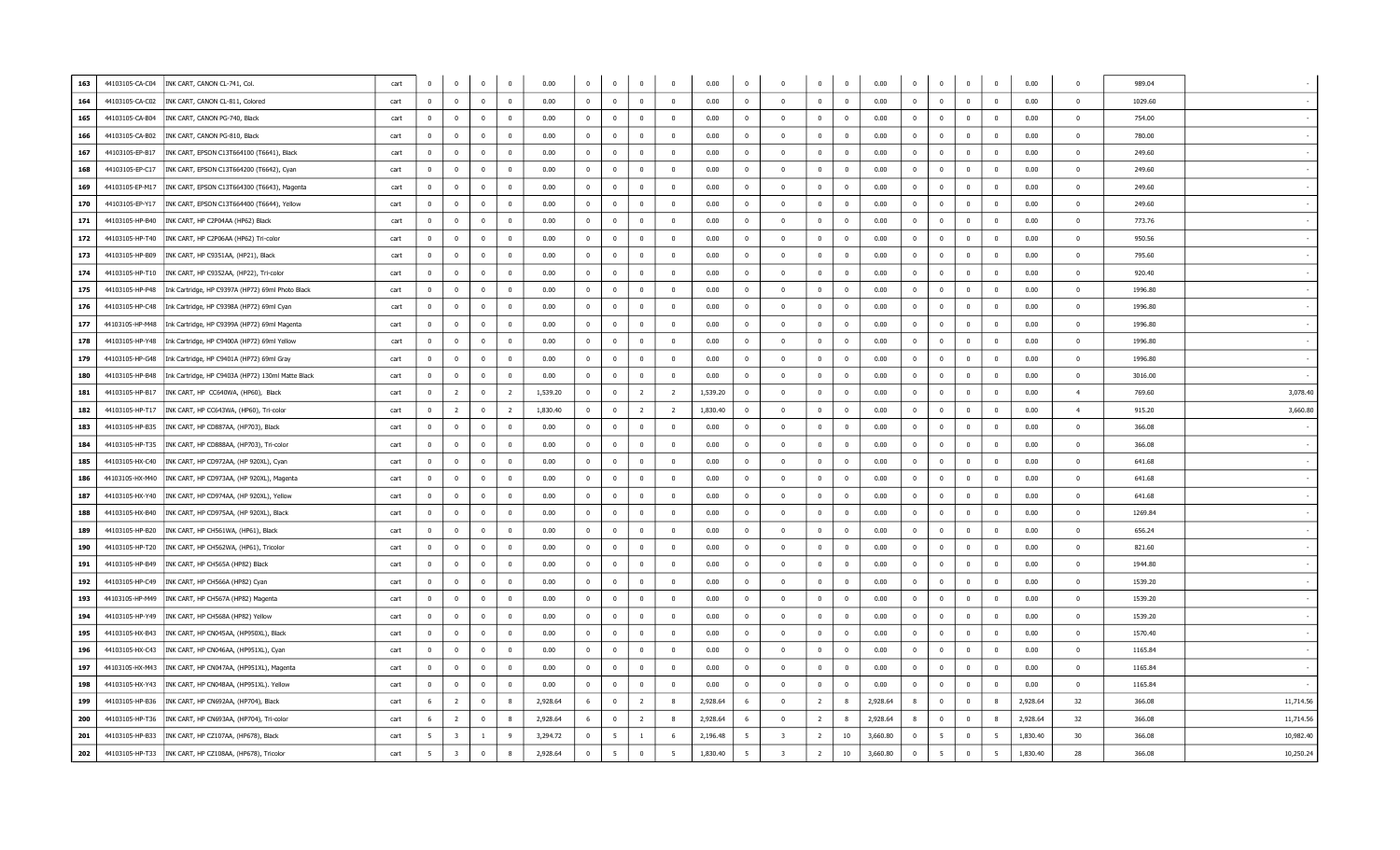| 203 | 44103105-HP-B42 | INK CART, HP CZ121A (HP685A), Black                | cart | $\overline{0}$          | $\mathbf 0$    | $\overline{0}$ | $\mathbf{0}$   | 0.00      | $\mathbf{0}$   | $\bf{0}$       | $\mathbf 0$    | $\Omega$       | 0.00      | $\overline{0}$          | $\overline{0}$          | $\mathbf 0$    | $\bf{0}$                | 0.00      | $\mathbf{0}$   | $\overline{\mathbf{0}}$ | $\overline{0}$ | $\mathbf 0$             | 0.00      | $\Omega$       | 366.08  |            |
|-----|-----------------|----------------------------------------------------|------|-------------------------|----------------|----------------|----------------|-----------|----------------|----------------|----------------|----------------|-----------|-------------------------|-------------------------|----------------|-------------------------|-----------|----------------|-------------------------|----------------|-------------------------|-----------|----------------|---------|------------|
| 204 | 44103105-HP-C33 | INK CART, HP CZ122A (HP685A), Cyan                 | cart | $\overline{0}$          | $\Omega$       | $\mathbf 0$    | $\Omega$       | 0.00      | $\mathbf{0}$   | $\Omega$       | $\mathbf 0$    | $\Omega$       | 0.00      | $\Omega$                | $\overline{0}$          | $\Omega$       | $\overline{0}$          | 0.00      | $\Omega$       | $\overline{0}$          | $\mathbf{0}$   | $\Omega$                | 0.00      | $\Omega$       | 249.60  |            |
| 205 | 44103105-HP-M33 | INK CART, HP CZ123A (HP685A), Magenta              | cart | $\overline{\mathbf{0}}$ | $\mathbf 0$    | $\mathbf{0}$   | $\mathbf{0}$   | 0.00      | $\mathbf 0$    | $\mathbf 0$    | $\overline{0}$ | $\Omega$       | 0.00      | $\Omega$                | $\overline{0}$          | $\Omega$       | $\overline{0}$          | 0.00      | $\mathbf{0}$   | $\overline{\mathbf{0}}$ | $\mathbf{0}$   | $\overline{0}$          | 0.00      | $\Omega$       | 249.60  |            |
| 206 | 44103105-HP-Y33 | INK CART, HP CZ124A (HP685A), Yellow               | cart | $\overline{0}$          | $\overline{0}$ | $\bf{0}$       | $\mathbf{0}$   | 0.00      | $\Omega$       | $\overline{0}$ | $\overline{0}$ | $\Omega$       | 0.00      | $\Omega$                | $\overline{0}$          | $\Omega$       | $\Omega$                | 0.00      | $\Omega$       | $\overline{0}$          | $\overline{0}$ | $\overline{0}$          | 0.00      | $\overline{0}$ | 249.60  |            |
| 207 | 44103105-HP-T43 | Ink Cartridge, HP F6V26AA (HP680) Tri-color        | cart | 69                      | 8              | 5              | 82             | 33,259.20 | 55             | 5              | 10             | 70             | 28,392.00 | 55                      | 5                       | 6              | 66                      | 26,769.60 | 45             | 6                       | 5              | 56                      | 22,713.60 | 274            | 405.60  | 111,134.40 |
| 208 | 44103105-HP-B43 | Ink Cartridge, HP F6V27AA (HP680) Black            | cart | 69                      | 8              | 5              | 82             | 33,259.20 | 55             | 5              | 10             | 70             | 28,392.00 | 55                      | 5                       | 6              | 66                      | 26,769.60 | 45             | 6                       | 5              | 56                      | 22,713.60 | 274            | 405.60  | 111,134.40 |
| 209 | 44103105-HP-C50 | Ink Cartridge, HP L0S51AA (HP955) Cyan Original    | cart | $\overline{0}$          | $\mathbf{0}$   | $\mathbf{0}$   | $^{\circ}$     | 0.00      | $\mathbf 0$    | $\mathbf 0$    | $\overline{0}$ | $\Omega$       | 0.00      | $\overline{\mathbf{0}}$ | $\overline{0}$          | $\Omega$       | $\overline{0}$          | 0.00      | $^{\circ}$     | $\overline{0}$          | $\mathbf{0}$   | $\overline{0}$          | 0.00      | $\Omega$       | 995.75  |            |
| 210 | 44103105-HP-M50 | Ink Cartridge, HP L0S54AA (HP955) Magenta Original | cart | $\overline{0}$          | $\mathbf 0$    | $\mathbf{0}$   | $\mathbf{0}$   | 0.00      | $\mathbf 0$    | $\mathbf 0$    | $\mathbf 0$    | $\Omega$       | 0.00      | $\overline{0}$          | $\overline{0}$          | $\mathbf 0$    | $\overline{0}$          | 0.00      | $\Omega$       | $\overline{0}$          | $\overline{0}$ | $\bf{0}$                | 0.00      | $\Omega$       | 995.75  |            |
| 211 | 44103105-HP-Y50 | Ink Cartridge, HP L0S57AA (HP955) Yellow Original  | cart | $\overline{\mathbf{0}}$ | $\mathbf{0}$   | $\bf{0}$       | $\mathbf{0}$   | 0.00      | $\overline{0}$ | $\mathbf 0$    | $\mathbf 0$    | $\Omega$       | 0.00      | $\overline{\mathbf{0}}$ | $\overline{0}$          | $\Omega$       | $\mathbf{0}$            | 0.00      | $\Omega$       | $\overline{0}$          | $\mathbf{0}$   | $\overline{0}$          | 0.00      | $\Omega$       | 995.75  |            |
| 212 | 44103105-HP-B50 | Ink Cartridge, HP L0S60AA (HP955) Black Original   | cart | $\overline{\mathbf{0}}$ | $\mathbf 0$    | $\mathbf{0}$   | $\mathbf{0}$   | 0.00      | $\overline{0}$ | $\mathbf{0}$   | $\mathbf 0$    | $\Omega$       | 0.00      | $\Omega$                | $\overline{\mathbf{0}}$ | $\Omega$       | $\Omega$                | 0.00      | $\Omega$       | $\overline{0}$          | $\mathbf{0}$   | $\Omega$                | 0.00      | $\Omega$       | 4956.60 |            |
| 213 | 44103105-HX-C48 | Ink Cartridge, HP L0S63AA (HP955XL) Cyan Original  | cart | $\overline{\mathbf{0}}$ | $\overline{0}$ | $\bf{0}$       | $\mathbf{0}$   | 0.00      | $\bf{0}$       | $\bf{0}$       | $\mathbf 0$    | $\Omega$       | 0.00      | $\Omega$                | $\overline{0}$          | $\Omega$       | $\overline{0}$          | 0.00      | $\Omega$       | $\mathbf 0$             | $\Omega$       | $\Omega$                | 0.00      | $\Omega$       | 1212.64 |            |
| 214 | 44103105-HX-M48 | Ink Cartridge, HP L0S66AA (HP955XL) Magenta Origin | cart | $\overline{0}$          | $\bf{0}$       | $\bf{0}$       | $\mathbf{0}$   | 0.00      | $\bf{0}$       | $\bf{0}$       | $\bf{0}$       | $\Omega$       | 0.00      | $\Omega$                | $\overline{\mathbf{0}}$ | $\Omega$       | $\overline{0}$          | 0.00      | $\Omega$       | $\overline{\mathbf{0}}$ | $\mathbf{0}$   | $\Omega$                | 0.00      | $\Omega$       | 1212.64 |            |
| 215 | 44103105-HX-Y48 | Ink Cartridge, HP L0S69AA (HP955XL) Yellow Origina | cart | $\overline{0}$          | $\mathbf{0}$   | $\mathbf 0$    | $\overline{0}$ | 0.00      | $\overline{0}$ | $\mathbf{0}$   | $\mathbf 0$    | $\Omega$       | 0.00      | $\overline{0}$          | $\overline{0}$          | $\overline{0}$ | $\mathbf 0$             | 0.00      | $^{\circ}$     | $\mathbf 0$             | $\bf{0}$       | $\overline{0}$          | 0.00      | $\Omega$       | 1212.64 |            |
| 216 | 44103105-HX-B48 | Ink Cartridge, HP L0S72AA (HP955XL) Black Original | cart | $\overline{0}$          | $^{\circ}$     | $\mathbf{0}$   | $\mathbf{0}$   | 0.00      | $\mathbf 0$    | $\mathbf{0}$   | $\overline{0}$ | $^{\circ}$     | 0.00      | $\overline{0}$          | $\overline{\mathbf{0}}$ | $\overline{0}$ | $\overline{0}$          | 0.00      | $^{\circ}$     | $\overline{\mathbf{0}}$ | $\mathbf{0}$   | $\overline{0}$          | 0.00      | $\overline{0}$ | 1644.24 |            |
| 217 | 44103105-HP-C51 | Ink Cartridge, HP T6L89AA (HP905) Cyan Original    | cart | $\overline{0}$          | $\Omega$       | $\overline{0}$ | $\Omega$       | 0.00      | $\mathbf 0$    | $\Omega$       | $\mathbf 0$    | $\Omega$       | 0.00      | $\Omega$                | $\overline{0}$          | $\Omega$       | $\overline{0}$          | 0.00      | $\Omega$       | $\overline{0}$          | $\Omega$       | $\overline{0}$          | 0.00      | $\Omega$       | 453.62  |            |
| 218 | 44103105-HP-M51 | Ink Cartridge, HP T6L93AA (HP905) Magenta Original | cart | $\overline{0}$          | $\mathbf 0$    | $\bf{0}$       | $\mathbf{0}$   | 0.00      | $\overline{0}$ | $\mathbf 0$    | $\overline{0}$ | $^{\circ}$     | 0.00      | $\overline{0}$          | $\overline{0}$          | $\mathbf 0$    | $\overline{0}$          | 0.00      | $\mathbf{0}$   | $\overline{0}$          | $\overline{0}$ | $\overline{0}$          | 0.00      | $\mathbf 0$    | 453.62  |            |
| 219 | 44103105-HP-Y51 | Ink Cartridge, HP T6L97AA (HP905) Yellow Original  | cart | $\overline{0}$          | $\Omega$       | $\overline{0}$ | $\Omega$       | 0.00      | $\Omega$       | $\Omega$       | $\overline{0}$ | $\Omega$       | 0.00      | $\Omega$                | $\overline{0}$          | $\Omega$       | $\Omega$                | 0.00      | $\Omega$       | $\overline{0}$          | $\Omega$       | $\Omega$                | 0.00      | $\Omega$       | 453.62  |            |
| 220 | 44103105-HP-B51 | Ink Cartridge, HP T6M01AA (HP905) Black Original   | cart | $\overline{\mathbf{0}}$ | $\mathbf 0$    | $\overline{0}$ | $\mathbf{0}$   | 0.00      | $\overline{0}$ | $\mathbf 0$    | $\mathbf 0$    | $\Omega$       | 0.00      | $\Omega$                | $\overline{0}$          | $\Omega$       | $\overline{0}$          | 0.00      | $\mathbf{0}$   | $\overline{0}$          | $\mathbf{0}$   | $\overline{0}$          | 0.00      | $\Omega$       | 741.28  |            |
| 221 | 44103112-EP-R05 | RIBBON CART, EPSON C13S015516 (#8750), Black       | cart | $\overline{0}$          | 5              | $\mathbf 0$    | 5              | 387.15    | -5             | $\bf{0}$       | $\mathbf 0$    | -5             | 387.15    | $\Omega$                | 5                       | $\mathbf 0$    | $5\overline{5}$         | 387.15    | $\mathbf 0$    | 5                       | $\mathbf{0}$   | - 5                     | 387.15    | 20             | 77.43   | 1,548.60   |
| 222 | 44103112-EP-R07 | RIBBON CART, EPSON C13S015531 (S015086), Black     | cart | $\overline{0}$          | $\mathbf{0}$   | $\overline{0}$ | $\mathbf{0}$   | 0.00      | $\overline{0}$ | $\bf{0}$       | $\overline{0}$ | $^{\circ}$     | 0.00      | $\overline{0}$          | $\overline{0}$          | $\mathbf{0}$   | $\overline{0}$          | 0.00      | $^{\circ}$     | $\mathbf 0$             | $\overline{0}$ | $\overline{\mathbf{0}}$ | 0.00      | $\overline{0}$ | 736.32  |            |
| 223 | 44103112-EP-R13 | RIBBON CART, EPSON C13S015632, Black, forLX-310    | cart | $\overline{0}$          | -5             | 5              | 10             | 779.40    | $\mathbf 0$    | 5              | 5              | 10             | 779.40    | - 5                     | 5                       | $\overline{0}$ | 10                      | 779.40    | $^{\circ}$     | 5                       | 5              | 10                      | 779.40    | 40             | 77.94   | 3,117.60   |
| 224 | 44103103-BR-B03 | TONER CART, BROTHER TN-2025, Black                 | cart | $\overline{0}$          | $\mathbf{0}$   | $\overline{0}$ | $^{\circ}$     | 0.00      | $\mathbf{0}$   | $\mathbf 0$    | $\overline{0}$ | $\Omega$       | 0.00      | $\overline{\mathbf{0}}$ | $\overline{\mathbf{0}}$ | $\Omega$       | $\overline{\mathbf{0}}$ | 0.00      | $\Omega$       | $\overline{0}$          | $\mathbf{0}$   | $\overline{\mathbf{0}}$ | 0.00      | $\Omega$       | 2685.28 |            |
| 225 | 44103103-BR-B04 | TONER CART, BROTHER TN-2130, Black                 | cart | $\Omega$                | $\mathbf 0$    | $\overline{0}$ | $\mathbf{0}$   | 0.00      | $\mathbf{0}$   | $\mathbf 0$    | $\mathbf 0$    | $\Omega$       | 0.00      | $\overline{0}$          | $\overline{\mathbf{0}}$ | $\Omega$       | $\overline{0}$          | 0.00      | $\Omega$       | $\overline{0}$          | $\mathbf{0}$   | $\mathbf 0$             | 0.00      | $\mathbf 0$    | 1892.80 |            |
| 226 | 44103103-BR-B05 | TONER CART, BROTHER TN-2150, Black                 | cart | $\overline{0}$          | $\mathbf{0}$   | $\overline{0}$ | $\overline{0}$ | 0.00      | $\mathbf{0}$   | $\mathbf 0$    | $\mathbf 0$    | $\Omega$       | 0.00      | $\Omega$                | $\overline{\mathbf{0}}$ | $\overline{0}$ | $\overline{0}$          | 0.00      | $\Omega$       | $\overline{0}$          | $\mathbf{0}$   | $\Omega$                | 0.00      | $\Omega$       | 2685.28 |            |
| 227 | 44103103-BR-B09 | TONER CART, BROTHER TN-3320, Black                 | cart | $\overline{\mathbf{0}}$ | $\mathbf 0$    | $\overline{0}$ | $\mathbf{0}$   | 0.00      | $\mathbf 0$    | $\mathbf 0$    | $\overline{0}$ |                | 0.00      | $\Omega$                | $\overline{\mathbf{0}}$ | $\Omega$       | $\overline{0}$          | 0.00      | $\mathbf{0}$   | $\overline{\mathbf{0}}$ | $\mathbf{0}$   | $\mathbf 0$             | 0.00      | $\Omega$       | 3567.20 |            |
| 228 | 44103103-BR-B11 | TONER CART, BROTHER TN-3350, Black, for HL5450DN   | cart | $\Omega$                | $\overline{0}$ | $\mathbf 0$    | $\overline{0}$ | 0.00      | $\overline{0}$ | $\overline{0}$ | $\mathbf 0$    | $\Omega$       | 0.00      | $\Omega$                | $\overline{\mathbf{0}}$ | $\Omega$       | $\overline{0}$          | 0.00      | $\Omega$       | $\overline{0}$          | $\overline{0}$ | $\overline{0}$          | 0.00      | $\Omega$       | 5002.40 |            |
| 229 | 44103103-HP-B12 | TONER CART, HP CB435A, Black                       | cart | $\overline{\mathbf{0}}$ | $\bf{0}$       | $\bf{0}$       | $\mathbf{0}$   | 0.00      | $\overline{0}$ | $\bf{0}$       | $\bf{0}$       | $\Omega$       | 0.00      | $\overline{0}$          | $\overline{\mathbf{0}}$ | $\bf{0}$       | $\overline{\mathbf{0}}$ | 0.00      | $\mathbf 0$    | $\overline{\mathbf{0}}$ | $\overline{0}$ | $\mathbf 0$             | 0.00      | $\Omega$       | 3380.00 |            |
| 230 | 44103103-HP-B14 | TONER CART, HP CB540A, Black                       | cart | $\overline{0}$          | $\bf{0}$       | $\mathbf 0$    | $\bf{0}$       | 0.00      | $\mathbf{0}$   | $\bf{0}$       | $\mathbf 0$    | $^{\circ}$     | 0.00      | $\overline{0}$          | $\overline{0}$          | $\overline{0}$ | $\overline{0}$          | 0.00      | $\overline{0}$ | $\overline{0}$          | $\mathbf{0}$   | $\mathbf{0}$            | 0.00      | $\overline{0}$ | 3337.36 |            |
| 231 | 44103103-HP-B18 | TONER CART, HP CE255A, Black                       | cart | $\overline{0}$          | $\mathbf{0}$   | $\overline{0}$ | $\overline{0}$ | 0.00      | $\mathbf 0$    | $\mathbf{0}$   | $\overline{0}$ | $\Omega$       | 0.00      | $\overline{\mathbf{0}}$ | $\overline{\mathbf{0}}$ | $\overline{0}$ | $\mathbf 0$             | 0.00      | $^{\circ}$     | $\overline{\mathbf{0}}$ | $\mathbf{0}$   | $\mathbf 0$             | 0.00      | $\overline{0}$ | 7332.00 |            |
| 232 | 44103103-HP-B21 | TONER CART, HP CE278A, Black                       | cart | $\overline{\mathbf{0}}$ | $\mathbf 0$    | $\overline{0}$ | $\mathbf{0}$   | 0.00      | $\mathbf{0}$   | $\mathbf 0$    | $\mathbf{0}$   | $\Omega$       | 0.00      | $\overline{0}$          | $\overline{\mathbf{0}}$ | $\mathbf 0$    | $\overline{0}$          | 0.00      | $\mathbf{0}$   | $\overline{0}$          | $\overline{0}$ | $\bf{0}$                | 0.00      | $\Omega$       | 3952.00 |            |
| 233 | 44103103-HP-B22 | TONER CART, HP CE285A (HP85A), Black               | cart | $\overline{\mathbf{0}}$ | -5             | $\overline{2}$ | $7^{\circ}$    | 24,024.00 | $\overline{0}$ | $\bf{0}$       | $\overline{2}$ | $\overline{2}$ | 6,864.00  | $\overline{\mathbf{0}}$ | - 5                     | $\overline{2}$ | $\overline{7}$          | 24,024.00 | $\overline{0}$ | $\overline{7}$          | $\mathbf{0}$   | $\overline{7}$          | 24,024.00 | 23             | 3432.00 | 78,936.00  |
| 234 | 44103103-HP-B23 | TONER CART, HP CE310A, Black                       | cart | $\overline{0}$          | $\mathbf 0$    | $\mathbf 0$    | $\mathbf{0}$   | 0.00      | $\mathbf{0}$   | $\mathbf 0$    | $\mathbf 0$    | $\Omega$       | 0.00      | $\Omega$                | $\overline{\mathbf{0}}$ | $\Omega$       | $\Omega$                | 0.00      | $\Omega$       | $\overline{0}$          | $\mathbf{0}$   | $\Omega$                | 0.00      | $\Omega$       | 2360.80 |            |
| 235 | 44103103-HP-C23 | TONER CART, HP CE311A, Cyan                        | cart | $\overline{0}$          | $\Omega$       | $\mathbf 0$    | $\Omega$       | 0.00      | $\mathbf{0}$   | $\bf{0}$       | $\mathbf 0$    | $\Omega$       | 0.00      | $\Omega$                | $\overline{0}$          | $\Omega$       | $\overline{0}$          | 0.00      | $\Omega$       | $\overline{\mathbf{0}}$ | $\mathbf{0}$   | $\mathbf 0$             | 0.00      | $\Omega$       | 2542.80 |            |
| 236 | 44103103-HP-Y23 | TONER CART, HP CE312A, Yellow                      | cart | $\overline{0}$          | $\overline{0}$ | $\bf{0}$       | $\mathbf{0}$   | 0.00      | $\bf{0}$       | $\bf{0}$       | $\bf{0}$       | $\Omega$       | 0.00      | $\Omega$                | $\overline{0}$          | $\Omega$       | $\overline{0}$          | 0.00      | $\Omega$       | $\overline{\mathbf{0}}$ | $\bf{0}$       | $\overline{0}$          | 0.00      | $\Omega$       | 2542.80 |            |
| 237 | 44103103-HP-M23 | TONER CART, HP CE313A, Magenta                     | cart | $\Omega$                | $\Omega$       | $\mathbf 0$    | $\overline{0}$ | 0.00      | $\mathbf{0}$   | $\Omega$       | $\bf{0}$       | $\Omega$       | 0.00      | $\overline{0}$          | $\overline{\mathbf{0}}$ | $\Omega$       | $\mathbf 0$             | 0.00      | $\Omega$       | $\mathbf 0$             | $\bf{0}$       | $\Omega$                | 0.00      | $\Omega$       | 2542.80 |            |
| 238 | 44103103-HP-B24 | TONER CART, HP CE320A, Black                       | cart | $\overline{0}$          | $^{\circ}$     | $\overline{0}$ | $\mathbf{0}$   | 0.00      | $^{\circ}$     | $^{\circ}$     | $\mathbf{0}$   | $^{\circ}$     | 0.00      | $\overline{0}$          | $\overline{\mathbf{0}}$ | $\mathbf{0}$   | $\overline{0}$          | 0.00      | $^{\circ}$     | $\overline{\mathbf{0}}$ | $\overline{0}$ | $\overline{\mathbf{0}}$ | 0.00      | $\overline{0}$ | 2916.16 |            |
| 239 | 44103103-HP-C24 | TONER CART, HP CE321A, Cyan                        | cart | $\overline{\mathbf{0}}$ | $\Omega$       | $\mathbf 0$    | $\Omega$       | 0.00      | $\mathbf{0}$   | $\Omega$       | $\mathbf 0$    | $\Omega$       | 0.00      | $\overline{\mathbf{0}}$ | $\overline{\mathbf{0}}$ | $\Omega$       | $\overline{\mathbf{0}}$ | 0.00      | $\Omega$       | $\overline{0}$          | $\mathbf{0}$   | $\overline{0}$          | 0.00      | $\Omega$       | 3072.16 |            |
| 240 | 44103103-HP-Y24 | TONER CART, HP CE322A, Yellow                      | cart | $\overline{\mathbf{0}}$ | $\mathbf 0$    | $\mathbf{0}$   | $\mathbf{0}$   | 0.00      | $\mathbf{0}$   | $\mathbf 0$    | $\overline{0}$ | $^{\circ}$     | 0.00      | $\overline{0}$          | $\overline{0}$          | $\mathbf 0$    | $\overline{0}$          | 0.00      | $\mathbf{0}$   | $\overline{\mathbf{0}}$ | $\mathbf{0}$   | $\overline{0}$          | 0.00      | $\overline{0}$ | 3072.16 |            |
| 241 | 44103103-HP-M24 | TONER CART, HP CE323A, Magenta                     | cart | $\overline{\mathbf{0}}$ | $\Omega$       | $\mathbf 0$    | $\Omega$       | 0.00      | $\Omega$       | $\Omega$       | $\mathbf 0$    | $\Omega$       | 0.00      | $\Omega$                | $\overline{0}$          | $\Omega$       | $\Omega$                | 0.00      | $\Omega$       | $\overline{0}$          | $\Omega$       | $\Omega$                | 0.00      | $\Omega$       | 3072.16 |            |
| 242 | 44103103-HP-B25 | TONER CART, HP CE390A, Black                       | cart | $\overline{0}$          | $^{\circ}$     | $\overline{0}$ | $\Omega$       | 0.00      | $\Omega$       | $\mathbf 0$    | $\overline{0}$ |                | 0.00      | $\mathbf 0$             | $\overline{0}$          | $\Omega$       | $\Omega$                | 0.00      | $\Omega$       | $\overline{0}$          | $\mathbf{0}$   | $\Omega$                | 0.00      | $\Omega$       | 7856.16 |            |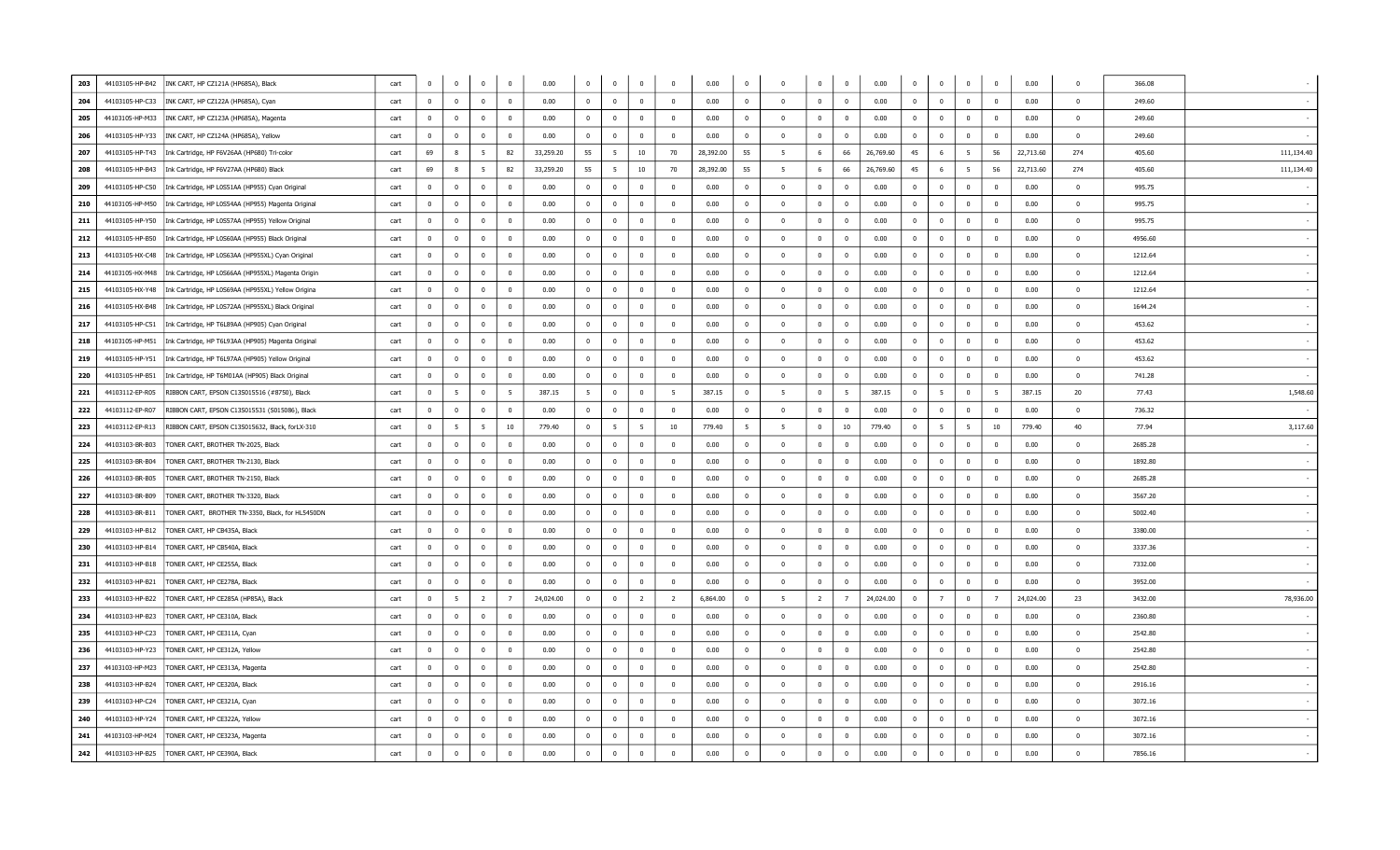| 243<br>44103103-HP-B26 | TONER CART, HP CE400A, Black                       | cart | $\mathbf 0$    | $\mathbf{0}$   | $\mathbf 0$    | $\overline{\mathbf{0}}$ | 0.00     | $\overline{\mathbf{0}}$ | $\bf{0}$       | $\mathbf 0$    | $\Omega$       | 0.00     | $\Omega$                | $\Omega$                | $\Omega$       | $\mathbf 0$    | 0.00     | $\Omega$       | $\overline{0}$          | $\mathbf{0}$            | $\mathbf 0$              | 0.00 | $\Omega$       | 6900.40  |           |
|------------------------|----------------------------------------------------|------|----------------|----------------|----------------|-------------------------|----------|-------------------------|----------------|----------------|----------------|----------|-------------------------|-------------------------|----------------|----------------|----------|----------------|-------------------------|-------------------------|--------------------------|------|----------------|----------|-----------|
| 244<br>44103103-HP-C26 | TONER CART, HP CE401A, Cyan                        | cart | $\mathbf 0$    | $\Omega$       | $\mathbf{0}$   | $\overline{\mathbf{0}}$ | 0.00     | $\overline{0}$          | $\bf{0}$       | $\overline{0}$ | $\Omega$       | 0.00     | $\overline{0}$          | $\overline{0}$          | $\mathbf{0}$   | $\mathbf 0$    | 0.00     | $\Omega$       | $\overline{0}$          | $\Omega$                | $\overline{0}$           | 0.00 | $\Omega$       | 10193.04 |           |
| 245<br>44103103-HP-Y26 | TONER CART, HP CE402A, Yellow                      | cart | $\overline{0}$ | $\Omega$       | $\Omega$       | $\overline{0}$          | 0.00     | $\overline{0}$          | $\bf{0}$       | $\mathbf{0}$   | $\Omega$       | 0.00     | $\Omega$                | $\overline{0}$          | $\Omega$       | $\Omega$       | 0.00     | $\Omega$       | $\overline{\mathbf{0}}$ | $\overline{0}$          | $\Omega$                 | 0.00 | $\Omega$       | 10193.04 |           |
| 246<br>44103103-HP-M26 | TONER CART, HP CE403A, Magenta                     | cart | $\mathbf{0}$   | $\mathbf{0}$   | $\Omega$       | $\sqrt{ }$              | 0.00     | $\overline{0}$          | $\bf{0}$       | $\overline{0}$ | $\Omega$       | 0.00     | $\overline{0}$          | $\mathbf{0}$            | $^{\circ}$     | $\mathbf 0$    | 0.00     | $\Omega$       | $\overline{\mathbf{0}}$ | $\mathbf{0}$            | $\overline{\mathbf{0}}$  | 0.00 | $\Omega$       | 10193.04 |           |
| 247<br>44103103-HP-B27 | TONER CART, HP CE410A, (HP305), Black              | cart | $\mathbf{0}$   | $\mathbf{0}$   | $\mathbf{0}$   | $\overline{\mathbf{0}}$ | 0.00     | $\overline{0}$          | $\bf{0}$       | $\overline{0}$ | $^{\circ}$     | 0.00     | $\mathbf{0}$            | $\mathbf{0}$            | $\mathbf{0}$   | $\mathbf{0}$   | 0.00     | $\mathbf{0}$   | $\overline{\mathbf{0}}$ | $\overline{0}$          | $\overline{0}$           | 0.00 | $\overline{0}$ | 4201.60  |           |
| 248<br>44103103-HP-C27 | TONER CART, HP CE411A, (HP305), Cyan               | cart | $\overline{0}$ | $\mathbf{0}$   | $\Omega$       | $\overline{\mathbf{0}}$ | 0.00     | $\overline{0}$          | $\mathbf 0$    | $\mathbf 0$    | $\Omega$       | 0.00     | $\Omega$                | $\Omega$                | $\mathbf{0}$   | $\mathbf{0}$   | 0.00     | $\Omega$       | $\overline{0}$          | $\mathbf{0}$            | $\overline{0}$           | 0.00 | $\Omega$       | 6011.20  |           |
| 249<br>44103103-HP-Y27 | TONER CART, HP CE412A, (HP305), Yellow             | cart | $\mathbf{0}$   | $^{\circ}$     | $\Omega$       | $\overline{0}$          | 0.00     | $\overline{0}$          | $\mathbf 0$    | $\overline{0}$ | $\mathbf{0}$   | 0.00     | $\mathbf{0}$            | $\mathbf{0}$            | $\overline{0}$ | $^{\circ}$     | 0.00     | $^{\circ}$     | $\overline{\mathbf{0}}$ | $\overline{0}$          | $\overline{0}$           | 0.00 | $\overline{0}$ | 6011.20  |           |
| 250<br>44103103-HP-M27 | TONER CART, HP CE413A, (HP305), Magenta            | cart | $\overline{0}$ | $\overline{0}$ | $\Omega$       | $\overline{0}$          | 0.00     | $\overline{0}$          | $\overline{0}$ | $\overline{0}$ | $\Omega$       | 0.00     | $\Omega$                | $\Omega$                | $\Omega$       | $\Omega$       | 0.00     | $\overline{0}$ | $\overline{0}$          | $\overline{0}$          | $\overline{0}$           | 0.00 | $\Omega$       | 6011.20  |           |
| 251<br>44103103-HP-B28 | TONER CART, HP CE505A, Black                       | cart | $\overline{0}$ | $\overline{0}$ | $\overline{0}$ | $\overline{\mathbf{0}}$ | 0.00     | $\overline{0}$          | $\bf{0}$       | $\overline{0}$ | $^{\circ}$     | 0.00     | $\overline{0}$          | $\overline{0}$          | $\overline{0}$ | $\mathbf{0}$   | 0.00     | $\bf{0}$       | $\overline{\mathbf{0}}$ | $\overline{0}$          | $\overline{0}$           | 0.00 | $\Omega$       | 4466.80  |           |
| 252<br>44103103-HX-B28 | TONER CART, HP CE505X, Black, high cap             | cart | $\mathbf 0$    | $\mathbf 0$    | $\overline{0}$ | $\overline{\mathbf{0}}$ | 0.00     | $\overline{\mathbf{0}}$ | $\bf{0}$       | $\mathbf 0$    | $\Omega$       | 0.00     | $\Omega$                | $\mathbf{0}$            | $\Omega$       | $\Omega$       | 0.00     | $\mathbf 0$    | $\overline{\mathbf{0}}$ | $\mathbf{0}$            | $\Omega$                 | 0.00 | $\Omega$       | 7332.00  |           |
| 253<br>44103103-HP-B52 | Foner Cartridge, HP CF217A (HP17A) Black LaserJet  | cart | $\bf{0}$       | $^{\circ}$     | $\overline{0}$ | $\overline{\mathbf{0}}$ | 0.00     | $\overline{0}$          | $\bf{0}$       | $\overline{0}$ | $^{\circ}$     | 0.00     | $\overline{\mathbf{0}}$ | $\overline{\mathbf{0}}$ | $\overline{0}$ | $\mathbf{0}$   | 0.00     | $^{\circ}$     | $\overline{\mathbf{0}}$ | $\overline{0}$          | $\overline{\phantom{0}}$ | 0.00 | $\Omega$       | 3044.01  |           |
| 254<br>44103103-HP-B53 | Toner Cartridge, HP CF226A (HP26A) Black LaserJet  | cart | $\mathbf{0}$   | $\mathbf{1}$   | $\Omega$       | $\overline{1}$          | 5,787.60 | $\overline{0}$          | $\bf{0}$       | $\overline{0}$ | $\Omega$       | 0.00     | $\Omega$                | <sup>1</sup>            | $\mathbf{0}$   | $\overline{1}$ | 5,787.60 | $\Omega$       | $\overline{\mathbf{0}}$ | $\mathbf{0}$            | $\mathbf 0$              | 0.00 | $\overline{2}$ | 5787.60  | 11,575.20 |
| 255<br>44103103-HP-B55 | Toner Cartridge, HP CF280A, LaserJet Pro M401/M425 | cart | $\mathbf{0}$   | $^{\circ}$     | $\mathbf{0}$   | $\overline{\mathbf{0}}$ | 0.00     | $\overline{0}$          | $\bf{0}$       | $\overline{0}$ | $^{\circ}$     | 0.00     | $\overline{\mathbf{0}}$ | $\mathbf{0}$            | $\mathbf{0}$   | $\mathbf{0}$   | 0.00     | $\overline{0}$ | $\overline{\mathbf{0}}$ | $\overline{\mathbf{0}}$ | $\overline{0}$           | 0.00 | $\Omega$       | 5200.00  |           |
| 256<br>44103103-HP-B51 | HP Toner CF280XC                                   | cart | $\overline{0}$ | $^{\circ}$     | $^{\circ}$     | $\overline{0}$          | 0.00     | $\overline{0}$          | $\bf{0}$       | $\overline{0}$ | $\Omega$       | 0.00     | $\overline{0}$          | $\mathbf{0}$            | $\Omega$       | $\mathbf 0$    | 0.00     | $\Omega$       | $\overline{0}$          | $\mathbf{0}$            | $\mathbf 0$              | 0.00 | $\Omega$       | 7112.56  |           |
| 257<br>44103103-HP-B56 | Foner Cartridge, HP CF281A (HP81A) Black LaserJet  | cart | $\mathbf{0}$   | $\Omega$       | $\Omega$       | $\overline{\mathbf{0}}$ | 0.00     | $\overline{\mathbf{0}}$ | $\mathbf 0$    | $\overline{0}$ | $\Omega$       | 0.00     | $\overline{\mathbf{0}}$ | $\Omega$                | $\Omega$       | $\mathbf 0$    | 0.00     | $\Omega$       | $\overline{0}$          | $\overline{0}$          | $\overline{0}$           | 0.00 | $\Omega$       | 8606.00  |           |
| 258<br>44103103-HP-B57 | Toner Cartridge, HP CF283A (HP83A) LaserJet Black  | cart | $\mathbf 0$    | $\mathbf{0}$   | $\Omega$       | $\Omega$                | 0.00     | $\overline{0}$          | $\bf{0}$       | $\mathbf 0$    | $\Omega$       | 0.00     | $\Omega$                | $\Omega$                | $\Omega$       | $\Omega$       | 0.00     | $\Omega$       | $\overline{0}$          | $\Omega$                | $\Omega$                 | 0.00 | $\Omega$       | 3241.70  |           |
| 259<br>44103103-HX-B51 | Toner Cartridge, HP CF283XC (HP83X) Blk Contract L | cart | $\overline{0}$ | $^{\circ}$     | $\Omega$       | $\overline{0}$          | 0.00     | $\overline{0}$          | $\mathbf{0}$   | $\overline{0}$ | $\Omega$       | 0.00     | $\overline{\mathbf{0}}$ | $\overline{0}$          | $\mathbf{0}$   | $^{\circ}$     | 0.00     | $\overline{0}$ | $\overline{\mathbf{0}}$ | $\overline{0}$          | $\overline{0}$           | 0.00 | $\Omega$       | 4056.00  |           |
| 260<br>44103103-HP-B58 | Toner Cartridge, HP CF287A (HP87) black            | cart | $\overline{0}$ | $^{\circ}$     | $\mathbf 0$    | $\overline{\mathbf{0}}$ | 0.00     | $\overline{0}$          | $\overline{0}$ | $\overline{0}$ | $\mathbf{0}$   | 0.00     | $\Omega$                | $\overline{0}$          | $\overline{0}$ | $\mathbf{0}$   | 0.00     | $^{\circ}$     | $\overline{\mathbf{0}}$ | $\overline{0}$          | $\overline{0}$           | 0.00 | $\Omega$       | 10051.00 |           |
| 261<br>44103103-HX-B52 | Toner Cartridge, HP CF325XC (HP25X) Black LaserJet | cart | $\overline{0}$ | $\Omega$       | $\Omega$       | $\Omega$                | 0.00     | $\overline{0}$          | $\bf{0}$       | $\overline{0}$ | $\Omega$       | 0.00     | $\Omega$                | $\Omega$                | $\Omega$       | $\Omega$       | 0.00     | $\Omega$       | $\overline{0}$          | $\Omega$                | $\overline{0}$           | 0.00 | $\Omega$       | 13156.00 |           |
| 262<br>44103103-HP-B60 | Toner Cartridge, HP CF350A Black LJ                | cart | $\mathbf{0}$   | $\mathbf{0}$   | $\mathbf{0}$   | $\overline{0}$          | 0.00     | $\overline{0}$          | $\mathbf 0$    | $\overline{0}$ | $^{\circ}$     | 0.00     | $\overline{0}$          | $\overline{0}$          | $\mathbf{0}$   | $\mathbf{0}$   | 0.00     | $\mathbf 0$    | $\overline{0}$          | $\mathbf{0}$            | $\overline{0}$           | 0.00 | $\mathbf 0$    | 2901.60  |           |
| 263<br>44103103-HP-C60 | Toner Cartridge, HP CF351A Cyan LJ                 | cart | $\overline{0}$ | $\Omega$       | $\mathbf{0}$   | $\overline{0}$          | 0.00     | $\overline{0}$          | $\mathbf{0}$   | $\overline{0}$ | $\Omega$       | 0.00     | $\Omega$                | $\mathbf{0}$            | $\Omega$       | $\Omega$       | 0.00     | $\Omega$       | $\overline{0}$          | $\overline{0}$          | $\overline{0}$           | 0.00 | $\Omega$       | 2953.60  |           |
| 264<br>44103103-HP-Y60 | oner Cartridge, HP CF352A Yellow LJ                | cart | $\mathbf 0$    | $\mathbf 0$    | $\Omega$       | $\overline{\mathbf{0}}$ | 0.00     | $\overline{\mathbf{0}}$ | $\mathbf 0$    | $\overline{0}$ | $\Omega$       | 0.00     | $\mathbf 0$             | $\overline{0}$          | $\Omega$       | $\pmb{0}$      | 0.00     | $\Omega$       | $\overline{\mathbf{0}}$ | $\mathbf 0$             | $\mathbf 0$              | 0.00 | $\Omega$       | 2953.60  |           |
| 265<br>44103103-HP-M60 | Toner Cartridge, HP CF353A Magenta LJ              | cart | $\overline{0}$ | $\mathbf{0}$   | $\overline{0}$ | $\overline{\mathbf{0}}$ | 0.00     | $\overline{\mathbf{0}}$ | $\mathbf 0$    | $\overline{0}$ | $\overline{0}$ | 0.00     | $\overline{0}$          | $\overline{0}$          | $\overline{0}$ | $\mathbf{0}$   | 0.00     | $\mathbf 0$    | $\overline{\mathbf{0}}$ | $\overline{0}$          | $\overline{0}$           | 0.00 | $\Omega$       | 2953.60  |           |
| 266<br>44103103-HP-B61 | Toner Cartridge, HP CF360A (HP508A) Black LaserJet | cart | $\mathbf{0}$   | $^{\circ}$     | $\mathbf{0}$   | $\overline{0}$          | 0.00     | $\overline{0}$          | $\bf{0}$       | $\overline{0}$ | $\Omega$       | 0.00     | $\overline{\mathbf{0}}$ | $\mathbf{0}$            | $\mathbf{0}$   | $\mathbf{0}$   | 0.00     | $\overline{0}$ | $\overline{\mathbf{0}}$ | $\overline{0}$          | $\overline{0}$           | 0.00 | $\Omega$       | 7056.40  |           |
| 267<br>44103103-HP-C61 | Toner Cartridge, HP CF361A (HP508A) Cyan LaserJet  | cart | $\overline{0}$ | $^{\circ}$     | $^{\circ}$     | $\overline{\mathbf{0}}$ | 0.00     | $\overline{0}$          | $\overline{0}$ | $\overline{0}$ |                | 0.00     | $\Omega$                | $\overline{\mathbf{0}}$ | $\overline{0}$ | $\Omega$       | 0.00     | $^{\circ}$     | $\overline{0}$          | $\overline{0}$          | $\overline{0}$           | 0.00 | $\Omega$       | 8846.24  |           |
| 268<br>44103103-HP-Y61 | Toner Cartridge, HP CF362A (HP508A) Yellow LaserJe | cart | $\overline{0}$ | $\overline{0}$ | $\mathbf{0}$   | $\overline{0}$          | 0.00     | $\overline{0}$          | $\bf{0}$       | $\overline{0}$ | $\Omega$       | 0.00     | $\Omega$                | $\Omega$                | $\Omega$       | $\Omega$       | 0.00     | $\Omega$       | $\overline{0}$          | $\mathbf 0$             | $\overline{0}$           | 0.00 | $\Omega$       | 8846.24  |           |
| 269<br>44103103-HP-M61 | Toner Cartridge, HP CF363A (HP508A) Magenta LaserJ | cart | $\overline{0}$ | $\mathbf{0}$   | $\mathbf{0}$   | $\overline{\mathbf{0}}$ | 0.00     | $\overline{0}$          | $\mathbf 0$    | $\overline{0}$ | $^{\circ}$     | 0.00     | $\mathbf{0}$            | $\overline{0}$          | $\mathbf{0}$   | $\mathbf{0}$   | 0.00     | $\mathbf 0$    | $\overline{0}$          | $\overline{0}$          | $\mathbf 0$              | 0.00 | $\mathbf 0$    | 8846.24  |           |
| 270<br>44103103-HP-B62 | Toner Cartridge, HP CF400A (HP201A) Black LaserJet | cart | $\overline{0}$ | $\overline{0}$ | $\mathbf{0}$   | $\overline{0}$          | 0.00     | $\overline{0}$          | $\overline{0}$ | $\mathbf 0$    | $\Omega$       | 0.00     | $\Omega$                | $\mathbf{0}$            | $\Omega$       | $\Omega$       | 0.00     | $\Omega$       | $\overline{0}$          | $\overline{0}$          | $\overline{0}$           | 0.00 | $\Omega$       | 3429.78  |           |
| 271<br>44103103-HP-C62 | oner Cartridge, HP CF401A (HP201A) Cyan LaserJet   | cart | $\overline{0}$ | $\mathbf 0$    | $\Omega$       | $\overline{\mathbf{0}}$ | 0.00     | $\mathbf 0$             | $\mathbf 0$    | $\overline{0}$ | $\mathbf 0$    | 0.00     | $\mathbf 0$             | $\Omega$                | $\Omega$       | $\pmb{0}$      | 0.00     | $\mathbf 0$    | $\overline{0}$          | $\mathbf 0$             | $\mathbf 0$              | 0.00 | $\Omega$       | 4043.83  |           |
| 272<br>44103103-HP-Y62 | Toner Cartridge, HP CF402A (HP201A) Yellow LaserJe | cart | $\mathbf{0}$   | $\mathbf{0}$   | $\mathbf{0}$   | $\overline{\mathbf{0}}$ | 0.00     | $\overline{0}$          | $\mathbf 0$    | $\overline{0}$ | $\overline{0}$ | 0.00     | $\mathbf{0}$            | $\mathbf{0}$            | $\mathbf{0}$   | $\mathbf 0$    | 0.00     | $\mathbf 0$    | $\overline{\mathbf{0}}$ | $\overline{0}$          | $\overline{0}$           | 0.00 | $\Omega$       | 4043.83  |           |
| 273<br>44103103-HP-M62 | Toner Cartridge, HP CF403A (HP201A) Magenta LaserJ | cart | $\overline{0}$ | $^{\circ}$     | $\Omega$       | $\overline{\mathbf{0}}$ | 0.00     | $\overline{\mathbf{0}}$ | $\bf{0}$       | $\overline{0}$ | $\mathbf{0}$   | 0.00     | $\overline{\mathbf{0}}$ | $\mathbf{0}$            | $\mathbf{0}$   | 0              | 0.00     | $\overline{0}$ | $\overline{0}$          | $\mathbf{0}$            | $\overline{0}$           | 0.00 | $\Omega$       | 4043.83  |           |
| 274<br>44103103-HP-B63 | Toner Cartridge, HP CF410A (HP410A) black          | cart | $\bf{0}$       | $^{\circ}$     | $\Omega$       | $\overline{0}$          | 0.00     | $\overline{\mathbf{0}}$ | $\mathbf 0$    | $\overline{0}$ | $\Omega$       | 0.00     | $\Omega$                | $\mathbf{0}$            | $\Omega$       | $\Omega$       | 0.00     | $\mathbf{0}$   | $\overline{0}$          | $\mathbf{0}$            | $\Omega$                 | 0.00 | $\Omega$       | 4440.80  |           |
| 275<br>44103103-HX-B54 | Toner Cartridge, HP CF410XC (HP410XC) black        | cart | $\overline{0}$ | $^{\circ}$     | $\Omega$       | $\overline{\mathbf{0}}$ | 0.00     | $\overline{0}$          | $\mathbf 0$    | $\Omega$       | $\Omega$       | 0.00     | $\Omega$                | $\bf{0}$                | $\Omega$       | $\Omega$       | 0.00     | $^{\circ}$     | $\overline{0}$          | $\mathbf{0}$            | $\overline{0}$           | 0.00 | $\Omega$       | 7441.20  |           |
| 276<br>44103103-HP-C63 | Toner Cartridge, HP CF411A (HP410A) cyan           | cart | $\overline{0}$ | $\overline{0}$ | $\Omega$       | $\overline{0}$          | 0.00     | $\overline{0}$          | $\bf{0}$       | $\mathbf 0$    | $\Omega$       | 0.00     | $\Omega$                | $\mathbf{0}$            | $\Omega$       | $\mathbf 0$    | 0.00     | $\Omega$       | $\overline{0}$          | $\mathbf 0$             | $\overline{0}$           | 0.00 | $\Omega$       | 5616.00  |           |
| 277<br>44103103-HX-C54 | Toner Cartridge, HP CF411XC (HP410XC) cyan         | cart | $\overline{0}$ | $\Omega$       | $\Omega$       | $\overline{\mathbf{0}}$ | 0.00     | $\overline{0}$          | $\bf{0}$       | $\bf{0}$       | $\Omega$       | 0.00     | $\overline{\mathbf{0}}$ | $\Omega$                | $\overline{0}$ | $\mathbf 0$    | 0.00     | $\Omega$       | $\overline{\mathbf{0}}$ | $\overline{0}$          | $\overline{0}$           | 0.00 | $\Omega$       | 7472.40  |           |
| 278<br>44103103-HP-Y63 | Toner Cartridge, HP CF412A (HP410A) yellow         | cart | $\mathbf{0}$   | $^{\circ}$     | $\mathbf 0$    | $\overline{\mathbf{0}}$ | 0.00     | $\mathbf 0$             | $\bf{0}$       | $\mathbf 0$    | $^{\circ}$     | 0.00     | $\mathbf{0}$            | $\overline{\mathbf{0}}$ | $\overline{0}$ | $^{\circ}$     | 0.00     | $^{\circ}$     | $\overline{\mathbf{0}}$ | $\mathbf 0$             | $\overline{0}$           | 0.00 | $\overline{0}$ | 5616.00  |           |
| 279<br>44103103-HX-Y54 | Toner Cartridge, HP CF412XC (HP410XC) yellow       | cart | $\bf{0}$       | $\mathbf{0}$   | $\Omega$       | $\overline{\mathbf{0}}$ | 0.00     | $\overline{\mathbf{0}}$ | $\mathbf 0$    | $\overline{0}$ | $\Omega$       | 0.00     | $\overline{\mathbf{0}}$ | $\Omega$                | $\Omega$       | $\mathbf{0}$   | 0.00     | $\Omega$       | $\overline{0}$          | $\overline{0}$          | $\overline{0}$           | 0.00 | $\Omega$       | 7472.40  |           |
| 280<br>44103103-HP-M63 | Toner Cartridge, HP CF413A (HP410A) magenta        | cart | $\overline{0}$ | $\mathbf{0}$   | $\overline{0}$ | $\overline{0}$          | 0.00     | $\overline{0}$          | $\mathbf 0$    | $\overline{0}$ | $^{\circ}$     | 0.00     | $\overline{0}$          | $\overline{0}$          | $\mathbf{0}$   | $\mathbf 0$    | 0.00     | $\mathbf{0}$   | $\overline{\mathbf{0}}$ | $\overline{0}$          | $\overline{0}$           | 0.00 | $\overline{0}$ | 5616.00  |           |
| 281<br>44103103-HX-M54 | Toner Cartridge, HP CF413XC (HP410XC) magenta      | cart | $\bf{0}$       | $\Omega$       | $\Omega$       | $\Omega$                | 0.00     | $\overline{0}$          | $\overline{0}$ | $\Omega$       | $\Omega$       | 0.00     | $\Omega$                | $\Omega$                | $\Omega$       | $\Omega$       | 0.00     | $\Omega$       | $\overline{0}$          | $\Omega$                | $\Omega$                 | 0.00 | $\Omega$       | 7472.40  |           |
| 282<br>44103103-HP-B34 | TONER CART, HP Q2612A, Black                       | cart | $\bf{0}$       | $\mathbf 0$    | $\Omega$       | $\Omega$                | 0.00     | $\overline{0}$          | $\overline{2}$ | $\Omega$       |                | 7,800.00 | $\Omega$                | $\Omega$                | $\Omega$       | $\Omega$       | 0.00     | $\mathbf 0$    | $\overline{0}$          | $\overline{0}$          | $\Omega$                 | 0.00 | $\overline{2}$ | 3900.00  | 7,800.00  |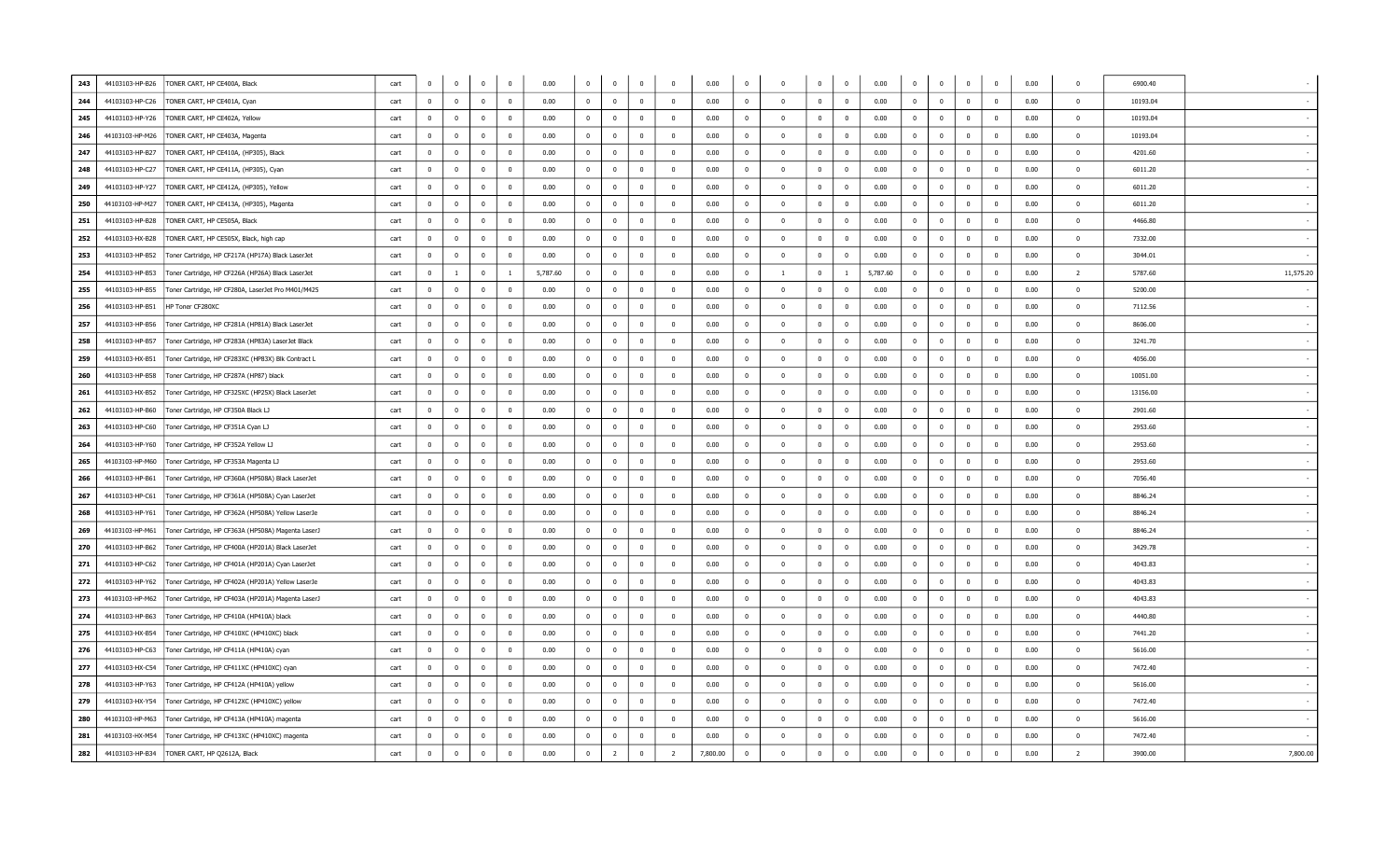| 283 | 44103103-HP-B48                  | TONER CART, HP Q7553A, Black                                       | cart  | $\overline{\mathbf{0}}$ | $\bf{0}$       | $\bf{0}$        | $\mathbf{0}$            | 0.00      | $\mathbf 0$             | $\bf{0}$       | $\bf{0}$       | $\mathbf{0}$   | 0.00      | $^{\circ}$              | $\bf{0}$                | $\mathbf{0}$   | $\mathbf 0$             | 0.00     | $\mathbf{0}$   | $\bf{0}$       | $\bf{0}$                | $\overline{0}$          | 0.00     | $\Omega$                | 4399.20  |           |
|-----|----------------------------------|--------------------------------------------------------------------|-------|-------------------------|----------------|-----------------|-------------------------|-----------|-------------------------|----------------|----------------|----------------|-----------|-------------------------|-------------------------|----------------|-------------------------|----------|----------------|----------------|-------------------------|-------------------------|----------|-------------------------|----------|-----------|
| 284 | 44103103-SA-B06                  | TONER CART, SAMSUNG MLT-D101S, Black                               | cart  | $\overline{0}$          | $\mathbf 0$    | $\mathbf 0$     | $\overline{0}$          | 0.00      | $\overline{0}$          | $\bf{0}$       | $\mathbf 0$    | $\mathbf 0$    | 0.00      | $\overline{\mathbf{0}}$ | $\overline{\mathbf{0}}$ | $\mathbf{0}$   | $\mathbf{0}$            | 0.00     | $\mathbf{0}$   | $\mathbf 0$    | $\mathbf 0$             | $\overline{\mathbf{0}}$ | 0.00     | $\Omega$                | 3406.00  |           |
| 285 | 44103103-SA-B07                  | TONER CART, SAMSUNG MLT-D103S, Black                               | cart  | $\overline{\mathbf{0}}$ | $\bf{0}$       | $\overline{0}$  | $\overline{0}$          | 0.00      | $\overline{0}$          | $\bf{0}$       | $\overline{0}$ | $\mathbf{0}$   | 0.00      | $\overline{\mathbf{0}}$ | $\overline{\mathbf{0}}$ | $\bf{0}$       | $\overline{\mathbf{0}}$ | 0.00     | $\bf{0}$       | $\overline{0}$ | $\overline{0}$          | $\overline{0}$          | 0.00     | $\mathbf{0}$            | 2350.40  |           |
| 286 | 44103103-SA-B08                  | TONER CART, SAMSUNG MLT-D104S, Black                               | cart  | $\overline{0}$          | $\bf{0}$       | $\mathbf 0$     | $\overline{0}$          | 0.00      | $\overline{0}$          | $\bf{0}$       | $\mathbf 0$    | $\mathbf{0}$   | 0.00      | $\overline{0}$          | $\mathbf{0}$            | $\mathbf{0}$   | $\overline{0}$          | 0.00     | $\mathbf{0}$   | $\mathbf 0$    | $\mathbf{0}$            | $\overline{0}$          | 0.00     | $\Omega$                | 2454.40  |           |
| 287 | 44103103-SA-B09                  | TONER CART, SAMSUNG MLT-D105L, Black                               | cart  | $\overline{0}$          | $\bf{0}$       | $\bf{0}$        | $\overline{0}$          | 0.00      | $\overline{0}$          | $\bf{0}$       | $\bf{0}$       | $\mathbf{0}$   | 0.00      | $\overline{0}$          | $\overline{0}$          | $\overline{0}$ | $\overline{0}$          | 0.00     | $\overline{0}$ | $\bf{0}$       | $\overline{0}$          | $\overline{\mathbf{0}}$ | 0.00     | $\mathbf{0}$            | 3380.00  |           |
| 288 | 44103103-SA-B14                  | TONER CART, SAMSUNG MLT-D108S, Black                               | cart  | $\overline{0}$          | $\bf{0}$       | $\mathbf 0$     | $\overline{0}$          | 0.00      | $\overline{0}$          | $\bf{0}$       | $\mathbf 0$    | $\mathbf{0}$   | 0.00      | $\overline{0}$          | $\overline{\mathbf{0}}$ | $\mathbf{0}$   | $\mathbf{0}$            | 0.00     | $\mathbf{0}$   | $\mathbf 0$    | $\mathbf{0}$            | $\overline{0}$          | 0.00     | $\mathbf{0}$            | 2875.58  |           |
| 289 | 44103103-SA-B21                  | TONER CART, SAMSUNG MLT-D203E, Black                               | cart  | $\overline{\mathbf{0}}$ | $\bf{0}$       | $\overline{0}$  | $\overline{0}$          | 0.00      | $\overline{\mathbf{0}}$ | $\bf{0}$       | $\bf{0}$       | $\mathbf{0}$   | 0.00      | $\overline{0}$          | $\bf{0}$                | $\overline{0}$ | $\overline{\mathbf{0}}$ | 0.00     | $\bf{0}$       | $\bf{0}$       | $\bf{0}$                | $\overline{\mathbf{0}}$ | 0.00     | $\overline{0}$          | 7259.20  |           |
| 290 | 44103103-SA-B18                  | TONER CART, SAMSUNG MLT-D203L, Black                               | cart  | $\overline{0}$          | $\bf{0}$       | $\bf{0}$        | $\overline{0}$          | 0.00      | $\overline{0}$          | $\bf{0}$       | $\mathbf 0$    | $\mathbf 0$    | 0.00      | $\overline{0}$          | $\mathbf{0}$            | $\mathbf{0}$   | $\overline{0}$          | 0.00     | $\mathbf{0}$   | $\mathbf{0}$   | $\mathbf{0}$            | $\overline{0}$          | 0.00     | $\Omega$                | 3458.00  |           |
| 291 | 44103103-SA-B20                  | TONER CART, SAMSUNG MLT-D203U, black                               | cart  | $\overline{0}$          | $\bf{0}$       | $\overline{0}$  | $\overline{0}$          | 0.00      | $\overline{0}$          | $\bf{0}$       | $\bf{0}$       | $\overline{0}$ | 0.00      | $\overline{0}$          | $\overline{0}$          | $\overline{0}$ | $\overline{0}$          | 0.00     | $\bf{0}$       | $\overline{0}$ | $\bf{0}$                | $\overline{\mathbf{0}}$ | 0.00     | $\overline{0}$          | 6442.80  |           |
| 292 | 44103103-SA-B12                  | TONER CART, SAMSUNG MLT-D205E, Black                               | cart  | $\overline{0}$          | $\bf{0}$       | $\mathbf 0$     | $\overline{0}$          | 0.00      | $\overline{0}$          | $\bf{0}$       | $\mathbf 0$    | $\mathbf 0$    | 0.00      | $\mathbf{0}$            | $\overline{\mathbf{0}}$ | $\mathbf{0}$   | $\overline{0}$          | 0.00     | $\mathbf{0}$   | $\mathbf 0$    | $\mathbf 0$             | $\overline{\mathbf{0}}$ | 0.00     | $\Omega$                | 7321.14  |           |
| 293 | 44103103-SA-B05                  | TONER CART, SAMSUNG MLT-D205L, Black                               | cart  | $\overline{\mathbf{0}}$ | $\bf{0}$       | $\mathbf 0$     | $\overline{0}$          | 0.00      | $\overline{0}$          | $\bf{0}$       | $\bf{0}$       | $\mathbf{0}$   | 0.00      | $\overline{\mathbf{0}}$ | $\overline{0}$          | $\overline{0}$ | $\overline{\mathbf{0}}$ | 0.00     | $\overline{0}$ | $\bf{0}$       | $\bf{0}$                | $\overline{\mathbf{0}}$ | 0.00     | $\mathbf{0}$            | 3962.24  |           |
| 294 | 44103103-SA-B10                  | TONER CART, SAMSUNG SCX-D6555A, Black                              | cart  | $\overline{0}$          | $\bf{0}$       | $\mathbf 0$     | $\overline{0}$          | 0.00      | $\overline{0}$          | $\bf{0}$       | $\mathbf 0$    | $\mathbf 0$    | 0.00      | $\mathbf{0}$            | $\bf{0}$                | $\mathbf{0}$   | $\overline{0}$          | 0.00     | $\mathbf{0}$   | $\mathbf{0}$   | $\mathbf{0}$            | $\overline{0}$          | 0.00     | $\Omega$                | 4066.40  |           |
| 295 | 44103103-BR-B15                  | TONER CART, BROTHER TN-3478 Black                                  | cart  | $\overline{\mathbf{0}}$ | $\bf{0}$       | $\bf{0}$        | $\overline{0}$          | 0.00      | $\overline{0}$          | $\bf{0}$       | $\bf{0}$       | $\overline{0}$ | 0.00      | $\overline{0}$          | $\overline{0}$          | $\overline{0}$ | $\overline{0}$          | 0.00     | $\bf{0}$       | $\bf{0}$       | $\bf{0}$                | $\overline{\mathbf{0}}$ | 0.00     | $\mathbf{0}$            | 6370.00  |           |
| 296 | 44103103-CA-B00                  | TONER CART, CANON CRG 324 II                                       | cart  | $\overline{\mathbf{0}}$ | $\bf{0}$       | $\mathbf 0$     | $\overline{\mathbf{0}}$ | 0.00      | $\mathbf 0$             | $\bf{0}$       | $\mathbf 0$    | $\mathbf 0$    | 0.00      | $\overline{0}$          | $\mathbf{0}$            | $\mathbf{0}$   | $\mathbf{0}$            | 0.00     | $\mathbf{0}$   | $\mathbf 0$    | $\mathbf 0$             | $\overline{0}$          | 0.00     | $\Omega$                | 13399.36 |           |
|     |                                  | AUDIO AND VISUAL EQUIPMENT AND SUPPLIES                            |       |                         |                |                 |                         |           |                         |                |                |                |           |                         |                         |                |                         |          |                |                |                         |                         |          |                         |          |           |
| 297 | 45121517-DO-C02                  | DOCUMENT CAMERA                                                    | unit  | $\overline{\mathbf{0}}$ | $\mathbf 0$    | $\overline{0}$  | $\mathbf{0}$            | 0.00      | $\overline{0}$          | $\bf{0}$       | $\bf{0}$       | $\overline{0}$ | 0.00      | $\mathbf 0$             | $\overline{0}$          | $\mathbf{0}$   | $\mathbf 0$             | 0.00     | $\overline{0}$ | $\mathbf 0$    | $\mathbf 0$             | $\mathbf 0$             | 0.00     | $\Omega$                | 23623.60 |           |
| 298 | 45111609-MM-P01                  | MULTIMEDIA PROJECTOR, 4000 min ANSI Lumens                         | unit  | $\overline{0}$          | $\bf{0}$       | $\mathbf 0$     | $\mathbf{0}$            | 0.00      | $\mathbf{0}$            | $\bf{0}$       | $\mathbf 0$    | $\mathbf 0$    | 0.00      | $\mathbf{0}$            | $\overline{\mathbf{0}}$ | $\mathbf{0}$   | $\mathbf{0}$            | 0.00     | $\mathbf{0}$   | $\mathbf 0$    | $\mathbf 0$             | $\overline{0}$          | 0.00     | $\Omega$                | 17472.00 |           |
|     | <b>FLAG OR ACCESSORIES</b>       |                                                                    |       |                         |                |                 |                         |           |                         |                |                |                |           |                         |                         |                |                         |          |                |                |                         |                         |          |                         |          |           |
| 299 | 55121905-PH-F01                  | PHILIPPINE NATIONAL FLAG, 100% polyester                           | piece | $\overline{0}$          | -5             | $\mathbf 0$     | 5                       | 1,424.20  | $\overline{0}$          | $\mathbf{0}$   | $\overline{0}$ | $\mathbf 0$    | 0.00      | $\mathbf{0}$            | $\overline{0}$          | $\mathbf{0}$   | $\overline{\mathbf{0}}$ | 0.00     | $\mathbf{0}$   | $\overline{0}$ | $\mathbf{0}$            | $\overline{0}$          | 0.00     | 5                       | 284.84   | 1,424.20  |
|     | <b>PRINTED PUBLICATIONS</b>      |                                                                    |       |                         |                |                 |                         |           |                         |                |                |                |           |                         |                         |                |                         |          |                |                |                         |                         |          |                         |          |           |
| 300 |                                  | 55101524-RA-H01 HANDBOOK (RA 9184), 7th Edition                    | book  | $\overline{0}$          | $\bf{0}$       | $\bf{0}$        | $\Omega$                | 0.00      | $\overline{0}$          | $\bf{0}$       | $\mathbf 0$    | $\mathbf 0$    | 0.00      | $\mathbf{0}$            | $\overline{\mathbf{0}}$ | $\mathbf{0}$   | $\mathbf{0}$            | 0.00     | $\mathbf{0}$   | $\mathbf 0$    | $\mathbf 0$             | $\Omega$                | 0.00     | $\overline{0}$          | 37.21    |           |
|     | <b>FIRE FIGHTING EQUIPMENT</b>   |                                                                    |       |                         |                |                 |                         |           |                         |                |                |                |           |                         |                         |                |                         |          |                |                |                         |                         |          |                         |          |           |
| 301 | 46191601-FE-M01                  | FIRE EXTINGUISHER, DRY CHEMICAL, 4.5kgs                            | unit  | $\overline{\mathbf{0}}$ | $\mathbf 0$    | $\mathbf{0}$    | $\mathbf{0}$            | 0.00      | $\mathbf{0}$            | $\mathbf 0$    | $\mathbf 0$    | $\overline{0}$ | 0.00      | $\mathbf{0}$            | $\overline{0}$          | $\overline{0}$ | 0                       | 0.00     | $^{\circ}$     | $\mathbf 0$    | $\mathbf{0}$            | $\overline{0}$          | 0.00     | $\mathbf{0}$            | 1144.00  |           |
| 302 | 46191601-FE-H01                  | FIRE EXTINGUISHER, PURE HCFC 123, 4.5kgs                           | unit  | $\Omega$                | $\mathbf{1}$   | $\overline{0}$  |                         | 5,613.25  | $\overline{0}$          | $\overline{0}$ | $\overline{2}$ | $\overline{2}$ | 11,226.50 | $\overline{\mathbf{0}}$ | $\overline{0}$          | $\mathbf{0}$   | $\overline{0}$          | 0.00     | $\overline{0}$ | $\overline{0}$ | $\Omega$                | $\overline{0}$          | 0.00     | $\overline{\mathbf{3}}$ | 5613.25  | 16,839.75 |
|     | <b>CONSUMER ELECTRONICS</b>      |                                                                    |       |                         |                |                 |                         |           |                         |                |                |                |           |                         |                         |                |                         |          |                |                |                         |                         |          |                         |          |           |
| 303 |                                  | 52161535-DV-R01   DIGITAL VOICE RECORDER, memory: 4GB (expandable) | unit  | 6                       | $\mathbf{1}$   | $5\overline{5}$ | 12                      | 76,987.68 | $\overline{0}$          | $\overline{0}$ | $\bf{0}$       | $\bf{0}$       | 0.00      | $\bf{0}$                | $\overline{\mathbf{0}}$ | $\overline{0}$ | $\overline{0}$          | 0.00     | $\overline{0}$ | $\mathbf 0$    | $\bf{0}$                | $\overline{\mathbf{0}}$ | 0.00     | 12                      | 6415.64  | 76,987.68 |
|     | <b>FURNITURE AND FURNISHINGS</b> |                                                                    |       |                         |                |                 |                         |           |                         |                |                |                |           |                         |                         |                |                         |          |                |                |                         |                         |          |                         |          |           |
| 304 | 56101504-CM-B01                  | CHAIR, monobloc, beige, with backrest, w/o armrest                 | piece | $\overline{\mathbf{0}}$ | $\mathbf 0$    | $\mathbf 0$     | $\overline{0}$          | 0.00      | $\overline{0}$          | $\bf{0}$       | $\bf{0}$       | $\mathbf 0$    | 0.00      | $\overline{0}$          | $\overline{\mathbf{0}}$ | $\mathbf{0}$   | $\overline{0}$          | 0.00     | $\mathbf{0}$   | $\mathbf 0$    | $\mathbf 0$             | $\overline{\mathbf{0}}$ | 0.00     | $\Omega$                | 303.68   |           |
| 305 | 56101504-CM-W01                  | CHAIR, monobloc, white, with backrest, w/o armrest                 | piece | $\overline{0}$          | $\mathbf 0$    | $\overline{0}$  | $\overline{0}$          | 0.00      | $\overline{0}$          | $\mathbf 0$    | $\mathbf 0$    | $\mathbf 0$    | 0.00      | $\overline{\mathbf{0}}$ | $\overline{0}$          | $\mathbf{0}$   | $\overline{\mathbf{0}}$ | 0.00     | $\mathbf{0}$   | $\mathbf 0$    | $\overline{\mathbf{0}}$ | $\overline{\mathbf{0}}$ | 0.00     | $\mathbf{0}$            | 301.60   |           |
| 306 | 56101519-TM-S01                  | TABLE, MONOBLOC, WHITE, 889 x 889mm (35" x 35")min                 | unit  | $\bf{0}$                | $\bf{0}$       | $\mathbf 0$     | $\overline{0}$          | 0.00      | $\overline{0}$          | $\bf{0}$       | $\mathbf 0$    | $\Omega$       | 0.00      | $\overline{0}$          | $\overline{0}$          | $\mathbf{0}$   | $\overline{0}$          | 0.00     | $\mathbf{0}$   | $\mathbf 0$    | $\mathbf{0}$            | $\overline{0}$          | 0.00     | $\Omega$                | 1336.40  |           |
| 307 | 56101519-TM-S02                  | TABLE, MONOBLOC, BEIGE, 889 x 889mm (35" x 35")min                 | unit  | $\overline{0}$          | $\mathbf{0}$   | $\overline{0}$  | $\overline{\mathbf{0}}$ | 0.00      | $\overline{0}$          | $\overline{0}$ | $\overline{0}$ | $\mathbf 0$    | 0.00      | $\bf{0}$                | $\overline{\mathbf{0}}$ | $\overline{0}$ | $\overline{0}$          | 0.00     | $\overline{0}$ | $\overline{0}$ | $\overline{0}$          | $\overline{\mathbf{0}}$ | 0.00     | $\mathbf{0}$            | 1315.60  |           |
|     |                                  | ARTS AND CRAFTS EQUIPMENT AND ACCESSORIES AND SUPPLIES             |       |                         |                |                 |                         |           |                         |                |                |                |           |                         |                         |                |                         |          |                |                |                         |                         |          |                         |          |           |
| 308 | 60121413-CB-P01                  | CLEARBOOK, 20 transparent pockets, for A4 size                     | piece | 31                      | $\overline{1}$ | $\overline{0}$  | 32                      | 1,272.96  | $\overline{0}$          | $\bf{0}$       | $\overline{2}$ | $\overline{2}$ | 79.56     | 24                      | $\overline{\mathbf{0}}$ | $\mathbf{0}$   | 24                      | 954.72   | $\overline{0}$ | $\overline{0}$ | $\Omega$                | $\overline{0}$          | 0.00     | 58                      | 39.78    | 2,307.24  |
| 309 | 60121413-CB-P02                  | CLEARBOOK, 20 transparent pockets, for LEGAL size                  | piece | 81                      | $\mathbf 0$    | $\overline{0}$  | 81                      | 3,432.78  | $\overline{0}$          | $\bf{0}$       | $\overline{0}$ | $\mathbf 0$    | 0.00      | 24                      | $\overline{0}$          | $\mathbf{0}$   | 24                      | 1,017.12 | $\mathbf{0}$   | $\mathbf{0}$   | $\mathbf 0$             | $\overline{\mathbf{0}}$ | 0.00     | 105                     | 42.38    | 4,449.90  |
| 310 | 60121534-ER-P01                  | ERASER, PLASTIC/RUBBER, for pencil draft/writing                   | piece | 90                      | 5              | $\mathbf 0$     | 95                      | 419.90    | $\overline{0}$          | $\overline{0}$ | $\mathbf{0}$   | $\overline{0}$ | 0.00      | $\overline{0}$          | $\overline{0}$          | $\mathbf{0}$   | $\overline{0}$          | 0.00     | $\Omega$       | $\mathbf{0}$   | $\mathbf{0}$            | $\overline{0}$          | 0.00     | 95                      | 4.42     | 419.90    |
| 311 | 60121524-SP-G01                  | SIGN PEN, BLACK, liquid/gel ink, 0.5mm needle tip                  | piece | 144                     | 23             | 24              | 191                     | 6,610.51  | 30 <sub>2</sub>         | 10             | 24             | 64             | 2,215.04  | 54                      | 17                      | 24             | 95                      | 3,287.95 | 29             | 24             | 10                      | 63                      | 2,180.43 | 413                     | 34.61    | 14,293.93 |
| 312 | 60121524-SP-G02                  | SIGN PEN, BLUE, liquid/gel ink, 0.5mm needle tip                   | piece | 40                      | 23             | $\bf{0}$        | 63                      | 2,180.43  | 16                      | 10             | $\mathbf{0}$   | 26             | 899.86    | 130                     | 17                      | $\mathbf{0}$   | 147                     | 5,087.67 | 15             | 10             | $\Omega$                | 25                      | 865.25   | 261                     | 34.61    | 9,033.21  |
| 313 | 60121524-SP-G03                  | SIGN PEN, RED, liquid/gel ink, 0.5mm needle tip                    | piece | 31                      | $\overline{7}$ | $\mathbf 0$     | 38                      | 1,315.18  | $\overline{7}$          | $\mathbf 0$    | $\overline{0}$ | $\overline{7}$ | 242.27    | 31                      | $\overline{7}$          | $\overline{0}$ | 38                      | 1,315.18 |                | $\mathbf{0}$   | $\overline{0}$          | $\overline{7}$          | 242.27   | 90                      | 34.61    | 3,114.90  |
| 314 | 60121124-WR-P01                  | WRAPPING PAPER, kraft, 65gsm (-5%)                                 | pack  | $\overline{0}$          | $\bf{0}$       | $\mathbf 0$     | $\overline{0}$          | 0.00      | $\mathbf 0$             | $\bf{0}$       | $\overline{0}$ | $\Omega$       | 0.00      | $\mathbf{0}$            | $\overline{0}$          | $\mathbf{0}$   | $\mathbf 0$             | 0.00     | $\mathbf{0}$   | $\mathbf{0}$   | $\overline{0}$          | $\Omega$                | 0.00     | $\Omega$                | 154.84   |           |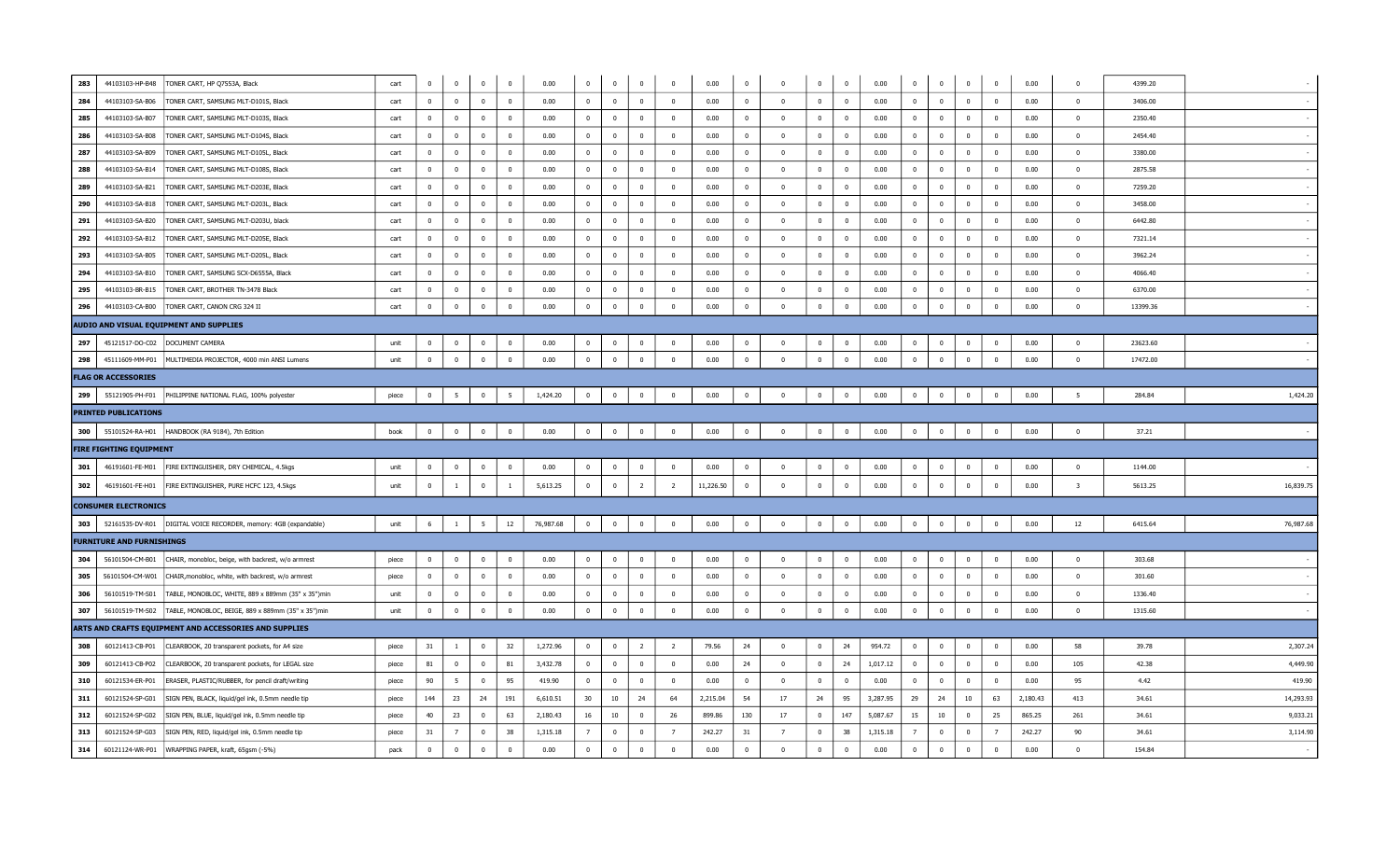|                 | <b>SOFTWARE</b>                         |                                                                                                                           |         |                |                         |                |                         |          |                |                         |                         |                         |            |                |                          |                         |                |            |                |                         |                |                          |          |                         |          |            |
|-----------------|-----------------------------------------|---------------------------------------------------------------------------------------------------------------------------|---------|----------------|-------------------------|----------------|-------------------------|----------|----------------|-------------------------|-------------------------|-------------------------|------------|----------------|--------------------------|-------------------------|----------------|------------|----------------|-------------------------|----------------|--------------------------|----------|-------------------------|----------|------------|
|                 |                                         | 43231513-SFT-001 Business function specific software                                                                      | license | $\mathbf 0$    | $\overline{0}$          | $\mathbf{0}$   | $\overline{0}$          | 0.00     | $\mathbf{0}$   | $\,$ 0 $\,$             | $\overline{0}$          | $\overline{0}$          | 0.00       | $\bf{0}$       | $\overline{\phantom{0}}$ | $\overline{0}$          | $\bf{0}$       | 0.00       | $\overline{0}$ | $\overline{\mathbf{0}}$ | $\overline{0}$ | $\bf{0}$                 | 0.00     | $\overline{0}$          | 0.00     |            |
|                 | 43231602-SFT-002                        | Finance accounting and enterprise resource planning ERP software                                                          | license | $\mathbf 0$    | $\overline{0}$          | $\mathbf{0}$   | $\overline{\mathbf{0}}$ | 0.00     | $\overline{0}$ | $\overline{0}$          | $\mathbf{0}$            | $\mathbf 0$             | 0.00       | $\overline{0}$ | $\overline{\mathbf{0}}$  | $\overline{0}$          | $\overline{0}$ | 0.00       | $\mathbf{0}$   | $\mathbf{0}$            | $\mathbf{0}$   | $\mathbf{0}$             | 0.00     | $\mathbf 0$             | 0.00     |            |
|                 | 43232004-SFT-003                        | Computer game or entertainment software                                                                                   | license | $\overline{0}$ | $\overline{0}$          | $\overline{0}$ | $\overline{\mathbf{0}}$ | 0.00     | $\overline{0}$ | $\,$ 0 $\,$             | $\overline{0}$          | $\overline{\mathbf{0}}$ | 0.00       | $\overline{0}$ | $\overline{\phantom{0}}$ | $\overline{0}$          | $\overline{0}$ | 0.00       | $\bf{0}$       | $\overline{\mathbf{0}}$ | $\bf{0}$       | $\overline{\mathbf{0}}$  | 0.00     | $\overline{0}$          | 0.00     |            |
|                 |                                         | 43232107-SFT-004 Content authoring and editing software                                                                   | license | $\overline{0}$ | $\mathbf{0}$            | $\overline{0}$ | $\overline{\mathbf{0}}$ | 0.00     | $\mathbf{0}$   | $\overline{0}$          | $\overline{0}$          | $\overline{0}$          | 0.00       | $\mathbf{0}$   | $\overline{\mathbf{0}}$  | $\overline{0}$          | $\mathbf{0}$   | 0.00       | $\overline{0}$ | $\overline{0}$          | $\mathbf{0}$   | $\overline{0}$           | 0.00     | $\overline{0}$          | 0.00     |            |
|                 |                                         | 43232202-SFT-005 Content management software                                                                              | license | $\mathbf 0$    | $\overline{0}$          | $\mathbf{0}$   | $\overline{\mathbf{0}}$ | 0.00     | $\overline{0}$ | $\overline{\mathbf{0}}$ | $\overline{0}$          | $\mathbf{0}$            | 0.00       | $\bf{0}$       | $\overline{0}$           | $\overline{0}$          | $\overline{0}$ | 0.00       | $\mathbf{0}$   | $\overline{0}$          | $\mathbf 0$    | $\overline{\mathbf{0}}$  | 0.00     | $\overline{0}$          | 0.00     |            |
|                 |                                         | 43232304-SFT-006 Data management and query software                                                                       | license | $\overline{0}$ | $\overline{0}$          | $\overline{0}$ | $\overline{0}$          | 0.00     | $\overline{0}$ | $\overline{0}$          | $\mathbf{0}$            | $\overline{0}$          | 0.00       | $\mathbf{0}$   | $\overline{\mathbf{0}}$  | $\overline{0}$          | $\overline{0}$ | 0.00       | $\overline{0}$ | $\overline{0}$          | $\mathbf{0}$   | $\overline{0}$           | 0.00     | $\overline{0}$          | 0.00     |            |
|                 | 43232402-SFT-007                        | Development software                                                                                                      | license | $\mathbf 0$    | $\overline{0}$          | $\mathbf{0}$   | $\overline{\mathbf{0}}$ | 0.00     | $\mathbf{0}$   | $\overline{\mathbf{0}}$ | $\overline{0}$          | $\overline{0}$          | 0.00       | $\overline{0}$ | $\overline{0}$           | $\bf{0}$                | $\overline{0}$ | 0.00       | $\overline{0}$ | $\mathbf{0}$            | $\bf{0}$       | $\overline{0}$           | 0.00     | $\overline{0}$          | 0.00     |            |
|                 | 43232505-SFT-008                        | Educational or reference software                                                                                         | license | $\Omega$       | $\overline{\mathbf{0}}$ | $\mathbf{0}$   | $\overline{0}$          | 0.00     | $\mathbf{0}$   | $\overline{\mathbf{0}}$ | $\mathbf{0}$            | $\overline{0}$          | 0.00       | $\Omega$       | $\overline{\phantom{0}}$ | $\overline{0}$          | $\overline{0}$ | 0.00       | $\overline{0}$ | $\overline{\mathbf{0}}$ | $\mathbf{0}$   | $\overline{0}$           | 0.00     | $\overline{0}$          | 0.00     |            |
|                 |                                         | 43232603-SFT-009   Industry specific software                                                                             | license | $\overline{0}$ | $\overline{0}$          | $\overline{0}$ | $\overline{0}$          | 0.00     | $\overline{0}$ | $\overline{\mathbf{0}}$ | $\overline{0}$          | $\mathbf 0$             | 0.00       | $\mathbf{0}$   | $\overline{\mathbf{0}}$  | $\overline{0}$          | $\bf{0}$       | 0.00       | $\mathbf{0}$   | $\bf{0}$                | $\bf{0}$       | $\overline{\mathbf{0}}$  | 0.00     | $\mathbf 0$             | 0.00     |            |
| 10 <sup>1</sup> |                                         | 43232701-SFT-010 Network applications software                                                                            | license | $\overline{0}$ | $\overline{0}$          | $\overline{0}$ | $\overline{\mathbf{0}}$ | 0.00     | $\overline{0}$ | $\overline{0}$          | $\overline{0}$          | $\overline{0}$          | 0.00       | $\overline{0}$ | $\overline{0}$           | $\overline{0}$          | $\overline{0}$ | 0.00       | $\overline{0}$ | $\overline{0}$          | $\mathbf{0}$   | $\overline{\mathbf{0}}$  | 0.00     | $\overline{0}$          | 0.00     |            |
|                 | 43232802-SFT-011                        | Network management software                                                                                               | license | $^{\circ}$     | $\overline{0}$          | $\overline{0}$ | $\overline{\mathbf{0}}$ | 0.00     | $\overline{0}$ | $\overline{\mathbf{0}}$ | $\bf{0}$                | $\mathbf 0$             | 0.00       | $\bf{0}$       | $\overline{\mathbf{0}}$  | $\bf{0}$                | $\bf{0}$       | 0.00       | $\overline{0}$ | $\mathbf 0$             | $\bf{0}$       | $\overline{\mathbf{0}}$  | 0.00     | $\overline{0}$          | 0.00     |            |
|                 | 12 43232905-SFT-012 Networking software |                                                                                                                           | license | $\overline{0}$ | $\overline{0}$          | $\mathbf{0}$   | $\overline{\mathbf{0}}$ | 0.00     | $\overline{0}$ | $\overline{0}$          | $\overline{0}$          | $\overline{0}$          | 0.00       | $\mathbf{0}$   | $\overline{\phantom{0}}$ | $\overline{0}$          | $\overline{0}$ | 0.00       | $\overline{0}$ | $\overline{0}$          | $\mathbf{0}$   | $\overline{0}$           | 0.00     | $\overline{0}$          | 0.00     |            |
| 13 <sup>1</sup> |                                         | 43233004-SFT-013 Operating environment software                                                                           | license | $\mathbf 0$    | $\overline{0}$          | $\overline{0}$ | $\overline{\mathbf{0}}$ | 0.00     | $\mathbf{0}$   | $\mathbf 0$             | $\overline{\mathbf{0}}$ | $\overline{0}$          | 0.00       | $\mathbf{0}$   | $\overline{\phantom{0}}$ | $\bf{0}$                | $\bf{0}$       | 0.00       | $\mathbf{0}$   | $\overline{0}$          | $\mathbf{0}$   | $\overline{0}$           | 0.00     | $\overline{0}$          | 0.00     |            |
| 14              |                                         | 43233205-SFT-014 Security and protection software                                                                         | license | $\overline{0}$ | $\overline{0}$          | $\mathbf{0}$   | $\overline{0}$          | 0.00     | $\mathbf{0}$   | $\overline{\mathbf{0}}$ | $\mathbf{0}$            | $\overline{0}$          | 0.00       | $\overline{0}$ | $\overline{\mathbf{0}}$  | $\overline{0}$          | $\bf{0}$       | 0.00       | $\overline{0}$ | $\overline{0}$          | $\mathbf{0}$   | $\overline{\mathbf{0}}$  | 0.00     | $\overline{0}$          | 0.00     |            |
| 15              |                                         | 43233405-SFT-015 Utility and device driver software                                                                       | license | $\overline{0}$ | $\overline{0}$          | $\overline{0}$ | $\overline{\mathbf{0}}$ | 0.00     | $\overline{0}$ | $\overline{\mathbf{0}}$ | $\overline{0}$          | $\mathbf 0$             | 0.00       | $\overline{0}$ | $\overline{\mathbf{0}}$  | $\bf{0}$                | $\bf{0}$       | 0.00       | $\mathbf{0}$   | $\mathbf 0$             | $\bf{0}$       | $\overline{\phantom{0}}$ | 0.00     | $\overline{0}$          | 0.00     |            |
|                 |                                         | 16 43233501-SFT-016 Information exchange software                                                                         | license | $\mathbf 0$    | $\overline{\mathbf{0}}$ | $\overline{0}$ | $\overline{\mathbf{0}}$ | 0.00     | $\mathbf{0}$   | $\overline{\mathbf{0}}$ | $\overline{0}$          | $\overline{0}$          | 0.00       | $\overline{0}$ | $\overline{\mathbf{0}}$  | $\overline{\mathbf{0}}$ | $\bf{0}$       | 0.00       | $\mathbf{0}$   | $\overline{0}$          | $\mathbf 0$    | $\overline{0}$           | 0.00     | $\overline{0}$          | 0.00     |            |
|                 |                                         | PART II. OTHER ITEMS NOT AVALABLE AT PS BUT REGULARLY PURCHASED FROM OTHER SOURCES (Note: Please indicate price of items) |         |                |                         |                |                         |          |                |                         |                         |                         |            |                |                          |                         |                |            |                |                         |                |                          |          |                         |          |            |
|                 | <b>Common Electrical Supplies</b>       |                                                                                                                           |         |                |                         |                |                         |          |                |                         |                         |                         |            |                |                          |                         |                |            |                |                         |                |                          |          |                         |          |            |
|                 |                                         | 40101701-AC-W01   Air Conditioning Unit, Window Inverter Type                                                             |         |                |                         |                | $\overline{0}$          | 0.00     |                |                         |                         | $\overline{0}$          | 0.00       |                |                          |                         | $\bf{0}$       | 0.00       |                |                         |                | $\bf{0}$                 | 0.00     | $\overline{0}$          | 0.00     |            |
|                 | 40101701-AC-S01                         | Air Conditioning Unit, Split Type                                                                                         |         |                |                         |                | $\overline{0}$          | 0.00     |                |                         |                         | $\mathbf 0$             | 0.00       |                |                          |                         | $\mathbf 0$    | 0.00       |                |                         |                | $\mathbf 0$              | 0.00     | $\mathbf 0$             | 0.00     |            |
|                 |                                         |                                                                                                                           |         |                |                         |                | $\overline{\mathbf{0}}$ | 0.00     |                |                         |                         | $\overline{0}$          | 0.00       |                |                          |                         | $\bf{0}$       | 0.00       |                |                         |                | $\overline{0}$           | 0.00     | $\overline{0}$          | 0.00     |            |
|                 |                                         |                                                                                                                           |         |                |                         |                | $\overline{0}$          | 0.00     |                |                         |                         | $\overline{0}$          | 0.00       |                |                          |                         | $\mathbf 0$    | 0.00       |                |                         |                | $\overline{0}$           | 0.00     | $\overline{0}$          | 0.00     |            |
|                 |                                         |                                                                                                                           |         |                |                         |                | $\overline{0}$          | 0.00     |                |                         |                         | $\overline{0}$          | 0.00       |                |                          |                         | $\mathbf 0$    | 0.00       |                |                         |                | $\overline{0}$           | 0.00     | $\overline{0}$          | 0.00     |            |
|                 |                                         |                                                                                                                           |         |                |                         |                | $\overline{0}$          | 0.00     |                |                         |                         | $\overline{\mathbf{0}}$ | 0.00       |                |                          |                         | $\bf{0}$       | 0.00       |                |                         |                | $\overline{0}$           | 0.00     | $\overline{0}$          | 0.00     |            |
|                 |                                         |                                                                                                                           |         |                |                         |                | $\overline{0}$          | 0.00     |                |                         |                         | $\mathbf{0}$            | 0.00       |                |                          |                         | $\bf{0}$       | 0.00       |                |                         |                | $\mathbf{0}$             | 0.00     | $\overline{0}$          | 0.00     |            |
|                 |                                         |                                                                                                                           |         |                |                         |                | $\overline{\mathbf{0}}$ | 0.00     |                |                         |                         | $\overline{0}$          | 0.00       |                |                          |                         | $\overline{0}$ | 0.00       |                |                         |                | $\mathbf 0$              | 0.00     | $\overline{0}$          | 0.00     |            |
|                 |                                         |                                                                                                                           |         |                |                         |                | $\overline{0}$          | 0.00     |                |                         |                         | $\mathbf 0$             | 0.00       |                |                          |                         | $\mathbf 0$    | 0.00       |                |                         |                | $\Omega$                 | 0.00     | $\overline{0}$          | 0.00     |            |
| 10              |                                         |                                                                                                                           |         |                |                         |                | $\overline{\mathbf{0}}$ | 0.00     |                |                         |                         | $\overline{0}$          | 0.00       |                |                          |                         | $\bf{0}$       | 0.00       |                |                         |                | $\overline{\mathbf{0}}$  | 0.00     | $\overline{0}$          | 0.00     |            |
| 11              |                                         |                                                                                                                           |         |                |                         |                | $\overline{0}$          | 0.00     |                |                         |                         | $\bf{0}$                | 0.00       |                |                          |                         | $\bf{0}$       | 0.00       |                |                         |                | $\bf{0}$                 | 0.00     | $\bf{0}$                | 0.00     |            |
| $12$            |                                         |                                                                                                                           |         |                |                         |                | $\overline{0}$          | 0.00     |                |                         |                         | $\overline{0}$          | 0.00       |                |                          |                         | $\overline{0}$ | 0.00       |                |                         |                | $\overline{0}$           | 0.00     | $\overline{\mathbf{0}}$ | 0.00     |            |
| 13              |                                         |                                                                                                                           |         |                |                         |                | $\overline{0}$          | 0.00     |                |                         |                         | $\overline{0}$          | 0.00       |                |                          |                         | $\overline{0}$ | 0.00       |                |                         |                | $\overline{0}$           | 0.00     | $\overline{0}$          | 0.00     |            |
| 14              |                                         |                                                                                                                           |         |                |                         |                | $\overline{\mathbf{0}}$ | 0.00     |                |                         |                         | $\Omega$                | 0.00       |                |                          |                         | $\mathbf 0$    | 0.00       |                |                         |                | $\mathbf 0$              | 0.00     | $\mathbf 0$             | 0.00     |            |
| 15              |                                         |                                                                                                                           |         |                |                         |                | $\overline{\mathbf{0}}$ | 0.00     |                |                         |                         | $\overline{0}$          | 0.00       |                |                          |                         | $\bf{0}$       | 0.00       |                |                         |                | $\bf{0}$                 | 0.00     | $\overline{0}$          | 0.00     |            |
|                 | <b>LABORATORY SUPPLIES</b>              |                                                                                                                           |         |                |                         |                |                         |          |                |                         |                         |                         |            |                |                          |                         |                |            |                |                         |                |                          |          |                         |          |            |
|                 |                                         | 0.45µm pore diameter cellulose membrane filter or 477 mm diameter, 200<br>circles                                         | box     | $\mathbf 0$    | $\overline{0}$          | $\overline{0}$ | $\overline{0}$          | 0.00     | $\overline{0}$ | $\mathbf 0$             | 30                      | 30                      | 195,000.00 | $\overline{0}$ | $\overline{\phantom{0}}$ | 30 <sup>°</sup>         | 30             | 195,000.00 | $\overline{0}$ | $\overline{0}$          | $\overline{0}$ | $\overline{0}$           | 0.00     | 60                      | 6,500.00 | 390,000.00 |
|                 |                                         | Acetylene tank 99% AR grade                                                                                               | tank    | $\overline{1}$ | $\overline{0}$          | $\overline{0}$ | $\mathbf{1}$            | 8,000.00 | $\bf{0}$       | $\overline{0}$          | $\mathbf{1}$            | $\mathbf{1}$            | 8,000.00   | $\overline{0}$ | $\overline{\mathbf{0}}$  | $\mathbf{1}$            | $\mathbf{1}$   | 8,000.00   | $\overline{0}$ | $\overline{0}$          | $\overline{0}$ | $\overline{\mathbf{0}}$  | 0.00     | $\mathbf{3}$            | 8,000.00 | 24,000.00  |
|                 |                                         | Beakers Glass, 50 ml                                                                                                      | piece   | 10             | $\mathbf{0}$            | $\mathbf{0}$   | $10\,$                  | 2,500.00 | $\mathbf{0}$   | $\overline{\mathbf{0}}$ | $\mathbf{0}$            | $\mathbf{0}$            | 0.00       | $\Omega$       | $\overline{0}$           | 10                      | 10             | 2,500.00   | $\Omega$       | 10                      | $\mathbf 0$    | 10                       | 2,500.00 | 30                      | 250.00   | 7,500.00   |
|                 |                                         | Beakers Glass, 150 ml                                                                                                     | piece   | $10\,$         | $\overline{0}$          | $\overline{0}$ | 10                      | 3,000.00 | $\mathbf{0}$   | $\mathbf 0$             | $\mathbf 0$             | $\Omega$                | 0.00       | $\mathbf{0}$   | $\overline{\mathbf{0}}$  | $10\,$                  | $10\,$         | 3,000.00   | $\overline{0}$ | 10                      | $\bf{0}$       | 10                       | 3,000.00 | 30                      | 300.00   | 9,000.00   |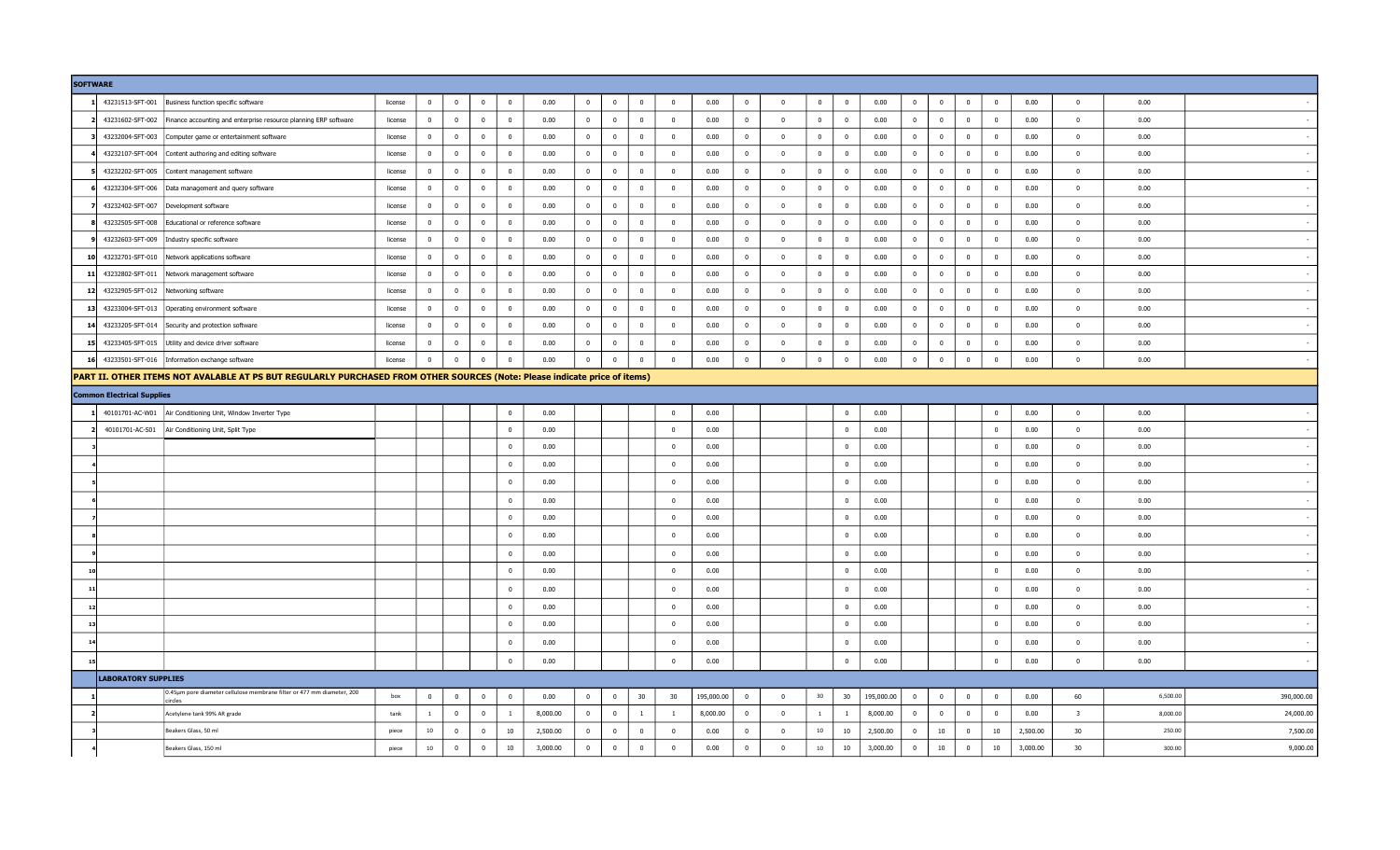|     | Beakers Glass, 250 ml                                               | piece  | $10\,$                  | $\overline{0}$ | $\overline{0}$          | 10                      | 5,000.00  | $\overline{0}$ | $\overline{0}$ | $\overline{0}$          | $\overline{0}$   | 0.00       | $\mathbf 0$             | $\mathbf 0$             | $10\,$         | 10                       | 5,000.00  | $\mathbf 0$    | $\overline{0}$          | $\overline{0}$ | $\mathbf 0$             | 0.00 | 20                      | 500.00    | 10,000.00  |
|-----|---------------------------------------------------------------------|--------|-------------------------|----------------|-------------------------|-------------------------|-----------|----------------|----------------|-------------------------|------------------|------------|-------------------------|-------------------------|----------------|--------------------------|-----------|----------------|-------------------------|----------------|-------------------------|------|-------------------------|-----------|------------|
|     | Beakers Glass, 500 ml                                               | piece  | 10                      | $\overline{0}$ | $\bf{0}$                | 10                      | 10,000.00 | $\mathbf{0}$   | $\bf{0}$       | $\bf{0}$                | $\Omega$         | 0.00       | $\mathbf{0}$            | $\Omega$                | $10\,$         | 10                       | 10,000.00 | $\mathbf 0$    | $\overline{0}$          | $\overline{0}$ | $\overline{\mathbf{0}}$ | 0.00 | 20                      | 1,000.00  | 20,000.00  |
|     | Burette, 50 mL, Class A                                             | piece  | $\overline{2}$          | $\mathbf{0}$   | $\mathbf 0$             | $\overline{2}$          | 7,000.00  | $\bf{0}$       | $\bf{0}$       | $\bf{0}$                | $\overline{0}$   | 0.00       | $\bf{0}$                | $\mathbf 0$             | $\mathbf{0}$   | $\mathbf 0$              | 0.00      | $\mathbf{0}$   | $\overline{\mathbf{0}}$ | $\bf{0}$       | $\overline{\mathbf{0}}$ | 0.00 | $\overline{2}$          | 3,500.00  | 7,000.00   |
|     | Butane refillable long neck gas lighters                            | piece  | $\overline{\mathbf{3}}$ | $\overline{0}$ | $\overline{\mathbf{0}}$ | $\overline{\mathbf{3}}$ | 1,500.00  | $\bf{0}$       | $\mathbf{0}$   | $\overline{0}$          | $\overline{0}$   | 0.00       | $\bf{0}$                | $\overline{\mathbf{0}}$ | $\mathbf{0}$   | $\overline{\mathbf{0}}$  | 0.00      | $\mathbf{0}$   | $\overline{\mathbf{0}}$ | $\overline{0}$ | $\overline{0}$          | 0.00 | $\overline{\mathbf{3}}$ | 500.00    | 1,500.00   |
|     | Dropper                                                             | piece  | $\overline{2}$          | $\mathbf{0}$   | $\mathbf 0$             | $\overline{2}$          | 1,000.00  | $\mathbf{0}$   | $\mathbf 0$    | $\mathbf 0$             | $\Omega$         | 0.00       | $\mathbf{0}$            | $\mathbf 0$             | $\mathbf 0$    | $\mathbf 0$              | 0.00      | $\mathbf 0$    | $\overline{0}$          | $\mathbf{0}$   | $\overline{0}$          | 0.00 | $\overline{2}$          | 500.00    | 1,000.00   |
| 10  | Durham Tubes-7.5 cm to 1 cm                                         | piece  | $\mathbf{0}$            | $\mathbf{0}$   | $\mathbf 0$             | $\overline{0}$          | 0.00      | $\mathbf{0}$   | $\mathbf 0$    | 250                     | 250              | 18,750.00  | $\overline{0}$          | $\overline{0}$          | $\mathbf 0$    | $\overline{0}$           | 0.00      | $\mathbf 0$    | $\overline{0}$          | $\mathbf{0}$   | $\overline{0}$          | 0.00 | 250                     | 75.00     | 18,750.00  |
| 11  | Erlenmeyer Flask, 250 ml                                            | piece  | 30                      | $\overline{0}$ | $\bf{0}$                | 30                      | 12,000.00 | $\overline{0}$ | $\overline{0}$ | 250                     | 250              | 100,000.00 | $\overline{0}$          | $\mathbf 0$             | $\bf{0}$       | $\mathbf 0$              | 0.00      | $\bf{0}$       | $\overline{\mathbf{0}}$ | $\mathbf 0$    | $\overline{\mathbf{0}}$ | 0.00 | 280                     | 400.00    | 112,000.00 |
| 12  | Erlenmeyer Flask, 500 ml                                            | piece  | 30                      | $\mathbf{0}$   | $\mathbf 0$             | 30                      | 12,000.00 | $\mathbf{0}$   | $\overline{0}$ | $\overline{0}$          | $\Omega$         | 0.00       | $\overline{0}$          | $\mathbf 0$             | $\mathbf 0$    | $\overline{\mathbf{0}}$  | 0.00      | $\mathbf 0$    | $\overline{0}$          | $\overline{0}$ | $\overline{\mathbf{0}}$ | 0.00 | 30                      | 400.00    | 12,000.00  |
| 13  | Glass microfiber filter GF/C 47 mm for TSS 100 pcs/box              | boxes  | $20\degree$             | $\mathbf{0}$   | $\mathbf 0$             | 20                      | 56,000.00 | $\mathbf{0}$   | $\mathbf{0}$   | 20                      | 20               | 56,000.00  | $\overline{0}$          | 10                      | $\mathbf{0}$   | 10                       | 28,000.00 | $\mathbf 0$    | $\overline{0}$          | $\mathbf 0$    | $\mathbf 0$             | 0.00 | 50                      | 2,800.00  | 140,000.00 |
| 14  | Gloves, long, chemical resistant                                    | pairs  | $\bf{0}$                | $\mathbf{0}$   | $\mathbf 0$             | $\overline{0}$          | 0.00      | $\bf{0}$       | $\mathbf 0$    | 5                       | 5                | 7,500.00   | $\bf{0}$                | $\Omega$                | $\mathbf 0$    | $\mathbf 0$              | 0.00      | $\bf{0}$       | $\overline{\mathbf{0}}$ | $\overline{0}$ | $\mathbf 0$             | 0.00 | $5\overline{5}$         | 1,500.00  | 7,500.00   |
| 15  | Graduated cylinder, 100 mL capacity                                 | piece  | $20\degree$             | $\mathbf{0}$   | $\mathbf 0$             | 20                      | 16,000.00 | $\mathbf{0}$   | $\mathbf 0$    | $\mathbf 0$             | $\mathbf 0$      | 0.00       | $\mathbf{0}$            | $\mathbf 0$             | 10             | 10                       | 8,000.00  | $\mathbf 0$    | $\overline{0}$          | $\mathbf{0}$   | $\mathbf 0$             | 0.00 | 30                      | 800.00    | 24,000.00  |
| 16  | Graduated cylinder, 50 mL capacity                                  | piece  | 10                      | $\overline{0}$ | $\mathbf 0$             | 10                      | 4,000.00  | $\mathbf{0}$   | $\overline{0}$ | $\overline{\mathbf{0}}$ | $\Omega$         | 0.00       | $\bf{0}$                | $\mathbf 0$             | $\mathbf 0$    | $\overline{\mathbf{0}}$  | 0.00      | $\mathbf 0$    | $\overline{0}$          | $\mathbf 0$    | $\overline{0}$          | 0.00 | 10                      | 400.00    | 4,000.00   |
| 17  | Laboratory Trays                                                    | piece  | $10\,$                  | $\overline{0}$ | $\Omega$                | 10                      | 23,000.00 | $\mathbf{0}$   | $\bf{0}$       | $\mathbf 0$             | $\mathbf 0$      | 0.00       | $\overline{0}$          | $\Omega$                | $\mathbf 0$    | $\overline{0}$           | 0.00      | $\mathbf 0$    | $\overline{0}$          | $\mathbf{0}$   | $\overline{0}$          | 0.00 | 10 <sup>10</sup>        | 2,300.00  | 23,000.00  |
| 18  | Laboratory Shoes, Acid Resistant                                    | pairs  | $\mathbf{0}$            | $\mathbf{0}$   | $\mathbf 0$             | $\overline{0}$          | 0.00      | $\mathbf{0}$   | $\mathbf 0$    | 9                       | 9                | 45,000.00  | $\bf{0}$                | $\overline{0}$          | $\mathbf 0$    | $\overline{0}$           | 0.00      | $\mathbf 0$    | $\overline{0}$          | $\mathbf{0}$   | $\overline{0}$          | 0.00 | 9                       | 5,000.00  | 45,000.00  |
| 19  | Lint Free Wipes                                                     | box    | $20\degree$             | $\overline{0}$ | $\overline{0}$          | 20                      | 6,000.00  | $\mathbf{0}$   | $\mathbf 0$    | 10                      | 10 <sub>10</sub> | 3,000.00   | $\overline{0}$          | $\overline{0}$          | $\circ$        | $\overline{0}$           | 0.00      | $\mathbf 0$    | $\overline{0}$          | $\overline{0}$ | $\overline{0}$          | 0.00 | 30                      | 300.00    | 9,000.00   |
| 20  | LTB Tube with Caps - 20 cm to 2.2 cm                                | piece  | $\overline{0}$          | $\mathbf{0}$   | $\bf{0}$                | $\overline{0}$          | 0.00      | $\mathbf{0}$   | $\overline{0}$ | 300                     | 300              | 75,000.00  | $\overline{\mathbf{0}}$ | $\overline{0}$          | $\overline{0}$ | $\overline{\mathbf{0}}$  | 0.00      | $\overline{0}$ | $\overline{\mathbf{0}}$ | $\overline{0}$ | $\overline{\mathbf{0}}$ | 0.00 | 300                     | 250.00    | 75,000.00  |
| 21  | Micropipette (1-1000µL)                                             | piece  | <sup>1</sup>            | $\mathbf{0}$   | $\overline{\mathbf{0}}$ | -1                      | 13,800.00 | $\overline{0}$ | $\overline{0}$ | $\overline{\mathbf{0}}$ | $\overline{0}$   | 0.00       | $\overline{0}$          | $\overline{0}$          | $\mathbf{0}$   | $\overline{0}$           | 0.00      | $\mathbf{0}$   | $\overline{\mathbf{0}}$ | $\overline{0}$ | $\overline{0}$          | 0.00 | <sup>1</sup>            | 13,800.00 | 13,800.00  |
| 22  | Measuring pipette, 5 mL                                             | piece  | $\overline{1}$          | $\mathbf{0}$   | $\overline{0}$          | $\overline{1}$          | 250.00    | $\overline{0}$ | $\overline{0}$ | $\mathbf 0$             | $\Omega$         | 0.00       | $\overline{0}$          | $\overline{0}$          | $\overline{0}$ | $\overline{0}$           | 0.00      | $\mathbf{0}$   | $\overline{\mathbf{0}}$ | $\mathbf{0}$   | $\overline{0}$          | 0.00 | $\mathbf{1}$            | 250.00    | 250.00     |
| 23  | Measuring pipette, 10 mL                                            | piece  | <sup>1</sup>            | $\mathbf{0}$   | $\mathbf 0$             | $\overline{1}$          | 300.00    | $\mathbf{0}$   | $\mathbf 0$    | $\mathbf 0$             | $\mathbf 0$      | 0.00       | $\mathbf{0}$            | $\mathbf 0$             | $\circ$        | $\mathbf 0$              | 0.00      | $\mathbf 0$    | $\overline{0}$          | $\mathbf{0}$   | $\overline{0}$          | 0.00 | $\mathbf{1}$            | 300.00    | 300.00     |
| 24  | Measuring pipette, 25 mL                                            | piece  | 10                      | $\mathbf{0}$   | $\mathbf{0}$            | 10                      | 6,000.00  | $\Omega$       | $\overline{0}$ | $\mathbf 0$             | $\Omega$         | 0.00       | $\Omega$                | $\overline{0}$          | $\overline{0}$ | $\overline{0}$           | 0.00      | $\Omega$       | $\overline{0}$          | $\mathbf{0}$   | $\mathbf{0}$            | 0.00 | 10                      | 600.00    | 6,000.00   |
| 25  | Measuring pipette, 1 mL                                             | piece  | $\mathbf{1}$            | $\mathbf{0}$   | $\overline{0}$          | -1                      | 200.00    | $\mathbf{0}$   | $\mathbf 0$    | $\overline{0}$          | $\mathbf 0$      | 0.00       | $\overline{0}$          | $\mathbf 0$             | $\circ$        | $\overline{\mathbf{0}}$  | 0.00      | $\mathbf 0$    | $\overline{0}$          | $\mathbf{0}$   | $\overline{0}$          | 0.00 | $\mathbf{1}$            | 200.00    | 200.00     |
| 26  | Nessler tubes, 50 mL, Tall form                                     | piece  | 6                       | $\mathbf{0}$   | $\overline{0}$          | 6                       | 21,000.00 | $\Omega$       | $\overline{0}$ | $\overline{0}$          | $\Omega$         | 0.00       | $\overline{0}$          | $\overline{0}$          | $\overline{0}$ | $\bf{0}$                 | 0.00      | $\overline{0}$ | $\overline{0}$          | $\overline{0}$ | $\bf{0}$                | 0.00 | - 6                     | 3,500.00  | 21,000.00  |
| 27  | Nessler tube rack                                                   | piece  | -5                      | $\overline{0}$ | $\mathbf 0$             | 5                       | 14,000.00 | $\overline{0}$ | $\bf{0}$       | $\bf{0}$                | $\Omega$         | 0.00       | $\overline{0}$          | $\overline{0}$          | $\circ$        | $\overline{\mathbf{0}}$  | 0.00      | $\bf{0}$       | $\overline{\mathbf{0}}$ | $\overline{0}$ | $\overline{0}$          | 0.00 | 5                       | 2,800.00  | 14,000.00  |
| 28  | nH Buffer 4 .01 Solution                                            | bottle | $\overline{1}$          | $\overline{0}$ | $\mathbf 0$             | $\overline{1}$          | 1,200.00  | $\Omega$       | $\overline{0}$ | $\mathbf 0$             | $\Omega$         | 0.00       | $\Omega$                | $\overline{\mathbf{0}}$ | $\Omega$       | $\Omega$                 | 0.00      | $\Omega$       | $\overline{\mathbf{0}}$ | $\mathbf{0}$   | $\Omega$                | 0.00 | $\overline{1}$          | 1,200.00  | 1,200.00   |
| 29  | pH Buffer 7.00 Solution                                             | bottle | <sup>1</sup>            | $\overline{0}$ | $\overline{\mathbf{0}}$ | $\mathbf{1}$            | 1,200.00  | $\overline{0}$ | $\mathbf 0$    | $\overline{\mathbf{0}}$ | $\overline{0}$   | 0.00       | $\overline{\mathbf{0}}$ | $\overline{\mathbf{0}}$ | $\circ$        | $\overline{\mathbf{0}}$  | 0.00      | $\mathbf{0}$   | $\overline{\mathbf{0}}$ | $\overline{0}$ | $\overline{\mathbf{0}}$ | 0.00 | $\overline{1}$          | 1,200.00  | 1,200.00   |
| 30  | pH Buffer 10.01 Solution                                            | bottle | $\mathbf{1}$            | $\mathbf{0}$   | $\mathbf 0$             | $\overline{1}$          | 1,200.00  | $\mathbf{0}$   | $\mathbf 0$    | $\overline{0}$          | $\mathbf 0$      | 0.00       | $\bf{0}$                | $\overline{0}$          | $\overline{0}$ | $\overline{\mathbf{0}}$  | 0.00      | $\mathbf 0$    | $\overline{0}$          | $\overline{0}$ | $\overline{0}$          | 0.00 | $\mathbf{1}$            | 1,200.00  | 1,200.00   |
| 31  | Parafilm, roll                                                      | rolls  | $\overline{\mathbf{3}}$ | $\overline{0}$ | $\bf{0}$                | $\overline{\mathbf{3}}$ | 15,000.00 | $\overline{4}$ | $\overline{0}$ | $\bf{0}$                | $\overline{4}$   | 20,000.00  | $\overline{\mathbf{0}}$ | $\overline{\mathbf{0}}$ | $\overline{0}$ | $\overline{\mathbf{0}}$  | 0.00      | $\bf{0}$       | $\overline{\mathbf{0}}$ | $\overline{0}$ | $\overline{\mathbf{0}}$ | 0.00 | $\overline{7}$          | 5,000.00  | 35,000.00  |
| 32  | pH paper                                                            | pack   | $\overline{2}$          | $\mathbf{0}$   | $\mathbf 0$             | $\overline{2}$          | 5,000.00  | $\mathbf{0}$   | $\mathbf 0$    | $\overline{0}$          | $\mathbf 0$      | 0.00       | $\mathbf{0}$            | $\overline{0}$          | $\circ$        | $\overline{0}$           | 0.00      | $\mathbf 0$    | $\overline{0}$          | $\mathbf{0}$   | $\overline{0}$          | 0.00 | $\overline{2}$          | 2,500.00  | 5,000.00   |
| -33 | Pipette Tips, 1 pack 1000 tips/pack                                 | pack   | 1                       | $\mathbf{0}$   | $\overline{\mathbf{0}}$ | $\mathbf{1}$            | 10,000.00 | $\bf{0}$       | $\mathbf 0$    | $\overline{\mathbf{0}}$ | $\overline{0}$   | 0.00       | $\overline{\mathbf{0}}$ | $\overline{0}$          | $\mathbf{0}$   | $\overline{\phantom{0}}$ | 0.00      | $\overline{0}$ | $\overline{\mathbf{0}}$ | $\overline{0}$ | $\overline{0}$          | 0.00 | <sup>1</sup>            | 10,000.00 | 10,000.00  |
| 34  | Pipette, Borosilicate Reusable Milk Bacteriological Pipettes, 11 ml | piece  | 50                      | $\mathbf{0}$   | $\mathbf 0$             | 50                      | 15,000.00 | $\mathbf{0}$   | $\mathbf 0$    | $\mathbf 0$             | $\mathbf 0$      | 0.00       | $\mathbf{0}$            | $\mathbf 0$             | $\overline{0}$ | $\overline{0}$           | 0.00      | $\mathbf 0$    | $\overline{0}$          | $\mathbf{0}$   | $\overline{0}$          | 0.00 | 50                      | 300.00    | 15,000.00  |
| 35  | Porcelain evaporating dish, 150 mL                                  | piece  | 20                      | $\mathbf{0}$   | $\bf{0}$                | 20                      | 14,000.00 | $\bf{0}$       | $\overline{0}$ | $\overline{\mathbf{0}}$ | $\Omega$         | 0.00       | $\overline{0}$          | $\overline{\mathbf{0}}$ | $\overline{0}$ | $\overline{\mathbf{0}}$  | 0.00      | $\overline{0}$ | $\overline{\mathbf{0}}$ | $\overline{0}$ | $\overline{\mathbf{0}}$ | 0.00 | 20                      | 700.00    | 14,000.00  |
| 36  | Polyethylene policeman                                              | piece  | 5                       | $\mathbf{0}$   | $\mathbf 0$             | - 5                     | 7,500.00  | $\mathbf{0}$   | $\bf{0}$       | $\mathbf{0}$            | $\Omega$         | 0.00       | $\mathbf 0$             | $\mathbf 0$             | $\circ$        | $\overline{0}$           | 0.00      | $\mathbf 0$    | $\overline{0}$          | $\mathbf{0}$   | $\overline{0}$          | 0.00 | - 5                     | 1,500.00  | 7,500.00   |
| 37  | PTFE Magnetic Stir Bars                                             | piece  | $10\,$                  | $\mathbf{0}$   | $\bf{0}$                | 10                      | 5,000.00  | $\mathbf{0}$   | $10\,$         | $\bf{0}$                | 10               | 5,000.00   | $\overline{\mathbf{0}}$ | $\overline{\mathbf{0}}$ | $\overline{0}$ | $\overline{\mathbf{0}}$  | 0.00      | $\mathbf 0$    | $\overline{\mathbf{0}}$ | $\overline{0}$ | $\overline{0}$          | 0.00 | 20                      | 500.00    | 10,000.00  |
| 38  | Quartz cuvette 10 cm                                                | piece  | $\overline{2}$          | $\overline{0}$ | $\mathbf 0$             | $\overline{2}$          | 29,998.00 | $\mathbf{0}$   | $\bf{0}$       | $\mathbf 0$             | $\Omega$         | 0.00       | $\overline{0}$          | $\mathbf 0$             | $\overline{0}$ | $\overline{0}$           | 0.00      | $\mathbf 0$    | $\overline{0}$          | $\mathbf{0}$   | $\overline{\mathbf{0}}$ | 0.00 | $\overline{2}$          | 14,999.00 | 29,998.00  |
| 39  | Quartz cuvette 1 cm                                                 | piece  | $\overline{2}$          | $\mathbf{0}$   | $\mathbf 0$             | $\overline{2}$          | 29,998.00 | $\mathbf{0}$   | $\bf{0}$       | $\bf{0}$                | $\Omega$         | 0.00       | $\mathbf{0}$            | $\overline{0}$          | $\overline{0}$ | $\overline{\mathbf{0}}$  | 0.00      | $\mathbf 0$    | $\mathbf 0$             | $\overline{0}$ | $\overline{0}$          | 0.00 | $\overline{2}$          | 14,999.00 | 29,998.00  |
| 40  | Quartz cuvette 0.5 cm                                               | piece  | 2                       | $\mathbf{0}$   | $\mathbf 0$             | $\overline{2}$          | 29,998.00 | $\mathbf{0}$   | $\bf{0}$       | $\mathbf{0}$            | $\Omega$         | 0.00       | $\overline{0}$          | $\mathbf 0$             | $\circ$        | $\overline{0}$           | 0.00      | $\mathbf 0$    | $\overline{0}$          | $\mathbf{0}$   | $\overline{\mathbf{0}}$ | 0.00 | $\overline{2}$          | 14,999.00 | 29,998.00  |
| 41  | Reagent Storage Bottles, 100 ml                                     | piece  | $\Omega$                | $\mathbf{0}$   | $\overline{0}$          | $\overline{0}$          | 0.00      | $\overline{0}$ | $\overline{0}$ | $\bf{0}$                | $\Omega$         | 0.00       | $\overline{0}$          | $\overline{0}$          | $\overline{0}$ | $\overline{\mathbf{0}}$  | 0.00      | $\Omega$       | $\mathbf 0$             | $\overline{0}$ | $\overline{0}$          | 0.00 | $\overline{0}$          | 250.00    |            |
| 42  | Reagent Bottles, 1 L                                                | piece  | $\overline{0}$          | $\mathbf{0}$   | 10 <sup>10</sup>        | 10                      | 6,000.00  | $\bf{0}$       | $\mathbf 0$    | $\mathbf 0$             | $\Omega$         | 0.00       | $\pmb{0}$               | $\mathbf{0}$            | $\circ$        | $\bf{0}$                 | 0.00      | $\bf{0}$       | $\overline{\mathbf{0}}$ | $\overline{0}$ | $\mathbf 0$             | 0.00 | 10                      | 600.00    | 6,000.00   |
| 43  | Reagent Bottles, 500ml                                              | piece  | $\Omega$                | $\mathbf 0$    | $10\,$                  | $10\,$                  | 5,000.00  | $\bf{0}$       | $\bf{0}$       | $\mathbf 0$             | $\Omega$         | 0.00       | $\Omega$                | $\Omega$                | $\circ$        | 0                        | 0.00      | $\Omega$       | $\mathbf 0$             | $\overline{0}$ | $\Omega$                | 0.00 | 10                      | 500.00    | 5,000.00   |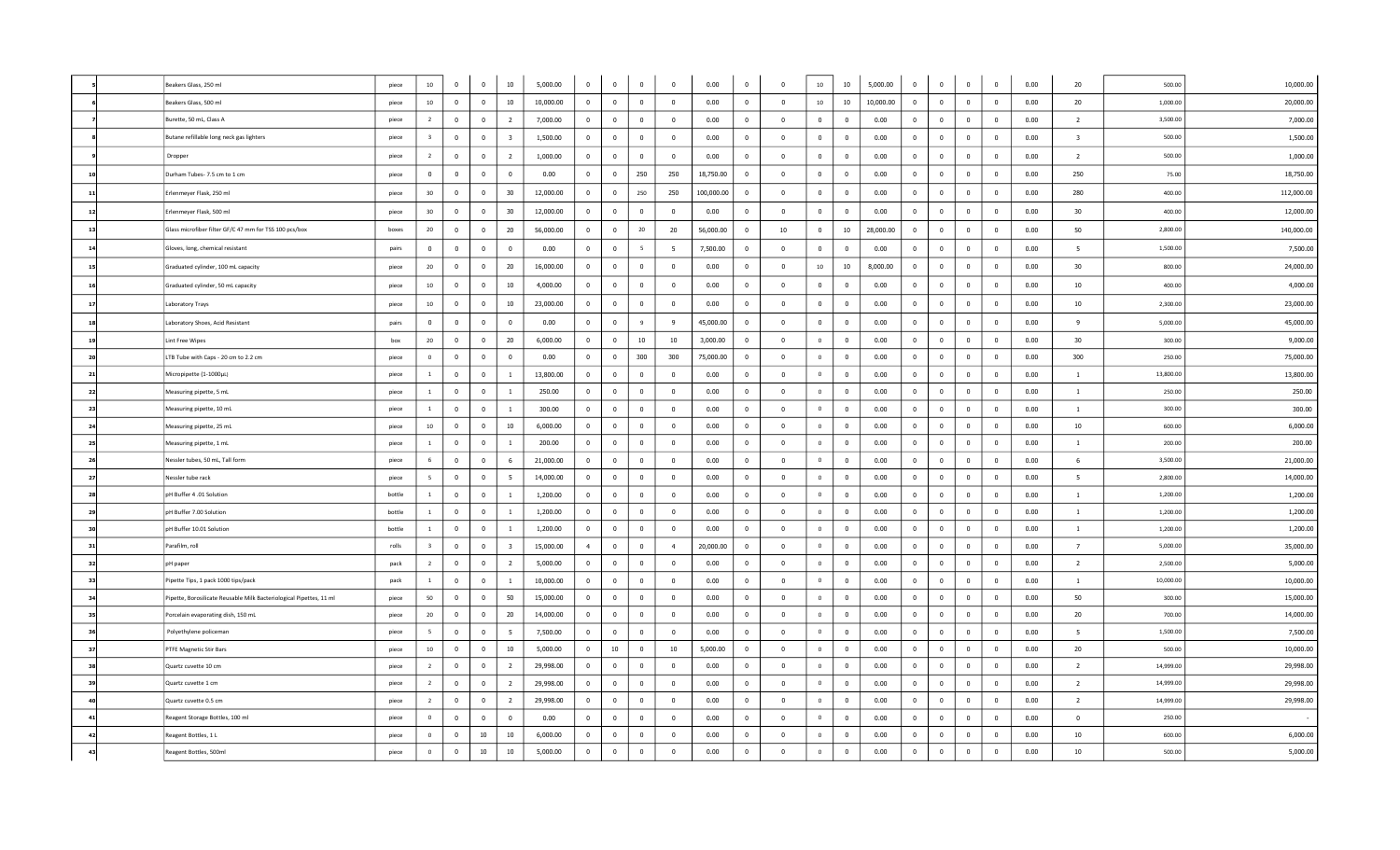|                             | Round Stainless Steel Pipette Canisters, autoclavable, dimensions height 414mm<br>and diameter 67 mm | piece  | $\circ$                 | $\mathbf 0$    | 5                       | 5                       | 25,000.00 | $\bf{0}$       | $\overline{0}$          | $\mathbf 0$              | $\Omega$                | 0.00      | $\bf{0}$       | $\Omega$                | $\overline{0}$ | $\bf{0}$                | 0.00      | $\mathbf{0}$   | $\,$ 0                  | $\Omega$       | $\overline{0}$           | 0.00      | 5                       | 5,000.00  | 25,000.00 |
|-----------------------------|------------------------------------------------------------------------------------------------------|--------|-------------------------|----------------|-------------------------|-------------------------|-----------|----------------|-------------------------|--------------------------|-------------------------|-----------|----------------|-------------------------|----------------|-------------------------|-----------|----------------|-------------------------|----------------|--------------------------|-----------|-------------------------|-----------|-----------|
|                             | Sample Container, Wide Mouth suitable for oil and grease analysis volume >1L                         | piece  | $\circ$                 | $\mathbf{0}$   | $\overline{0}$          | $\mathbf{0}$            | 0.00      | 10             | $\mathbf{0}$            | $\overline{0}$           | 10                      | 8,000.00  | $\overline{0}$ | $\overline{0}$          | $\overline{0}$ | $\Omega$                | 0.00      | $\Omega$       | $\overline{0}$          | $\Omega$       | $\overline{0}$           | 0.00      | 10                      | 800.00    | 8,000.00  |
|                             | Safety Bulb Filler                                                                                   | piece  | $10\,$                  | $\overline{0}$ | $\bf{0}$                | 10                      | 10,000.00 | $\overline{0}$ | $\overline{\mathbf{0}}$ | $\overline{\mathbf{0}}$  | $\Omega$                | 0.00      | $\mathbf 0$    | $\mathbf 0$             | $\mathbf 0$    | $\mathbf 0$             | 0.00      | $\mathbf 0$    | $\overline{\mathbf{0}}$ | $\overline{0}$ | $\overline{\mathbf{0}}$  | 0.00      | 10                      | 1,000.00  | 10,000.00 |
|                             | Silicon pot holder                                                                                   | piece  | $\circ$                 | $\overline{0}$ | $\overline{2}$          | $\overline{2}$          | 400.00    | $\mathbf{0}$   | $\overline{0}$          | $\overline{\mathbf{0}}$  | $\overline{0}$          | 0.00      | $\mathbf{0}$   | $\overline{0}$          | $\circ$        | $\overline{0}$          | 0.00      | $\mathbf{0}$   | $\overline{\mathbf{0}}$ | $\bf{0}$       | $\overline{0}$           | 0.00      | $\overline{2}$          | 200.00    | 400.00    |
|                             | Test Tube Rack Non Wire                                                                              | piece  | $\mathbf{0}$            | $\mathbf{0}$   | 20                      | 20                      | 38,000.00 | $\mathbf{0}$   | $\mathbf{0}$            | $\bf{0}$                 | $\overline{0}$          | 0.00      | $\mathbf{0}$   | $\mathbf 0$             | $\overline{0}$ | $\mathbf 0$             | 0.00      | $\mathbf{0}$   | $\bf{0}$                | $\overline{0}$ | $\overline{\mathbf{0}}$  | 0.00      | 20                      | 1,900.00  | 38,000.00 |
|                             | Fest tube brush with tied tip 1 cm                                                                   | piece  | $\mathbf{0}$            | $\mathbf{0}$   | 10                      | 10                      | 5,000.00  | $\mathbf{0}$   | $\mathbf{0}$            | $\overline{0}$           | $\overline{0}$          | 0.00      | $\mathbf{0}$   | $\mathbf 0$             | $\overline{0}$ | $\overline{0}$          | 0.00      | $\overline{0}$ | $\mathbf 0$             | $\mathbf{0}$   | $\overline{\mathbf{0}}$  | 0.00      | 10                      | 500.00    | 5,000.00  |
|                             | Test tube brush with tied tip 2 cm                                                                   | piece  | $\circ$                 | $\overline{0}$ | 10                      | 10                      | 5,000.00  | $\mathbf{0}$   | $\overline{0}$          | $\overline{0}$           | $\mathbf 0$             | 0.00      | $\mathbf{0}$   | $\mathbf{0}$            | $\overline{0}$ | $\overline{0}$          | 0.00      | $\mathbf{0}$   | $\overline{0}$          | $\bf{0}$       | $\overline{\mathbf{0}}$  | 0.00      | 10                      | 500.00    | 5,000.00  |
| 51                          | Test tube holder                                                                                     | piece  | $\circ$                 | $\mathbf{0}$   | $\overline{2}$          | $\overline{2}$          | 200.00    | $^{\circ}$     | $\overline{0}$          | $\overline{\mathbf{0}}$  | $\Omega$                | 0.00      | $\mathbf{0}$   | $\overline{0}$          | $\overline{0}$ | $\mathbf{0}$            | 0.00      | $\overline{0}$ | $\overline{\mathbf{0}}$ | $\overline{0}$ | $\overline{0}$           | 0.00      | $\overline{2}$          | 100.00    | 200.00    |
| 52                          | Volumetric flask, 50 ml                                                                              | piece  | 10 <sub>1</sub>         | $\mathbf{0}$   | 10                      | 20                      | 10,000.00 | $\mathbf{0}$   | $\mathbf{0}$            | $\overline{\phantom{0}}$ | $^{\circ}$              | 0.00      | $\mathbf{0}$   | $\mathbf 0$             | $\overline{0}$ | $\mathbf 0$             | 0.00      | $\overline{0}$ | $\mathbf 0$             | $\mathbf{0}$   | $\overline{\phantom{0}}$ | 0.00      | 20                      | 500.00    | 10,000.00 |
| 53                          | Volumetric flask, 100 ml                                                                             | Piece  | $\circ$                 | $\mathbf{0}$   | 100                     | 100                     | 80,000.00 | $\Omega$       | $\mathbf{0}$            | $\overline{0}$           | $\Omega$                | 0.00      | $\Omega$       | $\overline{0}$          | $\circ$        | $\overline{0}$          | 0.00      | $\Omega$       | $\overline{0}$          | $\overline{0}$ | $\overline{0}$           | 0.00      | 100                     | 800.00    | 80,000.00 |
| 54                          | Volumetric flask, 250 ml                                                                             | piece  | $\circ$                 | $\mathbf{0}$   | 5                       | 5                       | 5,000.00  | $^{\circ}$     | $\mathbf{0}$            | $\overline{0}$           | $\overline{0}$          | 0.00      | $\overline{0}$ | $\mathbf 0$             | $\overline{0}$ | $\mathbf 0$             | 0.00      | $\mathbf{0}$   | $\overline{0}$          | $\overline{0}$ | $\overline{\mathbf{0}}$  | 0.00      | - 5                     | 1,000.00  | 5,000.00  |
| 55                          | Volumetric flask, 500 ml                                                                             | piece  | $\circ$                 | $\mathbf{0}$   | $5\overline{5}$         | $5\overline{5}$         | 6,000.00  | $\overline{0}$ | $\overline{0}$          | $\overline{\mathbf{0}}$  | $\overline{0}$          | 0.00      | $\overline{0}$ | $\mathbf{0}$            | $\mathbf 0$    | $\overline{0}$          | 0.00      | $\overline{0}$ | $\mathbf{0}$            | $\overline{0}$ | $\overline{\mathbf{0}}$  | 0.00      | 5                       | 1,200.00  | 6,000.00  |
| 56                          | Volumetric flask.1000 ml                                                                             | piece  | $\circ$                 | $\overline{0}$ | $\overline{1}$          | $\overline{1}$          | 2,500.00  | $\mathbf{0}$   | $\Omega$                | $\overline{0}$           | $\Omega$                | 0.00      | $\mathbf{0}$   | $\mathbf 0$             | $\circ$        | $\bf{0}$                | 0.00      | $\Omega$       | $\overline{\mathbf{0}}$ | $\Omega$       | $\overline{\mathbf{0}}$  | 0.00      | $\overline{1}$          | 2,500.00  | 2,500.00  |
| -57                         | Volumetric flask, 2000 ml                                                                            | piece  | $\circ$                 | $\overline{0}$ | $\mathbf{1}$            | $\mathbf{1}$            | 3,500.00  | $\overline{0}$ | $\overline{0}$          | $\overline{0}$           | $\overline{0}$          | 0.00      | $\overline{0}$ | $\overline{0}$          | $\overline{0}$ | $\overline{0}$          | 0.00      | $\overline{0}$ | $\overline{\mathbf{0}}$ | $\overline{0}$ | $\overline{\mathbf{0}}$  | 0.00      | $\mathbf{1}$            | 3,500.00  | 3,500.00  |
|                             | Volumetric pipette, 1 ml                                                                             | Piece  | $\overline{0}$          | $\mathbf{0}$   | $\mathbf{1}$            | $\mathbf{1}$            | 500.00    | $\mathbf{0}$   | $\mathbf{0}$            | $\mathbf{0}$             | $\overline{0}$          | 0.00      | $\mathbf{0}$   | $\mathbf{0}$            | $\overline{0}$ | $\overline{0}$          | 0.00      | $\overline{0}$ | $\mathbf{0}$            | $\overline{0}$ | $\overline{0}$           | 0.00      | $\mathbf{1}$            | 500.00    | 500.00    |
| 59                          | √olumetric pipette, 2 ml                                                                             | Piece  | $\Omega$                | $\mathbf{0}$   | $\mathbf 0$             | $\overline{0}$          | 0.00      | $\Omega$       | $\mathbf{0}$            | 10                       | 10                      | 5,000.00  | $\overline{0}$ | $\,$ 0                  | $\overline{0}$ | $\bf{0}$                | 0.00      | $\Omega$       | $\overline{0}$          | $\Omega$       | $\overline{\mathbf{0}}$  | 0.00      | 10 <sup>10</sup>        | 500.00    | 5,000.00  |
|                             | Volumetric pipette, 3 ml                                                                             | Piece  | $\overline{0}$          | $\mathbf{0}$   | $\mathbf 0$             | $\overline{0}$          | 0.00      | $\mathbf{0}$   | $\mathbf{0}$            | 10                       | 10                      | 5,000.00  | $^{\circ}$     | $\overline{0}$          | $\overline{0}$ | $\mathbf{0}$            | 0.00      | $\mathbf{0}$   | $\overline{\mathbf{0}}$ | $\mathbf{0}$   | $\overline{\mathbf{0}}$  | 0.00      | 10                      | 500.00    | 5,000.00  |
| 61                          | Volumetric pipette, 4 ml                                                                             | Piece  | $\overline{0}$          | $\overline{0}$ | $\mathbf 0$             | $\overline{0}$          | 0.00      | $\mathbf{0}$   | $\overline{0}$          | 10                       | 10                      | 5,000.00  | $\overline{0}$ | $\mathbf{0}$            | $\mathbf 0$    | $\mathbf 0$             | 0.00      | $\mathbf{0}$   | $\mathbf 0$             | $\bf{0}$       | $\overline{\mathbf{0}}$  | 0.00      | 10                      | 500.00    | 5,000.00  |
| 62                          | Volumetric pipette, 5 ml                                                                             | Piece  | $\circ$                 | $\mathbf{0}$   | $\overline{0}$          | $\overline{0}$          | 0.00      | $\mathbf{0}$   | $\Omega$                | 10                       | 10                      | 6,000.00  | $^{\circ}$     | $\mathbf 0$             | $\circ$        | $\overline{0}$          | 0.00      | $\overline{0}$ | $\mathbf{0}$            | $\mathbf{0}$   | $\overline{\mathbf{0}}$  | 0.00      | 10                      | 600.00    | 6,000.00  |
|                             | Volumetric pipette, 10 ml                                                                            | Piece  | $\mathbf{0}$            | $\mathbf{0}$   | $\overline{0}$          | $\overline{0}$          | 0.00      | $\mathbf{0}$   | $\mathbf{0}$            | 10                       | 10                      | 8,800.00  | $\overline{0}$ | $\mathbf 0$             | $\overline{0}$ | $\mathbf{0}$            | 0.00      | $\mathbf{0}$   | $\overline{0}$          | $\mathbf{0}$   | $\overline{0}$           | 0.00      | 10                      | 880.00    | 8,800.00  |
|                             | Volumetric pipette, 20 ml                                                                            | Piece  | $\bf{0}$                | $\mathbf{0}$   | $\mathbf 0$             | $\overline{0}$          | 0.00      | $\overline{0}$ | $\overline{0}$          | 10                       | 10                      | 9,000.00  | $\bf{0}$       | $\mathbf 0$             | $\bf{0}$       | $\mathbf{0}$            | 0.00      | $\overline{0}$ | $\,$ 0                  | $\overline{0}$ | $\overline{\mathbf{0}}$  | 0.00      | 10                      | 900.00    | 9,000.00  |
|                             | Volumetric pipette, 25 ml                                                                            | Piece  | $\overline{0}$          | $\mathbf{0}$   | $\overline{0}$          | $\overline{0}$          | 0.00      | $\overline{0}$ | $\overline{0}$          | $10\,$                   | 10                      | 10,000.00 | $\overline{0}$ | $\mathbf 0$             | $\bf{0}$       | $\overline{0}$          | 0.00      | $\overline{0}$ | $\mathbf{0}$            | $\overline{0}$ | $\overline{\mathbf{0}}$  | 0.00      | 10                      | 1,000.00  | 10,000.00 |
|                             | Utility pail with metal handle, 10L                                                                  | piece  | $\mathbf{0}$            | $\mathbf{0}$   | 10 <sub>1</sub>         | 10                      | 2,000.00  | $\mathbf{0}$   | $\overline{0}$          | $\overline{\mathbf{0}}$  | $\overline{0}$          | 0.00      | $\mathbf{0}$   | $\mathbf 0$             | $\overline{0}$ | $\overline{0}$          | 0.00      | $\overline{0}$ | $\overline{\mathbf{0}}$ | $\mathbf 0$    | $\overline{\phantom{0}}$ | 0.00      | 10                      | 200       | 2,000.00  |
|                             | Wash Bottles                                                                                         | piece  | $\mathbf{0}$            | $\mathbf{0}$   | 5                       | 5                       | 2,500.00  | $\overline{0}$ | $\mathbf{0}$            | $\overline{\mathbf{0}}$  | $\overline{0}$          | 0.00      | $\overline{0}$ | $\mathbf 0$             | $\overline{0}$ | $\overline{0}$          | 0.00      | $\overline{0}$ | $\mathbf{0}$            | $^{\circ}$     | $\overline{\mathbf{0}}$  | 0.00      | -5                      | 500.00    | 2,500.00  |
| <b>LABORATORY CHEMICALS</b> |                                                                                                      |        |                         |                |                         |                         |           |                |                         |                          |                         |           |                |                         |                |                         |           |                |                         |                |                          |           |                         |           |           |
|                             | 1,5-diphenylcarbazide, AR Grade,25g/bottle                                                           | bottle | $\mathbf{0}$            | $\overline{2}$ | $\mathbf 0$             | $\overline{2}$          | 14,000.00 | $\mathbf{0}$   | $\mathbf{0}$            | $\overline{0}$           | $\overline{0}$          | 0.00      | $\mathbf{0}$   | $\mathbf{0}$            | $\mathbf{0}$   | $\mathbf{0}$            | 0.00      | $\mathbf{0}$   | $\mathbf 0$             | $\mathbf{0}$   | $\overline{0}$           | 0.00      | $\overline{2}$          | 7,000.00  | 14,000.00 |
|                             | 1,10 phenanthroline, 25g                                                                             | bottle | $\mathbf{0}$            | $\overline{0}$ | $\mathbf 0$             | $\overline{0}$          | 0.00      | $\mathbf{0}$   | $\mathbf{0}$            | $\overline{0}$           | $\overline{0}$          | 0.00      | $\mathbf{0}$   | $\mathbf 0$             | $\mathbf{0}$   | $\mathbf{0}$            | 0.00      | $\overline{1}$ | $\mathbf{0}$            | $\mathbf{0}$   | $\overline{1}$           | 11,000.00 | $\overline{1}$          | 11,000.00 | 11,000.00 |
|                             | Acetone, 2.5L/bottle                                                                                 | bottle | $\mathbf{0}$            | $\mathbf{1}$   | $\mathbf{0}$            | $\overline{1}$          | 2,000.00  | $\mathbf{0}$   | $\mathbf{0}$            | $\overline{0}$           | $\overline{0}$          | 0.00      | $\mathbf{0}$   | $\mathbf 0$             | $\overline{0}$ | $\bf{0}$                | 0.00      | $\Omega$       | $\mathbf 0$             | $\mathbf{0}$   | $\overline{\phantom{0}}$ | 0.00      | $\overline{1}$          | 2,000.00  | 2,000.00  |
|                             | <b>Activated alumina</b>                                                                             | bottle | $\mathbf{0}$            | $\mathbf{1}$   | $\mathbf 0$             | -1                      | 2,000.00  | $\mathbf{0}$   | $\mathbf{0}$            | $\overline{\mathbf{0}}$  | $\mathbf{0}$            | 0.00      | $\overline{0}$ | $\mathbf 0$             | $\mathbf 0$    | $\mathbf 0$             | 0.00      | $\mathbf{0}$   | $\mathbf 0$             | $\bf{0}$       | $\overline{\mathbf{0}}$  | 0.00      | -1                      | 2,000.00  | 2,000.00  |
|                             | mmonium molybdate tetrahydrate, 500g                                                                 | bottle | $\overline{\mathbf{3}}$ | $\mathbf{0}$   | $\mathbf 0$             | $\overline{\mathbf{3}}$ | 10,500.00 | $\mathbf{0}$   | $\mathbf{0}$            | $\overline{\mathbf{3}}$  |                         | 10,500.00 | $\mathbf 0$    | $\mathbf 0$             | $\mathbf 0$    | $\mathbf 0$             | 0.00      | $\overline{0}$ | $\mathbf 0$             | $\mathbf{0}$   | $\overline{\mathbf{0}}$  | 0.00      | 6                       | 3,500.00  | 21,000.00 |
|                             | mmonium Sulfate, AR Grade, 500 g/bottle                                                              | bottle | $\mathbf{0}$            | $\mathbf{1}$   | $\mathbf 0$             | -1                      | 8,000.00  | $\mathbf{0}$   | $\mathbf{0}$            | $\overline{0}$           | $\overline{0}$          | 0.00      | $\overline{0}$ | $\mathbf 0$             | $\overline{0}$ | $\mathbf{0}$            | 0.00      | $\overline{0}$ | $\mathbf 0$             | $\mathbf 0$    | $\overline{\phantom{0}}$ | 0.00      | $\mathbf{1}$            | 8,000.00  | 8,000.00  |
|                             | mmonium ferrous sulfate hexahydrate, AR Grade, 500g/bottle                                           | bottle | $\mathbf{0}$            | $\mathbf{0}$   | $\overline{\mathbf{3}}$ | $\overline{\mathbf{3}}$ | 24,000.00 | $\mathbf{0}$   | $\mathbf{0}$            | $\overline{\phantom{0}}$ | $\overline{0}$          | 0.00      | $\overline{0}$ | $\mathbf 0$             | $\overline{0}$ | $\bf{0}$                | 0.00      | $\overline{0}$ | $\mathbf 0$             | $\mathbf{0}$   | $\overline{\phantom{0}}$ | 0.00      | $\overline{\mathbf{3}}$ | 8,000.00  | 24,000.00 |
|                             | Concentrated Ammonium Hydroxide, 2.5L/bottle                                                         | bottle | $\bf{0}$                | $\overline{0}$ | $\bf{0}$                | $\overline{0}$          | 0.00      | $\bf{0}$       | $\overline{0}$          | $\overline{\mathbf{0}}$  | $\overline{0}$          | 0.00      | $\overline{0}$ | $\overline{\mathbf{0}}$ | $\bf{0}$       | $\overline{\mathbf{0}}$ | 0.00      | $\mathbf 0$    | $\,$ 0                  | $\overline{0}$ | $\overline{\mathbf{0}}$  | 0.00      | $\overline{0}$          | 6,000.00  |           |
|                             | mmonium hydroxyl sulfate, AR Grade, 500g/bottle.                                                     | bottle | $\bf{0}$                | $\overline{0}$ | $\overline{\mathbf{3}}$ | $\overline{\mathbf{3}}$ | 15,000.00 | $\overline{0}$ | $\mathbf{0}$            | $\mathbf 0$              | $\overline{0}$          | 0.00      | $\overline{0}$ | $\overline{\mathbf{3}}$ | $\overline{0}$ | $\overline{\mathbf{3}}$ | 15,000.00 | $\overline{0}$ | $\,$ 0                  | $\bf{0}$       | $\overline{\mathbf{0}}$  | 0.00      | -6                      | 5,000.00  | 30,000.00 |
|                             | mmonium molybdate tetrahydrate, 500g/bottle                                                          | bottle | $\Omega$                | $\mathbf{0}$   | $\overline{2}$          | $\overline{2}$          | 10,000.00 | $\Omega$       | $\overline{0}$          | $\overline{\mathbf{0}}$  | $\Omega$                | 0.00      | $\Omega$       | $\overline{\mathbf{0}}$ | $\bf{0}$       | $\bf{0}$                | 0.00      | $\overline{1}$ | $\,$ 0                  | $\bf{0}$       | $\overline{1}$           | 5,000.00  | $\mathbf{R}$            | 5,000.00  | 15,000.00 |
|                             | Aluminum potassium sulfate dodecahydrate, 500g/bottle, AR Grade                                      | bottle | $\mathbf{0}$            | $\mathbf{0}$   | $\overline{1}$          | $\mathbf{1}$            | 5,000.00  | $\Omega$       | $\Omega$                | $\overline{\mathbf{0}}$  | $\Omega$                | 0.00      | $\Omega$       | $\overline{0}$          | $\bf{0}$       | $\overline{0}$          | 0.00      | $\Omega$       | $\overline{\mathbf{0}}$ | $\overline{0}$ | $\overline{\mathbf{0}}$  | 0.00      | $\overline{1}$          | 5,000.00  | 5,000.00  |
|                             | Barium Chloride anhydrous, 20 to 30 mesh, 10g/bottle                                                 | bottle | $\Omega$                | $\overline{0}$ | 2                       | $\overline{2}$          | 16,000.00 | $\Omega$       | $\mathbf{0}$            | $\overline{\mathbf{0}}$  | $\Omega$                | 0.00      | $\Omega$       | $\mathbf{0}$            | $\mathbf{0}$   | $\mathbf{0}$            | 0.00      | $\Omega$       | $\overline{0}$          | $\mathbf{0}$   | $\overline{\mathbf{0}}$  | 0.00      | $\overline{2}$          | 8,000.00  | 16,000.00 |
|                             | Barium chloride dihydrate, 500g/bottle                                                               | bottle | $\Omega$                | $\overline{1}$ | $\Omega$                | $\overline{1}$          | 2,000.00  | $\Omega$       | $\mathbf{0}$            | $\overline{0}$           | $\overline{0}$          | 0.00      | $\Omega$       | $\Omega$                | $\mathbf{0}$   | $\mathbf{0}$            | 0.00      | $\Omega$       | $\overline{0}$          | $\Omega$       | $\overline{\mathbf{0}}$  | 0.00      | $\overline{1}$          | 2,000.00  | 2,000.00  |
| 14                          | Brucine sulfate heptahydte                                                                           | bottle | $\mathbf{0}$            | $\mathbf{0}$   | <sup>1</sup>            | -1                      | 5,000.00  | $\mathbf{0}$   | $\mathbf{0}$            | $\overline{0}$           | $\overline{\mathbf{0}}$ | 0.00      | $\mathbf{0}$   | $\mathbf 0$             | $\overline{0}$ | $\overline{0}$          | 0.00      | $\mathbf{0}$   | $\overline{0}$          | $\mathbf{0}$   | $\overline{0}$           | 0.00      | $\mathbf{1}$            | 5,000.00  | 5,000.00  |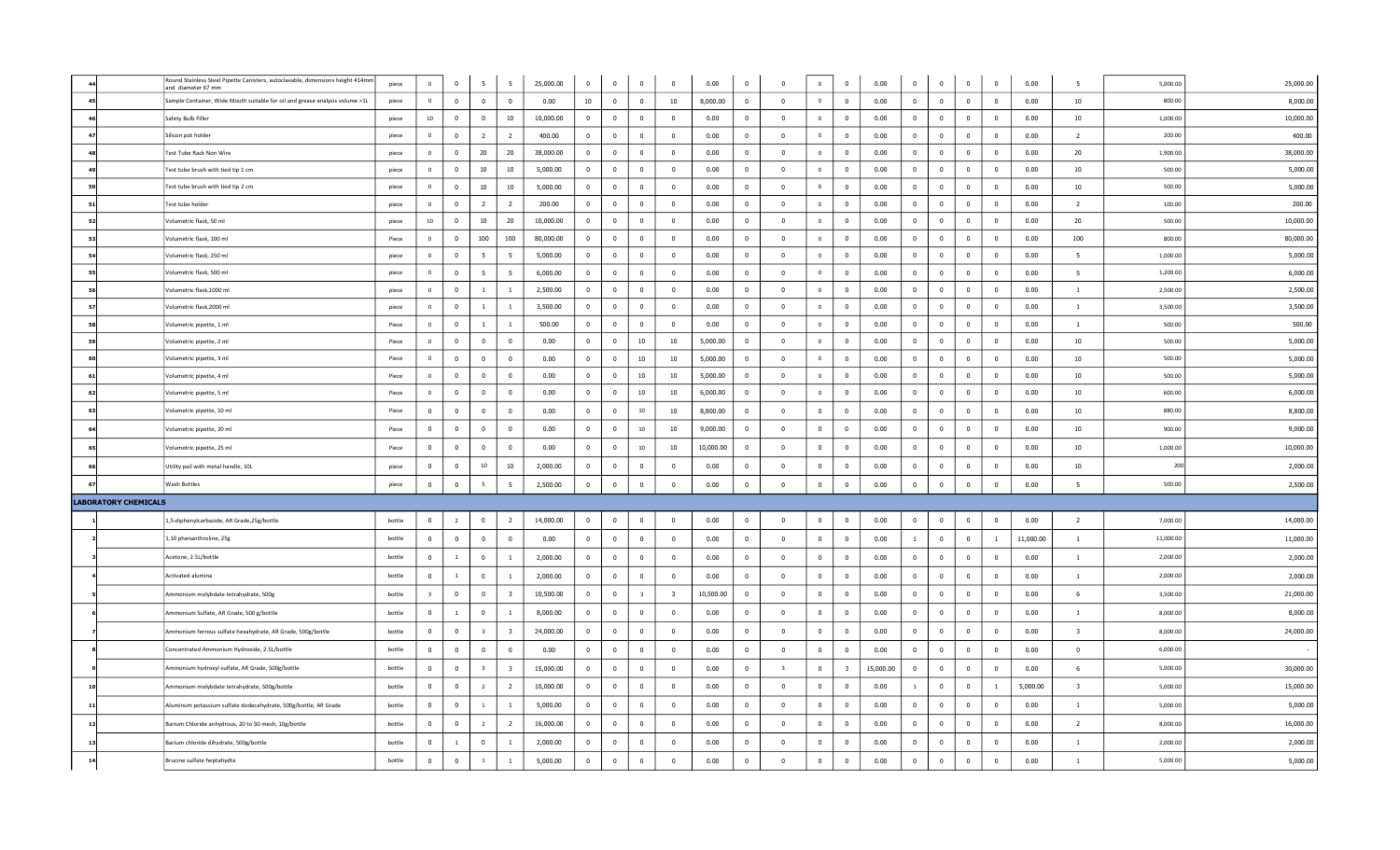|      |      | Calcium Chloride anhydrous, 500g/bottle (CaCl2)                                          | bottle | $\mathbf 0$    | $^{\circ}$     | $\overline{1}$          |                         | 2,500.00   | $\mathbf{0}$    | $\bf{0}$       | $\mathbf 0$             | $\mathbf{0}$            | 0.00      | $\mathbf 0$             | $\overline{0}$          | $\overline{0}$          | $\mathbf{0}$             | 0.00      | $\mathbf{0}$ | $\Omega$       | $\overline{\mathbf{0}}$ | $\mathbf{0}$   | 0.00 | $\mathbf{1}$            | 2,500.00  | 2,500.00   |
|------|------|------------------------------------------------------------------------------------------|--------|----------------|----------------|-------------------------|-------------------------|------------|-----------------|----------------|-------------------------|-------------------------|-----------|-------------------------|-------------------------|-------------------------|--------------------------|-----------|--------------|----------------|-------------------------|----------------|------|-------------------------|-----------|------------|
|      | 16   | Cellulose powder, QC for TSS analysis, 500g/bottle                                       | bottle | 0              | $\mathbf 0$    | $\overline{1}$          | $\mathbf{1}$            | 10,000.00  | $\overline{0}$  | $\bf{0}$       | $\overline{0}$          | $\mathbf{0}$            | 0.00      | $\mathbf 0$             | $\overline{\mathbf{0}}$ | $\bf{0}$                | $\overline{\phantom{0}}$ | 0.00      | $\mathbf 0$  | $\overline{0}$ | $\overline{\mathbf{0}}$ | $\overline{0}$ | 0.00 | $\mathbf{1}$            | 10,000.00 | 10,000.00  |
|      | 17   | 95% Ethanol, 2.5L/bottle                                                                 | bottle | $\mathbf 0$    | $^{\circ}$     | $\overline{1}$          | $\mathbf{1}$            | 4,000.00   | $\mathbf 0$     | $\bf{0}$       | $\overline{0}$          | $\overline{0}$          | 0.00      | $\mathbf 0$             | $\overline{0}$          | $\overline{0}$          | $\overline{\mathbf{0}}$  | 0.00      | $\mathbf{0}$ | $\mathbf 0$    | $\overline{0}$          | $\overline{0}$ | 0.00 | $\mathbf{1}$            | 4,000.00  | 4,000.00   |
|      | 18   | Ferric Chloride Hexahydrate, 500g/bottle (FeCl3.6H2O).                                   | bottle | $\mathbf 0$    | $^{\circ}$     | $\overline{1}$          | $\mathbf{1}$            | 1,500.00   | $\mathbf 0$     | $\mathbf 0$    | $\mathbf 0$             | $\mathbf 0$             | 0.00      | $\mathbf 0$             | $\overline{0}$          | $\mathbf{0}$            | $\overline{0}$           | 0.00      | $\mathbf{0}$ | $\bf{0}$       | $\overline{0}$          | $\overline{0}$ | 0.00 | $\mathbf{1}$            | 1,500.00  | 1,500.00   |
|      |      | Fuming sulfuric acid, 15-18%, 500g/bottle                                                | bottle | $\Omega$       | $\Omega$       | $\overline{0}$          | $\mathbf{0}$            | 0.00       | $\mathbf{1}$    | $\bf{0}$       | $\bf{0}$                | $\overline{1}$          | 10,000.00 | $\mathbf 0$             | $\Omega$                | $\bf{0}$                | $\overline{\mathbf{0}}$  | 0.00      | $\Omega$     | $\bf{0}$       | $\overline{\mathbf{0}}$ | $\bf{0}$       | 0.00 | $\mathbf{1}$            | 10,000.00 | 10,000.00  |
|      | 20   | Hydrochloric Acid concentrated, 2.5L AR Grade                                            | bottle | $\mathbf 0$    | $^{\circ}$     | $\overline{\mathbf{0}}$ | $\overline{0}$          | 0.00       | 1               | $\bf{0}$       | $\overline{0}$          | <sup>1</sup>            | 5,000.00  | 0                       | $\overline{0}$          | $\overline{0}$          | $\overline{\mathbf{0}}$  | 0.00      | $\mathbf{0}$ | $\mathbf{0}$   | $\overline{\mathbf{0}}$ | $\overline{0}$ | 0.00 | $\mathbf{1}$            | 5,000.00  | 5,000.00   |
| 21   |      | Hydrogen peroxide, 30%,100 ml/bottle                                                     | bottle | $\mathbf 0$    | 2              | $\overline{\mathbf{0}}$ | $\overline{2}$          | 23,000.00  | $\mathbf{0}$    | $\mathbf 0$    | $\mathbf 0$             | $\overline{0}$          | 0.00      | $\overline{0}$          | $\bf{0}$                | $\mathbf{0}$            | $\overline{0}$           | 0.00      | $\mathbf{0}$ | $\mathbf 0$    | $\overline{0}$          | $\overline{0}$ | 0.00 | 2                       | 11,500.00 | 23,000.00  |
|      | 22   | Isopropanol, AR Grade 100%                                                               | bottle | $\mathbf 0$    | $\overline{2}$ | $\overline{0}$          | $\overline{2}$          | 23,000.00  | $\overline{0}$  | $\bf{0}$       | $\bf{0}$                | $\bf{0}$                | 0.00      | $\mathbf 0$             | $\overline{0}$          | $\overline{0}$          | $\overline{\mathbf{0}}$  | 0.00      | $\mathbf 0$  | $\overline{0}$ | $\mathbf{0}$            | $\bf{0}$       | 0.00 | $\overline{2}$          | 11,500.00 | 23,000.00  |
|      | 23   | Lauryl Sulfate Broth 500g/bottle, AR Grade                                               | bottle | $\overline{0}$ | $^{\circ}$     | 11                      | 11                      | 126,500.00 | $\mathbf{0}$    | $\mathbf 0$    | $\mathbf 0$             | $\mathbf{0}$            | 0.00      | $\overline{0}$          | $\bf{0}$                | $\mathbf{0}$            | $\mathbf{0}$             | 0.00      | $\mathbf{0}$ | $\mathbf 0$    | $\overline{0}$          | $\overline{0}$ | 0.00 | 11                      | 11,500.00 | 126,500.00 |
|      | 24   | Mercuric Sulfate, AR Grade, 250g/bottle                                                  | bottle | $\mathbf 0$    | 2              | $\overline{\mathbf{0}}$ | $\overline{2}$          | 23,000.00  | $\mathbf{0}$    | $\mathbf 0$    | $\mathbf 0$             | $\mathbf{0}$            | 0.00      | $\overline{0}$          | $\mathbf{0}$            | $\mathbf{0}$            | $\overline{0}$           | 0.00      | $\mathbf{0}$ | $\mathbf 0$    | $\overline{0}$          | $\overline{0}$ | 0.00 | 2                       | 11,500.00 | 23,000.00  |
|      | 25   | Mercury Solution (1000 ppm), 500 ml/bottle                                               | bottle | $\Omega$       | $\overline{1}$ | $\overline{\mathbf{0}}$ | $\overline{1}$          | 11,500.00  | $\mathbf{0}$    | $\bf{0}$       | $\mathbf 0$             | $\Omega$                | 0.00      | $\overline{0}$          | $\overline{0}$          | $\mathbf{0}$            | $\mathbf 0$              | 0.00      | $\Omega$     | $\overline{0}$ | $\mathbf{0}$            | $\mathbf 0$    | 0.00 | $\mathbf{1}$            | 11,500.00 | 11,500.00  |
|      | 26   | Nitric Acid, 63%, AR Grade, 2.5L/Bottle                                                  | bottle | $\overline{0}$ | $\mathbf{0}$   | $\overline{0}$          | $\overline{0}$          | 0.00       | $\overline{0}$  | $\mathbf 0$    | $\overline{0}$          | $\overline{0}$          | 0.00      | $\overline{0}$          | $\overline{\mathbf{3}}$ | $\mathbf{0}$            | $\overline{\mathbf{3}}$  | 34,500.00 | $\mathbf{0}$ | $\mathbf 0$    | $\overline{0}$          | $\overline{0}$ | 0.00 | $\overline{\mathbf{3}}$ | 11,500.00 | 34,500.00  |
| - 27 |      | Phenol (90% in water), 100 ml per bottle                                                 | bottle | $\Omega$       | $\overline{2}$ | $\overline{\mathbf{0}}$ | $\overline{2}$          | 23,000.00  | $\overline{0}$  | $\bf{0}$       | $\mathbf{0}$            | $\Omega$                | 0.00      | $\bf{0}$                | $\overline{\mathbf{0}}$ | $\mathbf{0}$            | $\overline{\mathbf{0}}$  | 0.00      | $\Omega$     | $\overline{0}$ | $\overline{0}$          | $\mathbf 0$    | 0.00 | 2                       | 11,500.00 | 23,000.00  |
|      | 28   | Phenol, white solid, 25 g/bottle                                                         | hottle | $\overline{0}$ | $\overline{1}$ | $\overline{\mathbf{0}}$ | $\mathbf{1}$            | 11,500.00  | $\mathbf{0}$    | $\bf{0}$       | $\mathbf 0$             | $\Omega$                | 0.00      | $\overline{0}$          | $\overline{0}$          | $\mathbf{0}$            | $\overline{0}$           | 0.00      | $\Omega$     | $\overline{0}$ | $\mathbf 0$             | $\mathbf 0$    | 0.00 | $\mathbf{1}$            | 11,500.00 | 11,500.00  |
|      | - 29 | Phosphate free soap, 2.5L, with SDS                                                      | hottle | $\mathbf 0$    | $\overline{0}$ | $\mathbf 0$             | $\bf{0}$                | 0.00       | $\overline{0}$  | $\bf{0}$       | $\overline{2}$          | $\overline{2}$          | 23,000.00 | $\mathbf 0$             | $\overline{0}$          | $\overline{0}$          | $\overline{0}$           | 0.00      | $\mathbf 0$  | $\mathbf 0$    | $\overline{0}$          | $\bf{0}$       | 0.00 | $\overline{2}$          | 11,500.00 | 23,000.00  |
|      | 30   | Polyseed, 50 capsules/bottle                                                             | bottle | $\mathbf{0}$   | $\mathbf{0}$   | $\overline{\mathbf{3}}$ | $\overline{\mathbf{3}}$ | 34,500.00  | $\overline{0}$  | $\bf{0}$       | $\overline{\mathbf{3}}$ | $\overline{\mathbf{3}}$ | 34,500.00 | $\overline{0}$          | $\overline{\mathbf{0}}$ | $\overline{\mathbf{3}}$ | $\overline{\mathbf{3}}$  | 34,500.00 | $\mathbf 0$  | $\bf{0}$       | $\mathbf{0}$            | $\overline{0}$ | 0.00 | 9                       | 11,500.00 | 103,500.00 |
| -31  |      | Potassium Chloroplatinate, 1g/bottle (K2PtCl6)                                           | bottle | $\overline{0}$ | $\mathbf{0}$   | $\overline{1}$          | $\mathbf{1}$            | 11,500.00  | $\overline{0}$  | $\bf{0}$       | $\mathbf 0$             | $\Omega$                | 0.00      | $\bf{0}$                | $\overline{\mathbf{0}}$ | $\overline{0}$          | $\overline{\phantom{0}}$ | 0.00      | $\mathbf{0}$ | $\overline{0}$ | $\overline{0}$          | $\overline{0}$ | 0.00 | $\mathbf{1}$            | 11,500.00 | 11,500.00  |
|      | 32   | Potassium Chromate, 500g/bottle KCrO <sub>4</sub>                                        | bottle | $\overline{0}$ | $\mathbf{0}$   | $\overline{1}$          | $\mathbf{1}$            | 11,500.00  | $\overline{0}$  | $\bf{0}$       | $\bf{0}$                | $\mathbf{0}$            | 0.00      | $\bf{0}$                | $\overline{0}$          | $\overline{0}$          | $\overline{0}$           | 0.00      | $\mathbf{0}$ | $\bf{0}$       | $\mathbf 0$             | $\bf{0}$       | 0.00 | $\mathbf{1}$            | 11,500.00 | 11,500.00  |
|      | 33   | Potassium Dichromate, K2Cr2O7, 500g/bottle                                               | bottle | $\overline{0}$ | $\overline{0}$ | $\overline{1}$          | $\mathbf{1}$            | 11,500.00  | $\overline{0}$  | $\bf{0}$       | $\bf{0}$                | $^{\circ}$              | 0.00      | $\mathbf 0$             | $\bf{0}$                | $\overline{0}$          | $\overline{\mathbf{0}}$  | 0.00      | $\mathbf 0$  | $\mathbf 0$    | $\overline{0}$          | $\overline{0}$ | 0.00 | $\mathbf{1}$            | 11,500.00 | 11,500.00  |
| 34   |      | Potassium dihydrogen phosphate, 500g/bottle (KH <sub>2</sub> PO <sub>4</sub> )           | bottle | $\overline{0}$ | $^{\circ}$     | $\overline{1}$          | $\mathbf{1}$            | 11,500.00  | $\mathbf{0}$    | $\bf{0}$       | $\mathbf 0$             | $^{\circ}$              | 0.00      | $\mathbf 0$             | $\overline{0}$          | $\mathbf{0}$            | $\overline{\mathbf{0}}$  | 0.00      | $\mathbf{0}$ | $\overline{0}$ | $\overline{\mathbf{0}}$ | $\overline{0}$ | 0.00 | $\mathbf{1}$            | 11,500.00 | 11,500.00  |
|      | 35   | Potassium hydrogen pthalate, 500 g/bottle                                                | bottle | $\mathbf{0}$   | $\overline{1}$ | $\overline{\mathbf{0}}$ | $\mathbf{1}$            | 11,500.00  | $\overline{0}$  | $\bf{0}$       | $\mathbf 0$             | $\mathbf 0$             | 0.00      | $\mathbf{0}$            | $\mathbf{0}$            | $\mathbf{0}$            | $\overline{\mathbf{0}}$  | 0.00      | $\mathbf{0}$ | $\mathbf 0$    | $\overline{0}$          | $\mathbf 0$    | 0.00 | $\mathbf{1}$            | 11,500.00 | 11,500.00  |
|      | 36   | Potassium nitrate, 500 g/bottle                                                          | bottle | $\overline{0}$ | $\mathbf{1}$   | $\overline{0}$          | $\mathbf{1}$            | 11,500.00  | $\mathbf{0}$    | $\bf{0}$       | $\overline{0}$          | $^{\circ}$              | 0.00      | $\overline{0}$          | $\overline{0}$          | $\overline{0}$          | $\overline{\mathbf{0}}$  | 0.00      | $\mathbf{0}$ | $\mathbf 0$    | $\overline{0}$          | $\overline{0}$ | 0.00 | $\mathbf{1}$            | 11,500.00 | 11,500.00  |
| 37   |      | Potassium permanganate, AR Grade, 500g/bottle                                            | bottle | $\mathbf{0}$   | $\mathbf{1}$   | $\mathbf 0$             | $\mathbf{1}$            | 10,000.00  | $\mathbf{0}$    | $\bf{0}$       | $\mathbf 0$             | $\mathbf{0}$            | 0.00      | $\mathbf{0}$            | $\overline{0}$          | $\bf{0}$                | $\overline{\mathbf{0}}$  | 0.00      | $\mathbf{0}$ | $\mathbf 0$    | $\overline{\mathbf{0}}$ | $\overline{0}$ | 0.00 | $\mathbf{1}$            | 10000     | 10,000.00  |
|      | 38   | Potassium persulfate, AR Grade, 500g/bottle                                              | bottle | $\mathbf{0}$   | $\mathbf{1}$   | $\overline{\mathbf{0}}$ | $\overline{1}$          | 4,000.00   | $\mathbf{0}$    | $\bf{0}$       | $\mathbf 0$             | $\Omega$                | 0.00      | $\mathbf 0$             | $\overline{0}$          | $\mathbf{0}$            | $\overline{\mathbf{0}}$  | 0.00      | $\mathbf 0$  | $\Omega$       | $\mathbf 0$             | $\mathbf 0$    | 0.00 | $\mathbf{1}$            | 4000      | 4,000.00   |
|      | 39   | Silica Gel, orange noncarcinogenic, 500g/bottle, AR Grade                                | bottle | $\mathbf 0$    | $\mathbf 0$    | $\overline{2}$          | $\overline{2}$          | 7,000.00   | $\mathbf{0}$    | $\bf{0}$       | $\bf{0}$                | $^{\circ}$              | 0.00      | $\overline{1}$          | $\overline{\mathbf{0}}$ | $\bf{0}$                | $\overline{\mathbf{0}}$  | 0.00      | $\mathbf 0$  | $\mathbf 0$    | $\mathbf 0$             | $\bf{0}$       | 0.00 | $\overline{2}$          | 3500      | 7,000.00   |
|      |      | Sodium cyanide, 500g/bottle, AR Grade                                                    | bottle | $\mathbf{0}$   | $\mathbf{0}$   | $\overline{1}$          | $\mathbf{1}$            | 6,500.00   | $\mathbf{0}$    | $\bf{0}$       | $\mathbf 0$             | $\mathbf 0$             | 0.00      | $\overline{1}$          | $\bf{0}$                | $\mathbf{0}$            | $\overline{\mathbf{0}}$  | 0.00      | $\mathbf{0}$ | $\mathbf 0$    | $\overline{\mathbf{0}}$ | $\mathbf 0$    | 0.00 | $\mathbf{1}$            | 6500      | 6,500.00   |
|      |      | Sodium hypochlorite, (5%) AR Grade                                                       | bottle | $\mathbf{0}$   | $\overline{2}$ | $\overline{\mathbf{0}}$ | $\overline{2}$          | 19,200.00  | $\mathbf{0}$    | $\bf{0}$       | $\mathbf 0$             | $\Omega$                | 0.00      | $\bf{0}$                | $\bf{0}$                | $\mathbf{0}$            | $\overline{\mathbf{0}}$  | 0.00      | $\mathbf 0$  | $\overline{0}$ | $\overline{0}$          | $\mathbf 0$    | 0.00 | $\overline{2}$          | 9600      | 19,200.00  |
|      | 42   | Silver Nitrate, 25g/bottle (AgNO <sub>3</sub> )                                          | bottle | $\mathbf{0}$   | $\overline{2}$ | $\overline{\mathbf{0}}$ | $\overline{2}$          | 29,000.00  | $\mathbf{0}$    | $\overline{0}$ | $\overline{0}$          | $\Omega$                | 0.00      | $\mathbf 0$             | $\mathbf 0$             | $\mathbf{0}$            | $\overline{0}$           | 0.00      | $\Omega$     | $\mathbf 0$    | $\overline{0}$          |                | 0.00 | $\overline{2}$          | 14,500.00 | 29,000.00  |
|      | 43   | Sodium Nitroferricyanide dihydrate crystal, 125g/bottle                                  | bottle | $\mathbf{0}$   | $\mathbf{1}$   | $\overline{\mathbf{0}}$ | $\mathbf{1}$            | 14,950.00  | $\mathbf{0}$    | $\bf{0}$       | $\mathbf 0$             | $\mathbf 0$             | 0.00      | $\mathbf{0}$            | $\mathbf{0}$            | $\mathbf{0}$            | $\overline{\mathbf{0}}$  | 0.00      | $\mathbf{0}$ | $\mathbf 0$    | $\overline{\mathbf{0}}$ |                | 0.00 | $\mathbf{1}$            | 14,950.00 | 14,950.00  |
|      | 44   | Stannous Chloride, dihydrate, AR Grade, 500g/bottle                                      | bottle | $\overline{0}$ | $\overline{2}$ | $\overline{\mathbf{0}}$ | $\overline{2}$          | 9,000.00   | $\overline{0}$  | $\bf{0}$       | $\mathbf 0$             | $\Omega$                | 0.00      | $\bf{0}$                | $\overline{0}$          | $\mathbf{0}$            | $\overline{0}$           | 0.00      | $\mathbf{0}$ | $\overline{0}$ | $\overline{\mathbf{0}}$ |                | 0.00 | $\overline{2}$          | 4,500.00  | 9,000.00   |
|      |      | Sulfuric Acid, 98%, AR Grade, 2.5L H <sub>2</sub> SO <sub>4</sub>                        | bottle | $\overline{0}$ | $\mathbf{0}$   | $\overline{\mathbf{0}}$ | $\overline{0}$          | 0.00       | $5\overline{5}$ | $\mathbf{0}$   | 5 <sup>5</sup>          | 10                      | 25,000.00 | $\overline{0}$          | $\overline{0}$          | $\overline{0}$          | $\overline{\mathbf{0}}$  | 0.00      | $\Omega$     | $\overline{0}$ | $\overline{0}$          |                | 0.00 | 10 <sub>10</sub>        | 2,500.00  | 25,000.00  |
|      |      | Thorin (1-(o-arsonophenylazo-2-naphthol-3,6-disulfonic acid, disodium salt)<br>indicator | bottle | $\mathbf 0$    | $\overline{1}$ | $\mathbf 0$             | $\mathbf{1}$            | 14,999.00  | $\mathbf{0}$    | $\bf{0}$       | $\mathbf 0$             | $\Omega$                | 0.00      | $\overline{\mathbf{0}}$ | $\bf{0}$                | $\bf{0}$                | $\overline{\mathbf{0}}$  | 0.00      | $\mathbf{0}$ | $\overline{0}$ | $\overline{\mathbf{0}}$ |                | 0.00 | $\mathbf{1}$            | 14,999.00 | 14,999.00  |
|      |      | Water Tracer Dye: Standard Blue Tracer Dye Tablets - Tablets, 200 tablets/bottle         | bottle | $\overline{2}$ | $\mathbf{0}$   | $\overline{\mathbf{0}}$ | $\overline{2}$          | 24,000.00  | $\mathbf{0}$    | $\bf{0}$       | $\bf{0}$                | $\Omega$                | 0.00      | $\overline{0}$          | $\mathbf{0}$            | $\bf{0}$                | $\overline{\mathbf{0}}$  | 0.00      | $\mathbf 0$  | $\overline{0}$ | $\overline{\mathbf{0}}$ |                | 0.00 | $\overline{2}$          | 12,000.00 | 24,000.00  |
|      |      | Stearic Acid, AR Grade 100g/bottle<br>CAS No.: 57-11-4                                   | bottle | $\overline{2}$ | $\mathbf{0}$   | $\,0\,$                 | $\overline{2}$          | 6,000.00   | $\mathbf{0}$    | $\mathbf 0$    | $\mathbf 0$             | $^{\circ}$              | 0.00      | $\overline{\mathbf{0}}$ | $\mathbf{0}$            | $\mathbf 0$             | $\,$ 0                   | 0.00      | $\mathbf{0}$ | $\overline{0}$ | $\overline{\mathbf{0}}$ |                | 0.00 | $\overline{2}$          | 3,000.00  | 6,000.00   |
|      |      | Hexadecane, AR Grade, 99% purity,<br>CAS No.: 544-76-3, 100 ml/bottle                    | bottle | $\mathbf{1}$   | $\mathbf{0}$   | $\overline{\mathbf{0}}$ | $\mathbf{1}$            | 13,000.00  | $\overline{0}$  | $\mathbf 0$    | $\mathbb O$             | $\mathbf{0}$            | 0.00      | $\bf{0}$                | $\overline{0}$          | $\mathbf 0$             | $\mathbf 0$              | 0.00      | $\bf{0}$     | $\mathbf 0$    | $\overline{\mathbf{0}}$ |                | 0.00 | $\mathbf{1}$            | 13,000.00 | 13,000.00  |
|      |      | Acetone AR Grade                                                                         | bottle | <sup>1</sup>   | $\mathbf{0}$   | $\overline{0}$          | $\mathbf{1}$            | 4,000.00   | $\mathbf{0}$    | $\bf{0}$       | $\bf{0}$                | $^{\circ}$              | 0.00      | $\overline{\mathbf{0}}$ | $\mathbf{0}$            | $\overline{0}$          | $\overline{\mathbf{0}}$  | 0.00      | $\mathbf{0}$ | $\Omega$       | $\overline{\mathbf{0}}$ |                | 0.00 | $\mathbf{1}$            | 4,000.00  | 4,000.00   |
|      |      | Trisodium citrate, AR Grade, 500g/bottle                                                 | bottle | $\mathbf{1}$   | $\overline{0}$ | $\mathbf 0$             | $\mathbf{1}$            | 2,000.00   | $\overline{0}$  | $\bf{0}$       | $\mathbf 0$             | $\mathbf{0}$            | 0.00      | $\,$ 0                  | $\mathbf{0}$            | $\overline{0}$          | $\,$ 0                   | 0.00      | $\mathbf 0$  | $\mathbf 0$    | $\bf{0}$                |                | 0.00 | $\mathbf{1}$            | 2,000.00  | 2,000.00   |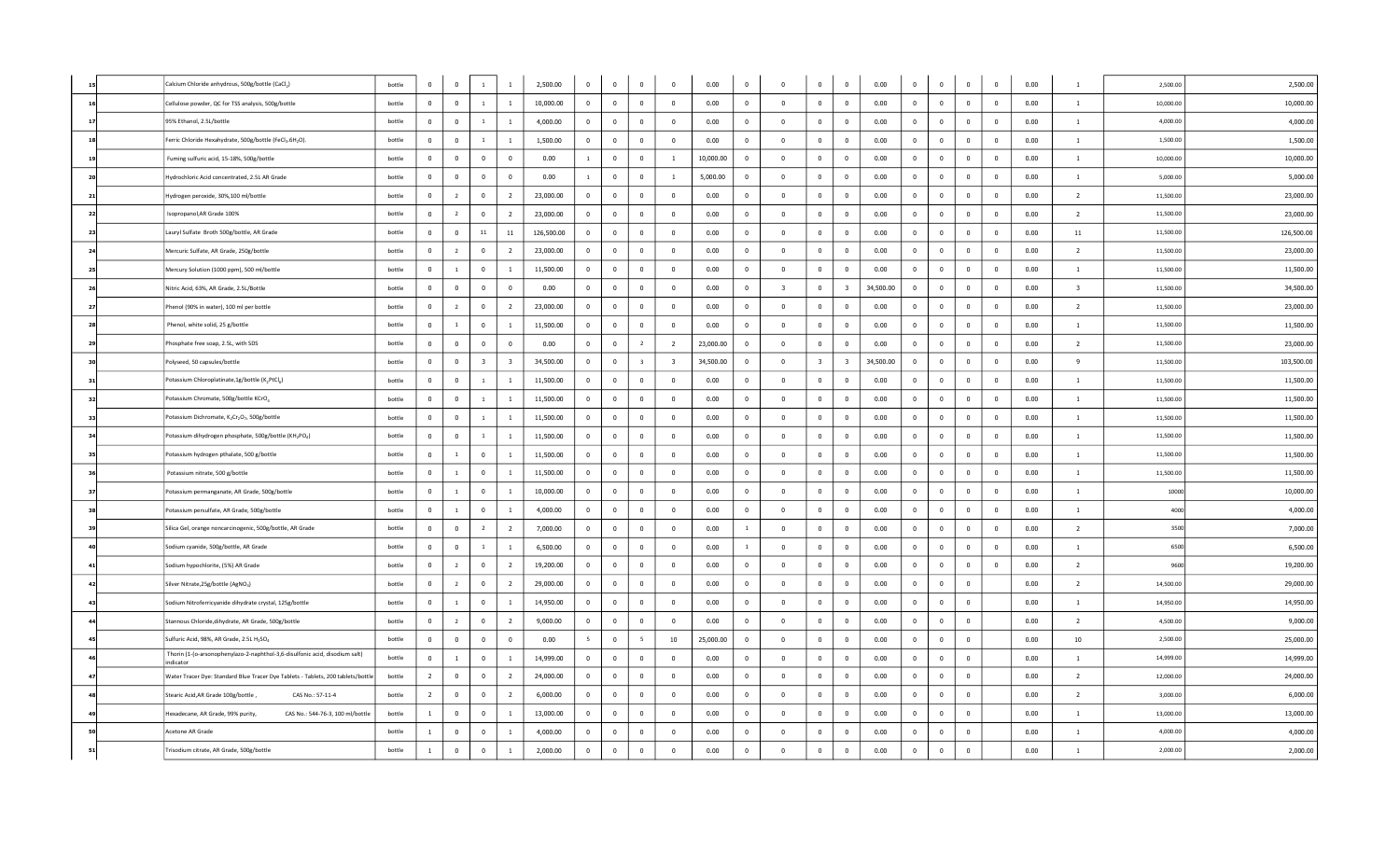| 52           |                               | O-phenanthroline, AR Grade, 25g/bottle                    | bottle |                | $\mathbf 0$             | $\bf{0}$       | <sup>1</sup>            | 7,000.00     | $\overline{0}$ | $\mathbf{0}$   | $\overline{\mathbf{0}}$ | $\overline{0}$          | 0.00       | $\overline{0}$          | $^{\circ}$               | $\mathbf 0$             | $\mathbf 0$             | 0.00     | $\mathbf 0$    | $\mathbf 0$             | $\overline{0}$ |                          | 0.00  | $\overline{1}$ | 7,000.00     | 7,000.00     |
|--------------|-------------------------------|-----------------------------------------------------------|--------|----------------|-------------------------|----------------|-------------------------|--------------|----------------|----------------|-------------------------|-------------------------|------------|-------------------------|--------------------------|-------------------------|-------------------------|----------|----------------|-------------------------|----------------|--------------------------|-------|----------------|--------------|--------------|
| 53           |                               | Silver Sulfate, AR Grade, 100g/bottle                     | bottle | $\overline{1}$ | $\overline{\mathbf{0}}$ | $\overline{0}$ | <sup>1</sup>            | 14,000.00    | $\overline{0}$ | $\mathbf{0}$   | $\overline{\mathbf{0}}$ | $\overline{0}$          | 0.00       | $\overline{0}$          | $\mathbf 0$              | $\mathbf{0}$            | $\overline{0}$          | 0.00     | $\mathbf{0}$   | $\overline{\mathbf{0}}$ | $\overline{0}$ |                          | 0.00  | $\mathbf{1}$   | 14,000.00    | 14,000.00    |
| 54           |                               | Chemicals and consumables for TCLP Analysis               | lot    | $^{\circ}$     | $\mathbf 0$             | $\mathbb O$    | $\overline{0}$          | 0.00         | $\overline{0}$ | $\mathbf 0$    | $\,$ 1 $\,$             | <sup>1</sup>            | 225,000.00 | $\overline{0}$          | $\overline{\mathbf{0}}$  | $\mathbb O$             | $\overline{0}$          | 0.00     | $\mathbf 0$    | $\mathbf 0$             | $\mathbb O$    |                          | 0.00  | $\mathbf{1}$   | 225,000.00   | 225,000.00   |
|              | <b>LABORATORY EQUIPMENT</b>   |                                                           |        |                |                         |                |                         |              |                |                |                         |                         |            |                         |                          |                         |                         |          |                |                         |                |                          | 0.00  | 0.00           |              | 0.00         |
|              |                               | Inductively Coupled Plasma- Optical Emission Spectroscopy | UNIT   |                | $\mathbf{1}$            |                | $\mathbf{1}$            | 6,300,000.00 |                |                |                         | $\bf{0}$                | 0.00       |                         |                          |                         | $\overline{0}$          | 0.00     |                |                         |                | $\mathbf 0$              | 0.00  | $\mathbf{1}$   | 6,300,000.00 | 6,300,000.00 |
|              |                               |                                                           |        |                |                         |                | $\overline{0}$          |              |                |                |                         | $\mathbf 0$             | 0.00       |                         |                          |                         | $\mathbf{0}$            |          |                |                         |                | $\mathbf{0}$             | 0.00  | $\mathbf{0}$   |              |              |
|              |                               |                                                           |        |                |                         |                | $\overline{0}$          |              |                |                |                         | $\overline{0}$          | 0.00       |                         |                          |                         | $\overline{0}$          |          |                |                         |                | $\mathbf 0$              | 0.00  | $\overline{0}$ |              |              |
|              |                               |                                                           |        |                |                         |                | $\overline{0}$          |              |                |                |                         | $\mathbf 0$             | 0.00       |                         |                          |                         | $\overline{0}$          |          |                |                         |                | $\mathbf 0$              | 0.00  | $\mathbf{0}$   |              |              |
|              |                               |                                                           |        |                |                         |                | $\overline{0}$          |              |                |                |                         | $\overline{0}$          | 0.00       |                         |                          |                         | $\bf{0}$                |          |                |                         |                | $\mathbf 0$              | 0.00  | $\mathbf{0}$   |              |              |
|              |                               |                                                           |        |                |                         |                | $\mathbf{0}$            |              |                |                |                         | $\bf{0}$                | 0.00       |                         |                          |                         |                         |          |                |                         |                | $\mathbf{0}$             | 0.00  | $\bf{0}$       |              |              |
|              |                               |                                                           |        |                |                         |                | $\overline{0}$          |              |                |                |                         | $\overline{0}$          | 0.00       |                         |                          |                         |                         |          |                |                         |                | $\mathbf 0$              | 0.00  | $\mathbf{0}$   |              |              |
|              |                               |                                                           |        |                |                         |                | $\overline{0}$          | 0.00         |                |                |                         | $\overline{\mathbf{0}}$ | 0.00       |                         |                          |                         | $\overline{0}$          | 0.00     |                |                         |                | $\overline{0}$           | 0.00  | $\overline{0}$ | 10.00        |              |
|              |                               |                                                           |        |                |                         |                | $\mathbf{0}$            | 0.00         |                |                |                         | $\overline{0}$          | 0.00       |                         |                          |                         | $\mathbf{0}$            | 0.00     |                |                         |                | $\overline{0}$           | 0.00  | $\mathbf{0}$   | 0.00         |              |
| 10           |                               |                                                           |        |                |                         |                | $\mathbf{0}$            | 0.00         |                |                |                         | $\mathbf 0$             | 0.00       |                         |                          |                         | $\overline{0}$          | 0.00     |                |                         |                | $\overline{0}$           | 0.00  | $\mathbf{0}$   | 0.00         |              |
| 11           |                               |                                                           |        |                |                         |                | $\overline{\mathbf{0}}$ | 0.00         |                |                |                         | $\overline{0}$          | 0.00       |                         |                          |                         | $\overline{0}$          | 0.00     |                |                         |                | $\mathbf 0$              | 0.00  | $\overline{0}$ | 0.00         |              |
| 12           |                               |                                                           |        |                |                         |                | $\overline{0}$          | 0.00         |                |                |                         | $\overline{0}$          | 0.00       |                         |                          |                         | $\overline{0}$          | 0.00     |                |                         |                | $\overline{0}$           | 0.00  | $\overline{0}$ | 0.00         |              |
| 13           |                               |                                                           |        |                |                         |                | $\overline{\mathbf{0}}$ | 0.00         |                |                |                         | $\mathbf 0$             | 0.00       |                         |                          |                         | $\overline{\mathbf{0}}$ | 0.00     |                |                         |                | $\overline{0}$           | 0.00  | $\mathbf{0}$   | 0.00         |              |
| $\mathbf{1}$ |                               |                                                           |        |                |                         |                | $\overline{0}$          | 0.00         |                |                |                         | $\bf{0}$                | 0.00       |                         |                          |                         | $\overline{0}$          | 0.00     |                |                         |                | $\bf{0}$                 | 0.00  | $\bf{0}$       | 0.00         |              |
|              | <b>Common Office Supplies</b> |                                                           |        |                |                         |                |                         |              |                |                |                         |                         |            |                         |                          |                         |                         |          |                |                         |                |                          |       |                |              |              |
|              |                               | Special paper-long                                        | pack   | $\mathbf{0}$   | 60                      |                | 60                      | 1,800.00     |                |                |                         | $\overline{0}$          | 0.00       |                         | 10                       |                         | 10                      | 300.00   |                |                         |                | $\mathbf 0$              | 0.00  | 70             | 30.00        | 2,100.00     |
|              |                               | Special paper-short                                       | pack   | 60             | 10                      |                | 70                      | 3,500.00     |                |                |                         | $\mathbf 0$             | 0.00       |                         | 10                       |                         | 10                      | 500.00   |                |                         |                | $\mathbf{0}$             | 0.00  | 80             | 50.00        | 4,000.00     |
|              |                               | Special paper-long (200gsm)                               | pack   | 60             |                         |                | 60                      | 3,300.00     |                |                |                         | $\overline{0}$          | 0.00       |                         |                          |                         | $\overline{\mathbf{0}}$ | 0.00     |                |                         |                | $\mathbf{0}$             | 0.00  | 60             | 55.00        | 3,300.00     |
|              |                               | correction tape, refill                                   | box    | $^{\circ}$     | $\overline{\mathbf{3}}$ | $\bf{0}$       | $\overline{\mathbf{3}}$ | 1,050.00     | $\overline{0}$ | $\mathbf{0}$   | $\overline{\mathbf{0}}$ | $\bf{0}$                | 0.00       | $\bf{0}$                | $\overline{\mathbf{3}}$  | $\bf{0}$                | $\overline{\mathbf{3}}$ | 1,050.00 | $^{\circ}$     | $\overline{0}$          | $\bf{0}$       | $\mathbf 0$              | 0.00  | -6             | 350.00       | 2,100.00     |
|              |                               | Data file box with EMB logo (record)                      | pc     | $\bf{0}$       | $\overline{0}$          | $\bf{0}$       | $\overline{0}$          | 0.00         | $\overline{0}$ | 50             | $\overline{0}$          | 50                      | 12,500.00  | $\overline{\mathbf{0}}$ | $\overline{0}$           | $\overline{0}$          | $\overline{\mathbf{0}}$ | 0.00     | $\bf{0}$       | $\overline{\mathbf{0}}$ | $\overline{0}$ | $\overline{\mathbf{0}}$  | 0.00  | 50             | 250.00       | 12,500.00    |
|              |                               | Steple remover (metal)                                    | pc     | $\mathbf{0}$   | 10                      | $\mathbf{0}$   | 10                      | 600.00       | $\overline{0}$ | $\overline{0}$ | $\overline{0}$          | $\overline{0}$          | 0.00       | $\overline{0}$          | $10\,$                   | $\overline{0}$          | 10                      | 600.00   | $\mathbf{0}$   | $\overline{\mathbf{0}}$ | $\mathbf{0}$   | $\overline{0}$           | 0.00  | 20             | 60.00        | 1,200.00     |
|              |                               | Ballpen (Ordinary)                                        | pc     | $\overline{0}$ | 200                     | $\overline{0}$ | 200                     | 2,000.00     | $\overline{0}$ | $\overline{0}$ | $\overline{0}$          | $\overline{0}$          | 0.00       | $\overline{0}$          | $\overline{\mathbf{0}}$  | $\overline{0}$          | $\overline{0}$          | 0.00     | $\overline{0}$ | $\overline{0}$          | $\overline{0}$ | $\overline{\mathbf{0}}$  | 0.00  | 200            | 10.00        | 2,000.00     |
|              |                               | Page marker                                               | set    | $\mathbf 0$    | 10                      | $\mathbf{0}$   | 10                      | 1,950.00     | $\mathbf{0}$   | $\mathbf{0}$   | $\mathbf{0}$            | $\mathbf 0$             | 0.00       | $\overline{0}$          | 10                       | $\mathbf 0$             | 10                      | 1,950.00 | $\mathbf{0}$   | $\overline{\mathbf{0}}$ | $\mathbf 0$    | $\mathbf 0$              | 0.00  | 20             | 195.00       | 3,900.00     |
|              |                               | Laminating Film- legal size                               | pack   | $\Omega$       | $\overline{\mathbf{0}}$ | $\mathbf 0$    | $\overline{\mathbf{0}}$ | 0.00         | $\overline{0}$ | $\overline{1}$ | $\overline{\mathbf{0}}$ | $\mathbf{1}$            | 1,500.00   | $\overline{0}$          | $\overline{\phantom{0}}$ | $\bf{0}$                | $\overline{\mathbf{0}}$ | 0.00     | $\bf{0}$       | $\,$ 0                  | $\overline{0}$ | $\overline{\mathbf{0}}$  | 0.00  | $\mathbf{1}$   | 1500.00      | 1,500.00     |
| 10           |                               | Double sided tape 1/2 inch                                | roll   | $\mathbf{0}$   | 30                      | $\overline{0}$ | 30                      | 1,500.00     | $\mathbf{0}$   | $\mathbf{0}$   | $\overline{0}$          | $\overline{0}$          | 0.00       | $\mathbf{0}$            | $\overline{0}$           | $\overline{0}$          | $\overline{0}$          | 0.00     | $\mathbf{0}$   | $\overline{\mathbf{0}}$ | $\overline{0}$ | $\overline{\mathbf{0}}$  | 0.00  | 30             | 50.00        | 1,500.00     |
| 11           |                               | Double sided tape I inch                                  | roll   | $\mathbf{0}$   | 10                      | $\overline{0}$ | 10                      | 1,000.00     | $\overline{0}$ | $\overline{0}$ | $\overline{0}$          | $\mathbf 0$             | 0.00       | $\overline{0}$          | $\overline{\mathbf{0}}$  | $\mathbf{0}$            | $\overline{0}$          | 0.00     | $\mathbf{0}$   | $\overline{\mathbf{0}}$ | $\overline{0}$ | $\overline{0}$           | 0.00  | 10             | 100.00       | 1,000.00     |
| 12           |                               | <b>ID LANYARD</b>                                         | pc     | $\overline{0}$ | 150                     | $\bf{0}$       | 150                     | 15,000.00    | $\overline{0}$ | $\overline{0}$ | $\overline{\mathbf{0}}$ | $\mathbf{0}$            | 0.00       | $\overline{0}$          | $\overline{0}$           | $\overline{\mathbf{0}}$ | $\overline{0}$          | 0.00     | $\mathbf{0}$   | $\overline{\mathbf{0}}$ | $\overline{0}$ | $\overline{\phantom{0}}$ | 0.00  | 150            | 100.00       | 15,000.00    |
| 13           |                               | Mineral Water                                             | gall   | 1500           | $\overline{0}$          | $\overline{0}$ | 1500                    | 112,500.00   | $\overline{0}$ | $\overline{0}$ | $\overline{0}$          | $\overline{0}$          | 0.00       | $\mathbf{0}$            | $\overline{\mathbf{0}}$  | $\overline{0}$          | $\overline{\mathbf{0}}$ | 0.00     | $\mathbf{0}$   | $\overline{0}$          | $\mathbf{0}$   | $\overline{\mathbf{0}}$  | 0.00  | 1500           | 75.00        | 112,500.00   |
| 14           |                               | Ball-point pen, Black, 50's                               | box    | $\mathbf{1}$   | $\overline{0}$          | $\overline{0}$ | $\overline{1}$          | 360.00       | $\overline{0}$ | $\mathbf{0}$   | $\overline{\mathbf{0}}$ | $\overline{0}$          | 0.00       | $\overline{1}$          | $\mathbf 0$              | $\overline{0}$          | $\mathbf{1}$            | 360.00   | $\mathbf{0}$   | $\overline{\mathbf{0}}$ | $\overline{0}$ | $\overline{\mathbf{0}}$  | 0.00  | $\overline{2}$ | 360.00       | 720.00       |
| 15           |                               | Plaque/Trophy                                             | piece  | $\overline{0}$ | $\overline{\mathbf{0}}$ | $\bf{0}$       | $\overline{0}$          | 0.00         | 20             | $\overline{0}$ | $\overline{\mathbf{0}}$ | 20                      | 10,000.00  | $\overline{0}$          | $\bf{0}$                 | $\bf{0}$                | $\bf{0}$                | 0.00     | $\bf{0}$       | $\overline{\mathbf{0}}$ | $\bf{0}$       | $\overline{\mathbf{0}}$  | 20.00 | 20             | 500.00       | 10,000.00    |
| 16           |                               | Sticky Note Memo Pad & Index Tabs Desk Organizer          | pack   | 6              | $\overline{0}$          | $\overline{0}$ | 6                       | 1,800.00     | $\overline{0}$ | $\overline{0}$ | $\overline{0}$          | $\overline{0}$          | 0.00       | $\overline{0}$          | $\overline{0}$           | $\overline{0}$          | $\overline{\mathbf{0}}$ | 0.00     | $\overline{0}$ | $\overline{\mathbf{0}}$ | $\overline{0}$ | $\overline{\mathbf{0}}$  | 0.00  | 6              | 300.00       | 1,800.00     |
| 17           |                               | Color Film Index Sticky Notes                             | pack   | -6             | $\overline{0}$          | $\overline{0}$ | 6                       | 1,800.00     | $\mathbf{0}$   | $\overline{0}$ | $\overline{\mathbf{0}}$ | $\overline{0}$          | 0.00       | $\overline{0}$          | $\overline{\mathbf{0}}$  | $\bf{0}$                | $\overline{\mathbf{0}}$ | 0.00     | $\mathbf{0}$   | $\overline{\mathbf{0}}$ | $\mathbf 0$    | $\overline{\mathbf{0}}$  | 0.00  | -6             | 300.00       | 1,800.00     |
| 18           |                               | Frame                                                     | piece  | 50             | $\overline{\mathbf{0}}$ | $\bf{0}$       | 50                      | 10,000.00    |                | $\overline{0}$ | $\overline{\mathbf{0}}$ | 20                      | 4,000.00   | $\overline{\mathbf{0}}$ | $\overline{\mathbf{0}}$  | $\overline{\mathbf{0}}$ | $\overline{\mathbf{0}}$ | 0.00     | $\overline{0}$ | $\overline{\mathbf{0}}$ | $\bf{0}$       | $\overline{\mathbf{0}}$  | 0.00  | 70             | 200.00       | 14,000.00    |
| 19           |                               | Ballpen (black)                                           | box    | $\overline{7}$ | $\overline{\mathbf{0}}$ | $\overline{0}$ | $\overline{7}$          | 1,400.00     | $\mathbf{0}$   | $\mathbf{0}$   | $\mathbf{0}$            | $\overline{0}$          | 0.00       | $\overline{0}$          | $\overline{0}$           | $\overline{0}$          | $\overline{0}$          | 0.00     | $^{\circ}$     | $\overline{0}$          | $\mathbf{0}$   | $\overline{0}$           | 0.00  | $\overline{7}$ | 200.00       | 1,400.00     |
|              |                               | Ballpen (blue)                                            | box    | $\overline{7}$ | $\mathbf 0$             | $\bf{0}$       | $\overline{7}$          | 1,400.00     | $\overline{0}$ | $\mathbf{0}$   | $\overline{\mathbf{0}}$ | $\mathbf 0$             | 0.00       | $\pmb{0}$               | $\mathbf 0$              | $\bf{0}$                | $\overline{\mathbf{0}}$ | 0.00     | $\mathbf 0$    | $\mathbf 0$             | $\bf{0}$       | $\mathbf 0$              | 0.00  | 7              | 200.00       | 1,400.00     |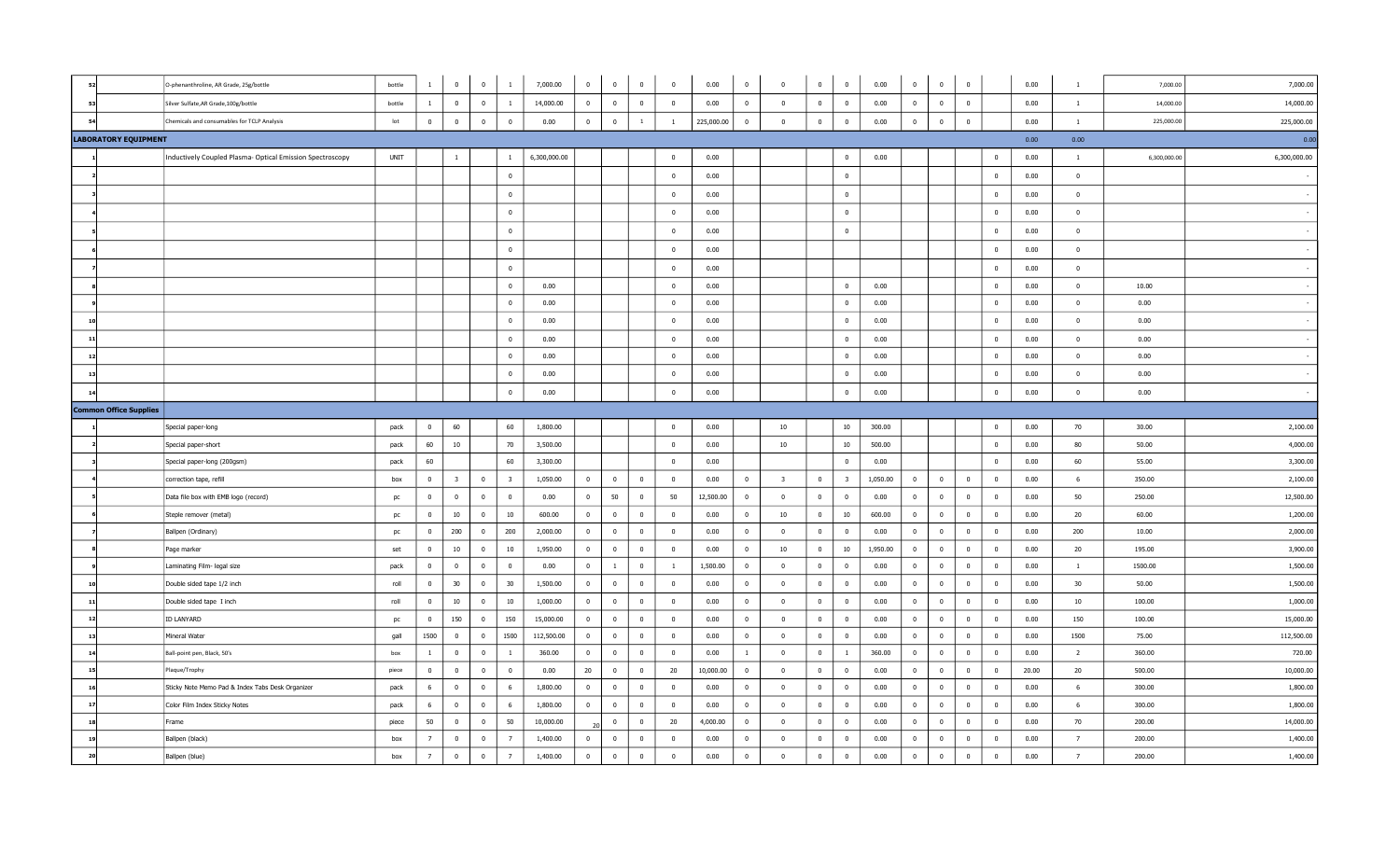| 21                                      | Camera Battery (Canon EOS 550D)                                   | piece   | $\overline{2}$          | $\overline{0}$          | $\overline{\mathbf{0}}$<br>$\overline{2}$          | 2,000.00  | $\overline{0}$ | $\mathbf 0$     | $\mathbf 0$     | $\mathbf{0}$   | 0.00     | $\bf{0}$                | $\mathbf 0$             | $\bf{0}$       | $\mathbf 0$             | 0.00     | $\mathbf 0$    | $\Omega$                | $\bf{0}$                | $\mathbf 0$             | 0.00     | $\overline{2}$          | 1000.00 | 2,000.00  |
|-----------------------------------------|-------------------------------------------------------------------|---------|-------------------------|-------------------------|----------------------------------------------------|-----------|----------------|-----------------|-----------------|----------------|----------|-------------------------|-------------------------|----------------|-------------------------|----------|----------------|-------------------------|-------------------------|-------------------------|----------|-------------------------|---------|-----------|
| 22                                      | Specialty Paper Worx Paper by ream (100sheets) 200gsm thick board | ream    | $10\,$                  | $\overline{\mathbf{0}}$ | $10\,$<br>$\overline{\mathbf{0}}$                  | 2,500.00  | $\overline{0}$ | $\overline{0}$  | $\overline{0}$  | $\mathbf{0}$   | 0.00     | $\overline{0}$          | $\overline{0}$          | $\overline{0}$ | $\overline{0}$          | 0.00     | $\overline{0}$ | $\overline{0}$          | $\overline{0}$          | $\overline{0}$          | 0.00     | 10                      | 250.00  | 2,500.00  |
| -23                                     | Sign Pen                                                          | box     | $\overline{\mathbf{3}}$ | $\overline{0}$          | $\overline{\mathbf{0}}$<br>$\overline{\mathbf{3}}$ | 900.00    | $\overline{0}$ | $\overline{0}$  | $\overline{0}$  | $\overline{0}$ | 0.00     | $\overline{\mathbf{0}}$ | $\overline{0}$          | $\overline{0}$ | $\overline{\mathbf{0}}$ | 0.00     | $\overline{0}$ | $\overline{0}$          | $\overline{0}$          | $\overline{\mathbf{0}}$ | 0.00     | $\overline{\mathbf{3}}$ | 300.00  | 900.00    |
| 24                                      | Mailing Envelop w/ EMB Logo (WINDOW)                              | box     | $5^{\circ}$             | $\overline{0}$          | $\overline{\mathbf{0}}$<br>$5\overline{5}$         | 15,000.00 | $\overline{0}$ | $\bf{0}$        | $\mathbf 0$     | $\overline{0}$ | 0.00     | $\overline{\mathbf{0}}$ | $\overline{\mathbf{0}}$ | $\overline{0}$ |                         | 0.00     | $\bf{0}$       | $\bf{0}$                | $\overline{\mathbf{0}}$ | $\bf{0}$                | 0.00     | $5\overline{5}$         | 3000.00 | 15,000.00 |
|                                         |                                                                   |         |                         |                         | $\overline{0}$                                     |           |                |                 |                 |                |          |                         |                         |                |                         |          |                |                         |                         |                         |          |                         |         |           |
| <b>Common Janitorial Supplies</b>       |                                                                   |         |                         |                         |                                                    |           |                |                 |                 |                |          |                         |                         |                |                         |          |                |                         |                         |                         |          |                         |         |           |
|                                         | Diswashing Liquid Soap                                            | gallon  | 10                      | 5                       | 20<br>$5^{\circ}$                                  | 7,200.00  | 10             | $5\overline{5}$ | $5\overline{5}$ | 20             | 7,200.00 | 10                      | 5                       | 5 <sup>5</sup> | 20                      | 7,200.00 | 10             | $5\overline{5}$         | $5\overline{5}$         | 20                      | 7,200.00 | 80                      | 360.00  | 28,800.00 |
|                                         | Rags                                                              | pc      | $\overline{0}$          | $10\,$                  | $10\,$<br>$\overline{0}$                           | 1,500.00  | $\overline{0}$ | $10\,$          | $\mathbf 0$     | 10             | 1,500.00 | $\overline{0}$          | $\overline{0}$          | $\bf{0}$       | $\overline{0}$          | 0.00     | $\overline{0}$ | $\bf{0}$                | $\overline{\mathbf{0}}$ | $\overline{\mathbf{0}}$ | 0.00     | 20                      | 150.00  | 3,000.00  |
|                                         | Trashbag, GPP specs, transparent size (XL)                        | roll    | 10                      | 10                      | 10<br>30                                           | 2,250.00  | 10             | 10              | 10              | 30             | 2,250.00 | 10                      | 10                      | 10             | 30                      | 2,250.00 | 10             | $10\,$                  | 10                      | 30                      | 2,250.00 | 120                     | 75.00   | 9,000.00  |
|                                         | Trashbag, GPP specs, transparent size (L)                         | roll    | 10                      | 10                      | 20<br>$\mathbf{0}$                                 | 1,300.00  | 10             | 10              | $5\overline{5}$ | 25             | 1,625.00 | 10                      | 10                      | 5 <sup>5</sup> | 25                      | 1,625.00 | 10             | 10                      | $\overline{0}$          | 20                      | 1,300.00 | 90                      | 65.00   | 5,850.00  |
|                                         | Trashbag, GPP specs, transparent size (m)                         | roll    | 10                      | $10\,$                  | $\overline{0}$<br>20                               | 1,300.00  | 10             | $10\,$          | $\overline{0}$  | 20             | 1,300.00 | 10                      | 10                      | $\overline{0}$ | 20                      | 1,300.00 | 10             | $10\,$                  | $\overline{\mathbf{0}}$ | 20                      | 1,300.00 | 80                      | 65.00   | 5,200.00  |
|                                         |                                                                   |         |                         |                         | $\overline{0}$                                     | 0.00      |                |                 |                 | $\overline{0}$ | 0.00     |                         |                         |                | $\overline{0}$          | 0.00     |                |                         |                         | $\mathbf 0$             | 0.00     | $\overline{0}$          | 0.00    |           |
|                                         |                                                                   |         |                         |                         | $\bf{0}$                                           | 0.00      |                |                 |                 | $\overline{0}$ | 0.00     |                         |                         |                | $\overline{\mathbf{0}}$ | 0.00     |                |                         |                         | $\overline{0}$          | 0.00     | $\overline{0}$          | 0.00    |           |
|                                         |                                                                   |         |                         |                         | $\overline{0}$                                     | 0.00      |                |                 |                 | $\bf{0}$       | 0.00     |                         |                         |                | $\bf{0}$                | 0.00     |                |                         |                         | $\bf{0}$                | 0.00     | $\bf{0}$                | 0.00    |           |
|                                         |                                                                   |         |                         |                         | $\bf{0}$                                           | 0.00      |                |                 |                 | $\mathbf{0}$   | 0.00     |                         |                         |                | $\overline{\mathbf{0}}$ | 0.00     |                |                         |                         | $\overline{\mathbf{0}}$ | 0.00     | $\bf{0}$                | 0.00    |           |
| 10                                      |                                                                   |         |                         |                         | $\bf{0}$                                           | 0.00      |                |                 |                 | $\bf{0}$       | 0.00     |                         |                         |                | $\bf{0}$                | 0.00     |                |                         |                         | $\bf{0}$                | 0.00     | $\bf{0}$                | 0.00    |           |
| 11                                      |                                                                   |         |                         |                         | $\bf{0}$                                           | 0.00      |                |                 |                 | $\overline{0}$ | 0.00     |                         |                         |                | $\overline{\mathbf{0}}$ | 0.00     |                |                         |                         | $\overline{\mathbf{0}}$ | 0.00     | $\bf{0}$                | 0.00    |           |
| $\overline{1}$                          |                                                                   |         |                         |                         | $\overline{0}$                                     | 0.00      |                |                 |                 | $\overline{0}$ | 0.00     |                         |                         |                | $\overline{0}$          | 0.00     |                |                         |                         | $\overline{0}$          | 0.00     | $\overline{0}$          | 0.00    |           |
| 13                                      |                                                                   |         |                         |                         | $\overline{0}$                                     | 0.00      |                |                 |                 | $\bf{0}$       | 0.00     |                         |                         |                | $\bf{0}$                | 0.00     |                |                         |                         | $\bf{0}$                | 0.00     | $\overline{0}$          | 0.00    |           |
| 14                                      |                                                                   |         |                         |                         | $\overline{0}$                                     | 0.00      |                |                 |                 | $\overline{0}$ | 0.00     |                         |                         |                | $\overline{\mathbf{0}}$ | 0.00     |                |                         |                         | $\overline{0}$          | 0.00     | $\bf{0}$                | 0.00    |           |
| 15                                      |                                                                   |         |                         |                         | $\overline{0}$                                     | 0.00      |                |                 |                 | $\overline{0}$ | 0.00     |                         |                         |                | $\overline{0}$          | 0.00     |                |                         |                         | $\mathbf 0$             | 0.00     | $\overline{0}$          | 0.00    |           |
| <b>Office Equipment and Accessories</b> |                                                                   |         |                         |                         |                                                    |           |                |                 |                 |                |          |                         |                         |                |                         |          |                |                         |                         |                         |          |                         |         |           |
|                                         | Digital Voice Recorder, memory: 4GB (expandable)                  | pc      | $\overline{4}$          |                         | 4                                                  | 25,662.56 |                |                 |                 | $\mathbf{0}$   | 0.00     |                         |                         |                | $\overline{0}$          | 0.00     |                |                         |                         | $\overline{0}$          | 0.00     | 4                       | 6415.64 | 25,662.56 |
|                                         |                                                                   |         |                         |                         | $\bf{0}$                                           | 0.00      |                |                 |                 | $\bf{0}$       | 0.00     |                         |                         |                | $\bf{0}$                | 0.00     |                |                         |                         | $\overline{0}$          | 0.00     | $\bf{0}$                |         |           |
|                                         |                                                                   |         |                         |                         | $\bf{0}$                                           | 0.00      |                |                 |                 | $\overline{0}$ | 0.00     |                         |                         |                | $\overline{0}$          | 0.00     |                |                         |                         | $\overline{0}$          | 0.00     | $\overline{0}$          | 0.00    |           |
|                                         |                                                                   |         |                         |                         | $\overline{0}$                                     | 0.00      |                |                 |                 | $\overline{0}$ | 0.00     |                         |                         |                | $\overline{0}$          | 0.00     |                |                         |                         | $\overline{\mathbf{0}}$ | 0.00     | $\overline{0}$          | 0.00    |           |
|                                         |                                                                   |         |                         |                         | $\bf{0}$                                           | 0.00      |                |                 |                 | $\mathbf{0}$   | 0.00     |                         |                         |                | $\overline{0}$          | 0.00     |                |                         |                         | $\mathbf{0}$            | 0.00     | $\overline{0}$          | 0.00    |           |
|                                         |                                                                   |         |                         |                         | $\overline{0}$                                     | 0.00      |                |                 |                 | $\overline{0}$ | 0.00     |                         |                         |                | $\overline{0}$          | 0.00     |                |                         |                         | $\overline{0}$          | 0.00     | $\overline{0}$          | 0.00    |           |
|                                         |                                                                   |         |                         |                         | $\bf{0}$                                           | 0.00      |                |                 |                 | $\bf{0}$       | 0.00     |                         |                         |                | $\bf{0}$                | 0.00     |                |                         |                         | $\bf{0}$                | 0.00     | $\overline{0}$          | 0.00    |           |
|                                         |                                                                   |         |                         |                         | $\bf{0}$                                           | 0.00      |                |                 |                 | $\mathbf 0$    | 0.00     |                         |                         |                | $\bf{0}$                | 0.00     |                |                         |                         | $\overline{\mathbf{0}}$ | 0.00     | $\overline{0}$          | 0.00    |           |
|                                         |                                                                   |         |                         |                         | $\bf{0}$                                           | 0.00      |                |                 |                 | $\mathbf{0}$   | 0.00     |                         |                         |                | $\bf{0}$                | 0.00     |                |                         |                         | $\mathbf{0}$            | 0.00     | $\bf{0}$                | 0.00    |           |
|                                         |                                                                   |         |                         |                         | $\bf{0}$                                           | 0.00      |                |                 |                 | $\mathbf 0$    | 0.00     |                         |                         |                | $\overline{0}$          | 0.00     |                |                         |                         | $\mathbf 0$             | 0.00     | $\overline{0}$          | 0.00    |           |
| $\mathbf{1}$                            |                                                                   |         |                         |                         | $\bf{0}$                                           | 0.00      |                |                 |                 | $\overline{0}$ | 0.00     |                         |                         |                | $\overline{0}$          | 0.00     |                |                         |                         | $\mathbf 0$             | 0.00     | $\overline{0}$          | 0.00    |           |
| 12                                      |                                                                   |         |                         |                         | $\bf{0}$                                           | 0.00      |                |                 |                 | $\mathbf{0}$   | 0.00     |                         |                         |                | $\bf{0}$                | 0.00     |                |                         |                         | $\bf{0}$                | 0.00     | $\bf{0}$                | 0.00    |           |
| 13                                      |                                                                   |         |                         |                         | $\overline{0}$                                     | 0.00      |                |                 |                 | $\mathbf{0}$   | 0.00     |                         |                         |                | $\overline{\mathbf{0}}$ | 0.00     |                |                         |                         | $\overline{0}$          | 0.00     | $\bf{0}$                | 0.00    |           |
| $\mathbf{1}$                            |                                                                   |         |                         |                         | $\bf{0}$                                           | 0.00      |                |                 |                 | $\mathbf{0}$   | 0.00     |                         |                         |                | $\bf{0}$                | 0.00     |                |                         |                         | $\bf{0}$                | 0.00     | $\overline{0}$          | 0.00    |           |
| 15                                      |                                                                   |         |                         |                         | $\bf{0}$                                           | 0.00      |                |                 |                 | $\mathbf{0}$   | 0.00     |                         |                         |                | $\mathbf 0$             | 0.00     |                |                         |                         | $\overline{\mathbf{0}}$ | $0.00\,$ | $\mathbf 0$             | 0.00    |           |
| <b>Office Supplies</b>                  |                                                                   |         |                         |                         |                                                    |           |                |                 |                 |                |          |                         |                         |                |                         |          |                |                         |                         |                         |          |                         |         |           |
| Non-Accountable                         | Trip tickets                                                      | booklet | $\overline{0}$          | $\overline{0}$          | $\overline{0}$<br>$\overline{0}$                   | 0.00      | $\mathbf{0}$   | $\overline{0}$  | $\overline{0}$  | $\mathbf{0}$   | 0.00     | 20                      | $\overline{\mathbf{0}}$ | $\mathbf{0}$   | 20                      | 5,000.00 | $\bf{0}$       | $\overline{\mathbf{0}}$ | $\overline{\mathbf{0}}$ | $\overline{\mathbf{0}}$ | 0.00     | 20                      | 250.00  | 5,000.00  |
| Form                                    | <b>Property Sticker</b>                                           | pc      | $\mathbf{0}$            | 3000                    | $\overline{0}$<br>3000                             | 30,000.00 | $\overline{0}$ | 200             | $\mathbf 0$     | 200            | 2,000.00 | $\overline{\mathbf{0}}$ | $\mathbf{0}$            | $\mathbf{0}$   | $\mathbf{0}$            | 0.00     | $\mathbf 0$    | $\bf{0}$                | $\bf{0}$                | $\bf{0}$                | 0.00     | 3200                    | 10.00   | 32,000.00 |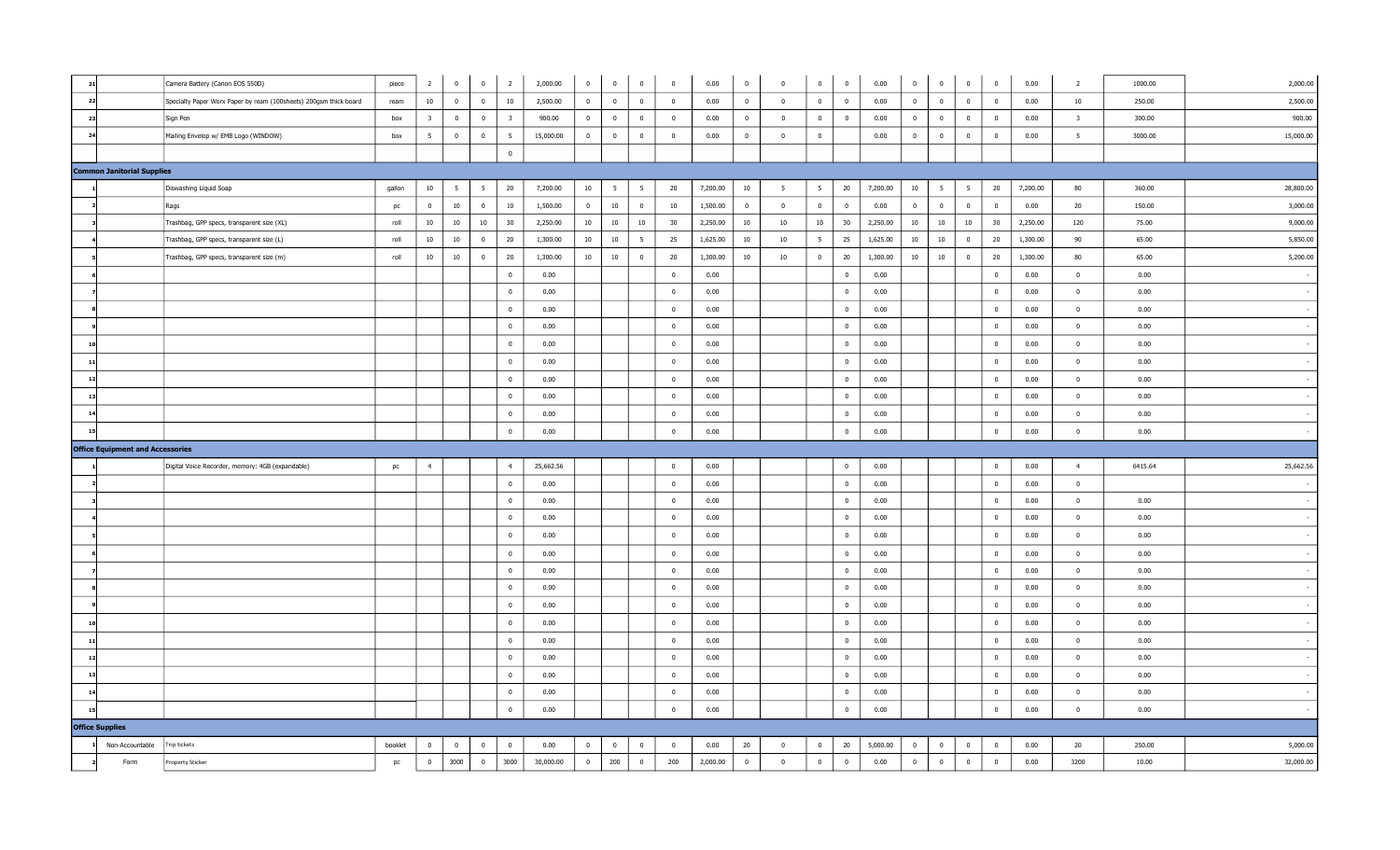|                | Accountable Forms Official Receipts                   | booklet | $\overline{0}$          | $\overline{0}$ | $\overline{0}$ | $\overline{0}$          | 0.00      | $\overline{0}$ | 300                     | $\overline{0}$ | 300            | 0.00 | $\bf{0}$       | $\overline{0}$          | $\overline{0}$ | $\bf{0}$       | 0.00 | $\overline{0}$ | $\overline{0}$          | $\overline{0}$ | $\overline{0}$          | 0.00 | 300                     | 0.00    |           |
|----------------|-------------------------------------------------------|---------|-------------------------|----------------|----------------|-------------------------|-----------|----------------|-------------------------|----------------|----------------|------|----------------|-------------------------|----------------|----------------|------|----------------|-------------------------|----------------|-------------------------|------|-------------------------|---------|-----------|
|                | Postage                                               | pc      | $\overline{0}$          | $\overline{0}$ | $\overline{0}$ | $\overline{\mathbf{0}}$ | 0.00      | $\overline{0}$ | $\overline{0}$          | $\bf{0}$       | $\overline{0}$ | 0.00 | $\overline{0}$ | $\overline{\mathbf{0}}$ | $\overline{0}$ | $\overline{0}$ | 0.00 | $\overline{0}$ | $\overline{\mathbf{0}}$ | $\overline{0}$ | $\overline{\mathbf{0}}$ | 0.00 | $\overline{\mathbf{0}}$ |         | $\sim$    |
|                | File Tray, wire metal mesh, 3-layer                   | pc      | $\overline{7}$          | $\bf{0}$       | $\overline{0}$ | $\overline{7}$          | 3,500.00  | $\overline{0}$ | $\overline{0}$          | $\overline{0}$ | $\overline{0}$ | 0.00 | $\overline{0}$ | $\overline{\mathbf{0}}$ | $\overline{0}$ | $\overline{0}$ | 0.00 | $\bf{0}$       | $\overline{0}$          | $\overline{0}$ | $\overline{0}$          | 0.00 | $\overline{7}$          | 500.00  | 3,500.00  |
|                | Heavy Duty Gloves (For effluent sampling)             | pc      | 14                      | $\overline{0}$ | $\overline{0}$ | 14                      | 2,800.00  | $\overline{0}$ | $\overline{0}$          | $\overline{0}$ | $\overline{0}$ | 0.00 | $\bf{0}$       | $\overline{\mathbf{0}}$ | $\overline{0}$ | $\overline{0}$ | 0.00 | $\overline{0}$ | $\overline{\mathbf{0}}$ | $\mathbf 0$    | $\overline{\mathbf{0}}$ | 0.00 | 14                      | 200.00  | 2,800.00  |
|                | Scientific Calculator                                 | pc      | $\overline{4}$          | $\overline{0}$ | $\overline{0}$ | $\overline{4}$          | 4,000.00  | $\overline{0}$ | $\overline{\mathbf{0}}$ | $\overline{0}$ | $\overline{0}$ | 0.00 | $\overline{0}$ | $\overline{\mathbf{0}}$ | $\overline{0}$ | $\overline{0}$ | 0.00 | $\mathbf{0}$   | $\mathbf{0}$            | $\overline{0}$ | $\overline{0}$          | 0.00 | $\overline{4}$          | 1000.00 | 4,000.00  |
|                | Engineer's Field Notebook, 7.5"x4.5", hardbound       | pc      | 40                      | $\overline{0}$ | $\mathbf{0}$   | 40                      | 4,000.00  | $\overline{0}$ | $\overline{0}$          | $\overline{0}$ | $\overline{0}$ | 0.00 | $\overline{0}$ | $\overline{0}$          | $\overline{0}$ | $\bf{0}$       | 0.00 | $\overline{0}$ | $\overline{0}$          | $\overline{0}$ | $\overline{0}$          | 0.00 | 40                      | 100.00  | 4,000.00  |
|                | Ball-point pen, Black, 50's                           | box     | $\overline{1}$          | $\bf{0}$       | $\mathbf{0}$   | $\mathbf{1}$            | 700.00    | $\overline{0}$ | $\overline{0}$          | $\overline{0}$ | $\overline{0}$ | 0.00 | $\mathbf{0}$   | $\overline{\mathbf{0}}$ | $\overline{0}$ | $\bf{0}$       | 0.00 | $\mathbf 0$    | $\overline{0}$          | $\mathbf{0}$   | $\overline{0}$          | 0.00 | $\mathbf{1}$            | 700.00  | 700.00    |
| $\mathbf{1}$   | Steel Desktop file organizer                          | piece   | 6                       | $\mathbf 0$    | $\bf{0}$       | $6\overline{6}$         | 2,400.00  | $\bf{0}$       | $\mathbf 0$             | $\overline{0}$ | $\overline{0}$ | 0.00 | $\overline{0}$ | $\mathbf 0$             | $\mathbf{0}$   | $\bf{0}$       | 0.00 | $\mathbf{0}$   | $\overline{\mathbf{0}}$ | $\bf{0}$       | $\bf{0}$                | 0.00 | 6                       | 400.00  | 2,400.00  |
| 12             | Double-sided Tape                                     | roll    | 6                       | $\overline{0}$ | $\mathbf{0}$   | 6                       | 300.00    | $\overline{0}$ | $\overline{\mathbf{0}}$ | $\overline{0}$ | $\overline{0}$ | 0.00 | $\mathbf{0}$   | $\overline{\mathbf{0}}$ | $\overline{0}$ | $\bf{0}$       | 0.00 | $\mathbf{0}$   | $\overline{\mathbf{0}}$ | $\bf{0}$       | $\overline{0}$          | 0.00 | 6                       | 50.00   | 300.00    |
|                |                                                       |         |                         |                |                | $\overline{0}$          | 0.00      |                |                         |                | $\mathbf{0}$   | 0.00 |                |                         |                | $\bf{0}$       | 0.00 |                |                         |                | $\bf{0}$                | 0.00 | $\overline{\mathbf{0}}$ |         |           |
|                |                                                       |         |                         |                |                | $\overline{0}$          | 0.00      |                |                         |                | $\overline{0}$ | 0.00 |                |                         |                | $\mathbf{0}$   | 0.00 |                |                         |                | $\mathbf 0$             | 0.00 | $\overline{0}$          |         |           |
|                |                                                       |         |                         |                |                | $\overline{0}$          | 0.00      |                |                         |                | $\overline{0}$ | 0.00 |                |                         |                | $\mathbf 0$    | 0.00 |                |                         |                | $\overline{\mathbf{0}}$ | 0.00 | $\overline{\mathbf{0}}$ |         |           |
|                |                                                       |         |                         |                |                | $\overline{0}$          | 0.00      |                |                         |                | $\overline{0}$ | 0.00 |                |                         |                | $\overline{0}$ | 0.00 |                |                         |                | $\mathbf 0$             | 0.00 | $\bf{0}$                |         |           |
|                |                                                       |         |                         |                |                | $\overline{0}$          | 0.00      |                |                         |                | $\overline{0}$ | 0.00 |                |                         |                | $\bf{0}$       | 0.00 |                |                         |                | $\overline{0}$          | 0.00 | $\overline{0}$          |         |           |
|                |                                                       |         |                         |                |                | $\overline{0}$          | 0.00      |                |                         |                | $\overline{0}$ | 0.00 |                |                         |                | $\bf{0}$       | 0.00 |                |                         |                | $\overline{0}$          | 0.00 | $\overline{0}$          |         |           |
|                |                                                       |         |                         |                |                | $\overline{0}$          | 0.00      |                |                         |                | $\overline{0}$ | 0.00 |                |                         |                | $\overline{0}$ | 0.00 |                |                         |                | $\overline{0}$          | 0.00 | $\overline{\mathbf{0}}$ |         |           |
|                |                                                       |         |                         |                |                | $\overline{0}$          | 0.00      |                |                         |                | $\overline{0}$ | 0.00 |                |                         |                | $\bf{0}$       | 0.00 |                |                         |                | $\mathbf 0$             | 0.00 | $\mathbf 0$             |         |           |
|                |                                                       |         |                         |                |                | $\overline{0}$          | 0.00      |                |                         |                | $\mathbf 0$    | 0.00 |                |                         |                | $\bf{0}$       | 0.00 |                |                         |                | $\bf{0}$                | 0.00 | $\overline{0}$          | 0.00    |           |
|                | Audio and visual presentation and composing equipment |         |                         |                |                |                         |           |                |                         |                |                |      |                |                         |                |                |      |                |                         |                |                         |      |                         |         |           |
|                | 52161505-TV-S01<br>SMART Television                   |         |                         |                |                | $\overline{0}$          | 0.00      |                |                         |                | $\overline{0}$ | 0.00 |                |                         |                | $\bf{0}$       | 0.00 |                |                         |                | $\overline{0}$          | 0.00 | $\overline{0}$          | 0.00    |           |
|                | 52161520-MC-M01<br>Microphone                         |         |                         |                |                | $\overline{0}$          | 0.00      |                |                         |                | $\overline{0}$ | 0.00 |                |                         |                | $\bf{0}$       | 0.00 |                |                         |                | $\bf{0}$                | 0.00 | $\overline{0}$          | 0.00    |           |
|                | 52161512-SP-K01<br>Speakers                           |         |                         |                |                | $\overline{\mathbf{0}}$ | 0.00      |                |                         |                | $\overline{0}$ | 0.00 |                |                         |                | $\bf{0}$       | 0.00 |                |                         |                | $\bf{0}$                | 0.00 | $\bf{0}$                | 0.00    |           |
|                | Amplifier<br>32101514-AM-P01                          |         |                         |                |                | $\overline{0}$          | 0.00      |                |                         |                | $\bf{0}$       | 0.00 |                |                         |                | $\bf{0}$       | 0.00 |                |                         |                | $\bf{0}$                | 0.00 | $\bf{0}$                | 0.00    |           |
|                | 52161517-EQ-E01<br>Equalizer                          |         |                         |                |                | $\overline{0}$          | 0.00      |                |                         |                | $\overline{0}$ | 0.00 |                |                         |                | $\overline{0}$ | 0.00 |                |                         |                | $\overline{0}$          | 0.00 | $\overline{\mathbf{0}}$ | 0.00    |           |
|                | <b>Presentation Clicker</b>                           | unit    | $\overline{\mathbf{3}}$ | $\bf{0}$       | $\bf{0}$       | $\overline{\mathbf{3}}$ | 15,000.00 | $\bf{0}$       | $\overline{0}$          | $\overline{0}$ | $\bf{0}$       | 0.00 | $\overline{0}$ | $\bf{0}$                | $\overline{0}$ | $\bf{0}$       | 0.00 | $\mathbf 0$    | $\overline{0}$          | $\bf{0}$       | $\bf{0}$                | 0.00 | $\overline{\mathbf{3}}$ | 5000.00 | 15,000.00 |
|                |                                                       |         |                         |                |                | $\overline{0}$          | 0.00      |                |                         |                | $\overline{0}$ | 0.00 |                |                         |                | $\overline{0}$ | 0.00 |                |                         |                | $\overline{0}$          | 0.00 | $\overline{0}$          | 0.00    |           |
|                |                                                       |         |                         |                |                | $\overline{0}$          | 0.00      |                |                         |                | $\overline{0}$ | 0.00 |                |                         |                | $\bf{0}$       | 0.00 |                |                         |                | $\overline{0}$          | 0.00 | $\overline{0}$          | 0.00    |           |
|                |                                                       |         |                         |                |                | $\overline{\mathbf{0}}$ | 0.00      |                |                         |                | $\overline{0}$ | 0.00 |                |                         |                | $\bf{0}$       | 0.00 |                |                         |                | $\overline{\mathbf{0}}$ | 0.00 | $\overline{\mathbf{0}}$ | 0.00    |           |
| $\mathbf{1}$   |                                                       |         |                         |                |                | $\overline{0}$          | 0.00      |                |                         |                | $\overline{0}$ | 0.00 |                |                         |                | $\mathbf 0$    | 0.00 |                |                         |                | $\overline{0}$          | 0.00 | $\overline{\mathbf{0}}$ | 0.00    |           |
| $\mathbf{1}$   |                                                       |         |                         |                |                | $\overline{0}$          | 0.00      |                |                         |                | $\overline{0}$ | 0.00 |                |                         |                | $\bf{0}$       | 0.00 |                |                         |                | $\overline{0}$          | 0.00 | $\bf{0}$                | 0.00    |           |
| $\mathbf{1}$   |                                                       |         |                         |                |                | $\overline{\mathbf{0}}$ | 0.00      |                |                         |                | $\overline{0}$ | 0.00 |                |                         |                | $\overline{0}$ | 0.00 |                |                         |                | $\overline{\mathbf{0}}$ | 0.00 | $\overline{0}$          | 0.00    |           |
| $\overline{1}$ |                                                       |         |                         |                |                | $\overline{0}$          | 0.00      |                |                         |                | $\overline{0}$ | 0.00 |                |                         |                | $\bf{0}$       | 0.00 |                |                         |                | $\bf{0}$                | 0.00 | $\overline{0}$          | 0.00    |           |
| 14             |                                                       |         |                         |                |                | $\overline{0}$          | 0.00      |                |                         |                | $\overline{0}$ | 0.00 |                |                         |                | $\overline{0}$ | 0.00 |                |                         |                | $\bf{0}$                | 0.00 | $\overline{0}$          | 0.00    |           |
| 15             |                                                       |         |                         |                |                | $\overline{0}$          | 0.00      |                |                         |                | $\overline{0}$ | 0.00 |                |                         |                | $\overline{0}$ | 0.00 |                |                         |                | $\bf{0}$                | 0.00 | $\mathbf 0$             | 0.00    |           |
|                | Photographic or filming or video equipment            |         |                         |                |                |                         |           |                |                         |                |                |      |                |                         |                |                |      |                |                         |                |                         |      |                         |         |           |
|                | 46171615-HD-C01<br>HD Camera                          |         |                         |                |                | $\overline{\mathbf{0}}$ | 0.00      |                |                         |                | $\overline{0}$ | 0.00 |                |                         |                | $\bf{0}$       | 0.00 |                |                         |                | $\bf{0}$                | 0.00 | $\overline{0}$          | 0.00    |           |
|                | 45121504-DS-C01<br><b>DSLR Camera</b>                 |         |                         |                |                | $\overline{0}$          | 0.00      |                |                         |                | $\overline{0}$ | 0.00 |                |                         |                | $\overline{0}$ | 0.00 |                |                         |                | $\overline{0}$          | 0.00 | $\overline{0}$          | 0.00    |           |
|                | 45121516-VH-C01<br>HD Video Camera                    |         |                         |                |                | $\overline{0}$          | 0.00      |                |                         |                | $\overline{0}$ | 0.00 |                |                         |                | $\overline{0}$ | 0.00 |                |                         |                | $\bf{0}$                | 0.00 | $\overline{\mathbf{0}}$ | 0.00    |           |
|                | 45121506-VC-C01<br>Video Conference Equipment         |         |                         |                |                | $\bf{0}$                | 0.00      |                |                         |                | $\mathbf 0$    | 0.00 |                |                         |                | $\bf{0}$       | 0.00 |                |                         |                | $\mathbf 0$             | 0.00 | $\bf{0}$                | 0.00    |           |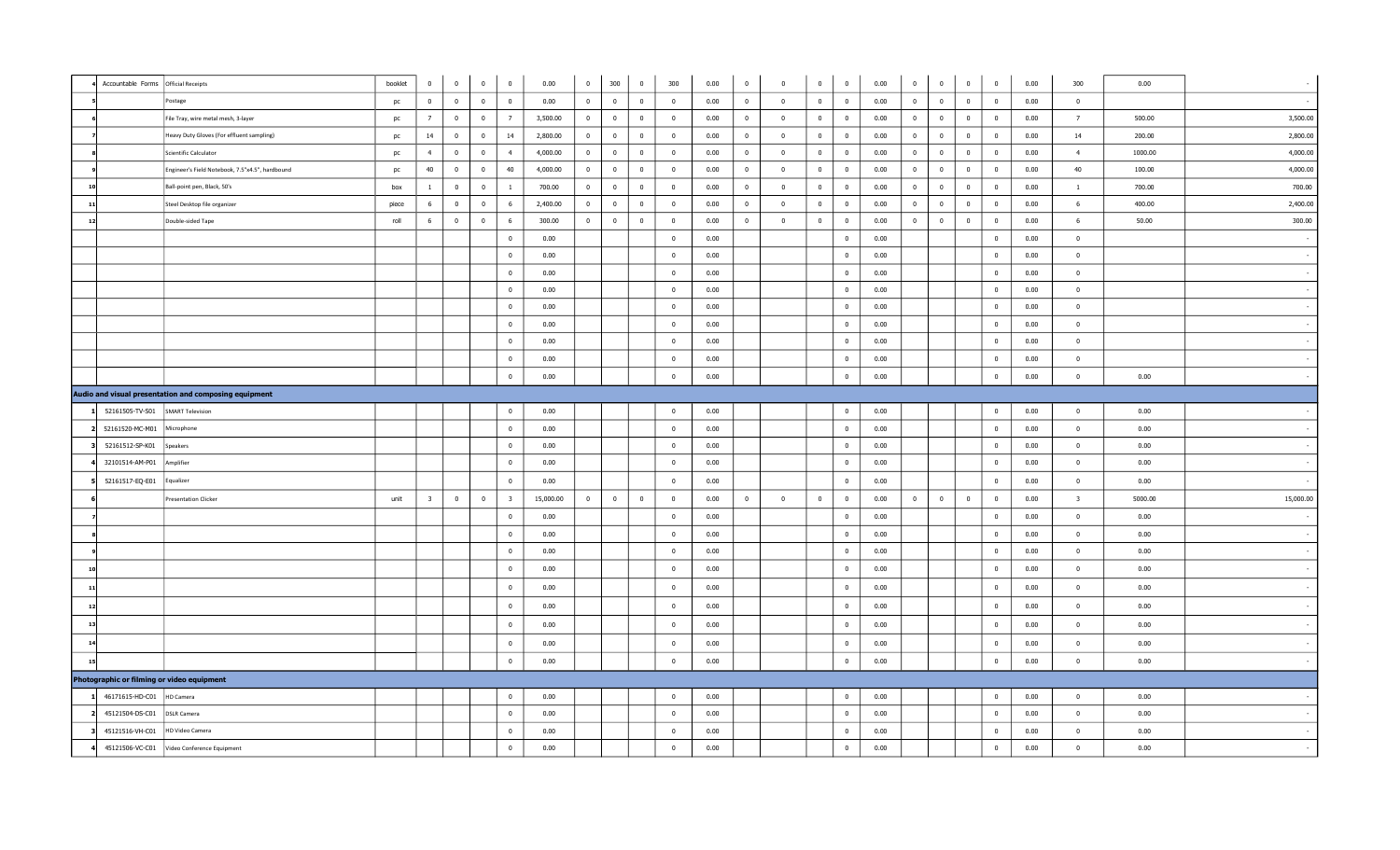|                |                                        | HD Camera with built in GPS, waterproof (for monitoring inspection<br>documentation) | pc    |                 | $\mathbf 0$     | $\mathbf{0}$   | $\overline{\mathbf{3}}$ | 0.00      | $\mathbf{0}$<br>$\overline{0}$ | $\mathbf 0$     | $\overline{0}$ | 0.00     | $\overline{0}$          | $\overline{\mathbf{0}}$ | $\mathbf{0}$   | $\bf{0}$                | 0.00 | $\mathbf{0}$   | $\bf{0}$                | $\overline{0}$          | $\overline{0}$          | 0.00 | $\overline{\mathbf{3}}$ | 0.00     |           |
|----------------|----------------------------------------|--------------------------------------------------------------------------------------|-------|-----------------|-----------------|----------------|-------------------------|-----------|--------------------------------|-----------------|----------------|----------|-------------------------|-------------------------|----------------|-------------------------|------|----------------|-------------------------|-------------------------|-------------------------|------|-------------------------|----------|-----------|
|                |                                        | Canon PIXMA iP110 Wireless Portable Printer                                          | unit  | $\mathbf{1}$    | $\overline{0}$  | $\overline{0}$ | $\mathbf{1}$            | 15,000.00 | $\bf{0}$<br>$\overline{0}$     | $\mathbf{0}$    | $\overline{0}$ | 0.00     | $\overline{0}$          | $\overline{0}$          | $\overline{0}$ | $\overline{\mathbf{0}}$ | 0.00 | $\overline{0}$ | $\bf{0}$                | $\overline{0}$          | $\overline{\mathbf{0}}$ | 0.00 | $\mathbf{1}$            | 15000.00 | 15,000.00 |
|                |                                        |                                                                                      |       |                 |                 |                | $\overline{0}$          | 0.00      |                                |                 | $\overline{0}$ | 0.00     |                         |                         |                | $\mathbf{0}$            | 0.00 |                |                         |                         | $\overline{0}$          | 0.00 | $\overline{0}$          | 0.00     |           |
|                |                                        |                                                                                      |       |                 |                 |                | $\overline{0}$          | 0.00      |                                |                 | $\mathbf{0}$   | 0.00     |                         |                         |                | $\overline{0}$          | 0.00 |                |                         |                         | $\bf{0}$                | 0.00 | $\bf{0}$                | 0.00     |           |
|                |                                        |                                                                                      |       |                 |                 |                | $\bf{0}$                | 0.00      |                                |                 | $\mathbf{0}$   | 0.00     |                         |                         |                | $\bf{0}$                | 0.00 |                |                         |                         | $\overline{\mathbf{0}}$ | 0.00 | $\bf{0}$                | 0.00     |           |
|                |                                        |                                                                                      |       |                 |                 |                | $\bf{0}$                | 0.00      |                                |                 | $\mathbf{0}$   | 0.00     |                         |                         |                | $\pmb{0}$               | 0.00 |                |                         |                         | $\overline{\mathbf{0}}$ | 0.00 | $\bf{0}$                | 0.00     |           |
|                |                                        |                                                                                      |       |                 |                 |                | $\bf{0}$                | 0.00      |                                |                 | $\bf{0}$       | 0.00     |                         |                         |                | $\bf{0}$                | 0.00 |                |                         |                         | $\mathbf 0$             | 0.00 | $\bf{0}$                | 0.00     |           |
|                |                                        |                                                                                      |       |                 |                 |                | $\bf{0}$                | 0.00      |                                |                 | $\mathbf{0}$   | 0.00     |                         |                         |                | $\overline{0}$          | 0.00 |                |                         |                         | $\mathbf{0}$            | 0.00 | $\bf{0}$                | 0.00     |           |
|                |                                        |                                                                                      |       |                 |                 |                | $\bf{0}$                | 0.00      |                                |                 | $\overline{0}$ | 0.00     |                         |                         |                | $\overline{0}$          | 0.00 |                |                         |                         | $\bf{0}$                | 0.00 | $\overline{0}$          | 0.00     |           |
| $\overline{1}$ |                                        |                                                                                      |       |                 |                 |                | $\overline{0}$          | 0.00      |                                |                 | $\overline{0}$ | 0.00     |                         |                         |                | $\overline{0}$          | 0.00 |                |                         |                         | $\bf{0}$                | 0.00 | $\bf{0}$                | 0.00     |           |
| 15             |                                        |                                                                                      |       |                 |                 |                | $\bf{0}$                | 0.00      |                                |                 | $\overline{0}$ | 0.00     |                         |                         |                | $\overline{0}$          | 0.00 |                |                         |                         | $\overline{0}$          | 0.00 | $\overline{0}$          | 0.00     |           |
|                | <b>Cleaning Equipment and Supplies</b> |                                                                                      |       |                 |                 |                |                         |           |                                |                 |                |          |                         |                         |                |                         |      |                |                         |                         |                         |      |                         |          |           |
|                |                                        |                                                                                      |       |                 |                 |                | $\overline{0}$          | 0.00      |                                |                 | $\bf{0}$       | 0.00     |                         |                         |                | $\overline{0}$          | 0.00 |                |                         |                         | $\overline{\mathbf{0}}$ | 0.00 | $\bf{0}$                | 0.00     |           |
|                |                                        |                                                                                      |       |                 |                 |                | $\mathbf{0}$            | 0.00      |                                |                 | $\overline{0}$ | 0.00     |                         |                         |                | $\overline{0}$          | 0.00 |                |                         |                         | $\overline{0}$          | 0.00 | $\overline{0}$          | 0.00     |           |
|                |                                        |                                                                                      |       |                 |                 |                | $\overline{0}$          | 0.00      |                                |                 | $\overline{0}$ | 0.00     |                         |                         |                | $\overline{0}$          | 0.00 |                |                         |                         | $\overline{0}$          | 0.00 | $\overline{0}$          | 0.00     |           |
|                |                                        |                                                                                      |       |                 |                 |                | $\bf{0}$                | 0.00      |                                |                 | $\bf{0}$       | 0.00     |                         |                         |                | $\overline{0}$          | 0.00 |                |                         |                         | $\overline{\mathbf{0}}$ | 0.00 | $\overline{0}$          | 0.00     |           |
|                |                                        |                                                                                      |       |                 |                 |                | $\overline{0}$          | 0.00      |                                |                 | $\bf{0}$       | 0.00     |                         |                         |                | $\bf{0}$                | 0.00 |                |                         |                         | $\overline{\mathbf{0}}$ | 0.00 | $\overline{0}$          | 0.00     |           |
|                |                                        |                                                                                      |       |                 |                 |                | $\overline{0}$          | 0.00      |                                |                 | $\bf{0}$       | 0.00     |                         |                         |                | $\bf{0}$                | 0.00 |                |                         |                         | $\bf{0}$                | 0.00 | $\bf{0}$                | 0.00     |           |
|                |                                        |                                                                                      |       |                 |                 |                | $\bf{0}$                | 0.00      |                                |                 | $\overline{0}$ | 0.00     |                         |                         |                | $\overline{0}$          | 0.00 |                |                         |                         | $\mathbf{0}$            | 0.00 | $\overline{0}$          | 0.00     |           |
|                |                                        |                                                                                      |       |                 |                 |                | $\bf{0}$                | 0.00      |                                |                 | $\overline{0}$ | 0.00     |                         |                         |                | $\overline{0}$          | 0.00 |                |                         |                         | $\overline{0}$          | 0.00 | $\mathbf{0}$            | 0.00     |           |
|                |                                        |                                                                                      |       |                 |                 |                | $\bf{0}$                | 0.00      |                                |                 | $\mathbf{0}$   | 0.00     |                         |                         |                | $\pmb{0}$               | 0.00 |                |                         |                         | $\overline{\mathbf{0}}$ | 0.00 | $\bf{0}$                | 0.00     |           |
|                |                                        |                                                                                      |       |                 |                 |                | $\overline{0}$          | 0.00      |                                |                 | $\overline{0}$ | 0.00     |                         |                         |                | $\overline{\mathbf{0}}$ | 0.00 |                |                         |                         | $\mathbf 0$             | 0.00 | $\overline{0}$          | 0.00     |           |
|                |                                        |                                                                                      |       |                 |                 |                | $\bf{0}$                | 0.00      |                                |                 | $\mathbf 0$    | 0.00     |                         |                         |                | $\overline{0}$          | 0.00 |                |                         |                         | $\mathbf{0}$            | 0.00 | $\bf{0}$                | 0.00     |           |
|                |                                        |                                                                                      |       |                 |                 |                | $\mathbf{0}$            | 0.00      |                                |                 | $\overline{0}$ | 0.00     |                         |                         |                | $\overline{0}$          | 0.00 |                |                         |                         | $\overline{\mathbf{0}}$ | 0.00 | $\bf{0}$                | 0.00     |           |
|                |                                        |                                                                                      |       |                 |                 |                | $\bf{0}$                | 0.00      |                                |                 | $\mathbf{0}$   | 0.00     |                         |                         |                | $\bf{0}$                | 0.00 |                |                         |                         | $\overline{\mathbf{0}}$ | 0.00 | $\bf{0}$                | 0.00     |           |
|                |                                        |                                                                                      |       |                 |                 |                | $\bf{0}$                | 0.00      |                                |                 | $\mathbf{0}$   | 0.00     |                         |                         |                | $\bf{0}$                | 0.00 |                |                         |                         | $\bf{0}$                | 0.00 | $\bf{0}$                | 0.00     |           |
|                |                                        |                                                                                      |       |                 |                 |                | $\bf{0}$                | 0.00      |                                |                 | $\bf{0}$       | 0.00     |                         |                         |                | $\bf{0}$                | 0.00 |                |                         |                         | $\mathbf 0$             | 0.00 | $\bf{0}$                | 0.00     |           |
|                | <b>Paper Materials and Products</b>    |                                                                                      |       |                 |                 |                |                         |           |                                |                 |                |          |                         |                         |                |                         |      |                |                         |                         |                         |      |                         |          |           |
|                |                                        | Specialty paper, pale cream, 8.5x11", 200gsm, 10 sheets                              | pc    | 130             | $\overline{0}$  | $\overline{0}$ | 130                     | 3,900.00  | $\overline{0}$<br>$\bf{0}$     | $\overline{0}$  | $\mathbf{0}$   | 0.00     | $\overline{\mathbf{0}}$ | $\overline{0}$          | $\bf{0}$       | $\overline{0}$          | 0.00 | $\mathbf{0}$   | $\bf{0}$                | $\overline{0}$          | $\overline{\mathbf{0}}$ | 0.00 | 130                     | 30.00    | 3,900.00  |
|                |                                        | Specialty paper, pale cream, 8.5x13", 200gsm, 10 sheets                              | pc    | 30              | $\overline{0}$  | $\bf{0}$       | 30                      | 900.00    | $\overline{0}$<br>$\bf{0}$     | $\overline{0}$  | $\bf{0}$       | 0.00     | $\overline{\mathbf{0}}$ | $\overline{\mathbf{0}}$ | $\bf{0}$       | $\overline{0}$          | 0.00 | $\bf{0}$       | $\overline{\mathbf{0}}$ | $\overline{\mathbf{0}}$ | $\overline{\mathbf{0}}$ | 0.00 | 30                      | 30.00    | 900.00    |
|                |                                        | Photopaper (A4)                                                                      | pc    | $5\overline{5}$ | $\overline{0}$  | $\overline{0}$ | 5 <sup>5</sup>          | 1,500.00  | $\mathbf{0}$<br>$\bf{0}$       | $\overline{0}$  | $\bf{0}$       | 0.00     | $\overline{\mathbf{0}}$ | $\overline{0}$          | $\overline{0}$ | $\overline{0}$          | 0.00 | $\bf{0}$       | $\bf{0}$                | $\overline{0}$          | $\overline{0}$          | 0.00 | 5 <sub>5</sub>          | 300.00   | 1,500.00  |
|                |                                        | Photopaper (Long)                                                                    | pc    | 5               | $\overline{0}$  | $\overline{0}$ | 5                       | 1,750.00  | $\overline{0}$<br>$\bf{0}$     | $\overline{0}$  | $\mathbf 0$    | 0.00     | $\overline{0}$          | $\overline{\mathbf{0}}$ | $\overline{0}$ | $\overline{0}$          | 0.00 | $\overline{0}$ | $\overline{0}$          | $\overline{0}$          | $\overline{0}$          | 0.00 | 5 <sup>5</sup>          | 350.00   | 1,750.00  |
|                |                                        | Photo Paper A4 230gsm High Glossy, 20 pcs per pack                                   | pack  | $\overline{0}$  | $\overline{0}$  | $\overline{0}$ | $\overline{0}$          | 0.00      | $\bf{0}$<br>$\overline{0}$     | $5\overline{5}$ | 5 <sup>5</sup> | 1,075.00 | $\overline{\mathbf{0}}$ | $\overline{\mathbf{0}}$ | $\overline{0}$ | $\overline{0}$          | 0.00 | $\overline{0}$ | $\overline{\mathbf{0}}$ | $\overline{\mathbf{0}}$ | $\overline{0}$          | 0.00 | 5 <sup>5</sup>          | 215.00   | 1,075.00  |
|                |                                        | Specialty Paper, 10 pcs per pack, aluminum foil                                      | roll  | $\mathbf 0$     | $5\overline{5}$ | $\bf{0}$       | $5^{\circ}$             | 750.00    | 50<br>$\bf{0}$                 | $\overline{0}$  | 50             | 7,500.00 | $\overline{\mathbf{0}}$ | $\overline{\mathbf{0}}$ | $\bf{0}$       | $\mathbf{0}$            | 0.00 | $\bf{0}$       | $\mathbf 0$             | $\mathbf 0$             | $\overline{\mathbf{0}}$ | 0.00 | 55                      | 150.00   | 8,250.00  |
|                |                                        | Clearbook refills for A4 Size, 10 pcs per pack                                       | pack  | $\overline{0}$  | 6               | $\overline{0}$ | 6                       | 600.00    | $\mathbf{0}$<br>$\bf{0}$       | $10\,$          | $10\,$         | 1,000.00 | $\overline{0}$          | $\overline{\mathbf{0}}$ | $\overline{0}$ | $\overline{0}$          | 0.00 | $\overline{0}$ | $\overline{\mathbf{0}}$ | $\overline{0}$          | $\overline{\mathbf{0}}$ | 0.00 | 16                      | 100.00   | 1,600.00  |
|                |                                        | Clear Plastic Zippered envelope, legal size                                          | piece | $\bf{0}$        | 200             | $\overline{0}$ | 200                     | 10,000.00 | $\mathbf{0}$<br>$\bf{0}$       | 50              | 50             | 2,500.00 | $\overline{0}$          | $\bf{0}$                | $\overline{0}$ | $\overline{0}$          | 0.00 | $\overline{0}$ | $\overline{0}$          | $\overline{0}$          | $\overline{\mathbf{0}}$ | 0.00 | 250                     | 50.00    | 12,500.00 |
|                |                                        |                                                                                      |       |                 |                 |                | $\bf{0}$                | 0.00      |                                |                 | $\bf{0}$       | 0.00     |                         |                         |                | $\bf{0}$                | 0.00 |                |                         |                         | $\overline{\mathbf{0}}$ | 0.00 | $\bf{0}$                | 0.00     |           |
| 10             |                                        |                                                                                      |       |                 |                 |                | $\bf{0}$                | 0.00      |                                |                 | $\mathbf{0}$   | 0.00     |                         |                         |                | $\overline{0}$          | 0.00 |                |                         |                         | $\overline{0}$          | 0.00 | $\overline{0}$          | 0.00     |           |
| 11             |                                        |                                                                                      |       |                 |                 |                | $\bf{0}$                | 0.00      |                                |                 | $\overline{0}$ | 0.00     |                         |                         |                | $\overline{\mathbf{0}}$ | 0.00 |                |                         |                         | $\overline{\mathbf{0}}$ | 0.00 | $\Omega$                | 0.00     |           |
| 12             |                                        |                                                                                      |       |                 |                 |                | $\mathbf{0}$            | 0.00      |                                |                 | $\overline{0}$ | 0.00     |                         |                         |                | $\mathbf 0$             | 0.00 |                |                         |                         | $\overline{0}$          | 0.00 | $\mathbf 0$             | 0.00     |           |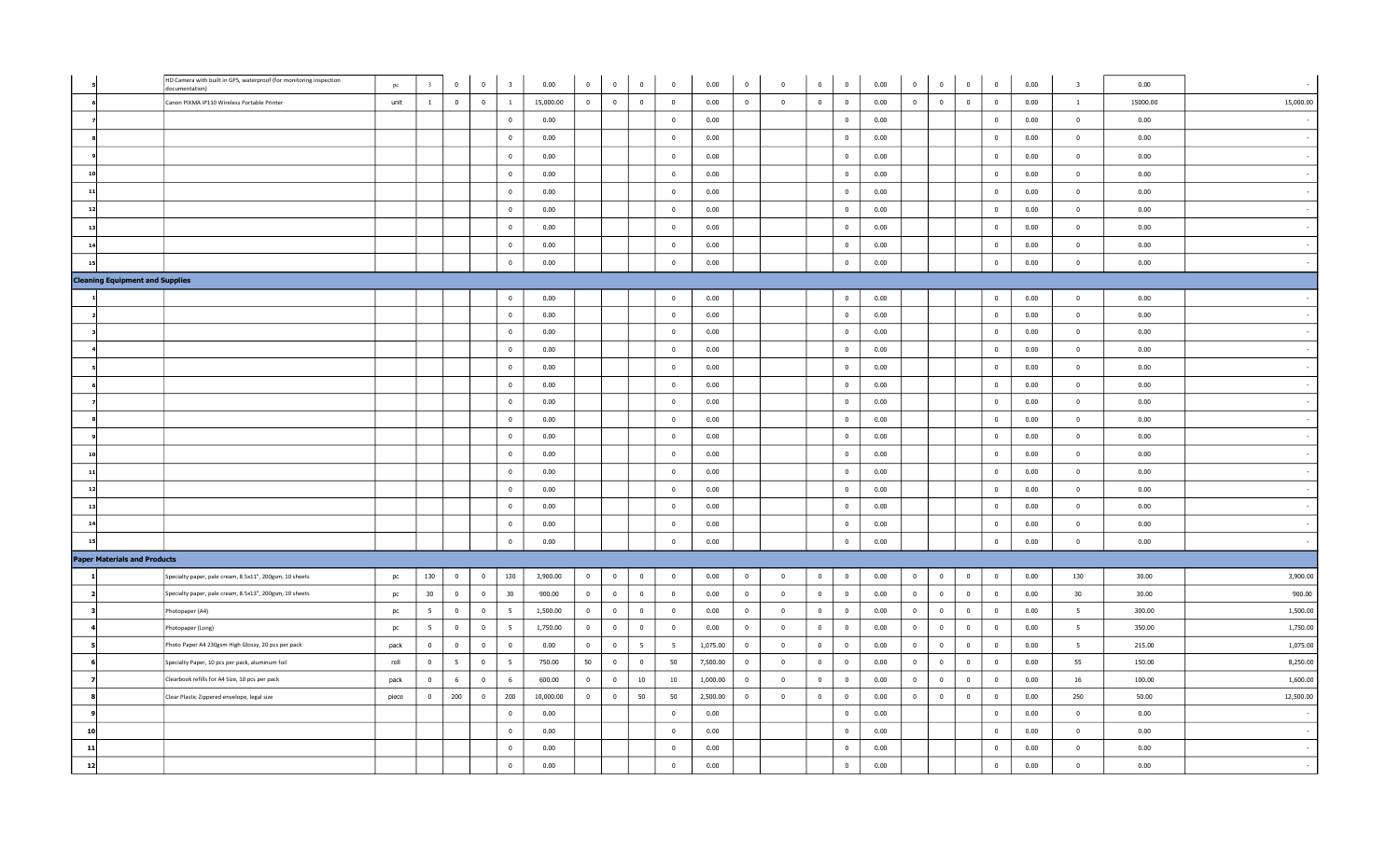|                |                                              |                                    |      |                |                         |                | $\overline{0}$          | 0.00         |                 |                |                | $\mathbf 0$             | 0.00       |                |                          |                         | $\overline{0}$          | 0.00       |                |                         |                | $\bf{0}$                | 0.00       | $\overline{0}$          | 0.00       |              |
|----------------|----------------------------------------------|------------------------------------|------|----------------|-------------------------|----------------|-------------------------|--------------|-----------------|----------------|----------------|-------------------------|------------|----------------|--------------------------|-------------------------|-------------------------|------------|----------------|-------------------------|----------------|-------------------------|------------|-------------------------|------------|--------------|
| 14             |                                              |                                    |      |                |                         |                | $\overline{0}$          | 0.00         |                 |                |                | $\mathbf 0$             | 0.00       |                |                          |                         | $\mathbf{0}$            | 0.00       |                |                         |                | $\overline{0}$          | 0.00       | $\overline{0}$          | 0.00       |              |
| 15             |                                              |                                    |      |                |                         |                | $\overline{0}$          | 0.00         |                 |                |                | $\mathbf 0$             | 0.00       |                |                          |                         | $\mathbf{0}$            | 0.00       |                |                         |                | $\overline{\mathbf{0}}$ | 0.00       | $\bf{0}$                | 0.00       |              |
|                | <b>Lighting and fixtures and accessories</b> |                                    |      |                |                         |                |                         |              |                 |                |                |                         |            |                |                          |                         |                         |            |                |                         |                |                         |            |                         |            |              |
|                | 39112102-LB-B01                              | LED bulb                           |      |                |                         |                | $\overline{0}$          | 0.00         |                 |                |                | $\mathbf{0}$            | 0.00       |                |                          |                         | $\bf{0}$                | 0.00       |                |                         |                | $\overline{\mathbf{0}}$ | 0.00       | $\bf{0}$                | 0.00       |              |
|                |                                              |                                    |      |                |                         |                | $\overline{0}$          | 0.00         |                 |                |                | $\overline{0}$          | 0.00       |                |                          |                         | $\overline{0}$          | 0.00       |                |                         |                | $\overline{0}$          | 0.00       | $\overline{0}$          | 0.00       |              |
|                |                                              |                                    |      |                |                         |                | $\overline{0}$          | 0.00         |                 |                |                | $\overline{0}$          | 0.00       |                |                          |                         | $\bf{0}$                | 0.00       |                |                         |                | $\overline{\mathbf{0}}$ | 0.00       | $\bf{0}$                | 0.00       |              |
|                |                                              |                                    |      |                |                         |                | $\overline{0}$          | 0.00         |                 |                |                | $\mathbf 0$             | 0.00       |                |                          |                         | $\mathbf{0}$            | 0.00       |                |                         |                | $\mathbf{0}$            | 0.00       | $\bf{0}$                | 0.00       |              |
|                |                                              |                                    |      |                |                         |                | $\overline{0}$          | 0.00         |                 |                |                | $\overline{0}$          | 0.00       |                |                          |                         | $\overline{0}$          | 0.00       |                |                         |                | $\overline{0}$          | 0.00       | $\overline{0}$          | 0.00       |              |
|                |                                              |                                    |      |                |                         |                | $\overline{\mathbf{0}}$ | 0.00         |                 |                |                | $\overline{0}$          | 0.00       |                |                          |                         | $\overline{0}$          | 0.00       |                |                         |                | $\overline{0}$          | 0.00       | $\overline{0}$          | 0.00       |              |
|                |                                              |                                    |      |                |                         |                | $\overline{\mathbf{0}}$ | 0.00         |                 |                |                | $\overline{0}$          | 0.00       |                |                          |                         | $\overline{\mathbf{0}}$ | 0.00       |                |                         |                | $\overline{\mathbf{0}}$ | 0.00       | $\overline{0}$          | 0.00       |              |
|                |                                              |                                    |      |                |                         |                | $\overline{0}$          | 0.00         |                 |                |                | $\overline{0}$          | 0.00       |                |                          |                         | $\overline{0}$          | 0.00       |                |                         |                | $\overline{0}$          | 0.00       | $\overline{0}$          | 0.00       |              |
|                |                                              |                                    |      |                |                         |                | $\overline{0}$          | 0.00         |                 |                |                | $\mathbf{0}$            | 0.00       |                |                          |                         | $\bf{0}$                | 0.00       |                |                         |                | $\,$ 0                  | 0.00       | $\overline{0}$          | 0.00       |              |
| $\overline{1}$ |                                              |                                    |      |                |                         |                | $\overline{0}$          | 0.00         |                 |                |                | $\overline{0}$          | 0.00       |                |                          |                         | $\overline{0}$          | 0.00       |                |                         |                | $\overline{0}$          | 0.00       | $\overline{0}$          | 0.00       |              |
| 11             |                                              |                                    |      |                |                         |                | $\overline{0}$          | 0.00         |                 |                |                | $\overline{0}$          | 0.00       |                |                          |                         | $\overline{0}$          | 0.00       |                |                         |                | $\overline{\mathbf{0}}$ | 0.00       | $\overline{0}$          | 0.00       |              |
| 12             |                                              |                                    |      |                |                         |                | $\overline{0}$          | 0.00         |                 |                |                | $\overline{0}$          | 0.00       |                |                          |                         | $\overline{0}$          | 0.00       |                |                         |                | $\overline{\mathbf{0}}$ | 0.00       | $\overline{0}$          | 0.00       |              |
| 13             |                                              |                                    |      |                |                         |                | $\overline{0}$          | 0.00         |                 |                |                | $\mathbf 0$             | 0.00       |                |                          |                         | $\overline{0}$          | 0.00       |                |                         |                | $\overline{\mathbf{0}}$ | 0.00       | $\overline{0}$          | 0.00       |              |
|                | <b>OTHER SOFTWARE</b>                        |                                    |      |                |                         |                |                         |              |                 |                |                |                         |            |                |                          |                         |                         |            |                |                         |                |                         |            |                         |            |              |
|                |                                              | Internet Subscription              | mos  | $\mathbf{1}$   | $\mathbf{1}$            | $\mathbf{1}$   | $\overline{\mathbf{3}}$ | 399,999.99   | $\vert 1 \vert$ | $\overline{1}$ | $\mathbf{1}$   | $\overline{\mathbf{3}}$ | 399,999.99 | $\mathbf{1}$   | $\overline{1}$           | $\mathbf{1}$            | $\vert$ 3               | 399,999.99 | $\mathbf{1}$   | $\mathbf{1}$            | $\mathbf{1}$   | $\overline{\mathbf{3}}$ | 399,999.99 | 12                      | 133333.33  | 1,599,999.96 |
|                |                                              | ICT CONSULTANCY SERVICES           | lot  | <sup>1</sup>   | $\overline{0}$          | $\overline{0}$ | $\mathbf{1}$            | 1,800,000.00 | $\overline{0}$  | $\overline{0}$ | $\overline{0}$ | $\overline{0}$          | 0.00       | $\bf{0}$       | $\overline{\phantom{0}}$ | $\overline{0}$          | $\overline{0}$          | 0.00       | $\overline{0}$ | $\overline{0}$          | $\overline{0}$ | $\overline{\mathbf{0}}$ | 0.00       | $\mathbf{1}$            | 1800000.00 | 1,800,000.00 |
|                |                                              | ICT OFFICE SUPPLIES (MOOE)         | lot  | $\mathbf{0}$   | $\mathbf{1}$            | $\overline{0}$ | $\mathbf{1}$            | 850,000.00   | $\overline{0}$  | $\overline{0}$ | $\overline{0}$ | $\overline{0}$          | 0.00       | $\overline{0}$ | $\overline{\mathbf{0}}$  | $\overline{\mathbf{0}}$ | $\overline{0}$          | 0.00       | $\overline{0}$ | $\overline{0}$          | $\overline{0}$ | $\overline{\mathbf{0}}$ | 0.00       | $\mathbf{1}$            | 850000.00  | 850,000.00   |
|                |                                              | ICT SOFTWARE SUBSCRIPTION          | lot  | <sup>1</sup>   | $\overline{0}$          | $\bf{0}$       | $\mathbf{1}$            | 800,000.00   | $\overline{0}$  | $\overline{0}$ | $\overline{0}$ | $\overline{0}$          | 0.00       | $\overline{0}$ | $\overline{\mathbf{0}}$  | $\overline{0}$          | $\overline{0}$          | 0.00       | $\mathbf{0}$   | $\overline{\mathbf{0}}$ | $\bf{0}$       | $\overline{\mathbf{0}}$ | 0.00       | $\overline{1}$          | 800000.00  | 800,000.00   |
|                |                                              | Windows OS                         |      |                |                         |                | $\overline{0}$          | 0.00         |                 |                |                | $\overline{0}$          | 0.00       |                |                          |                         | $\overline{0}$          | 0.00       |                |                         |                | $\overline{0}$          | 0.00       | $\overline{0}$          | 0.00       |              |
|                |                                              | other Subscription                 |      |                |                         |                | $\mathbf{0}$            | 0.00         |                 |                |                | $\overline{0}$          | 0.00       |                |                          |                         | $\overline{0}$          | 0.00       |                |                         |                | $\overline{0}$          | 0.00       | $\overline{0}$          | 0.00       |              |
|                |                                              |                                    |      |                |                         | $\bf{0}$       | $\overline{0}$          | 0.00         |                 |                |                | $\overline{0}$          | 0.00       |                |                          |                         | $\overline{0}$          | 0.00       |                |                         |                | $\overline{\mathbf{0}}$ | 0.00       | $\overline{0}$          | 0.00       |              |
|                |                                              |                                    |      |                |                         |                | $\mathbf{0}$            | 0.00         |                 |                |                | $\bf{0}$                | 0.00       |                |                          |                         | $\bf{0}$                | 0.00       |                |                         |                | $\mathbf 0$             | 0.00       | $\bf{0}$                | 0.00       |              |
|                |                                              |                                    |      |                |                         |                | $\overline{0}$          | 0.00         |                 |                |                | $\overline{0}$          | 0.00       |                |                          |                         | $\overline{0}$          | 0.00       |                |                         |                | $\overline{0}$          | 0.00       | $\overline{0}$          | 0.00       |              |
| 10             |                                              |                                    |      |                |                         |                | $\overline{0}$          | 0.00         |                 |                |                | $\mathbf{0}$            | 0.00       |                |                          |                         | $\overline{0}$          | 0.00       |                |                         |                | $\overline{\mathbf{0}}$ | 0.00       | $\bf{0}$                | 0.00       |              |
| $\mathbf{1}$   |                                              |                                    |      |                |                         |                | $\overline{0}$          | 0.00         |                 |                |                | $\mathbf 0$             | 0.00       |                |                          |                         | $\mathbf{0}$            | 0.00       |                |                         |                | $\mathbf{0}$            | 0.00       | $\overline{0}$          | 0.00       |              |
| 12             |                                              |                                    |      |                |                         |                | $\overline{0}$          | 0.00         |                 |                |                | $\overline{0}$          | 0.00       |                |                          |                         | $\overline{0}$          | 0.00       |                |                         |                | $\overline{0}$          | 0.00       | $\overline{0}$          | 0.00       |              |
| $\overline{1}$ |                                              |                                    |      |                |                         |                | $\overline{\mathbf{0}}$ | 0.00         |                 |                |                | $\mathbf 0$             | 0.00       |                |                          |                         | $\mathbf{0}$            | 0.00       |                |                         |                | $\overline{\mathbf{0}}$ | 0.00       | $\overline{0}$          | 0.00       |              |
| $\mathbf{1}$   |                                              |                                    |      |                |                         |                | $\overline{0}$          | 0.00         |                 |                |                | $\overline{0}$          | 0.00       |                |                          |                         | $\overline{0}$          | 0.00       |                |                         |                | $\overline{0}$          | 0.00       | $\overline{0}$          | 0.00       |              |
| 15             |                                              |                                    |      |                |                         |                | $\mathbf 0$             | 0.00         |                 |                |                | $\mathbf 0$             | 0.00       |                |                          |                         | $\mathbf 0$             | 0.00       |                |                         |                | $\mathbf 0$             | 0.00       | $\overline{0}$          | 0.00       |              |
|                | <b>Computer Supplies</b>                     |                                    |      |                |                         |                |                         |              |                 |                |                |                         |            |                |                          |                         |                         |            |                |                         |                |                         |            |                         |            |              |
|                |                                              | HP Laser Jet P1102 Print Cartridge | caet | $\overline{0}$ | $\mathbf{1}$            | $\bf{0}$       | $\mathbf{1}$            | 3,680.00     | $\overline{0}$  | $\overline{0}$ | $\overline{0}$ | $\overline{0}$          | 0.00       | $\overline{0}$ | $\overline{0}$           | $\overline{0}$          | $\bf{0}$                | 0.00       | $\overline{0}$ | $\overline{0}$          | $\bf{0}$       | $\overline{0}$          | 0.00       | $\mathbf{1}$            | 3680.00    | 3,680.00     |
|                |                                              | Ink Black High Yield -Epson WF     | pack | $\mathbf{1}$   | $\overline{0}$          | $\bf{0}$       | $\mathbf{1}$            | 27,000.00    | 1               | $\overline{0}$ | $\overline{0}$ | $\mathbf{1}$            | 27,000.00  | $\mathbf{1}$   | $\overline{0}$           | $\overline{0}$          | $\mathbf{1}$            | 27,000.00  | $\mathbf{1}$   | $\bf{0}$                | $\bf{0}$       | $\mathbf{1}$            | 27,000.00  | $\overline{4}$          | 27000.00   | 108,000.00   |
|                |                                              | Ink CYAN High Yield -Epson WF      | pack | $\overline{1}$ | $\overline{0}$          | $\bf{0}$       | $\mathbf{1}$            | 22,000.00    | $\mathbf{0}$    | $\mathbf{1}$   | $\overline{0}$ | $\overline{1}$          | 22,000.00  | $\overline{0}$ | $\overline{0}$           | 1                       | $\mathbf{1}$            | 22,000.00  | $\mathbf 0$    | $\overline{0}$          | $\mathbf{0}$   | $\overline{\mathbf{0}}$ | 0.00       | $\overline{3}$          | 22000.00   | 66,000.00    |
|                |                                              | Ink MAGENTA High Yield -Epson WF   | pack | $\mathbf{1}$   | $\overline{0}$          | $\bf{0}$       | $\mathbf{1}$            | 22,000.00    | $\overline{0}$  | $\mathbf{1}$   | $\overline{0}$ | $\mathbf{1}$            | 22,000.00  | $\overline{0}$ | $\overline{\mathbf{0}}$  | $\mathbf{1}$            | $\mathbf{1}$            | 22,000.00  | $\overline{0}$ | $\overline{0}$          | $\bf{0}$       | $\overline{\mathbf{0}}$ | 0.00       | $\overline{\mathbf{3}}$ | 22000.00   | 66,000.00    |
|                |                                              | ink YELLOW High Yield -Epson WF    | pack | $\overline{1}$ | $\overline{\mathbf{0}}$ | $\mathbf{0}$   | -1                      | 22,000.00    | $\mathbf{0}$    | $\mathbf{1}$   | $\mathbf 0$    | <sup>1</sup>            | 22,000.00  | $\mathbf 0$    | $\overline{0}$           | <sup>1</sup>            | $\mathbf{1}$            | 22,000.00  | $\Omega$       | $\mathbf 0$             | $\mathbf{0}$   | $\overline{0}$          | 0.00       | $\overline{\mathbf{3}}$ | 22000.00   | 66,000.00    |
|                |                                              |                                    |      |                |                         |                |                         |              |                 |                |                |                         |            |                |                          |                         |                         |            |                |                         |                |                         |            |                         |            |              |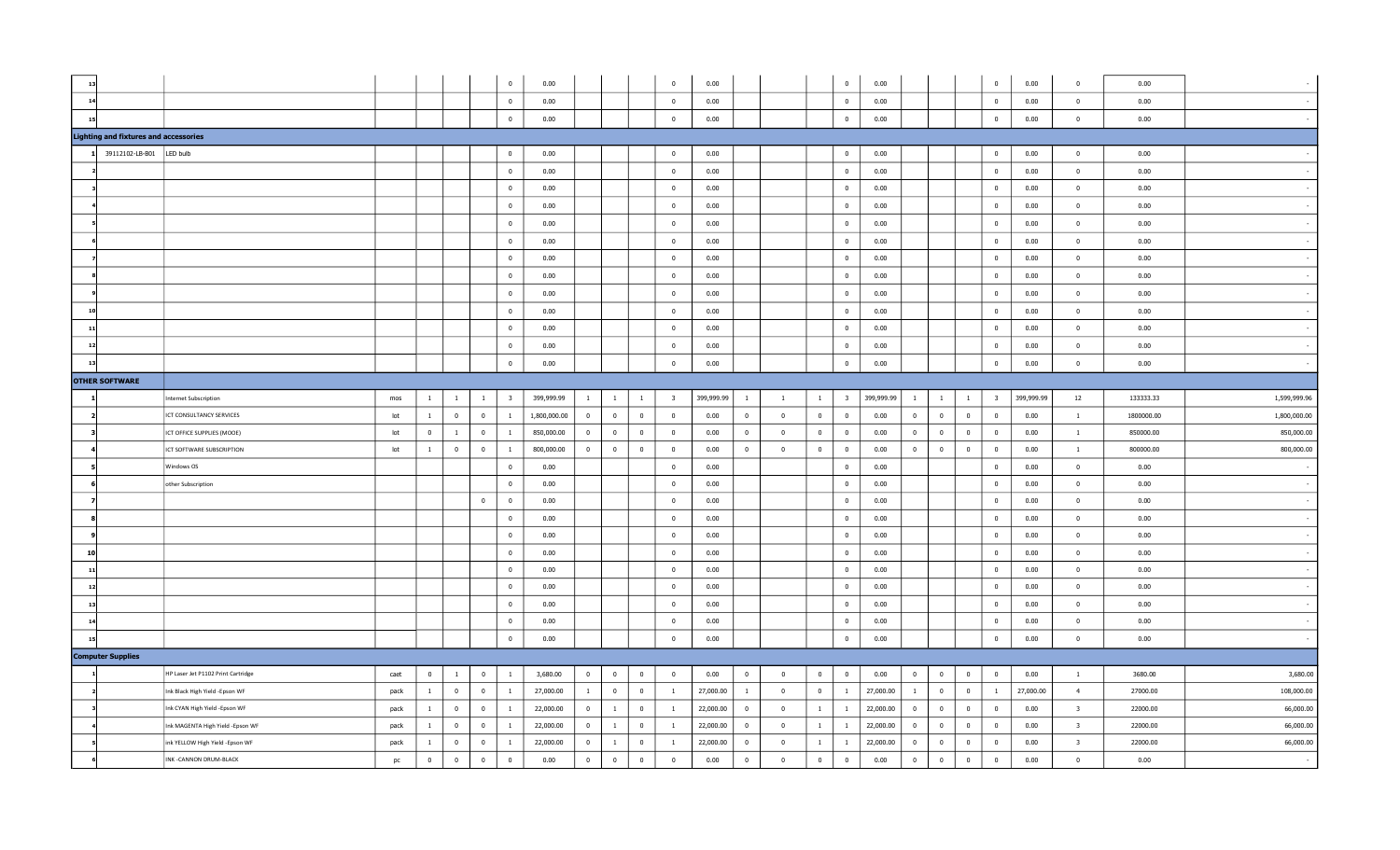|    |                      | INKCANNON DRUM-MAGENTA                           | pc   | $\mathbf 0$    | $\mathbf{0}$            | $\overline{\mathbf{0}}$<br>$\overline{0}$ | 0.00      | $\bf{0}$       | $\mathbf{0}$   | $\bf{0}$                | $\mathbf{0}$   | 0.00 | $\bf{0}$                | $\overline{\mathbf{0}}$ | $\mathbf 0$    | $\overline{0}$           | 0.00 | $\overline{0}$ | $\mathbf 0$             | $\overline{\mathbf{0}}$ | $\overline{0}$          | 0.00 | $\mathbf{0}$    | 0.00    |           |
|----|----------------------|--------------------------------------------------|------|----------------|-------------------------|-------------------------------------------|-----------|----------------|----------------|-------------------------|----------------|------|-------------------------|-------------------------|----------------|--------------------------|------|----------------|-------------------------|-------------------------|-------------------------|------|-----------------|---------|-----------|
|    |                      | inkCANNON DRUM-YELLOW                            | pc   | $\mathbf{0}$   | $\mathbf{0}$            | $\overline{\mathbf{0}}$<br>$\bf{0}$       | 0.00      | $\overline{0}$ | $\overline{0}$ | $\overline{\mathbf{0}}$ | $\overline{0}$ | 0.00 | $\overline{0}$          | $\overline{0}$          | $\mathbf{0}$   | $\overline{0}$           | 0.00 | $\mathbf{0}$   | $\mathbf 0$             | $\overline{0}$          | $\mathbf{0}$            | 0.00 | $\overline{0}$  | 0.00    |           |
|    |                      | Ink - CANNON DRUM-CYAN                           | pc   | $\overline{0}$ | $\overline{0}$          | $\overline{\mathbf{0}}$<br>$\bf{0}$       | 0.00      | $\overline{0}$ | $\overline{0}$ | $\overline{\mathbf{0}}$ | $\bf{0}$       | 0.00 | $\overline{0}$          | $\mathbf 0$             | $\overline{0}$ | $\overline{\mathbf{0}}$  | 0.00 | $\overline{0}$ | $\overline{\mathbf{0}}$ | $\overline{0}$          | $\overline{\mathbf{0}}$ | 0.00 | $\mathbf{0}$    | 0.00    |           |
|    |                      | Ink -CANNON Toner-BLACK                          | pc   | $\mathbf{0}$   | $\overline{0}$          | $\overline{0}$<br>$\bf{0}$                | 0.00      | $\overline{0}$ | $\overline{0}$ | $\overline{0}$          | $\overline{0}$ | 0.00 | $\overline{\mathbf{0}}$ | $\overline{\mathbf{0}}$ | $\overline{0}$ | $\overline{\mathbf{0}}$  | 0.00 | $\mathbf{0}$   | $\overline{0}$          | $\overline{0}$          | $\overline{0}$          | 0.00 | $\Omega$        | 0.00    |           |
|    |                      | nk- CANNON Toner-Magenta                         | pc   | $\mathbf{0}$   | $\mathbf{0}$            | $\overline{0}$<br>$\bf{0}$                | 0.00      | $\mathbf{0}$   | $\mathbf 0$    | $\mathbf 0$             | $\overline{0}$ | 0.00 | $\overline{\mathbf{0}}$ | $\overline{0}$          | $\mathbf 0$    | $\overline{\mathbf{0}}$  | 0.00 | $\mathbf{0}$   | $\overline{0}$          | $\bf{0}$                | $\overline{0}$          | 0.00 | $\mathbf{0}$    | 0.00    |           |
|    |                      | Ink- CANNON Toner-cyan                           | pc   | $\mathbf{0}$   | $\overline{0}$          | $\overline{0}$<br>$\overline{0}$          | 0.00      | $\bf{0}$       | $\overline{0}$ | $\overline{\mathbf{0}}$ | $\mathbf{0}$   | 0.00 | $\overline{\mathbf{0}}$ | $\mathbf 0$             | $\mathbf 0$    | $\overline{0}$           | 0.00 | $\bf{0}$       | $\mathbf 0$             | $\overline{0}$          | $\overline{\mathbf{0}}$ | 0.00 | $\mathbf{0}$    | 0.00    |           |
| 13 |                      | Ink- CANNON Toner-Yellow                         | pc   | $\mathbf{0}$   | $\mathbf{0}$            | $\overline{0}$<br>$\bf{0}$                | 0.00      | $\mathbf{0}$   | $\overline{0}$ | $\overline{0}$          | $\mathbf{0}$   | 0.00 | $\overline{0}$          | $\overline{0}$          | $\mathbf{0}$   | $\overline{0}$           | 0.00 | $\mathbf{0}$   | $\overline{0}$          | $\overline{0}$          | $\mathbf{0}$            | 0.00 | $\overline{0}$  | 0.00    |           |
| 14 |                      |                                                  | pc   | $\bf{0}$       | $\overline{\mathbf{0}}$ | $\overline{\mathbf{0}}$<br>$\bf{0}$       | 0.00      | $\mathbf{0}$   | $\overline{0}$ | $\overline{\mathbf{0}}$ | $\overline{0}$ | 0.00 | $\bf{0}$                | $\overline{\mathbf{0}}$ | $\overline{0}$ | $\overline{0}$           | 0.00 | $\mathbf{0}$   | $\overline{\mathbf{0}}$ | $\overline{0}$          | $\mathbf 0$             | 0.00 | $\overline{0}$  | 0.00    |           |
| 15 |                      |                                                  |      |                |                         | $\overline{0}$                            | 0.00      |                |                |                         | $\overline{0}$ | 0.00 |                         |                         |                | $\bf{0}$                 | 0.00 |                |                         |                         | $\mathbf{0}$            | 0.00 | $\overline{0}$  | 0.00    |           |
|    | Common ICT Equipment |                                                  |      |                |                         |                                           |           |                |                |                         |                |      |                         |                         |                |                          |      |                |                         |                         |                         |      |                 |         |           |
|    | 43212104-PI-M01      | PRINTER, Inkjet, Monochrome                      |      |                |                         | $\overline{0}$                            | 0.00      |                |                |                         | $\overline{0}$ | 0.00 |                         |                         |                | $\overline{\mathbf{0}}$  | 0.00 |                |                         |                         | $\mathbf 0$             | 0.00 | $\overline{0}$  | 0.00    |           |
|    | 43212104-PI-C01      | PRINTER, Inkjet, Color                           | unit | $\overline{0}$ | $\overline{2}$          | $\overline{0}$<br>$\overline{2}$          | 14,000.00 | $\overline{0}$ | $\overline{0}$ | $\overline{\mathbf{0}}$ | $\overline{0}$ | 0.00 | $\bf{0}$                | $\overline{0}$          | $\overline{0}$ | $\overline{\mathbf{0}}$  | 0.00 | $\overline{0}$ | $\bf{0}$                | $\bf{0}$                | $\overline{0}$          | 0.00 | $\overline{2}$  | 7000.00 | 14,000.00 |
|    | 43212105-PP-001      | Portable Printer                                 |      |                |                         | $\overline{0}$                            | 0.00      |                |                |                         | $\overline{0}$ | 0.00 |                         |                         |                | $\overline{0}$           | 0.00 |                |                         |                         | $\overline{0}$          | 0.00 | $\Omega$        | 0.00    |           |
|    | 43211509-AT-001      | Android Tablet                                   |      |                |                         | $\bf{0}$                                  | 0.00      |                |                |                         | $\overline{0}$ | 0.00 |                         |                         |                | $\overline{\mathbf{0}}$  | 0.00 |                |                         |                         | $\overline{0}$          | 0.00 | $\overline{0}$  | 0.00    |           |
|    | 43222610-HS-001      | Hub/Switches                                     |      |                |                         | $\bf{0}$                                  | 0.00      |                |                |                         | $\mathbf{0}$   | 0.00 |                         |                         |                | $\overline{0}$           | 0.00 |                |                         |                         | $\overline{0}$          | 0.00 | $\overline{0}$  | 0.00    |           |
|    | 43222609-NR-001      | Network Routers                                  |      |                |                         | $\bf{0}$                                  | 0.00      |                |                |                         | $\mathbf{0}$   | 0.00 |                         |                         |                | $\overline{\mathbf{0}}$  | 0.00 |                |                         |                         | $\overline{0}$          | 0.00 | $\mathbf{0}$    | 0.00    |           |
|    | 43222640-WA-P01      | Wireless Access Point                            |      |                |                         | $\overline{0}$                            | 0.00      |                |                |                         | $\mathbf{0}$   | 0.00 |                         |                         |                | $\overline{\mathbf{0}}$  | 0.00 |                |                         |                         | $\overline{0}$          | 0.00 | $\mathbf{0}$    | 0.00    |           |
|    | 43211711-SF-001      | Scanner, Flatbed                                 |      |                |                         | $\bf{0}$                                  | 0.00      |                |                |                         | $\overline{0}$ | 0.00 |                         |                         |                | $\overline{\mathbf{0}}$  | 0.00 |                |                         |                         | $\overline{0}$          | 0.00 | $\overline{0}$  | 0.00    |           |
|    | 45111601-WP-P01      | Wireless Pointing Device / Laser Pointer         |      |                |                         | $\bf{0}$                                  | 0.00      |                |                |                         | $\mathbf{0}$   | 0.00 |                         |                         |                | $\overline{\mathbf{0}}$  | 0.00 |                |                         |                         | $\overline{0}$          | 0.00 | $\mathbf{0}$    | 0.00    |           |
| 10 | 81112306-MF-P01      | Multi Function PRINTER                           |      |                |                         | $\bf{0}$                                  | 0.00      |                |                |                         | $\mathbf{0}$   | 0.00 |                         |                         |                | $\overline{0}$           | 0.00 |                |                         |                         | $\overline{0}$          | 0.00 | $\overline{0}$  | 0.00    |           |
| 11 | 39121011-UP-S01      | UNINTERRUPTIBLE POWER SUPPLY (UPS)               |      |                |                         | $\bf{0}$                                  | 0.00      |                |                |                         | $\bf{0}$       | 0.00 |                         |                         |                | $\overline{\mathbf{0}}$  | 0.00 |                |                         |                         | $\overline{\mathbf{0}}$ | 0.00 | $\overline{0}$  | 0.00    |           |
| 12 | 43191501-MP-001      | Mobile Phone                                     |      |                |                         | $\bf{0}$                                  | 0.00      |                |                |                         | $\mathbf{0}$   | 0.00 |                         |                         |                | $\overline{\mathbf{0}}$  | 0.00 |                |                         |                         | $\overline{0}$          | 0.00 | $\mathbf{0}$    | 0.00    |           |
| 13 | 43211711-SC-D01      | Scanner, Colored, Double sided, feeder type      |      |                |                         | $\bf{0}$                                  | 0.00      |                |                |                         | $\mathbf{0}$   | 0.00 |                         |                         |                | $\overline{0}$           | 0.00 |                |                         |                         | $\overline{0}$          | 0.00 | $\overline{0}$  | 0.00    |           |
| 14 |                      | External Hard drive                              |      |                |                         | $\bf{0}$                                  | 0.00      |                |                |                         | $\overline{0}$ | 0.00 |                         |                         |                | $\overline{\mathbf{0}}$  | 0.00 |                |                         |                         | $\overline{0}$          | 0.00 | $\overline{0}$  | 0.00    |           |
| 15 |                      | USB Drive                                        |      |                |                         | $\bf{0}$                                  | 0.00      |                |                |                         | $\mathbf{0}$   | 0.00 |                         |                         |                | $\overline{\mathbf{0}}$  | 0.00 |                |                         |                         | $\overline{0}$          | 0.00 | $\mathbf{0}$    | 0.00    |           |
| 16 |                      | Automatic Voltage Regulator                      |      |                |                         | $\bf{0}$                                  | 0.00      |                |                |                         | $\mathbf{0}$   | 0.00 |                         |                         |                | $\overline{\mathbf{0}}$  | 0.00 |                |                         |                         | $\overline{\mathbf{0}}$ | 0.00 | $\overline{0}$  | 0.00    |           |
| 17 |                      | <b>JPS</b>                                       |      |                |                         | $\bf{0}$                                  | 0.00      |                |                |                         | $\bf{0}$       | 0.00 |                         |                         |                | $\overline{0}$           | 0.00 |                |                         |                         | $\mathbf 0$             | 0.00 | $\bf{0}$        | 0.00    |           |
| 18 |                      | hdmi cable/cord                                  |      |                |                         | $\bf{0}$                                  | 0.00      |                |                |                         | $\mathbf{0}$   | 0.00 |                         |                         |                | $\overline{0}$           | 0.00 |                |                         |                         | $\overline{0}$          | 0.00 | $\mathbf{0}$    | 0.00    |           |
| 19 |                      | vga to hdmi adapter                              |      |                |                         | $\bf{0}$                                  | 0.00      |                |                |                         | $\mathbf{0}$   | 0.00 |                         |                         |                | $\overline{0}$           | 0.00 |                |                         |                         | $\overline{\mathbf{0}}$ | 0.00 | $\overline{0}$  | 0.00    |           |
| 20 |                      | usb to lan adapter                               |      |                |                         | $\overline{0}$                            | 0.00      |                |                |                         | $\overline{0}$ | 0.00 |                         |                         |                | $\overline{\mathbf{0}}$  | 0.00 |                |                         |                         | $\overline{0}$          | 0.00 | $\overline{0}$  | 0.00    |           |
| 21 |                      | nouse wireless                                   |      |                |                         | $\bf{0}$                                  | 0.00      |                |                |                         | $\mathbf{0}$   | 0.00 |                         |                         |                | $\overline{0}$           | 0.00 |                |                         |                         | $\overline{0}$          | 0.00 | $\mathbf{0}$    | 0.00    |           |
| 22 |                      | eyboard & Mouse combo                            |      |                |                         | $\bf{0}$                                  | 0.00      |                |                |                         | $\mathbf{0}$   | 0.00 |                         |                         |                | $\overline{\mathbf{0}}$  | 0.00 |                |                         |                         | $\overline{0}$          | 0.00 | $\overline{0}$  | 0.00    |           |
| 23 |                      | Fingerprint Reader                               |      |                |                         | $\overline{0}$                            | 0.00      |                |                |                         | $\overline{0}$ | 0.00 |                         |                         |                | $\overline{\mathbf{0}}$  | 0.00 |                |                         |                         | $\overline{0}$          | 0.00 | $\overline{0}$  | 0.00    |           |
| 24 |                      | Velcro double sided tape (width 1cm, Length: 5m) | ROLL | 10             | $\overline{0}$          | $\overline{\mathbf{0}}$<br>10             | 1,500.00  | $\overline{0}$ | $\overline{0}$ | $\overline{\mathbf{0}}$ | $\mathbf{0}$   | 0.00 | $\overline{\mathbf{0}}$ | $\overline{0}$          | $\mathbf{0}$   | $\overline{\mathbf{0}}$  | 0.00 | $\mathbf{0}$   | $\overline{0}$          | $\overline{0}$          | $\overline{\mathbf{0}}$ | 0.00 | 10 <sup>°</sup> | 150.00  | 1,500.00  |
| 25 |                      | usb wifi dongle                                  | unit | 20             | $\overline{0}$          | $\overline{0}$<br>20                      | 14,000.00 | $\overline{0}$ | $\overline{0}$ | $\overline{\mathbf{0}}$ | $\mathbf{0}$   | 0.00 | $\overline{\mathbf{0}}$ | $\overline{\mathbf{0}}$ | $\bf{0}$       | $\overline{\mathbf{0}}$  | 0.00 | $\mathbf{0}$   | $\overline{\mathbf{0}}$ | $\overline{\mathbf{0}}$ | $\overline{\mathbf{0}}$ | 0.00 | 20              | 700.00  | 14,000.00 |
| 26 |                      | Slim uTP Cable (3m)                              | unit | 20             | $\overline{0}$          | 20<br>$\overline{0}$                      | 14,000.00 | $\bf{0}$       | $\mathbf 0$    | $\mathbf 0$             | $\overline{0}$ | 0.00 | $\overline{\mathbf{0}}$ | $\mathbf 0$             | $\overline{0}$ | $\overline{\phantom{0}}$ | 0.00 | $\overline{0}$ | $\overline{0}$          | $\overline{\mathbf{0}}$ | $\mathbf 0$             | 0.00 | 20              | 700.00  | 14,000.00 |
| 27 |                      | Mirror Tint                                      |      |                |                         | $\bf{0}$                                  | 0.00      |                |                |                         | $\mathbf{0}$   | 0.00 |                         |                         |                | $\bf{0}$                 | 0.00 |                |                         |                         | $\mathbf 0$             | 0.00 | $\overline{0}$  | 0.00    |           |
| 28 |                      | OFFICE EQUIPMENT (CO)                            |      |                |                         | $\bf{0}$                                  | 0.00      |                |                |                         | $\mathbf 0$    | 0.00 |                         |                         |                | $\overline{\mathbf{0}}$  | 0.00 |                |                         |                         | $\mathbf 0$             | 0.00 | $\mathbf{0}$    | 0.00    |           |
|    |                      |                                                  |      |                |                         |                                           |           |                |                |                         |                |      |                         |                         |                |                          |      |                |                         |                         |                         |      |                 |         |           |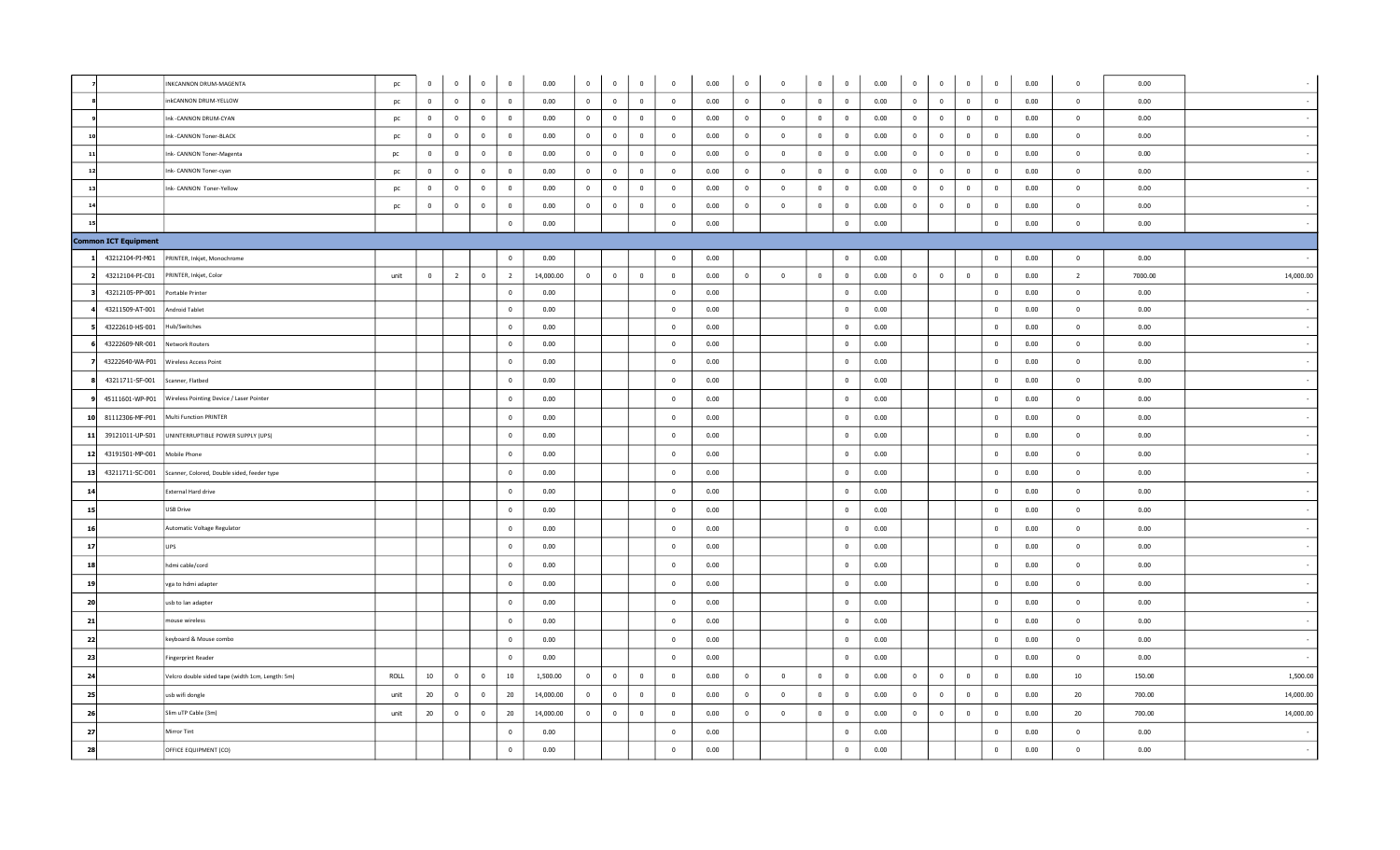| 29                      | <b>Touch Screen Monitor</b>                                       | lot    | $\mathbf{1}$ | $\overline{0}$          | $\overline{0}$ | $\mathbf{1}$            | 40,000.00    | $\overline{0}$ | $\overline{\mathbf{0}}$ | $\overline{\mathbf{0}}$ | $\overline{0}$          | 0.00      | $\circ$        | $\overline{0}$          | $\overline{\mathbf{0}}$ | $\overline{\mathbf{0}}$ | 0.00      | $\overline{0}$ | $\overline{0}$          | $\overline{0}$ | $\overline{0}$          | 0.00      | $\mathbf{1}$   | 40000.00   | 40,000.00    |
|-------------------------|-------------------------------------------------------------------|--------|--------------|-------------------------|----------------|-------------------------|--------------|----------------|-------------------------|-------------------------|-------------------------|-----------|----------------|-------------------------|-------------------------|-------------------------|-----------|----------------|-------------------------|----------------|-------------------------|-----------|----------------|------------|--------------|
| <b>OTHER SOFTWARE</b>   |                                                                   |        |              |                         |                |                         |              |                |                         |                         |                         |           |                |                         |                         |                         |           |                |                         |                |                         |           |                |            |              |
|                         | ICT MACHINERY AND EQUIPMENT (CO)                                  | lot    | $\mathbf{1}$ | $\overline{\mathbf{0}}$ | $\overline{0}$ | $\mathbf{1}$            | 5,000,000.00 | $\overline{0}$ | $\overline{0}$          | $\overline{0}$          | $\overline{\mathbf{0}}$ | 0.00      | $\overline{0}$ | $\overline{\mathbf{0}}$ | $\overline{0}$          | $\overline{0}$          | 0.00      | $\overline{0}$ | $\overline{\mathbf{0}}$ | $\overline{0}$ | $\overline{0}$          | 0.00      | $\mathbf{1}$   | 5000000.00 | 5,000,000.00 |
|                         | *Management of ICT Network Infrastructure & Server Resource Mgmnt |        |              |                         |                | $\overline{0}$          | 0.00         |                |                         |                         | $\overline{\mathbf{0}}$ | 0.00      |                |                         |                         | $\mathbf{0}$            | 0.00      |                |                         |                | $\overline{0}$          | 0.00      | $\mathbf{0}$   | 0.00       |              |
|                         | Deployment of DHCP Server                                         |        |              |                         |                | $\overline{0}$          | 0.00         |                |                         |                         | $\bf{0}$                | 0.00      |                |                         |                         | $\bf{0}$                | 0.00      |                |                         |                | $\mathbf 0$             | 0.00      | $\bf{0}$       | 0.00       |              |
|                         | Deployment of DNS Server                                          |        |              |                         |                | $\overline{\mathbf{0}}$ | 0.00         |                |                         |                         | $\mathbf{0}$            | 0.00      |                |                         |                         | $\overline{0}$          | 0.00      |                |                         |                | $\mathbf 0$             | 0.00      | $\overline{0}$ | 0.00       |              |
|                         | Deployment of Active Directory                                    |        |              |                         |                | $\overline{0}$          | 0.00         |                |                         |                         | $\overline{\mathbf{0}}$ | 0.00      |                |                         |                         | $\overline{0}$          | 0.00      |                |                         |                | $\overline{0}$          | 0.00      | $\overline{0}$ | 0.00       |              |
|                         | Deployment of VPN                                                 |        |              |                         |                | $\overline{0}$          | 0.00         |                |                         |                         | $\overline{0}$          | 0.00      |                |                         |                         | $\mathbf{0}$            | 0.00      |                |                         |                | $\mathbf{0}$            | 0.00      | $\mathbf{0}$   | 0.00       |              |
|                         | Deployment of Network Monitoring System                           |        |              |                         |                | $\overline{0}$          | 0.00         |                |                         |                         | $\overline{\mathbf{0}}$ | 0.00      |                |                         |                         | $\mathbf{0}$            | 0.00      |                |                         |                | $\overline{0}$          | 0.00      | $\mathbf{0}$   | 0.00       |              |
|                         | Deployment of Database server                                     |        |              |                         |                | $\overline{0}$          | 0.00         |                |                         |                         | $\bf{0}$                | 0.00      |                |                         |                         | $\bf{0}$                | 0.00      |                |                         |                | $\bf{0}$                | 0.00      | $\overline{0}$ | 0.00       |              |
|                         | Deployment of Web Server                                          |        |              |                         |                | $\overline{\mathbf{0}}$ | 0.00         |                |                         |                         | $\overline{0}$          | 0.00      |                |                         |                         | $\mathbf{0}$            | 0.00      |                |                         |                | $\mathbf{0}$            | 0.00      | $\Omega$       | 0.00       |              |
|                         | Deployment of High Availability Router/Firewall/Network Setup     |        |              |                         |                | $\overline{\mathbf{0}}$ | 0.00         |                |                         |                         | $\overline{0}$          | 0.00      |                |                         |                         | $\overline{0}$          | 0.00      |                |                         |                | $\overline{0}$          | 0.00      | $\overline{0}$ | 0.00       |              |
| 11                      | Deployment of Network End-Point solution                          |        |              |                         |                | $\overline{0}$          | 0.00         |                |                         |                         | $\overline{0}$          | 0.00      |                |                         |                         | $\overline{0}$          | 0.00      |                |                         |                | $\mathbf 0$             | 0.00      | $\overline{0}$ | 0.00       |              |
| 12                      | Deployment of Disaster Recovery Solution                          |        |              |                         |                | $\overline{0}$          | 0.00         |                |                         |                         | $\overline{0}$          | 0.00      |                |                         |                         | $\mathbf{0}$            | 0.00      |                |                         |                | $\overline{0}$          | 0.00      | $\mathbf{0}$   | 0.00       |              |
| 13                      | <b>Upgrading of Network Switches</b>                              |        |              |                         |                | $\overline{\mathbf{0}}$ | 0.00         |                |                         |                         | $\overline{0}$          | 0.00      |                |                         |                         | $\overline{0}$          | 0.00      |                |                         |                | $\overline{0}$          | 0.00      | $\overline{0}$ | 0.00       |              |
| 14                      | <b>Upgrading of Office Server</b>                                 |        |              |                         |                | $\overline{\mathbf{0}}$ | 0.00         |                |                         |                         | $\mathbf{0}$            | 0.00      |                |                         |                         | $\mathbf{0}$            | 0.00      |                |                         |                | $\mathbf 0$             | 0.00      | $\mathbf{0}$   | 0.00       |              |
| 15                      |                                                                   |        |              |                         |                | $\overline{\mathbf{0}}$ | 0.00         |                |                         |                         | $\overline{\mathbf{0}}$ | 0.00      |                |                         |                         | $\mathbf{0}$            | 0.00      |                |                         |                | $\overline{0}$          | 0.00      | $\Omega$       | 0.00       |              |
| 16                      |                                                                   |        |              |                         |                | $\overline{0}$          | 0.00         |                |                         |                         | $\overline{0}$          | 0.00      |                |                         |                         | $\overline{0}$          | 0.00      |                |                         |                | $\mathbf 0$             | 0.00      | $\mathbf{0}$   | 0.00       |              |
| 17                      |                                                                   |        |              |                         |                | $\overline{\mathbf{0}}$ | 0.00         |                |                         |                         | $\overline{0}$          | 0.00      |                |                         |                         | $\overline{0}$          | 0.00      |                |                         |                | $\mathbf 0$             | 0.00      | $\overline{0}$ | 0.00       |              |
| 18                      |                                                                   |        |              |                         |                | $\overline{0}$          | 0.00         |                |                         |                         | $\bf{0}$                | 0.00      |                |                         |                         | $\overline{0}$          | 0.00      |                |                         |                | $\overline{0}$          | 0.00      | $\overline{0}$ | 0.00       |              |
| 19                      |                                                                   |        |              |                         |                | $\overline{0}$          | 0.00         |                |                         |                         | $\overline{0}$          | 0.00      |                |                         |                         | $\mathbf{0}$            | 0.00      |                |                         |                | $\mathbf{0}$            | 0.00      | $\mathbf{0}$   | 0.00       |              |
| 20                      |                                                                   |        |              |                         |                | $\overline{\mathbf{0}}$ | 0.00         |                |                         |                         | $\overline{0}$          | 0.00      |                |                         |                         | $\mathbf{0}$            | 0.00      |                |                         |                | $\overline{0}$          | 0.00      | $\Omega$       | 0.00       |              |
| 21                      |                                                                   |        |              |                         |                | $\overline{0}$          | 0.00         |                |                         |                         | $\overline{0}$          | 0.00      |                |                         |                         | $\overline{0}$          | 0.00      |                |                         |                | $\overline{0}$          | 0.00      | $\mathbf{0}$   | 0.00       |              |
| <b>Consumables</b>      |                                                                   |        |              |                         |                |                         |              |                |                         |                         |                         |           |                |                         |                         |                         |           |                |                         |                |                         |           |                |            |              |
|                         | Drinking Water with Certificate of Analysis from the Supplier     | gallon | - 6          | 6                       | 6              | 18                      | 1,800.00     | 6              | 6                       | 6                       | 18                      | 1,800.00  | 6              | 6                       | 6                       | 18                      | 1,800.00  | 6              | 6                       | 6              | 18                      | 1,800.00  | 72             | 100.00     | 7,200.00     |
|                         | Distilled Water Suitable for Laboratory Use                       | gallon | 40           | 60                      | 60             | 160                     | 19,200.00    | 60             | 60                      | 60                      | 180                     | 21,600.00 | 60             | 60                      | 60                      | 180                     | 21,600.00 | 60             | 60                      | 60             | 180                     | 21,600.00 | 700            | 120.00     | 84,000.00    |
|                         | Supply of Drinking Water                                          | gallon | 100          | 100                     | 100            | 300                     | 0.00         | 100            | 100                     | 100                     | 300                     | 0.00      | 100            | 100                     | 100                     | 300                     | 0.00      | 100            | 100                     | 100            | 300                     | 0.00      | 1200           | 0.00       |              |
|                         |                                                                   |        |              |                         |                | $\overline{0}$          | 0.00         |                |                         |                         | $\overline{0}$          | 0.00      |                |                         |                         | $\mathbf{0}$            | 0.00      |                |                         |                | $\overline{0}$          | 0.00      | $\mathbf{0}$   | 0.00       |              |
|                         |                                                                   |        |              |                         |                | $\overline{\mathbf{0}}$ | 0.00         |                |                         |                         | $\overline{0}$          | 0.00      |                |                         |                         | $\overline{0}$          | 0.00      |                |                         |                | $\bf{0}$                | 0.00      | $\overline{0}$ | 0.00       |              |
|                         |                                                                   |        |              |                         |                | $\overline{0}$          | 0.00         |                |                         |                         | $\overline{0}$          | 0.00      |                |                         |                         | $\mathbf{0}$            | 0.00      |                |                         |                | $\overline{0}$          | 0.00      | $\mathbf{0}$   | 0.00       |              |
|                         |                                                                   |        |              |                         |                | $\overline{0}$          | 0.00         |                |                         |                         | $\overline{\mathbf{0}}$ | 0.00      |                |                         |                         | $\overline{0}$          | 0.00      |                |                         |                | $\overline{0}$          | 0.00      | $\mathbf{0}$   | 0.00       |              |
|                         |                                                                   |        |              |                         |                | $\overline{0}$          | 0.00         |                |                         |                         | $\bf{0}$                | 0.00      |                |                         |                         | $\bf{0}$                | 0.00      |                |                         |                | $\mathbf 0$             | 0.00      | $\bf{0}$       | 0.00       |              |
|                         |                                                                   |        |              |                         |                | $\overline{0}$          | 0.00         |                |                         |                         | $\overline{0}$          | 0.00      |                |                         |                         | $\mathbf{0}$            | 0.00      |                |                         |                | $\overline{0}$          | 0.00      | $\mathbf{0}$   | 0.00       |              |
| 11                      |                                                                   |        |              |                         |                | $\overline{0}$          | 0.00         |                |                         |                         | $\overline{0}$          | 0.00      |                |                         |                         | $\mathbf{0}$            | 0.00      |                |                         |                | $\overline{0}$          | 0.00      | $\mathbf{0}$   | 0.00       |              |
| 12                      |                                                                   |        |              |                         |                | $\overline{0}$          | 0.00         |                |                         |                         | $\overline{0}$          | 0.00      |                |                         |                         | $\overline{0}$          | 0.00      |                |                         |                | $\overline{0}$          | 0.00      | $\overline{0}$ | 0.00       |              |
| 13                      |                                                                   |        |              |                         |                | $\overline{0}$          | 0.00         |                |                         |                         | $\mathbf{0}$            | 0.00      |                |                         |                         | $\mathbf{0}$            | 0.00      |                |                         |                | $\mathbf{0}$            | 0.00      | $\overline{0}$ | 0.00       |              |
| 14                      |                                                                   |        |              |                         |                | $\overline{\mathbf{0}}$ | 0.00         |                |                         |                         | $\overline{0}$          | 0.00      |                |                         |                         | $\overline{0}$          | 0.00      |                |                         |                | $\overline{0}$          | 0.00      | $\overline{0}$ | 0.00       |              |
|                         |                                                                   |        |              |                         |                | $\overline{0}$          | 0.00         |                |                         |                         | $\overline{\mathbf{0}}$ | 0.00      |                |                         |                         | $\overline{0}$          | 0.00      |                |                         |                | $\bf{0}$                | 0.00      | $\overline{0}$ | 0.00       |              |
| <b>Other Categories</b> |                                                                   |        |              |                         |                |                         |              |                |                         |                         |                         |           |                |                         |                         |                         |           |                |                         |                |                         |           |                |            |              |
| $\mathbf{1}$            | News Subscription                                                 | lot    | $\mathbf{1}$ | $\mathbf{1}$            | 1              | $\overline{\mathbf{3}}$ | 4,500.00     | $\mathbf{1}$   | $\mathbf{1}$            | $\overline{1}$          | $\overline{\mathbf{3}}$ | 4,500.00  | $\mathbf{1}$   | $\overline{1}$          | $\mathbf{1}$            | $\overline{\mathbf{3}}$ | 4,500.00  | $\mathbf{1}$   | $\mathbf{1}$            | $\mathbf{1}$   | $\overline{\mathbf{3}}$ | 4,500.00  | 12             | 1500.00    | 18,000.00    |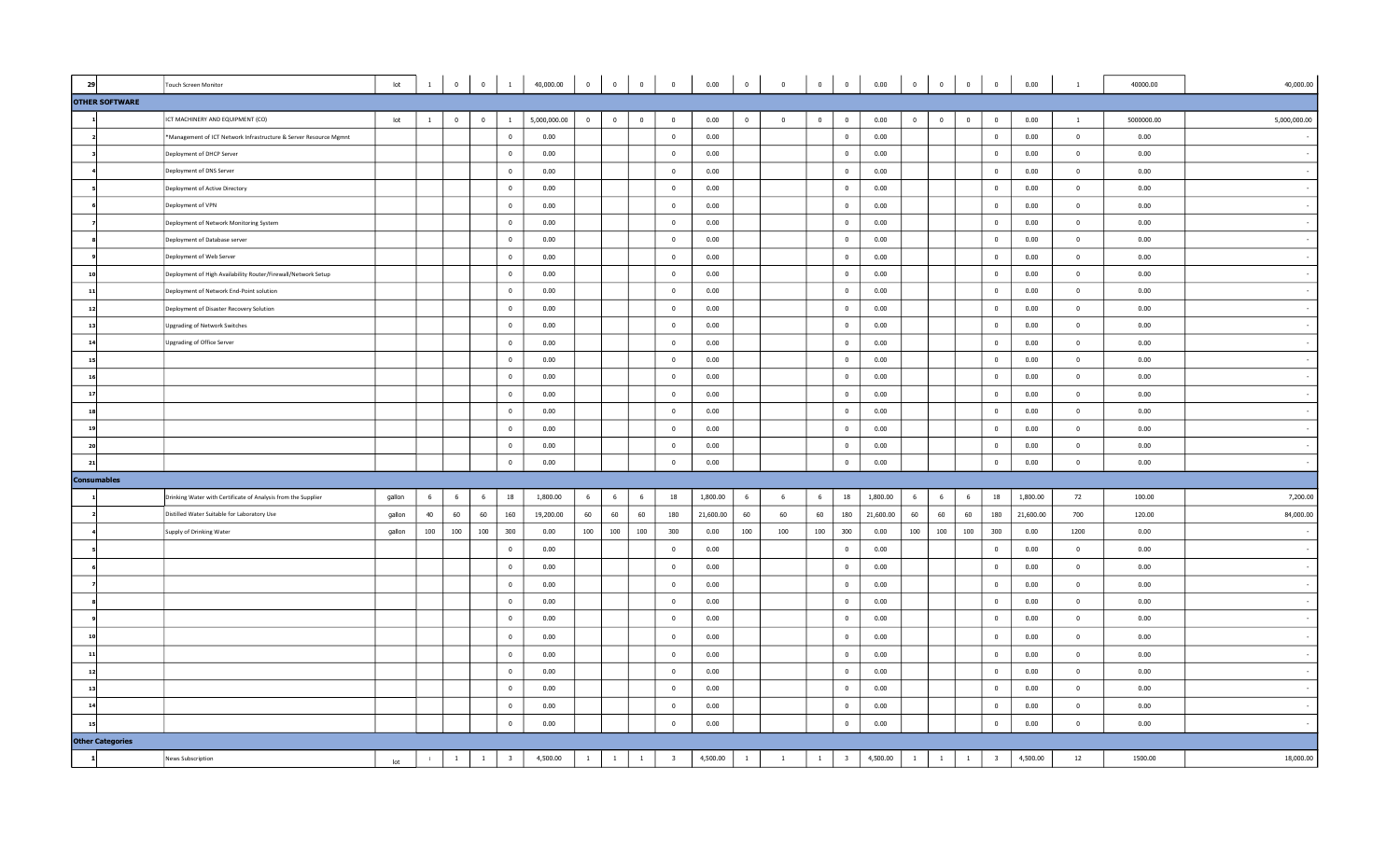|    | Fastener, Plastic                                                                                                      | box          |            | $\sqrt{2}$ | $\Omega$       | 8               | 1,600.00 | $\overline{0}$   | $\sim$ | $\overline{0}$ | $\sqrt{2}$ | 0.00      | $\mathbf 0$ |    | $\overline{0}$ | $\overline{0}$ | 0.00 | $\mathbf 0$ | $\mathbf{0}$   | $\Omega$ | 0.00 |     | 200.00   | 1,600.00  |
|----|------------------------------------------------------------------------------------------------------------------------|--------------|------------|------------|----------------|-----------------|----------|------------------|--------|----------------|------------|-----------|-------------|----|----------------|----------------|------|-------------|----------------|----------|------|-----|----------|-----------|
|    | Dry Bag, 20 L                                                                                                          | units        |            |            |                |                 | 0.00     |                  |        | $\sim$         |            | 0.00      | $\Omega$    |    | $\mathbf{0}$   |                | 0.00 | $\sim$      |                |          | 0.00 |     | 0.00     | 1,500.00  |
|    | Picture Frames, A4 Size                                                                                                | piece        | 78         |            |                | 78              | 7,800.00 | 50               |        |                | 50         | 5,000.00  |             |    | $\mathbf{0}$   |                | 0.00 |             | $\Omega$       |          | 0.00 | 128 | 100.00   | 12,800.00 |
|    | Quick Calibration Solution, Hanna HI98194 Multiparameter Checker                                                       | bottles      |            |            |                |                 | 0.00     | 10 <sup>10</sup> |        |                | 10         | 25,000.00 |             | 10 | $\Omega$       | 10             | 0.00 |             |                |          | 0.00 | 20  | 2500.00  | 50,000.00 |
|    | Electrolyte Solution Solution, Hanna HI98194                                                                           | bottles      |            |            |                | 10 <sup>°</sup> | 0.00     |                  | 10     |                | 10         | 0.00      |             |    | $\mathbf{0}$   |                | 0.00 |             |                |          | 0.00 | 20  | 0.00     | $\sim$    |
|    | Life Vest / Life Jacket (for emergency purposes / emergency preparedness / for<br>disaster relief / rescue operations) |              | 30         |            |                | 30 <sup>°</sup> | 0.00     |                  |        |                |            | 0.00      |             |    | $\Omega$       |                | 0.00 |             |                |          | 0.00 | 30  | 0.00     | $\sim$    |
|    | Desk Lamp, Clamp-style, Adjustable arm                                                                                 | pc           |            |            |                | $\sim$          | 0.00     |                  |        |                |            | 0.00      |             |    | $\mathbf{0}$   |                | 0.00 |             |                |          | 0.00 |     | 0.00     |           |
| 10 | Cooler with wheels for sampling                                                                                        | piece        |            |            | 0              |                 | 0.00     | $\Omega$         |        | $\mathbf 0$    |            | 0.00      |             |    | $\mathbf{0}$   |                | 0.00 |             | $\mathbf{0}$   |          | 0.00 |     |          |           |
|    | Support to laboratory services                                                                                         | $_{\rm lot}$ |            |            |                |                 | 0.00     |                  |        |                |            | 0.00      |             |    | $\mathbf 0$    |                | 0.00 |             |                |          | 0.00 |     | 0.00     | $\sim$    |
|    | <b>IEC Materials</b>                                                                                                   | Lot          |            |            |                |                 | 0.00     |                  |        |                |            | 0.00      |             |    | $\mathbf{0}$   |                | 0.00 |             |                |          | 0.00 |     | 0.00     | $\sim$    |
|    | Capacity Development for TCHWMS/EMED (Inter-Regional Performance and<br>Capacity Leveling)                             | $_{\rm lot}$ |            |            |                |                 | 0.00     |                  |        |                |            | 0.00      |             |    | $\mathbf{0}$   |                | 0.00 |             |                |          | 0.00 |     | 0.00     | . .       |
|    | Monitoring Activities (TEV)                                                                                            | let          |            |            | $\overline{0}$ |                 | 0.00     | $^{\circ}$       |        | $\mathbf 0$    |            | 0.00      |             |    | $\mathbf{0}$   |                | 0.00 |             | $\overline{0}$ |          | 0.00 |     | 0.00     | $\sim$    |
|    | Permit/Licenses Fee                                                                                                    | lot          | $\sqrt{ }$ |            |                |                 | 0.00     | $\Omega$         |        |                |            | 7,500.00  |             |    | $\overline{0}$ |                | 0.00 |             |                |          | 0.00 |     | 7,500.00 | 7,500.00  |
|    | Virtual Trainings Attended                                                                                             | lot          | $\Omega$   |            |                |                 | 0.00     | $\Omega$         |        |                |            | 5,000.00  |             |    | $\mathbf 0$    |                | 0.00 | $\Omega$    |                |          | 0.00 |     | 5,000.00 | 5,000.00  |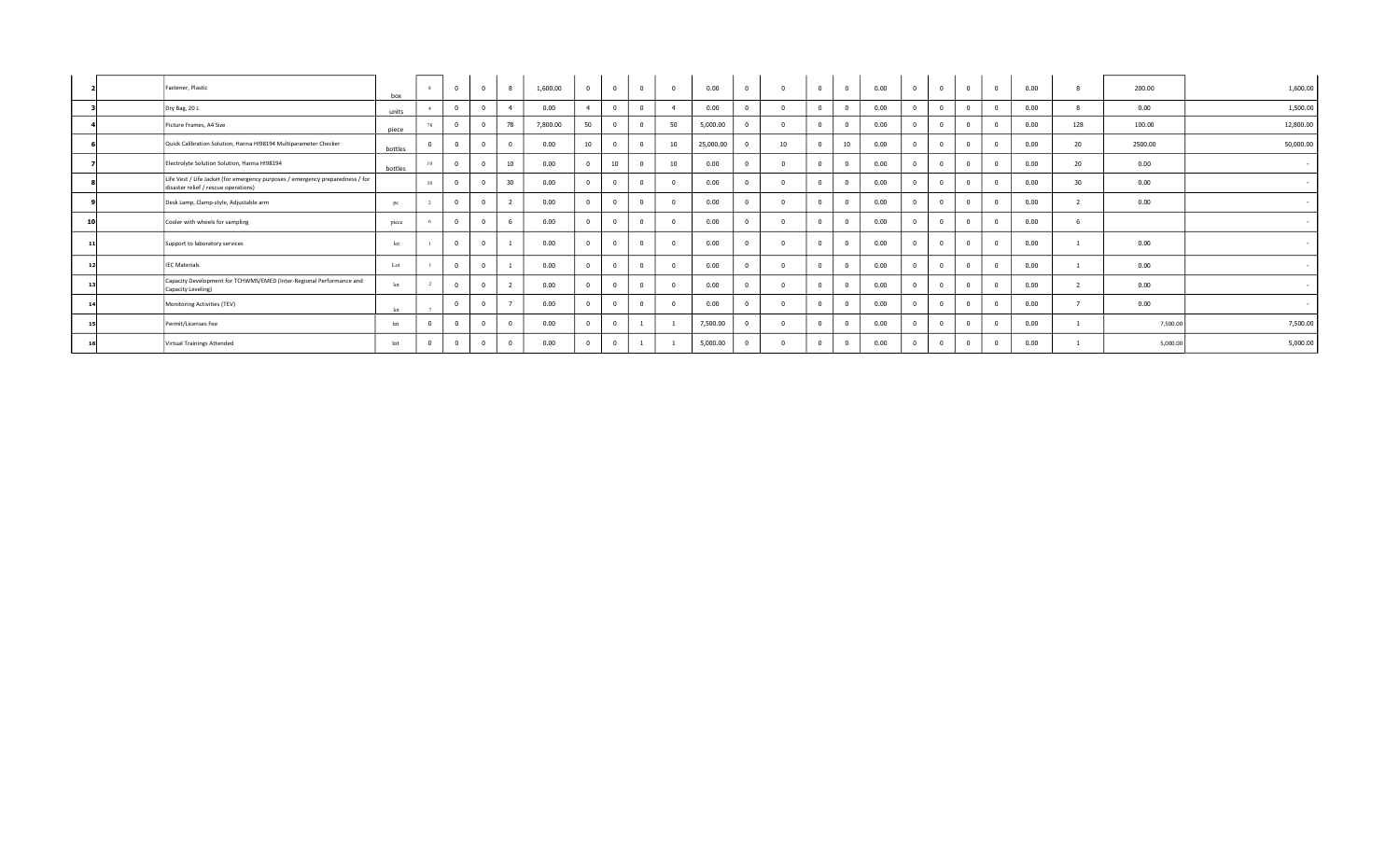| 17 | GAP Analysis - Laboratory System Documents                                                                                           | lot      | $^{\circ}$     | $^{\circ}$   | $\overline{\mathbf{0}}$ | $\Omega$       | 0.00       |                         | $\mathbf 0$  | $\overline{\mathbf{0}}$ |                | 45,000.00  | $\overline{0}$          | $\Omega$       | $\Omega$     | $\overline{\mathbf{0}}$  | 0.00       | $\overline{0}$          | $\Omega$       | $\Omega$                | $\overline{\mathbf{0}}$ | 0.00       | $\overline{1}$ | 45,000.00  | 45,000.00  |
|----|--------------------------------------------------------------------------------------------------------------------------------------|----------|----------------|--------------|-------------------------|----------------|------------|-------------------------|--------------|-------------------------|----------------|------------|-------------------------|----------------|--------------|--------------------------|------------|-------------------------|----------------|-------------------------|-------------------------|------------|----------------|------------|------------|
| 18 | Cooler with wheels for sampling                                                                                                      | piece    | -6             | $\mathbf 0$  | $\overline{0}$          | 6              | 30,000.00  | $\overline{0}$          | $\mathbf 0$  | $\overline{0}$          | $\mathbf{0}$   | 0.00       | $\overline{0}$          | $\Omega$       | $\Omega$     | $\overline{0}$           | 0.00       | $\mathbf 0$             | $\overline{0}$ | $\overline{0}$          | $\overline{0}$          | 0.00       | 6              | 5,000.00   | 30,000.00  |
| 15 | Personal Protective Equipment                                                                                                        | lot      |                | $\mathbf 0$  | $\bf{0}$                | -1             | 10,000.00  | $\overline{\mathbf{0}}$ | $\bf{0}$     | $\overline{0}$          | $\overline{0}$ | 0.00       | $\overline{\mathbf{0}}$ | $\Omega$       | $^{\circ}$   | $\overline{\mathbf{0}}$  | 0.00       | $\overline{\mathbf{0}}$ | $\mathbf 0$    | $\mathbf 0$             | $\overline{0}$          | 0.00       | $\mathbf{1}$   | 10,000.00  | 10,000.00  |
| 20 | Support to laboratory services                                                                                                       | lot      |                | $\mathbf 0$  | $\mathbf{0}$            |                | 50,000.00  | $\overline{0}$          | $\mathbf 0$  | $\overline{0}$          | $^{\circ}$     | 0.00       | $\mathbf 0$             | $\Omega$       | $\Omega$     | $\overline{0}$           | 0.00       | $\overline{0}$          | $\Omega$       | $\overline{0}$          | $\overline{0}$          | 0.00       | $\mathbf{1}$   | 50,000.00  | 50,000.00  |
| 21 | <b>IEC Materials</b>                                                                                                                 | Lot      |                | $\mathbf 0$  | $\mathbf 0$             |                | 50,000.00  | $\overline{0}$          | $\mathbf 0$  | $\overline{0}$          | $\mathbf{0}$   | 0.00       | $\overline{0}$          | $\Omega$       | $\Omega$     | $\overline{0}$           | 0.00       | $\overline{0}$          | $\Omega$       | $\overline{0}$          | $\overline{0}$          | 0.00       | $\overline{1}$ | 50,000.00  | 50,000.00  |
| 22 | Capacity Development for TCHWMS/EMED (Inter-Regional Performance and<br>Capacity Leveling)                                           | lot      |                | $\mathbf 0$  | $\overline{0}$          | $\overline{2}$ | 100,940.00 | $\overline{0}$          | $\bf{0}$     | $\overline{0}$          | $\Omega$       | 0.00       | $\overline{\mathbf{0}}$ | $\Omega$       | $^{\circ}$   | $\overline{\phantom{0}}$ | 0.00       | $\overline{\mathbf{0}}$ | $\mathbf{0}$   | $\overline{0}$          | $\overline{0}$          | 0.00       | $\overline{2}$ | 50,470.00  | 100,940.00 |
| 23 | Cooler with wheels for sampling                                                                                                      | piece    |                | $\mathbf 0$  | $\mathbf 0$             | $\overline{7}$ | 70,000.00  | $\overline{0}$          | $\bf{0}$     | $\mathbf 0$             | $\mathbf{0}$   | 0.00       | $\overline{0}$          | $\Omega$       | $\Omega$     | $\overline{0}$           | 0.00       | $\overline{\mathbf{0}}$ | $\Omega$       | $\overline{0}$          | $\mathbf 0$             | 0.00       | $7^{\circ}$    | 10,000.00  | 70,000.00  |
| 24 | Support to laboratory services                                                                                                       | lot      |                | $^{\circ}$   | $\overline{0}$          |                | 100,000.00 | $\mathbf 0$             | $\mathbf{0}$ | $\overline{0}$          | $\mathbf{0}$   | 0.00       | $\overline{0}$          | $\sqrt{2}$     | $^{\circ}$   | $\overline{0}$           | 0.00       | $\mathbf 0$             | $\Omega$       | $\overline{0}$          | $\overline{0}$          | 0.00       | 1              | 100,000.00 | 100,000.00 |
| 25 | <b>IEC Materials</b>                                                                                                                 |          | $\mathbf 0$    | $^{\circ}$   | $\overline{0}$          | $\overline{0}$ | 0.00       | $\overline{0}$          | $\bf{0}$     | $\overline{0}$          | $\Omega$       | 0.00       | $\overline{\mathbf{0}}$ | $\Omega$       | $^{\circ}$   | $\overline{\phantom{0}}$ | 0.00       | $\overline{\mathbf{0}}$ | $\overline{0}$ | $\overline{0}$          | $\overline{0}$          | 0.00       | $\mathbf{0}$   |            |            |
|    | Capacity Development for TCHWMS/EMED (Inter-Regional Performance and<br>Capacity Leveling)                                           |          | $\mathbf 0$    | $\mathbf 0$  | $\overline{0}$          | $\mathbf{0}$   | 0.00       | $\overline{0}$          | $\bf{0}$     | $\overline{0}$          | $\mathbf 0$    | 0.00       | $\mathbf 0$             | $\Omega$       | $\Omega$     | $\overline{\mathbf{0}}$  | 0.00       | $\overline{0}$          | $\Omega$       | $\overline{0}$          | $\overline{0}$          | 0.00       | $\mathbf{0}$   |            |            |
| 27 | Monitoring Activities (TEV)                                                                                                          |          | $\mathbf 0$    | $^{\circ}$   | $\mathbf{0}$            | $\mathbf{0}$   | 0.00       | $\mathbf 0$             | $\bf{0}$     | $\mathbf 0$             | $\mathbf{0}$   | 0.00       | $\mathbf 0$             | $\sqrt{2}$     | $^{\circ}$   | $\overline{0}$           | 0.00       | $\mathbf 0$             | $\Omega$       | $\overline{0}$          | $\mathbf 0$             | 0.00       | $\mathbf{0}$   |            |            |
| 28 | Treatment of Laboratory Wastes (Liquid)                                                                                              | liter    | $^{\circ}$     | $\mathbf 0$  | 1000                    | 1000           | 25,000.00  | $\overline{0}$          | $\mathbf 0$  | $\overline{0}$          | $\mathbf{0}$   | 0.00       | $\overline{\mathbf{0}}$ | 1000           | $^{\circ}$   | 1000                     | 25,000.00  | $\overline{\mathbf{0}}$ | $\Omega$       | $\overline{0}$          | $\overline{0}$          | 0.00       | 2000           | 25.00      | 50,000.00  |
| 2S | Treatment of Laboratory Wastes (Solid)                                                                                               | kg       | $^{\circ}$     | $\mathbf 0$  | 20                      | 20             | 4,000.00   | $\overline{0}$          | $\mathbf 0$  | $\overline{0}$          | $\mathbf{0}$   | 0.00       | $\mathbf 0$             | 20             | $\Omega$     | 20                       | 4,000.00   | $\overline{\mathbf{0}}$ | $\Omega$       | $^{\circ}$              | $\overline{\mathbf{0}}$ | 0.00       | 40             | 200.00     | 8,000.00   |
| 30 | Payment for the transportation of the materials for disposal from EMB Region 1<br>Laboratory to Cebu Common Treatment Facility, Inc. | contract | $\overline{2}$ | $\mathbf 0$  | $\overline{0}$          | $\overline{2}$ | 12,000.00  | $\overline{0}$          | $\mathbf 0$  | $\overline{0}$          | $\mathbf 0$    | 0.00       | $\overline{0}$          | $\sqrt{2}$     | $\Omega$     | $\overline{\mathbf{0}}$  | 0.00       | $\mathbf 0$             | $\Omega$       | $\overline{0}$          | $\overline{0}$          | 0.00       | $\overline{2}$ | 6,000.00   | 12,000.00  |
| 31 | Preventive Maintenance of AAS and UV-Visible Specord                                                                                 | lot      |                | $\mathbf 0$  | $\mathbf 0$             | -1             | 200,000.00 | $\overline{0}$          | $\bf{0}$     | $\mathbf 0$             | $\overline{0}$ | 0.00       | $\overline{0}$          | $\Omega$       | $^{\circ}$   | $\overline{\mathbf{0}}$  | 0.00       | $\overline{\mathbf{0}}$ | $\mathbf 0$    | $\overline{\mathbf{0}}$ | $\overline{0}$          | 0.00       | $\mathbf{1}$   | 200,000.00 | 200,000.00 |
| 32 | Preventive Maintenance of Simplicity with Accessory Parts                                                                            | lot      |                | $^{\circ}$   | $\mathbf 0$             |                | 100,000.00 | $\overline{0}$          | $\mathbf 0$  | $\overline{0}$          | $\overline{0}$ | 0.00       | $\overline{0}$          | $\Omega$       | $\Omega$     | $\overline{\mathbf{0}}$  | 0.00       | $\overline{0}$          | $\Omega$       | $\Omega$                | $\overline{0}$          | 0.00       | $\mathbf{1}$   | 100,000.00 | 100,000.00 |
| 33 | Preventive Maintenance of Microwave Digestion System                                                                                 | lot      |                | $^{\circ}$   | $\overline{0}$          |                | 60,000.00  | $\overline{0}$          | $\mathbf 0$  | $\overline{0}$          | $\overline{0}$ | 0.00       | $\overline{0}$          | $\sqrt{2}$     | $\Omega$     | $\overline{0}$           | 0.00       | $\overline{0}$          | $\Omega$       | $\overline{0}$          | $\overline{0}$          | 0.00       | $\overline{1}$ | 60,000.00  | 60,000.00  |
| 34 | Preventive Maintenance and Calibration of Hg Analyzer                                                                                | lot      |                | $\mathbf 0$  | $\bf{0}$                | $\overline{1}$ | 50,000.00  | $\overline{\mathbf{0}}$ | $\bf{0}$     | $\mathbf 0$             | $\overline{0}$ | 0.00       | $\overline{\mathbf{0}}$ | $\Omega$       | $\mathbf{0}$ | $\overline{\mathbf{0}}$  | 0.00       | $\overline{\mathbf{0}}$ | $\overline{0}$ | $\mathbf 0$             | $\overline{0}$          | 0.00       | $\mathbf{1}$   | 50,000.00  | 50,000.00  |
|    | Preventive Maintenance and calibration of UV-Visible Thermo Scientific                                                               | lot      |                | $\mathbf{0}$ | $\mathbf 0$             |                | 20,000.00  | $\overline{0}$          | $\mathbf 0$  | $\overline{0}$          | $\mathbf{0}$   | 0.00       | $\overline{\mathbf{0}}$ | $\Omega$       | $^{\circ}$   | $\overline{0}$           | 0.00       | $\overline{0}$          | $\overline{0}$ | $\overline{0}$          | $\overline{0}$          | 0.00       | $\mathbf{1}$   | 20,000.00  | 20,000.00  |
| 36 | Calibration of Glassware from PAB Accredited Laboratory                                                                              | lot      |                | $^{\circ}$   | $\overline{0}$          |                | 100,000.00 | $\Omega$                | $\mathbf{0}$ | $\Omega$                | $\mathbf{0}$   | 0.00       | $\overline{0}$          | $\sqrt{2}$     | $\Omega$     | $\overline{0}$           | 0.00       | $\Omega$                | $\Omega$       | $\Omega$                | $\overline{0}$          | 0.00       | $\overline{1}$ | 100,000.00 | 100,000.00 |
| 37 | Calibration of Equipment from PAB Accredited Laboratory                                                                              | lot      |                | $\mathbf 0$  | $\overline{0}$          | $\overline{1}$ | 150,000.00 | $\overline{0}$          | $\bf{0}$     | $\overline{0}$          | $\Omega$       | 0.00       | $\overline{\mathbf{0}}$ | $\overline{0}$ | $^{\circ}$   | $\overline{\phantom{0}}$ | 0.00       | $\overline{\mathbf{0}}$ | $\mathbf{0}$   | $\mathbf 0$             | $\overline{\mathbf{0}}$ | 0.00       | $\overline{1}$ | 150,000.00 | 150,000.00 |
|    | Repair and Accessories for laboratory Equipment                                                                                      | lot      |                | $\mathbf 0$  | $\mathbf 0$             |                | 10,000.00  | $\overline{0}$          | $\bf{0}$     | $\bf{0}$                | $\mathbf{0}$   | 0.00       | $\overline{\mathbf{0}}$ | $\Omega$       | $^{\circ}$   | $\overline{\mathbf{0}}$  | 0.00       | $\overline{\mathbf{0}}$ | $\overline{0}$ | $\overline{0}$          | $\overline{0}$          | 0.00       | $\mathbf{1}$   | 10,000.00  | 10,000.00  |
| 39 | Ethyl Alcohol, 70%, mild scent, 1 gal                                                                                                | gallon   | 140            | $^{\circ}$   | $\overline{0}$          | 140            | 88,200.00  | $\overline{0}$          | $\mathbf{0}$ | $\mathbf{0}$            | $\overline{0}$ | 0.00       | 140                     | $\sqrt{2}$     | $^{\circ}$   | 140                      | 88,200.00  | $\overline{0}$          | $\Omega$       | $\overline{0}$          | $\overline{0}$          | 0.00       | 280            | 630.00     | 176,400.00 |
|    | SURGICAL MASK, 4-ply                                                                                                                 | pc       | 140            | $\mathbf 0$  | $\overline{0}$          | 140            | 88,200.00  | 140                     | $\mathbf 0$  | $\overline{0}$          | 140            | 88,200.00  | 140                     | $\Omega$       | $\Omega$     | 140                      | 88,200.00  | 140                     | $\Omega$       | $^{\circ}$              | 140                     | 88,200.00  | 560            | 630.00     | 352,800.00 |
|    | Vitamin C with Zinc, 100 pcs per box                                                                                                 | box      | 140            | $\mathbf 0$  | $\overline{0}$          | 140            | 126,000.00 | 140                     | $\bf{0}$     | $\overline{0}$          | 140            | 126,000.00 | 140                     | $\overline{0}$ | $\Omega$     | 140                      | 126,000.00 | 140                     | $\mathbf{0}$   | $\overline{0}$          | 140                     | 126,000.00 | 560            | 900.00     | 504,000.00 |
|    | Liquid Handsoap, 1 gal                                                                                                               | gallon   | 16             | $^{\circ}$   | $\mathbf 0$             | 16             | 10,080.00  | 16                      | $\mathbf 0$  | $\overline{0}$          | 16             | 10,080.00  | 16                      | $\Omega$       | $^{\circ}$   | 16                       | 10,080.00  | 16                      | $\Omega$       | $\overline{0}$          | 16                      | 10,080.00  | 64             | 630.00     | 40,320.00  |
|    | Liquid Disinfectant for Surfaces, 1 gal                                                                                              | gallon   | 16             | $^{\circ}$   | $\overline{0}$          | 16             | 10,080.00  | 16                      | $\mathbf 0$  | $\overline{0}$          | 16             | 10,080.00  | 16                      | $\Omega$       | $^{\circ}$   | 16                       | 10,080.00  | 16                      | $\overline{0}$ | $\overline{0}$          | 16                      | 10,080.00  | 64             | 630.00     | 40,320.00  |
|    | Disinfectant for Motor Vehicles                                                                                                      | bottle   | 50             | $\mathbf 0$  | $\overline{0}$          | 50             | 18,000.00  | 50                      | $\mathbf 0$  | $\overline{0}$          | 50             | 18,000.00  | 50                      | $\Omega$       | $\Omega$     | 50                       | 18,000.00  | 50                      | $\overline{0}$ | $\mathbf 0$             | 50                      | 18,000.00  | 200            | 360.00     | 72,000.00  |